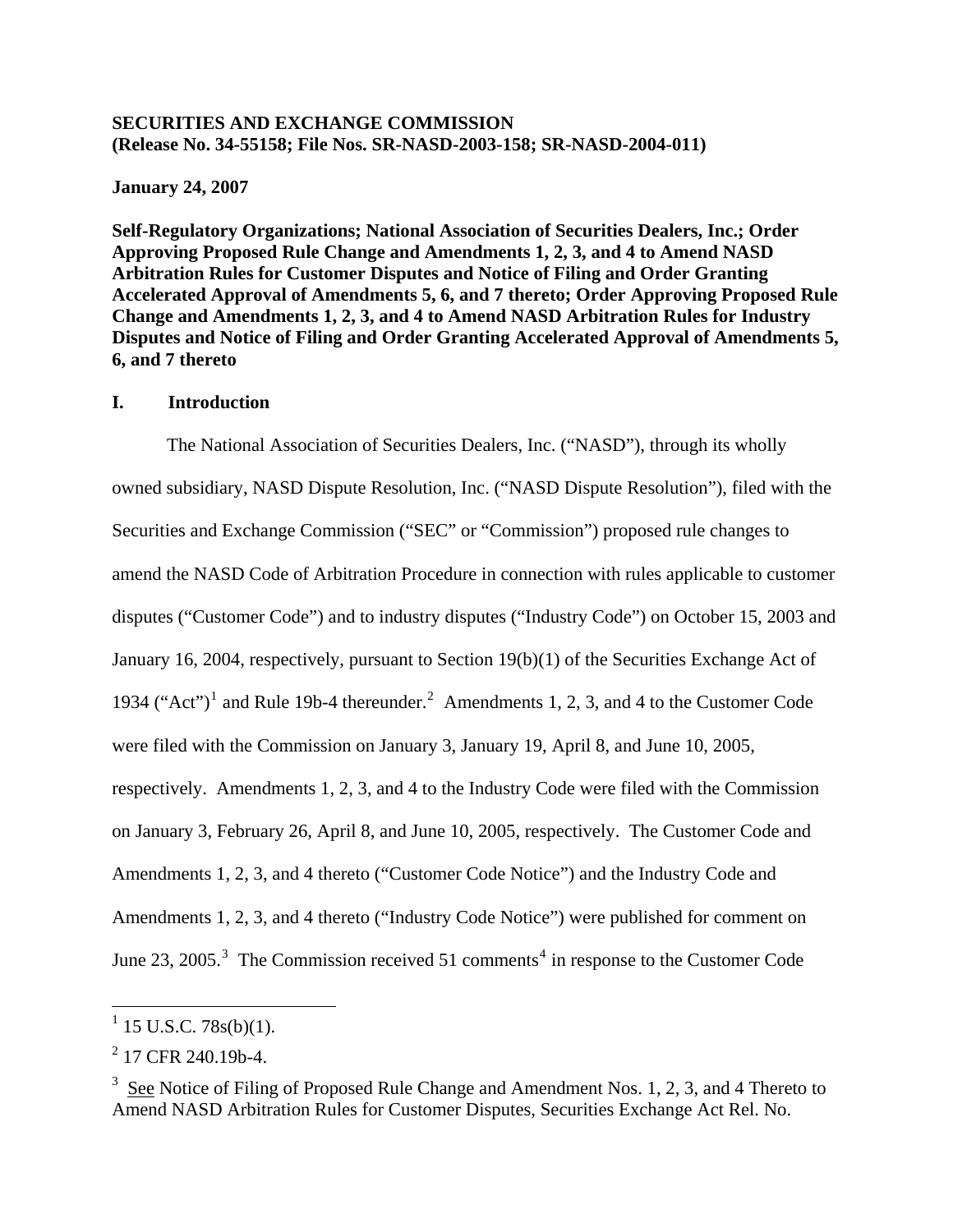51856 (Jun. 15, 2005), 70 FR 36442 (Jun. 23, 2005); Notice of Filing of Proposed Rule Change and Amendment Nos. 1, 2, 3, and 4 Thereto to Amend NASD Arbitration Rules for Industry Disputes, Securities Exchange Act Rel. No. 51857 (Jun. 15, 2005), 70 FR 36430 (Jun. 23, 2005).

 $\overline{a}$ 

<sup>4</sup> See Letter from Norman B. Arnoff, Esq., dated Aug. 12, 2004 ("Arnoff"); Letter from Daniel A. Ball, Esq., Selzer Gurvitch Rabin & Obecny, Chtd., dated Jul. 14, 2005; Letter from Gail E. Boliver, Esq., Boliver Law Firm, dated Jul. 13, 2005 ("Boliver"); Letter from Timothy A. Canning, Esq., Law Offices of Timothy A. Canning, dated Jul. 14, 2005 ("Canning"); Letter from Steven B. Caruso, Esq., Maddox Hargett & Caruso, P.C., dated Jul. 13, 2005 ("Caruso"); Letter from Rebecca C. Davis, Esq., Tate, Lazarini & Beall, PLC, dated Jul. 14, 2005 ("R. Davis"); Letter from James J. Eccleston, Esq., Shaheen, Novoselsky, Staat, Filipowski & Eccleston, P.C., dated Jul. 14, 2005 ("Eccleston"); Letter from Barry D. Estell, Esq., dated Jul. 14, 2005 ("Estell"); Letter from Jonathan W. Evans, Esq., Jonathan W. Evans & Associates, dated Jul. 14, 2005 ("Evans"); Letter from Martin L. Feinberg, Esq., dated Jul. 13, 2005 ("Feinberg"); Letter from Jeffrey A. Feldman, Esq., dated Jul. 11, 2005 ("Feldman"); Letter from Stuart Finer, Esq., dated Jul. 15, 2005 ("Finer"); Letter from William A. Fynes, dated Jul. 13, 2005 ("Fynes"); Letter from W. Scott Greco, Esq., Greco and Greco, P.C., dated Jun. 24, 2005 ("Greco"); Letter from Scott C. Ilgenfritz, Esq., Johnson, Pope, Bokor, Ruppel, and Burns, LLP, dated Jul. 14, 2005 ("Ilgenfritz"); Letter from James S. Jones, Esq., dated Mar. 30, 2006 ("Jones"); Letter from Wayne M. Josel, Esq., Kaufmann, Feiner, Yamin, Gilden, & Robbins LLP, dated Jul. 13, 2005 ("Josel"); Letter from Spiro T. Komninos, Esq., Komninos, Fowkes & Farrugia Law Group, LLC, dated Jul. 14, 2005 ("Komninos"); Letter from Stephen Krosschell, Goodman & Nekvasil, dated Jul. 14, 2005 ("Krosschell"); Letter from Cary S. Lapidus, Esq., Law Offices of Cary S. Lapidus, dated Jul. 14, 2005 ("Lapidus"); Letter from Richard M. Layne, Esq., Layne & Lewis LLP, dated Jul. 12, 2005 ("Layne"); Letter from Royal Lea, Esq., Bingham & Lea, P.C., dated Jul. 14, 2005 ("Lea"); Letter from Dale Ledbetter, Adorno & Yoss, dated Jul. 14, 2005 ("Ledbetter"); Letter from Prof. Seth E. Lipner, Zicklin School of Business, Member/Deutsch & Lipner, dated Jul. 13, 2005 ("Lipner"); Letter from Jorge A. Lopez, Esq., dated Jul. 21, 2005 ("Lopez"); Letter from Angela H. Magary, Brickley, Sears & Sorett, dated Jul. 14, 2005 ("Magary"); Letter from Stuart D. Meissner, Esq., Law Offices of Stuart D. Meissner LLC., dated Jul. 12, 2005 ("Meissner"); Letter from John J. Miller, Esq., Law Office of John J. Miller, P.C., dated Jul. 12, 2005 ("Miller"); Letter from Jill I. Gross and Barbara Black, Directors, Pace Investor Rights Project, dated Jul. 14, 2005 ("PACE"); Letter from J. Boyd Page, Esq. and Samuel T. Brannan, Esq., Page Perry, LLC, dated Jul. 14, 2005 ("Page"); Letter from Rosemary J. Shockman, President, and Robert S. Banks, Jr., Executive Vice President, President Elect, Public Investors Arbitration Bar Association, dated Jul. 13, 2005 ("PIABA"); Letter from Rosemary Shockman, President, Public Investors Arbitration Bar Association, dated Aug. 2, 2005 ("PIABA #2"); Letter from Herbert E. Pounds, Herbert E. Pounds, Jr., P.C., dated Jul. 14, 2005 ("Pounds"); Letter from M. Clay Ragsdale, Esq., Ragsdale LLC, dated Jul. 14, 2005 ("Ragsdale"); Letter from Howard M. Rosenfield, Esq., dated Jul. 14, 2005 ("Rosenfield"); Letter from Richard P. Ryder, President, Securities Arbitration Commentator, Inc., dated Jul. 21, 2005 ("Ryder"); Letter from J. Pat Sadler, dated Jul. 13, 2005 ("Sadler"); Letter from Laurence S. Schultz, Esq., Driggers, Schultz & Herbst PC, dated Jun. 8, 2005 ("Schultz"); Letter from Laurence S. Schultz, Esq., Driggers, Schultz & Herbst, dated Jul. 14, 2005 ("Schultz #2"); Letter from Scott R. Shewan, Esq., Born, Pape & Shewan LLP, dated Jul. 14, 2005 ("Shewan"); Letter from Edward G. Turan, Esq., Chair, Arbitration and Litigation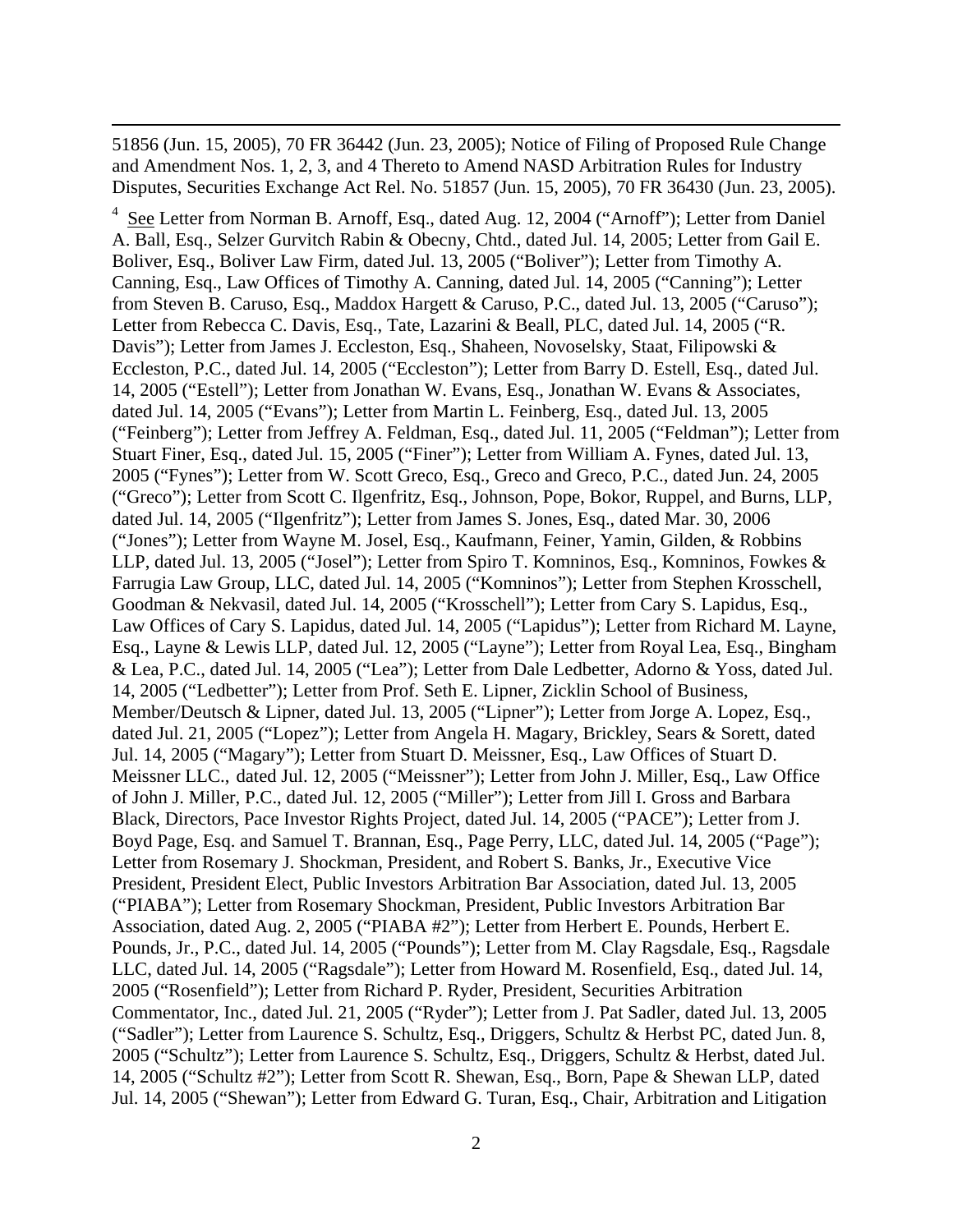Notice and one comment<sup>[5](#page-2-0)</sup> in response to the Industry Code Notice, all of which are available on the Commission's Internet Web site at (http://www.sec.gov/rules/sro.shtml). On May 4, 2006, NASD filed Amendments 5 to the Customer Code and to the Industry Code. The Commission received 125 comments following NASD's posting of Amendment 5 to the Customer Code on its Web site.<sup>[6](#page-2-1)</sup> The Commission did not receive any comments in connection with Amendment 5 to

Committee, Securities Industry Association, dated Jul. 13, 2005 ("SIA"); Letter from Jeff Sonn, Esq., Sonn & Erez, dated Jul. 14, 2005 ("Sonn"); Letter from Debra G. Speyer, Esq., Law Offices of Debra G. Speyer, dated Jul. 14, 2005 ("Speyer"); Letter from Arnold Y. Steinberg, P.C., dated Jul. 14, 2005 ("Steinberg"); Letter from Steven A. Stolle, Esq., Rohde & Van Kampen PLLC, dated Jul. 8, 2005 ("Stolle"); Letter from Andrew Stoltmann, Stoltmann Law Offices, P.C., dated Jul. 14, 2005 ("Stoltmann"); Letter from Mark A. Tepper, Esq., Mark A. Tepper, P.A., dated Jul. 14, 2005 ("Tepper"); Letter from Richard A. Karoly, Vice President and Senior Corporate Counsel, Schwab & Co., Inc., dated Jul. 14, 2005 ("Schwab"); Letter from John E. Sutherland, Esq., Brickley, Sears & Sorett, dated Jul. 14, 2005 ("Sutherland"); Letter from Steele T. Williams, P.A., dated Jul. 15, 2005 ("Williams"); Letter from Michael J. Willner, Esq., Miller Faucher and Cafferty LLP, dated Jul. 16, 2005 ("Willner"); Letter from A. Daniel Woska, Woska & Hayes, LLP, dated Jun. 15, 2005 ("Woska").

<span id="page-2-0"></span> $<sup>5</sup>$  Letter from Marvin Elster, dated Jun. 30, 2005 ("Elster").</sup>

 $\overline{a}$ 

<span id="page-2-1"></span><sup>6</sup> Letter from Philip M. Aidikoff, Aidikoff, Uhl & Bakhtiari, dated May 16, 2006 ("Aidikoff"); Letter from Ronald M. Amato, Shaheen, Novoselsky, Staat, Filipowski & Eccleston, P.C., dated May 30, 2006 ("Amato"); Letter from Sarah G. Anderson, dated May 15, 2006 ("Anderson"); Letter from Anonymous, dated May 15, 2006 ("Anonymous"); Letter from Robert W. Anthony, dated May 16, 2006 ("Anthony"); Letter from John G. Appel, Jr., dated May 18, 2006 ("Appel"); Letter from Kurt Arbuckle, Kurt Arbuckle, P.C., dated May 22, 2006 ("Arbuckle"); Letter from C.W. Austin, Jr., dated May 15, 2006 ("Austin"); Letter from Daniel E. Bacine, Barrack, Rodos & Bacine, dated May 15, 2006 ("Bacine"); Letter from Bruce E. Baldinger, Levine & Baldinger, LLC, dated May 16, 2006 ("Baldinger"); Letter from Scott I. Batterman, Esq., Clay Chapman Crumpton Iwamura & Pulice, dated May 15, 2006 ("Batterman"); Letter from Scot Bernstein, Law Offices of Scot Bernstein, dated May 26, 2006 ("Bernstein"); Letter from Brian P. Biggins, Esq., Brian P. Biggins & Associates Co., L.P.A., dated May 15, 2006 ("Biggins"); Letter from Rob Bleecher, Esq., dated May 15, 2006 ("Bleecher"); Letter from Gail E. Boliver, Boliver Law Firm, dated May 15, 2006 ("Boliver #2"); Letter from Sam Brannan, Page Perry LLC, dated May 16, 2006 ("Brannan"); Letter from Steve Buchwalter, Law Offices of Steve A. Buchwalter, P.C, dated May 15, 2006 ("Buchwalter"); Letter from John S. Burke, Higgins & Burke, P.C, dated May 15, 2006 ("J. Burke"); Letter from Thomas F. Burke, May 22, 2006 ("T. Burke"); Letter from Tim Canning, dated May 15, 2006 ("Canning #2"); Letter from Carl J. Carlson, Carlson & Dennett, P.S., dated May 12, 2006 ("Carlson"); Letter from Jeremy B. Chalmers, Mars, Mars and Chalmers, dated May 16, 2006 ("Chalmers"); Letter from Roger F. Claxton, Claxton & Hill, dated May 15, 2006 ("Claxton"); Letter from Erwin Cohn, Cohn & Cohn, dated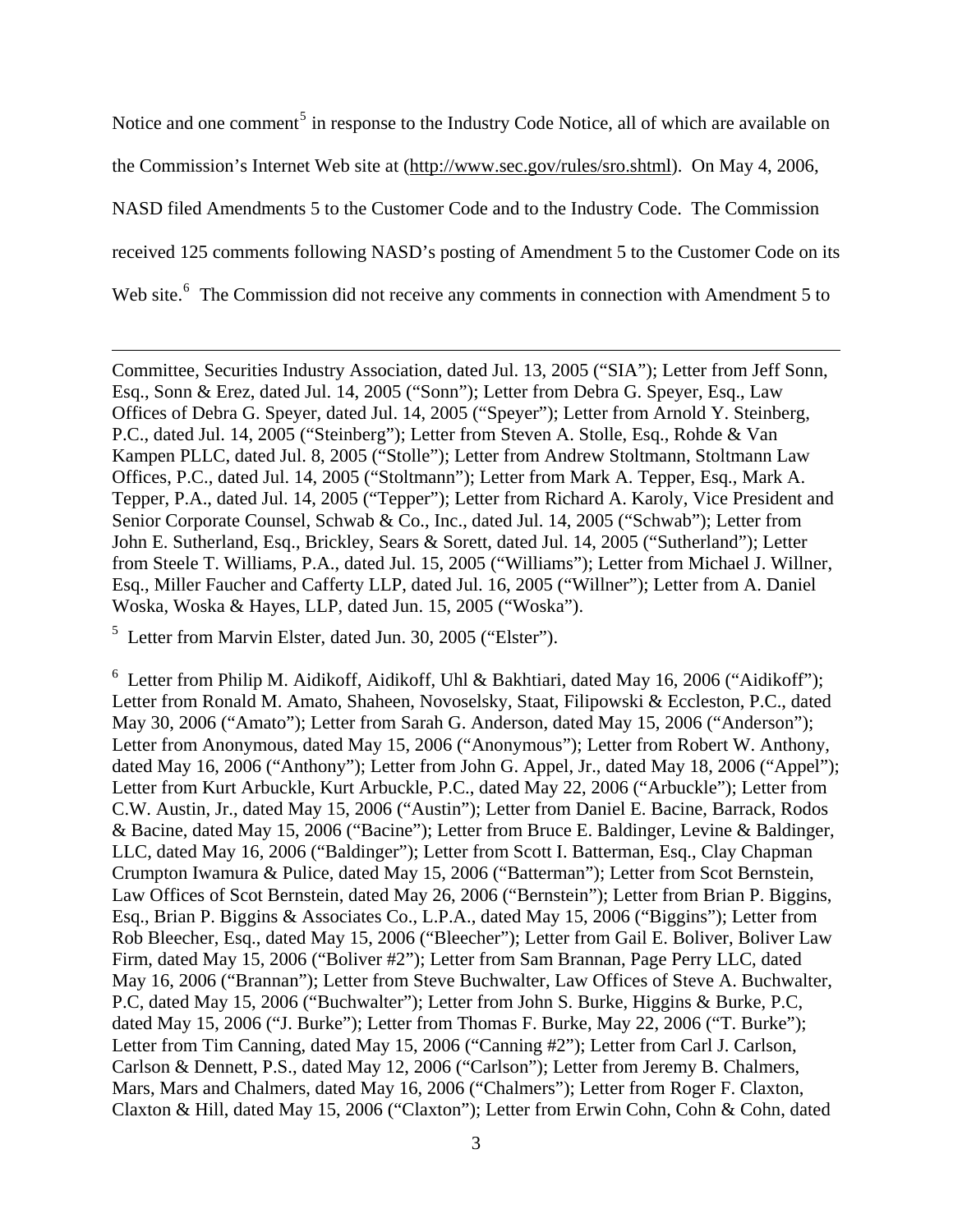May 16, 2006 ("Cohn"); Letter from Patrick A. Davis, P.A, dated May 16, 2006 ("P. Davis"); Letter from William F. Davis, dated May 15, 2006 ("W. Davis"); Letter from Adam Doner, dated May 16, 2006 ("Doner"); Letter from James J. Eccleston, Shaheen, Novoselsky, Staat, Filipowski & Eccleston, dated May 16, 2006 ("Eccleston #2); Letter from Richard Elliott, dated May 16, 2006 ("Elliot"); Letter from Barry D. Estell, dated May 15, 2006 ("Estell #2); Letter from Barry D. Estell, Esq., dated May 16, 2006 ("Estell #3); Letter from Jonathan W. Evans, Esq., Jonathan W. Evans & Associates, dated May 15, 2006 ("Evans #2); Letter from Allan J. Fedor, Esq., dated May 22, 2006 ("Fedor"); Letter from Martin L. Feinberg, dated May 15, 2006 ("Feinberg #2"); Letter from Teresa M. Gillis, Esq., Shustak & Partners, dated May 16, 2006 ("Gillis"); Letter from Robert W. Goehring, Esq., dated May 15, 2006 ("Goehring"); Letter from Eliot Goldstein, Esq., Law Offices of Eliot Goldstein LLP, dated May 16, 2006 ("Goldstein"); Letter from Jan Graham, Graham Law Offices, dated May 15, 2006 ("Graham"); Letter from W. Scott Greco, Greco & Greco, P.C., dated May 15, 2006 ("Greco #2"); Letter from Brian M. Greenman, Esq., dated May 15, 2006 ("Greenman"); Letter from Randall R. Heiner, Heiner Law Offices, dated May 15, 2006 ("Heiner"); Letter from Eric Hewko, dated May 20, 2006 ("Hewko"); Letter from Charles C. Hunter, Esq., Woska & Hayes, LLP, dated May 23, 2006 ("Hunter"); Letter from Scott C. Ilgenfritz, dated May 15, 2006 (Ilgenfritz #2"); Letter from Wayne M. Josel, Kaufmann, Feiner, Yamin, Gildin & Robbins, LLP, dated May 15, 2006 ("Josel #2"); Letter from Jeffrey B. Kaplan, Dimond Kaplan Rothstein, P.A., dated May 16, 2006 ("Kaplan"); Letter from James D. Keeney, dated May 15, 2006 ("Keeney"); Letter from T. Michael Kennedy, dated May 15, 2006 ("Kennedy"); Letter from Joseph C. Korsak, Esq., Law Office of Joseph C. Korsak, dated May 15, 2006 ("Korsak"); Letter from Richard M. Layne, Layne & Lewis LLP, dated May 13, 2006 ("Layne #2"); Letter from Royal Lea, Bingham & Lea, P.C., dated May 16, 2006 ("Lea #2); Letter from Dale Ledbetter, Adorno & Yoss, dated May 15, 2006 ("Ledbetter #2"); Letter from Prof. Seth E. Lipner, Zicklin School of Business, Member/Deutsch & Lipner, dated May 15, 2006 ("Lipner #2); Letter from Jorge A. Lopez, Esq., Jorge A. Lopez, P.A., dated May 15, 2006 ("Lopez #2"); Letter from Michael B. Lynch, Esq., Law Offices of James Richard Hooper, PA, dated May 16, 2006 ("Lynch"); Letter from Daniel I. MacIntyre, Esq., Shapiro Fussell, dated May 16, 2006 ("MacIntyre"); Letter from Angela H. Magary, Brickley, Sears & Sorett, dated May 31, 2006 ("Magary 2"); Letter from Jenice L. Malecki, Esq., Malecki Law, dated May 16, 2006 ("Malecki"); Letter from Emerson R. Marks, Jr., Emerson R. Marks, Jr., P.L.C., dated May 15, 2006 ("Marks"); Letter from Thomas D. Mauriello, Law Offices of Thomas D. Mauriello, dated May 15, 2006 ("Mauriello"); Letter from Steven M. McCauley, Esq., Charles C. Mihalek, P.S.C, dated May 16, 2006 ("McCauley"); Letter from C. David Mee, Esq., Ajamie LLP, dated May 15, 2006 ("Mee"); Letter from Stuart Meissner, Esq., The Law Offices of Stuart D. Meissner LLC., dated May 15, 2006 ("Meissner #2"); Letter from David P. Meyer, Esq., David P. Meyer Associates, Co. LPA, dated May 16, 2006 ("D. Meyer"); Letter from Stephen P. Meyer, Esq., Meyer & Ford, dated May 16, 2006 ("S. Meyer"); Letter from John Miller, Law Office of John J. Miller, P.C., dated May 15, 2006 ("Miller #2"); Letter from Stephen David Murakami, Esq., Hooper & Weiss, LLC, dated May 16, 2006 ("Murakami"); Letter from Bryan Lantagne, Director, Massachusetts Securities Division, Chair, NASAA Broker-Dealer Arbitration Project Group, dated Jul. 19, 2006 ("NASAA"); Letter from Mitchell Ostwald, Law Office of Mitchell Ostwald, dated May 16, 2006 ("Ostwald"); Letter from Jill Gross and Barbara Black, Directors, Pace Investor Rights Project, Jun. 6, 2006 ("PACE 2"); Letter from Boyd Page, Page Perry LLC, dated May 16, 2006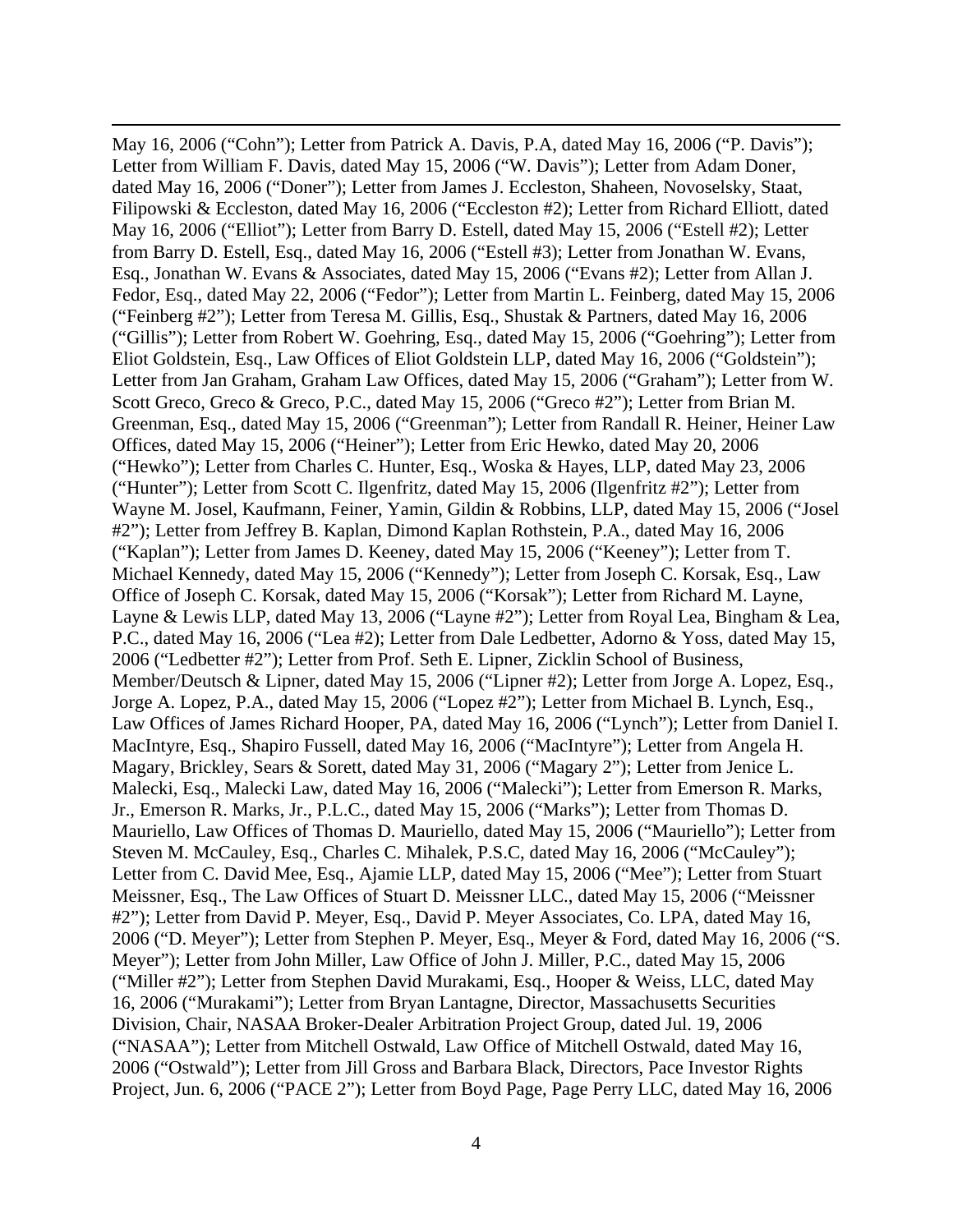the Industry Code. NASD filed Amendments 6 to the Customer Code and Industry Code on July

21, 2006 and Amendments 7 to Customer Code and Industry Code on August 15, 2006. NASD

 $\overline{a}$ 

("Page #2"); Steve Parker, Page Perry, LLC, dated May 16, 2006 ("Parker"); Letter from Henry I. Pass, Esq., The Law Offices of Henry Ian Pass, dated May 15, 2006 ("Pass"); Letter from Joseph C. Peiffer, Correro Fishman Haygood Phelps, dated May 15, 2006 ("Peiffer"); Letter from Susan N. Perkins, dated May 16, 2006 ("Perkins"); Letter from Steven B. Caruso, President-Elect, Public Investors Arbitration Bar Association, dated May 16, 2006 ("PIABA #3); Letter from Robert S. Banks, Jr., President, Public Investors Arbitration Bar Association, dated May 26, 2006 ("PIABA 4"); Letter from Robert C. Port, Esq., Cohen Goldstein Port & Gottlieb, LLP, dated May 20, 2006 ("Port"); Letter from Herbert Pounds, Herbert E. Pounds, Jr., P.C., dated May 15, 2006 ("Pounds #2"); Letter from Thomas Quarles, Jr., Esq., Devine, Millimet & Branch, P.A., dated May 16, 2006 ("Quarles"); Letter from Adam T. Rabin, Esq., Dimond Kaplan & Rothstein, P.A, dated May 16, 2006 ("Rabin"); Letter from Kirk Reasonover, Esq., Smith & Fawer, L.L.C., dated May 16, 2006 ("Reasonover"); Letter from Robert H. Rex, Esq., Dickenson Murphy Rex & Sloan, dated May 15, 2006 ("Rex"); Letter from David E. Robbins, Kaufmann, Feiner, Yamin, Gildin & Robbins LLP, dated May 29, 2006 ("Robbins"); Letter from J. Pat Sadler, dated May 16, 2006 ("Sadler #2); Letter from Jay H. Salamon, Hermann Cahn & Schneider LLP, dated May 15, 2006 ("Salamon"); Letter from Robert K. Savage, Esq., The Savage Law Firm, P.A., dated May 16, 2006 ("Savage"); Letter from Martin Seiler, dated May 15, 2006 ("Seiler"); Letter from Steven Sherman, Law Offices of Steven M. Sherman, dated May 15, 2006 ("Sherman"); Letter from Scott R. Shewan, Born, Pape & Shewan LLP, dated May 15, 2006 ("Shewan #2"); Letter from Rosemary J. Shockman, Shockman Law Office, dated May 16, 2006 ("Shockman"); Letter from Brian N. Smiley, Gard Smiley & Bishop LLP, dated May 15, 2006 ("Smiley"); Letter from James A. Sigler, dated May 15, 2006 ("Sigler"); Letter from Scott Silver, Esq., Blum & Silver, LLP, dated May 17, 2006 ("Silver"); Letter from Donald A.W. Smith, Esq., dated May 17, 2006 ("Smith"); Letter from Jeff Sonn, dated May 22, 2006 ("Sonn #2"); Letter from Ben Stewart, dated May 16, 2006 ("Stewart"); Letter from Tracy Pride Stoneman, Tracy Pride Stoneman, P.C., dated May 16, 2006 ("Stoneman"); Letter from Mark A. Tepper, Mark A. Tepper P.A., dated May 15, 2006 ("Tepper #2); Letter from William P. Torngren, dated May 15, 2006 ("Torngren"); Letter from Al Van Kampen, Rohde & Van Kampen PLLC, dated May 15, 2006 ("Van Kampen"); Letter from James V. Weixel, Jr., Weixel Law Office, dated May 15, 2006 ("Weixel"); Letter from Michael J. Willner, Esq., Miller Faucher and Cafferty LLP, dated May 15, 2006 ("Willner #2"); Letter from A. Daniel Woska, Esq., Woska & Hayes, LLP, dated May 12, 2006 ("Woska #2"); Letter from Todd Young, dated May 15, 2006 ("T. Young"); Letter from William B. Young, Jr., Hooper Weiss, LLC, dated Florida, May 18, 2006 ("W. Young"); Letter from Elizabeth Zeck, Esq., Willoughby & Hoefer, P.A., dated May 16, 2006 ("Zeck"). In addition, the Commission received 15 form letters from individuals that were substantially similar ("Letter Type A") and three other form letters ("Letter Type B").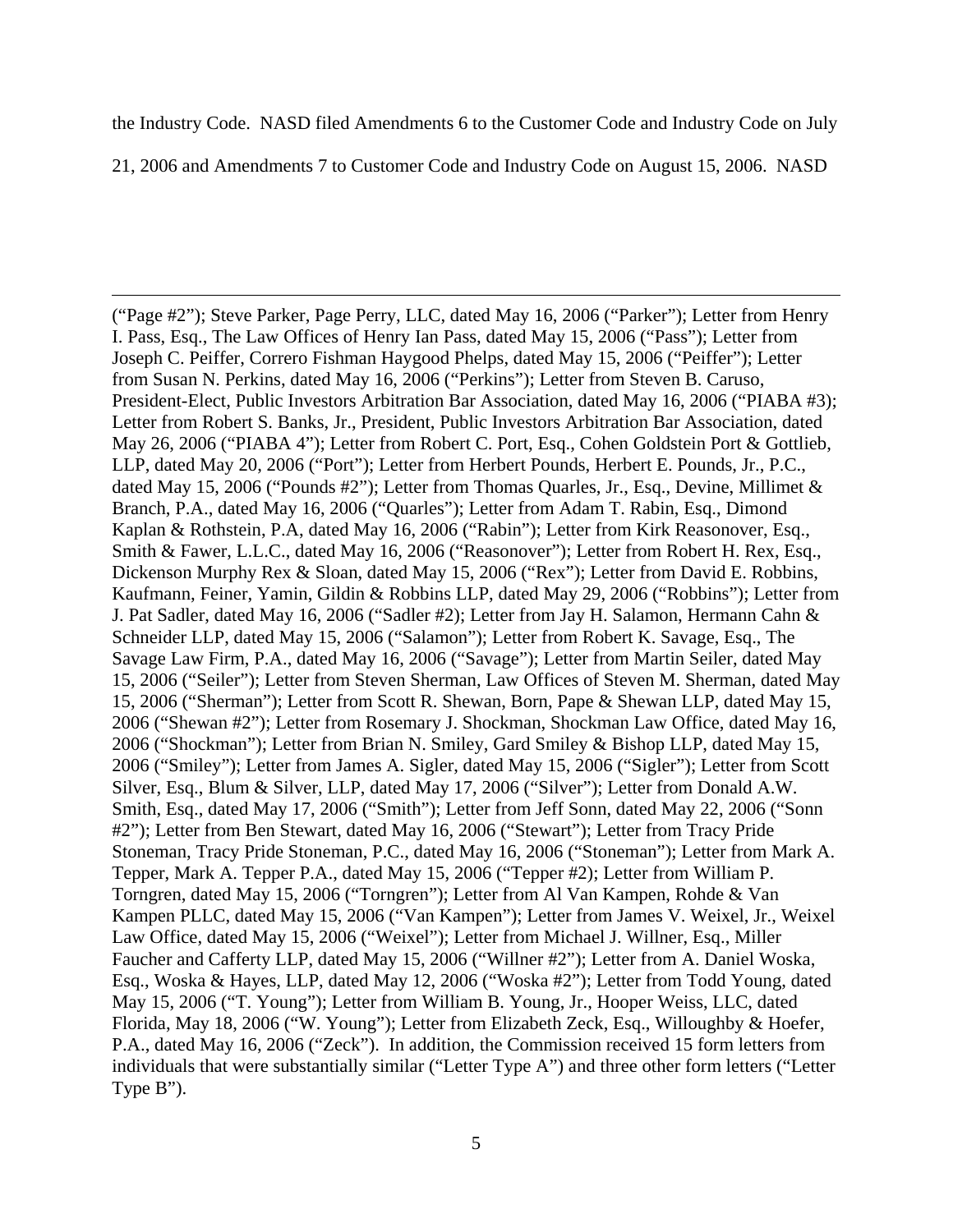requested accelerated approval in connection with Amendments 5, 6, and  $7.^7$  $7.^7$  This Order approves the Customer Code and Industry Code, as amended, accelerating approval of Amendments 5, 6, and 7 thereto.

# **II. Purpose for and Description of the Proposal**

# **A. Background**

NASD proposed to amend the NASD Code of Arbitration Procedure ("current Code") to simplify the rule language into plain English, reorganize the rules, codify certain practices, and implement several substantive changes. The current Code would be reorganized into three separate procedural codes: the NASD Code of Arbitration Procedure for Customer Disputes; the NASD Code of Arbitration Procedure for Industry Disputes; and the NASD Code of Mediation Procedure.<sup>[8](#page-5-1)</sup> The three new codes are intended to replace the current Code in its entirety.

This approval order pertains to the Customer Code and Industry Code, the final texts of which are available on the NASD Web site at

[http://www.nasd.com/web/groups/med\\_arb/documents/mediation\\_arbitration/nasdw\\_018335.pdf.](http://www.nasd.com/web/groups/med_arb/documents/mediation_arbitration/nasdw_018335.pdf)

Charts comparing the current Code to the Customer Code and Industry Code are also available at

the URL above. Descriptions of the proposed rule changes, as amended by Amendments 1, 2, 3,

and 4, are contained in the Customer Code Notice and Industry Code Notice<sup>[9](#page-5-2)</sup> and are also

<span id="page-5-0"></span><sup>&</sup>lt;sup>7</sup> Because the Customer Code and Industry Code, as amended by Amendments 1, 2, 3, and 4 to each code, already have been published for comment, the request for accelerated approval applies only to Amendments 5, 6, and 7 to each code.

<span id="page-5-1"></span> $8 \text{ The Mediation Code was filed separately with the Commission as SR-NASD-2004-013. The}$ Commission approved the Mediation Code on October 31, 2005, and it became effective on January 30, 2006. See Order Granting Approval to Proposed Rule Change and Amendments Nos. 1 and 2 Thereto, and Notice of Filing and Order Granting Accelerated Approval to Amendment No. 3, to Amend NASD Rules for Mediation Proceedings, Securities Exchange Act Rel. No. 52705 (Oct. 31, 2005), 70 FR 67525 (Nov. 7, 2005) (SR-NASD-2004-013).

<span id="page-5-2"></span> $9 \text{ See } \text{supra}$  n. 3.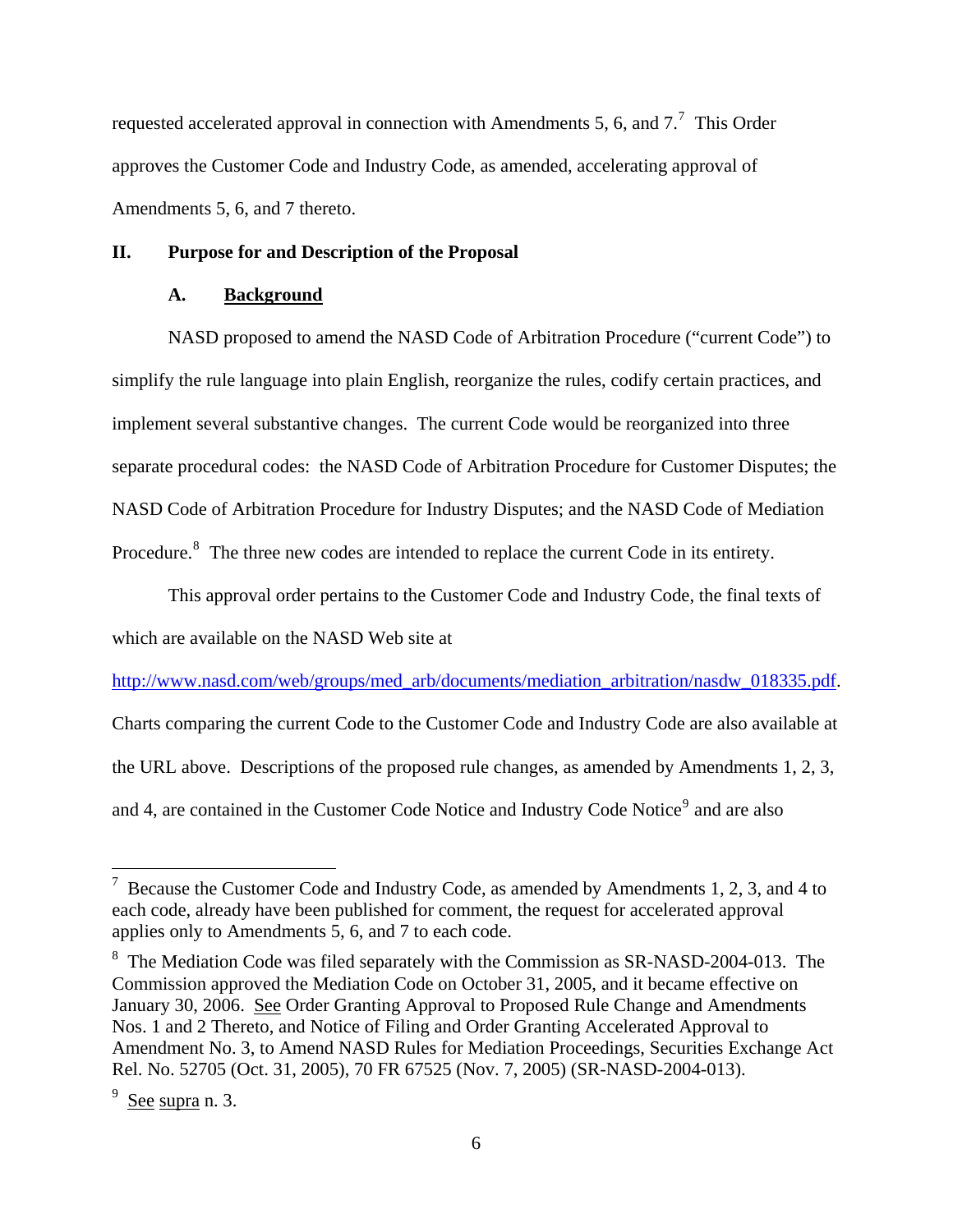available at NASD's principal office and at the Commission's Public Reference Room.

# **B. Purpose and Description**

In 1998, the SEC launched an initiative to encourage issuers and self-regulatory organizations ("SROs") to use "plain English" in disclosure documents and other materials used by investors. Because the current Code is used by investors, including investors who appear pro se in the NASD forum, NASD undertook to rewrite the current Code in "plain English." Over time, the goals of the plain English initiative expanded beyond simplifying the language and sentence structure of the rules in the Code to include:

- Reorganizing the current Code in a more logical, user-friendly way, including creating separate codes for customer and industry arbitrations, and for mediations; and
- Implementing several substantive rule changes, including codifying several common practices, to provide more guidance to parties and arbitrators, and to streamline the administration of arbitrations in the NASD forum.

# **1. Plain English**

When it launched its "plain English" initiative in 1998, the SEC published a "Plain English Handbook" to provide guidance to issuers and SROs in drafting materials intended to be used by investors. The SEC's Plain English Handbook recommended using shorter, more common words; breaking long rules into shorter ones; using the active voice whenever possible; and putting lists into easy-to-read formatting, such as bullet points.

NASD stated that, in revising the current Code, it implemented these guidelines wherever possible. Throughout the Customer and Industry Codes, NASD simplified language and eliminated unnecessarily legalistic or arcane terminology. Long rules, such as current Rule 10308 (Selection of Arbitrators) and current Rule 10321 (General Provisions Governing Pre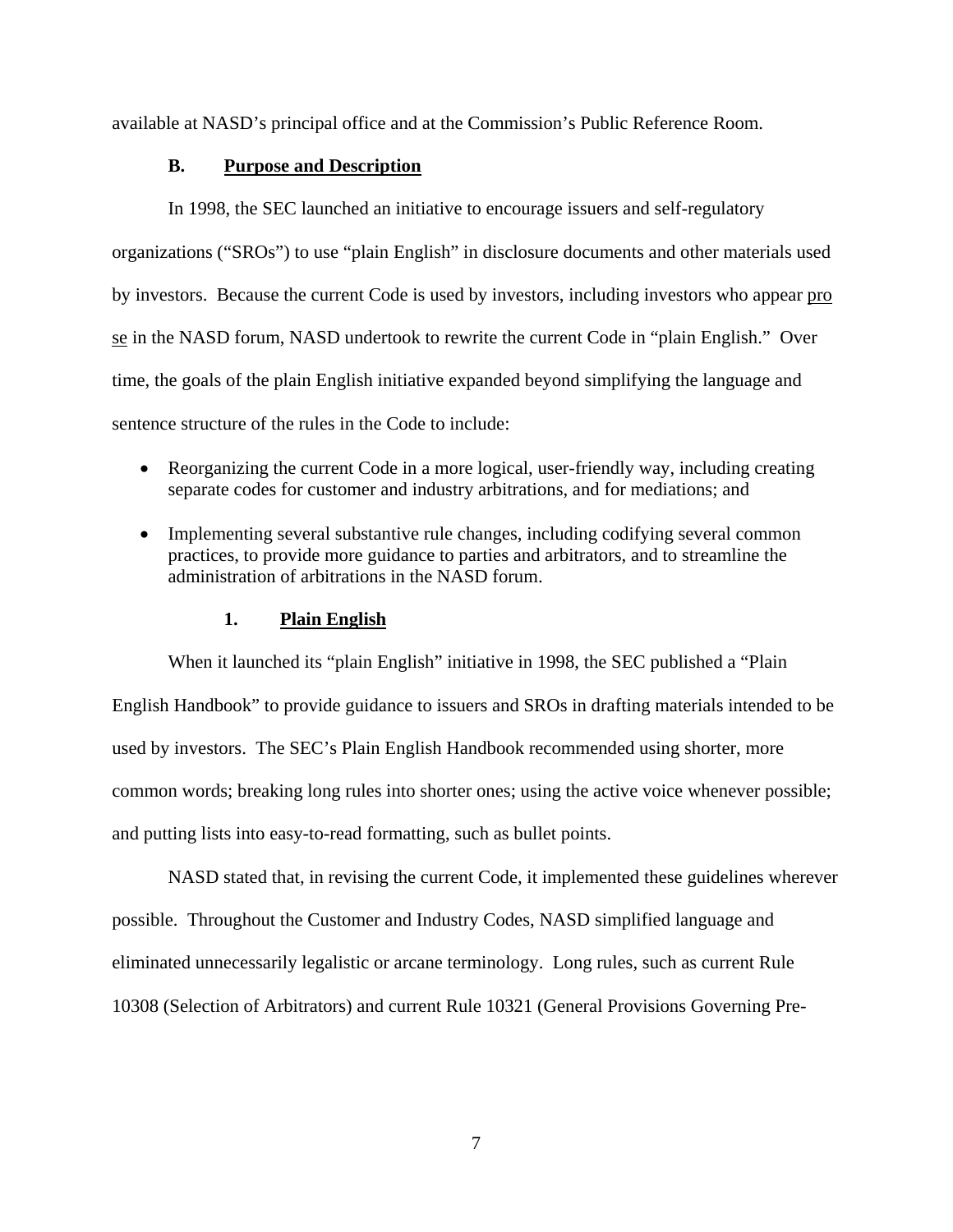Hearing Proceedings), have been broken into several shorter rules.<sup>[10](#page-7-0)</sup> Where appropriate, NASD has presented lists in bullet point format and used active verbs.

The Customer and Industry Codes also contain new definitions rules (Proposed Rules 12100 and 13100, respectively) that define commonly used terms applicable throughout the current Code.<sup>[11](#page-7-1)</sup> NASD believes that a comprehensive definitions rule will make the Customer and Industry Codes easier to understand and to use and will help eliminate confusion about the meaning and scope of frequently used terms. It will also allow NASD to use shorter phrases, or single words, in place of longer phrases in its rules.<sup>[12](#page-7-2)</sup> This makes rules easier to read and understand, without changing the meaning of the current Code.

## **2. Reorganization**

 $\overline{a}$ 

One of the most frequent criticisms of the current Code is that it is poorly organized. Parties, particularly infrequent users of the forum, have difficulty finding the rules they are looking for, because the organization of the rules is not clear. The confusion is compounded because certain rules in the current Code apply only to customer cases, some apply only to industry cases, and others apply to both types of disputes. In addition, the current Code contains the NASD mediation rules, even though many matters are submitted directly to mediation, and do not arise out of an arbitration proceeding.

<span id="page-7-0"></span> $10$  For example, Rule 10308 of the current Code is contained in Proposed Rules 12400-12406 for the Customer Code and 13400-13406 for the Industry Code.

<span id="page-7-1"></span> $11$  Some rules in the current Code, such as Rule 10308, contain definitions applicable to that rule only. However, there is no general definitions rule that applies to the entire current Code.

<span id="page-7-2"></span> $12$  For example, the phrase "dispute, claim, or controversy" has been replaced by the word "dispute," which has been defined in Proposed Rules 12100 and 13100, respectively, to mean the longer phrase.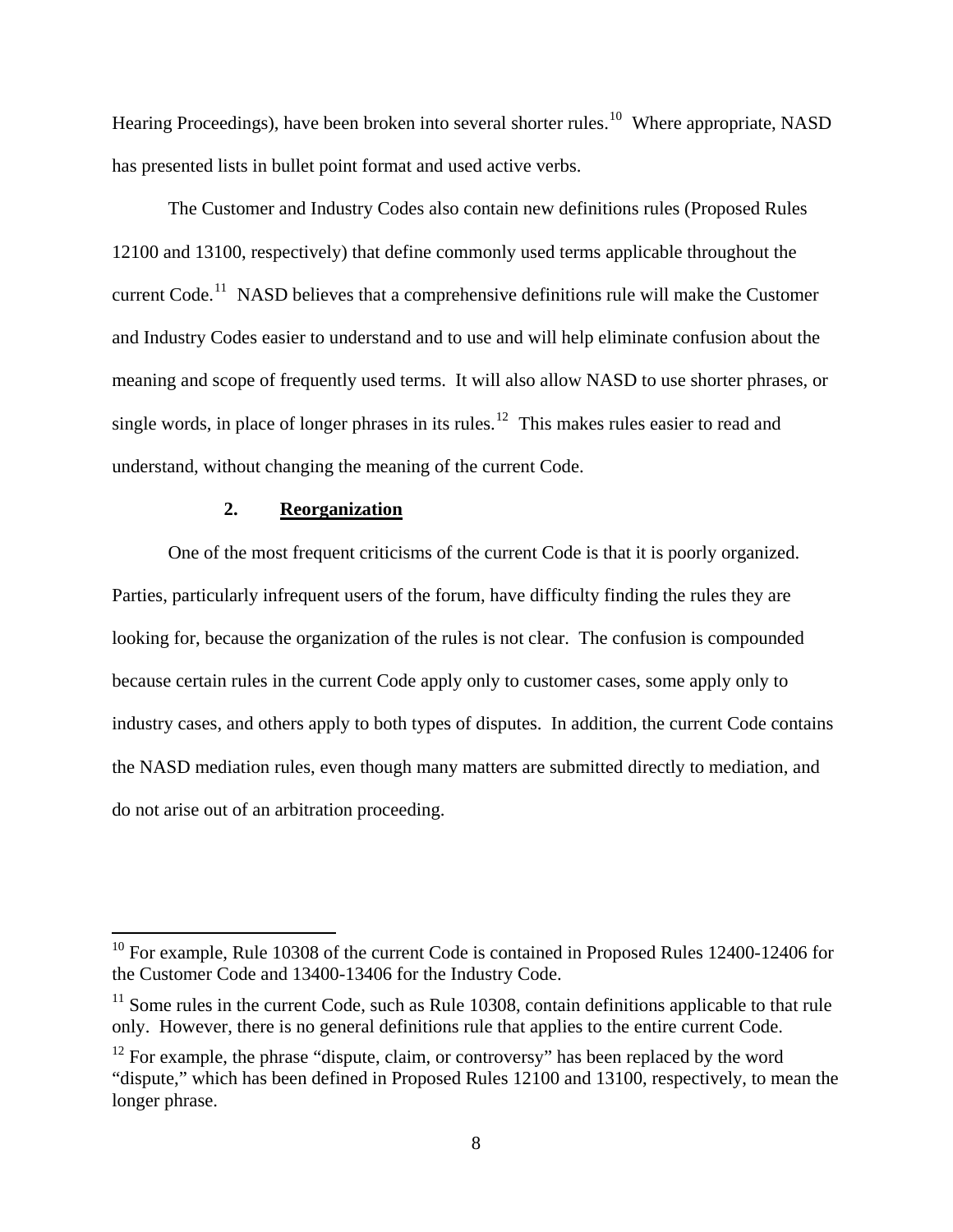To address these concerns, NASD proposed to divide the current Code into three separate Codes: the Customer Code, the Industry Code, and the Mediation Code.<sup>[13](#page-8-0)</sup> Although many of the rules in the Customer and Industry Codes will be identical, NASD believes that maintaining separate arbitration codes will eliminate confusion regarding which rules are applicable to which types of disputes. NASD intends to maintain electronic versions of each code on its Web site, www.nasd.com, and will make paper copies available upon request.

In keeping with the current NASD rule numbering system, each code will be numbered in the thousands, and major sections will be numbered in the hundreds. Individual rules within those sections will be numbered in the tens (or ones, if necessary). The current method for numbering and lettering paragraphs within individual rules will remain unchanged. In particular, the Customer Code will use the Rule 12000 series, and the Industry Code will use the Rule 13000 series.<sup>[14](#page-8-1)</sup>

To make it easier to find specific rules, the Customer Code will be divided into the following nine parts, which are intended to approximate the chronological order of a typical arbitration:

- Part I (Rule 12100 et seq.) contains definitions, as well as other rules relating to the organization and authority of the forum;
- Part II (Rule 12200 et seq.) contains general arbitration rules, including what claims are subject to arbitration in the NASD forum;

<span id="page-8-0"></span> $13$  As noted above, the Commission approved the Mediation Code in October 2005. See supra note 8.

<span id="page-8-1"></span> $14$  Both of these series are currently unused. The Mediation Code uses the Rule 14000 series. NASD will reserve the Rule 10000 series, which is currently used for NASD's dispute resolution rules, for future use.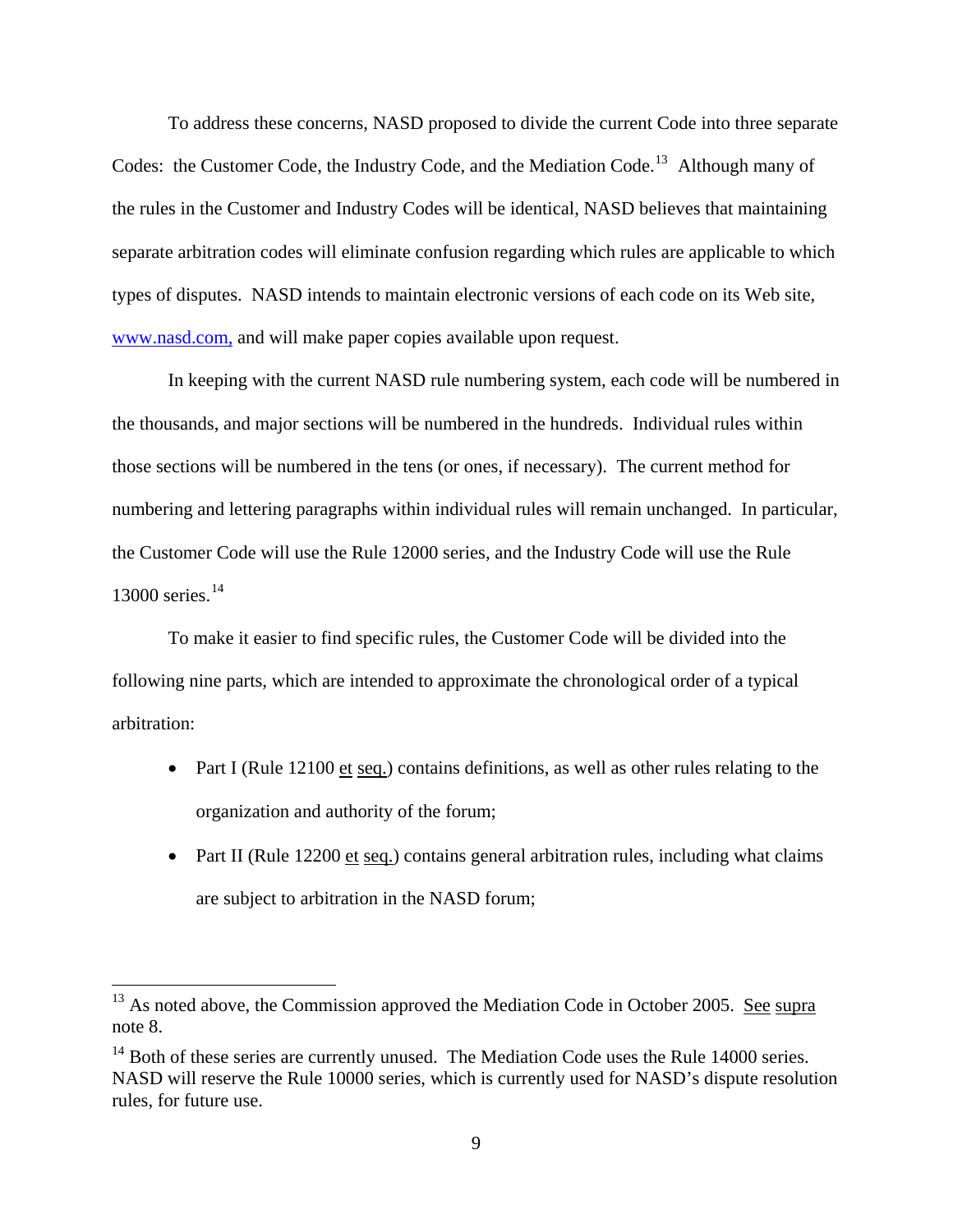- Part III (Rule 12300 et seq.) contains rules explaining how to initiate a claim, how to respond to a claim, how to amend claims, and when claims may be combined and separated;
- Part IV (12400 et seq.) contains rules relating to the appointment, authority and removal of arbitrators;
- Part V (Rules 12500 et seq.) contains rules governing the prehearing process, including proposed new rules relating to motions and discovery;
- Part VI (Rules 12600 et seq.) contains rules relating to hearings;
- Part VII (Rules 12700 et seq.) contains rules relating to the dismissal, withdrawal, or settlement of claims;
- Part VIII (Rules 12800 et seq.) contains rules relating to simplified (small cases) arbitrations and default proceedings; and
- Part IX (Rules 12900 et seq.) contains rules relating to fees and awards.

The Industry Code will use the same divisions, numbered under the 13000 series.

### **3. Description of Other Changes**

In addition to simplifying and reorganizing the current Code, the Customer and Industry Codes include other changes that NASD states are intended to make the NASD arbitration process as simple, uniform, and transparent as possible. Some of these changes codify or clarify current NASD practice. Others are intended to provide guidance to parties, resolve open questions, or streamline or standardize the administration of NASD arbitrations.

#### **4. Relationship Between Proposed Customer Code and Industry Codes**

Although the Customer Code and Industry Code are similarly organized and numbered, there are two main differences. First, some rules in the current Code contain different provisions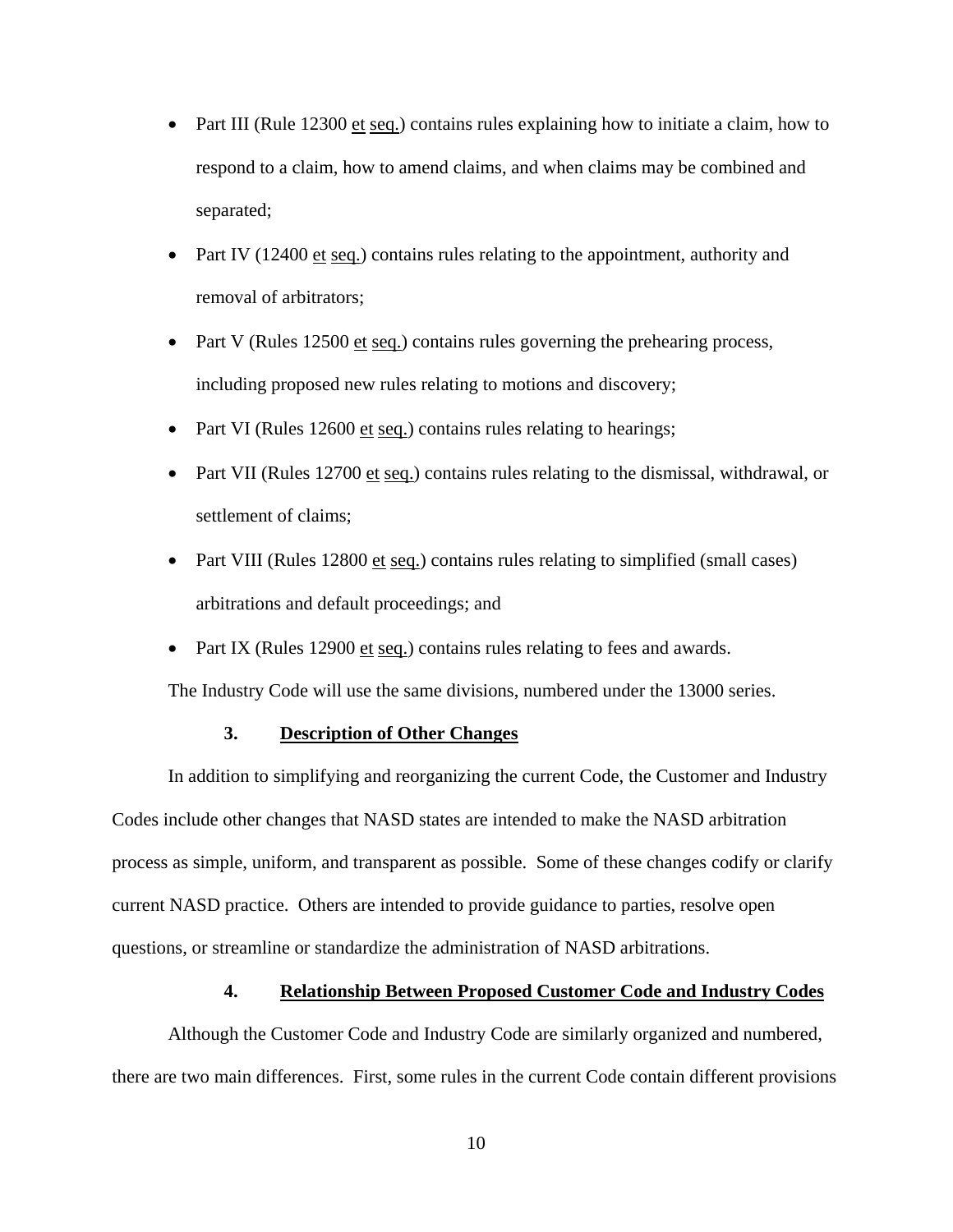for customer and industry disputes.<sup>[15](#page-10-0)</sup> For such rules, the Customer Code contains only the provisions that relate to customer disputes, and the Industry Code contains only the provisions that relate to industry cases.

Second, some rules in the current Code apply only to industry disputes. These rules are included in the Industry Code but have no counterpart in the Customer Code.<sup>[16](#page-10-1)</sup> NASD has not proposed any substantive changes to those parts of the current Code that are unique to industry cases.

# <span id="page-10-6"></span>**III. Summary of Comments on the Customer Code as Amended by Amendments 1, 2, 3,**  and 4 Thereto and Description of Amendments 5, 6, and 7 to the Customer Code<sup>[17](#page-10-2)</sup>

As noted above, in Amendment 5 to the Customer Code, NASD responded to comments

on the Customer Code Notice,<sup>[18](#page-10-3)</sup> proposed additional rule changes, most of which were in

response to comments, and requested accelerated approval of the Customer Code.[19](#page-10-4) After

NASD filed Amendment 5 with the Commission, the Commission received 125 additional

comments. Many of the comments centered on: (1) NASD's request for accelerated approval; $^{20}$  $^{20}$  $^{20}$ 

<span id="page-10-0"></span> $^{15}$  E.g., current Rule 10308 (Selection of Arbitrators) requires that three-arbitrator panels in customer cases consist of a majority of public arbitrators but provides that the composition of the panel in industry disputes depends on the nature of the claim.

<span id="page-10-1"></span><sup>&</sup>lt;sup>16</sup> See, e.g., Rules 10210 and 10211 of the current Code, governing statutory employment discrimination claims, and Rule 10335 of the current Code, governing injunctive relief.

<span id="page-10-2"></span><sup>&</sup>lt;sup>17</sup> Section III discusses Amendments 5, 6, and 7 to the Customer Code. Section IV, below, discusses Amendments 5, 6, and 7 to the Industry Code.

<span id="page-10-3"></span> $18$  See supra note 3.

<span id="page-10-4"></span><sup>&</sup>lt;sup>19</sup> The request for accelerated approval applies to all amendments filed after the Customer Code Notice, which are Amendments 5, 6, and 7.

<span id="page-10-5"></span> $20$  See, e.g., Aidikoff, Appel, Arbuckle, Austin, Baldinger, Baccine, Batterman, Bernstein, Biggins, Bleecher, Brannan, Buchwalter, T. Burke, Canning #2, Chalmers, Claxton, Cohn, P. Davis, Doner, Elliott, Evans #2, Feinberg #2, Gillis, Goldstein, Graham, Greco #2, Greenman, Hewko, Hunter, Kaplan, Keeney, Korsak, Lea #2, Levine, Lopez #2, Lynch, MacIntyre, Magary #2, Malecki, Marks, McCauley, Mee, Meissner #2, Meyer, S. Meyer, Miller #2, Murakami, Ostwald, Page #2, Parker, Pass, Peiffer, Perkins, PIABA #3, Port, Pounds #2, Quarles, Rabin,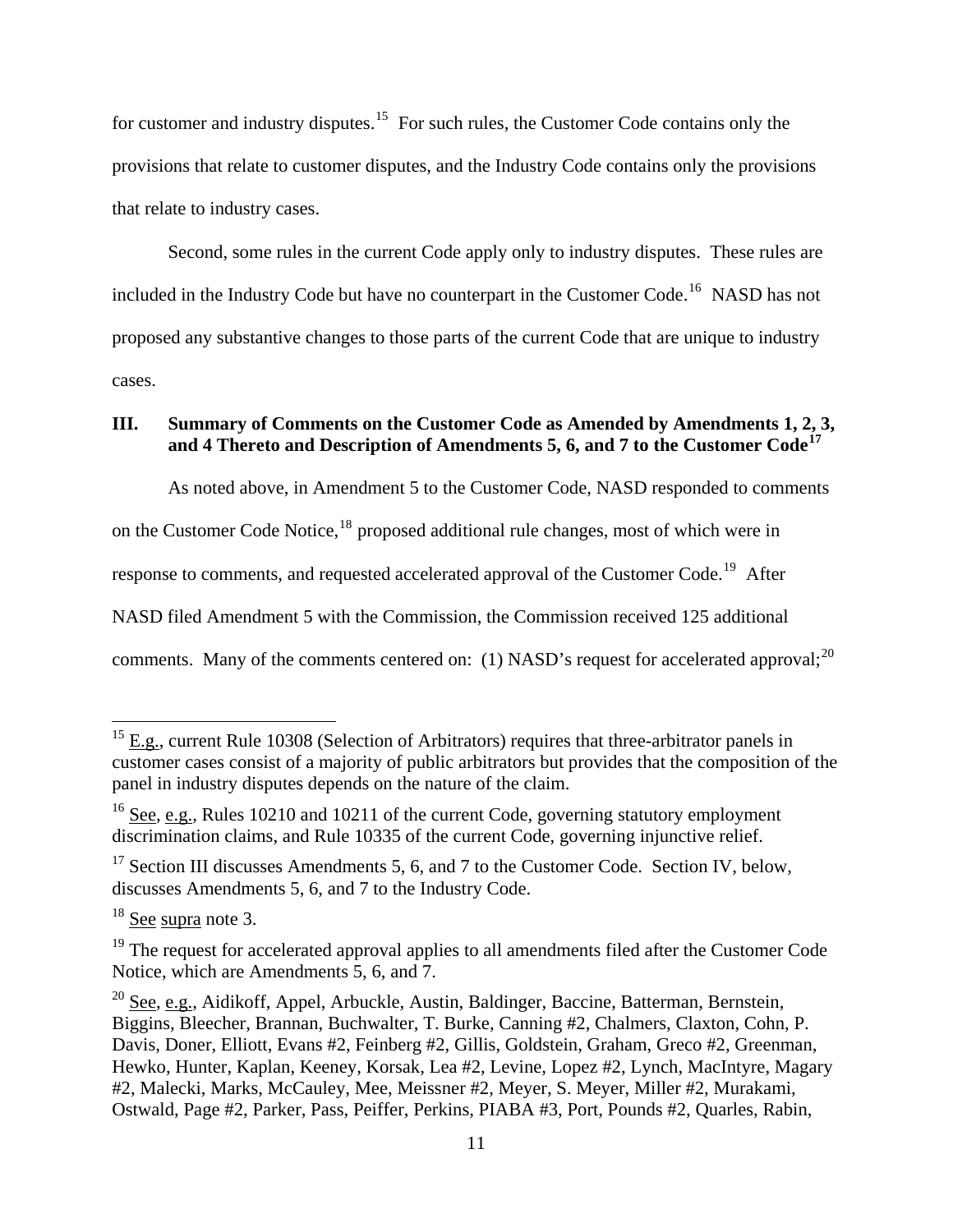(2) provisions of Proposed Rules 12506 (Document Production Lists) and 12514 (Exchange of Documents and Witness Lists Before Hearing), as published in the Customer Code Notice, that concern the production during discovery of documents within a party's "control";<sup>[21](#page-11-0)</sup> and (3) Proposed Rule 12504 (Motions to Decide Claims Before a Hearing on the Merits), as amended by Amendment 5.<sup>[22](#page-11-1)</sup> In response to these comments, NASD filed Amendment 6 to the Customer Code with the Commission on July 21, 2006, in which it withdrew Proposed Rule 12504 (Motions to Decide Claims Before a Hearing on the Merits) and all references thereto from the Customer Code.<sup>[23](#page-11-2)</sup>

NASD filed Amendment 7 to the Customer Code with the Commission on August 15, 2006. In this amendment, NASD further responded to comments concerning Proposed Rules 12506 (Document Production Lists) and 12514 (Exchange of Documents and Witness Lists Before Hearing) by amending Proposed Rule 12508 (Objecting to Discovery; Waiver of Objection). In addition, NASD amended other proposed rules, provided additional clarification concerning certain NASD practices and rules, and responded to one comment submitted in response to Amendment 5 to the Customer Code.

A summary of comments received in connection with the Customer Code Notice and NASD's responses, as well as a description of the amendments to proposed rule text made in

Reasonver, Robbins, Sadler, Salamon, Savage, Seiler, Sherman, Shewan #2, Shockman, Sigler, Silver, Smiley, Smith, Sonn #2, Stewart, Stoneman, Van Kampen, W. Young.

<span id="page-11-0"></span><sup>&</sup>lt;sup>21</sup> See, e.g., Eccleston #2, Fedor, Kaplan, Lipner #2, Page #2, Perkins, PIABA #4, Shockman, Smiley.

<span id="page-11-1"></span><sup>&</sup>lt;sup>22</sup> See e.g., Aidikoff, Brannan, Boliver #2, Carlson, Fedor, Kaufman, Lantagne, Lipner, PACE #2, Page #2, PIABA #3, PIABA #4, Robbins, Rothstein, Shockman, Smiley, Sonn #2, Tepper #2.

<span id="page-11-2"></span> $^{23}$  Proposed Rule 12504 has been re-filed as a separate proposed rule change and published for public comment. See Securities Exchange Act Rel. No. 54360 (Aug. 24, 2006), 71 FR 51879 (Aug. 31, 2006) (SR-NASD-2006-088).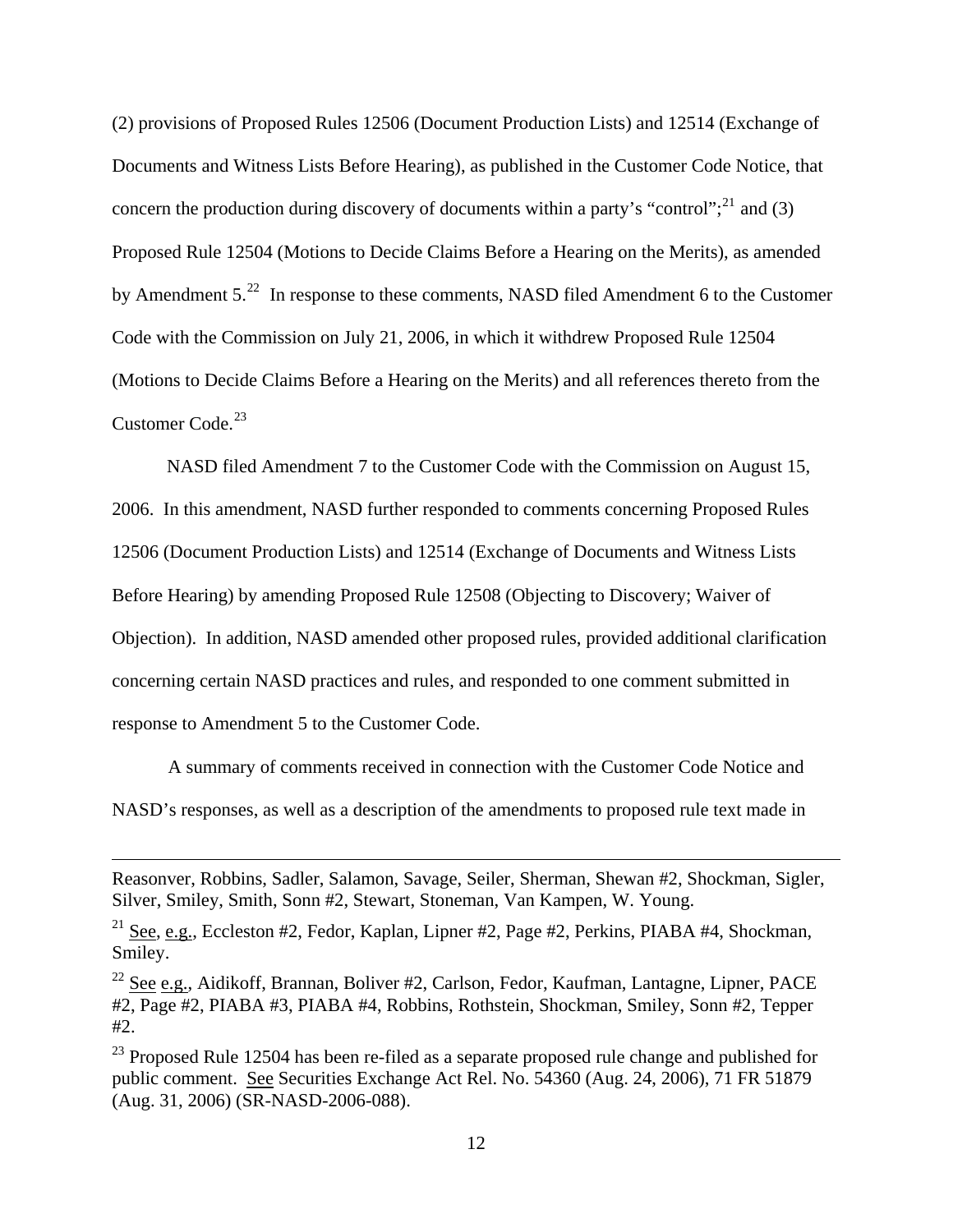Amendments 5, 6, and 7 are included below. References to Amendments 5, 6, or 7 in this Section [III](#page-10-6) refer to Amendments 5, 6, or 7 to the Customer Code only, unless otherwise specified. For the text of Amendments 5, 6, and 7, please see the NASD Web site at [http://www.nasd.com/web/idcplg?IdcService=SS\\_GET\\_PAGE&ssDocName=NASDW\\_009306](http://www.nasd.com/web/idcplg?IdcService=SS_GET_PAGE&ssDocName=NASDW_009306&=802)  $&=802.$  $&=802.$ 

### **A. General Comments**

In the Customer Code Notice, the Commission solicited comment on the differences between provisions in the Customer Code and their counterparts in the Uniform Code of Arbitration ("Uniform Code") developed by the Securities Industry Conference on Arbitration ("SICA").<sup>[24](#page-12-0)</sup> One commenter favored the Uniform Code provisions over those of the Customer Code, stating that because NASD's arbitration program operates from a position of dominance, it has abandoned the premise of uniformity under which SICA operates.<sup>[25](#page-12-1)</sup>

In Amendment 5, NASD responded that it participates actively in SICA and values the input of SICA participants. In some instances, however, the nature and volume of NASD's caseload require NASD to adopt rules either in advance of other SROs or that differ from other SROs'. NASD also stated that to gather a wide range of ideas and information, it regularly discusses rule proposals with the same constituencies represented at SICA: representatives of the investor and industry communities, as well as arbitrators and mediators.

# **B. Proposed Rule 12100 – Definitions**

<span id="page-12-0"></span> $24$  SICA is a cooperative organization that is composed of public members, as well as representatives of the SROs and the Securities Industry Association. SICA works toward improving the dispute resolution process by considering current issues, case law, and policy in connection with arbitration, and amending the Uniform Code in light of those considerations when appropriate. SROs have often revised their own arbitration rules in accordance with changes in the Uniform Code.

<span id="page-12-1"></span> $^{25}$  Ryder.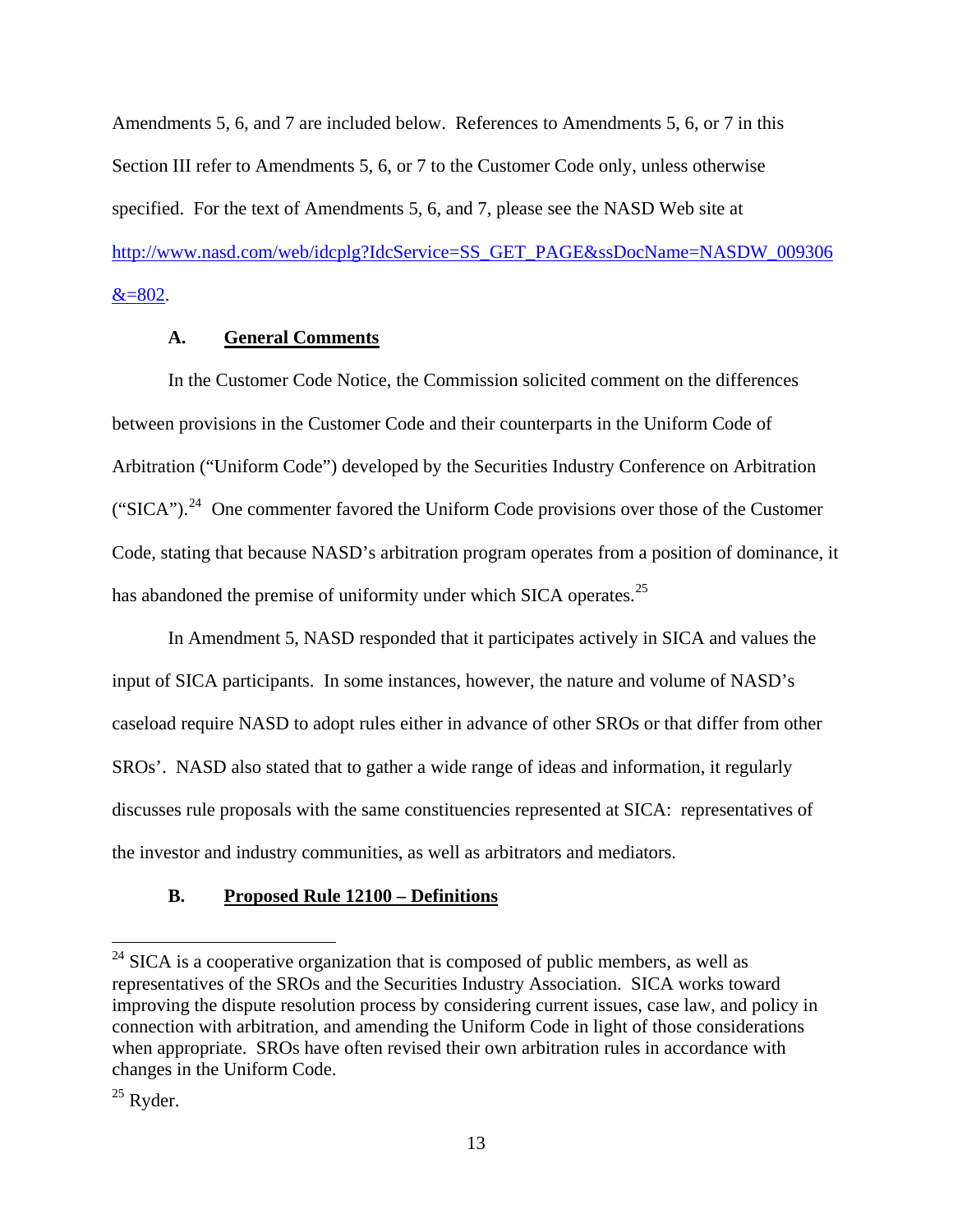### **1. Definitions Added in Amendment 5**

As noted above, the Customer Code includes a comprehensive definitions section. Two commenters suggested defining the term "customer" to help clarify jurisdictional and standing issues related to arbitration.<sup>[26](#page-13-0)</sup> One commenter also suggested defining the term "pleadings" to assist pro se claimants to understand which documents are required for their arbitration claims.<sup>[27](#page-13-1)</sup> Another commenter suggested defining the term "award" to minimize the confusion concerning what type of ruling by the panel constitutes an award.<sup>[28](#page-13-2)</sup>

NASD proposed to define these terms in the Customer Code in Amendment  $5.^{29}$  As amended, Proposed Rule 12100 would define an "award" in paragraph (b) as "a document stating the disposition of a case." Paragraph (i) would define a "customer" as not including a broker or dealer. NASD noted that the definition of "customer" would be the same as that found in the general definitions for NASD rules, Rule  $0129(g)$ . Paragraph (s) of the rule would define a "pleading" as "a statement describing a party's causes of action or defenses. Documents that are considered pleadings are: a statement of claim, an answer, a counterclaim, a cross claim, a third party claim, and any replies."

### **2. Proposed Rule 12100(a) – Definition of Associated Person; Proposed Rule 12100(r) -- Definition of Person Associated with a Member**

Proposed Rules 12100(a) and 12100(r) provide that, for purposes of the Customer Code, an associated person includes a person formerly associated with a member. One commenter

<span id="page-13-0"></span><sup>&</sup>lt;sup>26</sup> PACE and Ryder.

<span id="page-13-1"></span> $27$  PACE.

<span id="page-13-2"></span><sup>28</sup> Ryder.

<span id="page-13-3"></span> $^{29}$  As a result of these new definitions, the remaining definitions would be re-designated in alphabetical order.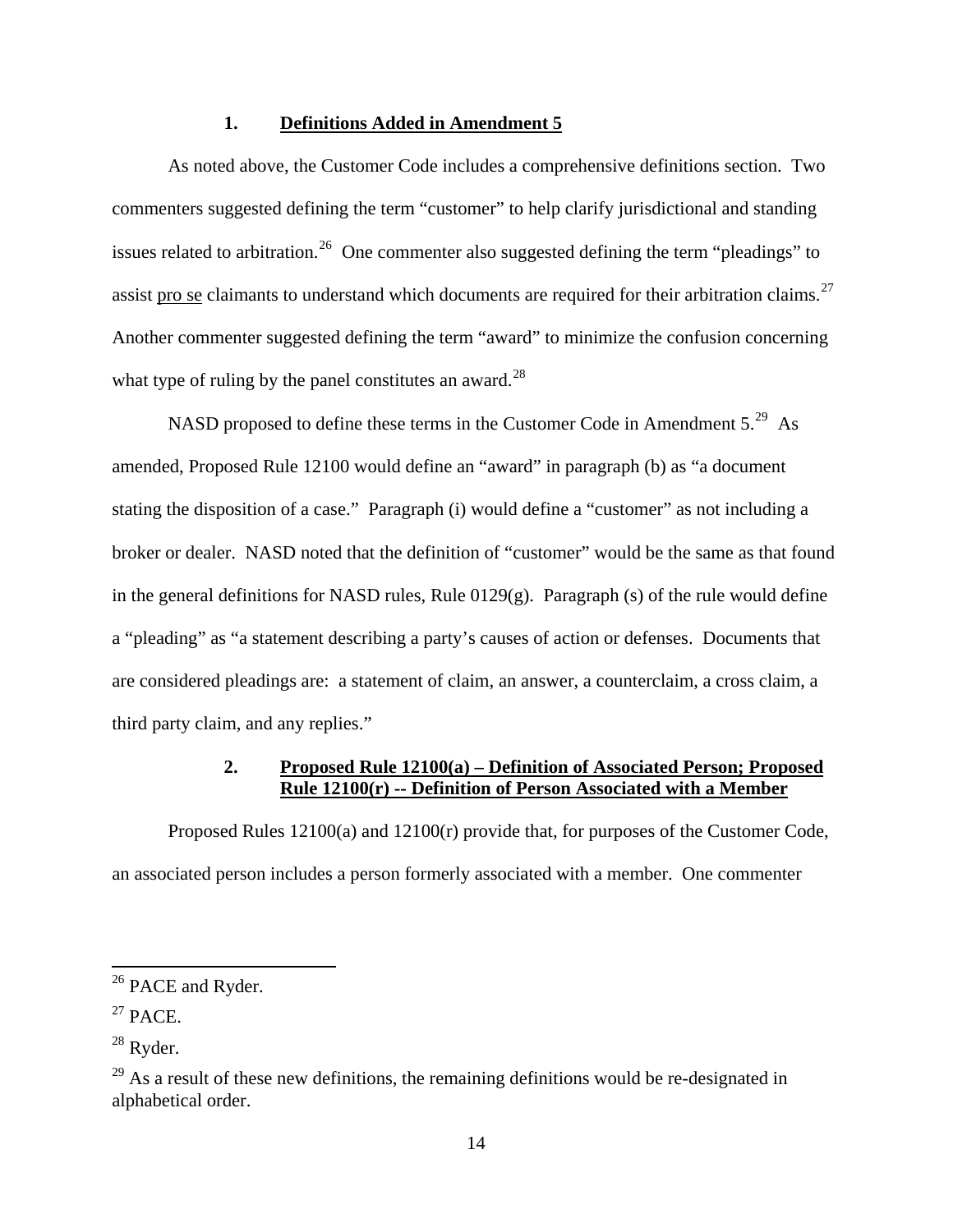suggested that, consistent with NASD By-Laws,  $30$  the concept of a formerly associated person should be limited to persons who have been associated within two years.<sup>[31](#page-14-1)</sup> This commenter asserted that when read in conjunction with Proposed Rule 12200 (concerning mandatory arbitration), these definitions would subject formerly associated persons to NASD Dispute Resolution's jurisdiction in perpetuity. In the commenter's view, no NASD by-laws or NASD Dispute Resolution rules permit lifelong jurisdiction.

In Amendment 5, NASD responded that the two-year retention of jurisdiction in Article V, Section 4 of NASD's By-Laws is for NASD regulatory purposes and does not apply to arbitrations. In the arbitration context, NASD maintains jurisdiction over a formerly associated person for events that occurred while the person was associated with a member firm (or related to the person's termination of employment with a member firm, in the case of industry disputes). NASD noted that such arbitrations would be subject to any applicable statutes of limitation, as well as the six-year eligibility rule under Proposed Rule 12206. NASD thus is not proposing to amend Proposed Rules 12100(a) and 12100(r).

# **3. Proposed Rule 12100(u) -- Definition of Public Arbitrator; Proposed Rule 12100(p) -- Definition of Non-Public Arbitrator**

NASD proposed to define "public arbitrator" and "non-public arbitrator" in the Customer Code the same way as in Rules 10308(a)(5) and (a)(4), respectively, of the current Code. Twenty-three commenters expressed concern with the definitions of public arbitrator and non-public arbitrator.<sup>[32](#page-14-2)</sup> As a preliminary matter, they urged NASD to change the term "non-public

<span id="page-14-0"></span> $30$  See NASD By-Laws, Art. V, Sec. 4.

<span id="page-14-1"></span> $31$  SIA.

<span id="page-14-2"></span><sup>&</sup>lt;sup>32</sup> Boliver, Canning, Caruso, Estell, Evans, Ilgenfritz, Josel, Komninos, Lapidus, Lea, Lipner, Lopez, Magary, Miller, PIABA, Pounds, Rosenfield, Sadler, Schultz #2, Shewan, Stoltmann, Sutherland, and Willner.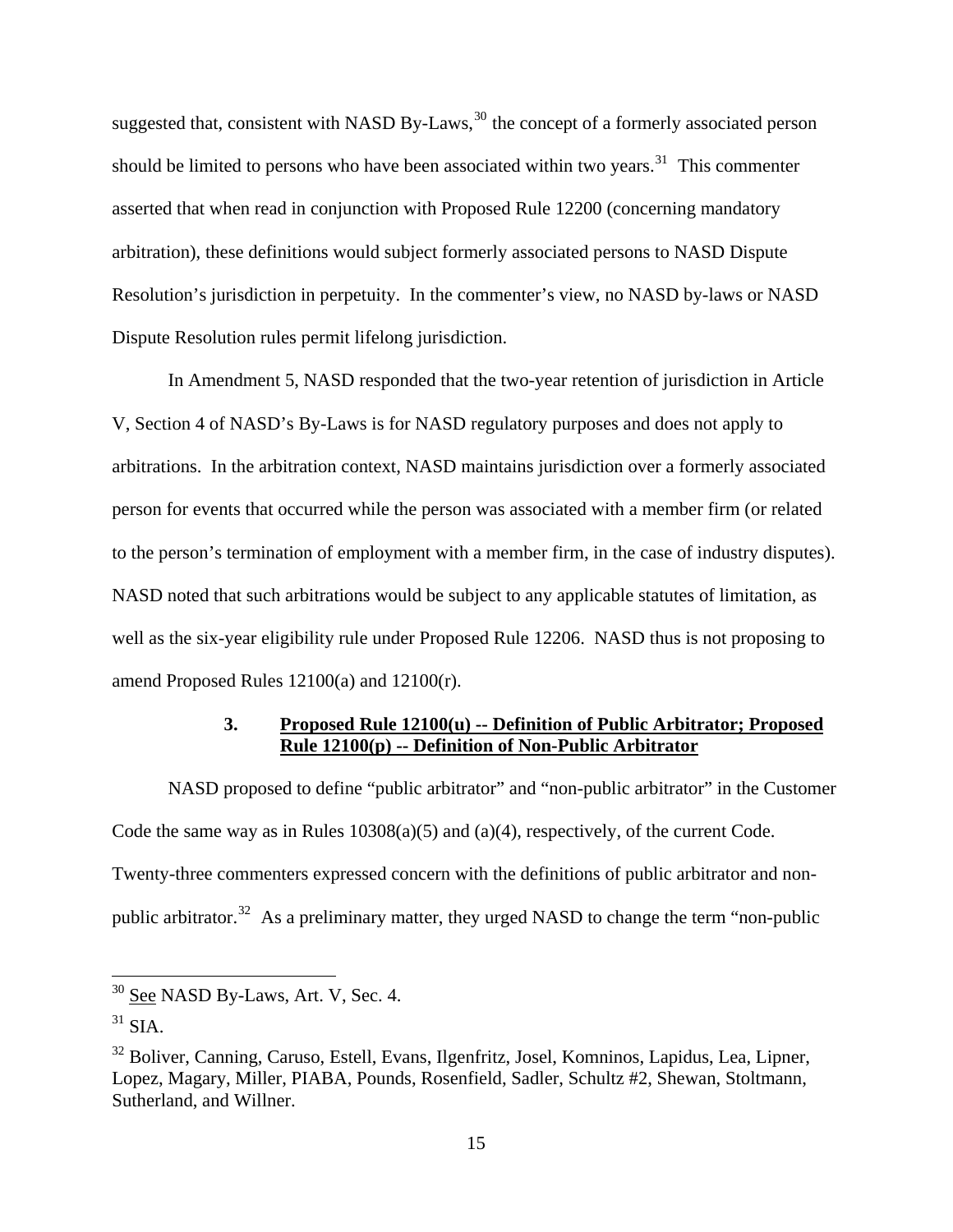arbitrator" to "industry arbitrator." In their view, the current terminology is not consistent with the goal of rewriting the Customer Code in plain English. They suggested that the term "industry arbitrator" would assist pro se parties or inexperienced attorneys with no background in arbitration.

In Amendment 5, NASD noted that it has used the term "non-public arbitrator" since the Commission approved the Neutral List Selection System ("NLSS") in 1998.<sup>[33](#page-15-0)</sup> NASD expressed the belief that users of its forum understand the term, and thus did not agree that the term should be changed.

Commenters also suggested several changes to the definition of "public arbitrator" and objected to the inclusion of a non-public arbitrator on three-person panels.<sup>[34](#page-15-1)</sup> In Amendment 5, NASD responded that because it did not propose substantive amendments to these provisions in the Customer Code, those suggestions are outside the scope of the rule filing. The Commission notes that changes to the definition of "public arbitrator" are addressed in a separate rule filing.<sup>[35](#page-15-2)</sup>

### **C. Proposed Rule 12102 – National Arbitration and Mediation Committee**

Proposed Rule 12102 includes the size and composition requirements of the National

Arbitration and Mediation Committee ("NAMC"). One commenter noted that these

<span id="page-15-0"></span> $33$  See Securities Exchange Act Rel. No. 40555, 63 FR 56670 (Oct. 22, 1998) (SR-NASD-1998-48).

<span id="page-15-1"></span><sup>&</sup>lt;sup>34</sup> Boliver, Canning, Caruso, Estell, Evans, Ilgenfritz, Josel, Komninos, Lapidus, Lea, Lipner, Lopez, Magary, Miller, PIABA, Pounds, Rosenfield, Sadler, Schultz #2, Shewan, Stoltmann, Sutherland, and Willner.

<span id="page-15-2"></span> $35$  The Commission recently approved the rule changes proposed in the rule filing. See Order Approving Proposed Rule Change and Amendment No. 1 Thereto Relating to Amendments to the Classification of Arbitrators Pursuant to Rule 10308 of the NASD Code of Arbitration Procedure, Securities Exchange Act Rel. No. 54607 (Oct. 16, 2006), 71 FR 62026 (Oct. 20, 2006) (SR-NASD-2005-094); Notice of Filing of Proposed Rule Change and Amendment No. 1 Thereto Relating to Amendments to the Classification of Arbitrators Pursuant to Rule 10308 of the NASD Code of Arbitration, Securities Exchange Act Rel. No. 52332 (Aug. 24, 2005), 70 FR 51365 (Aug. 30, 2005) (SR-NASD-2005-094).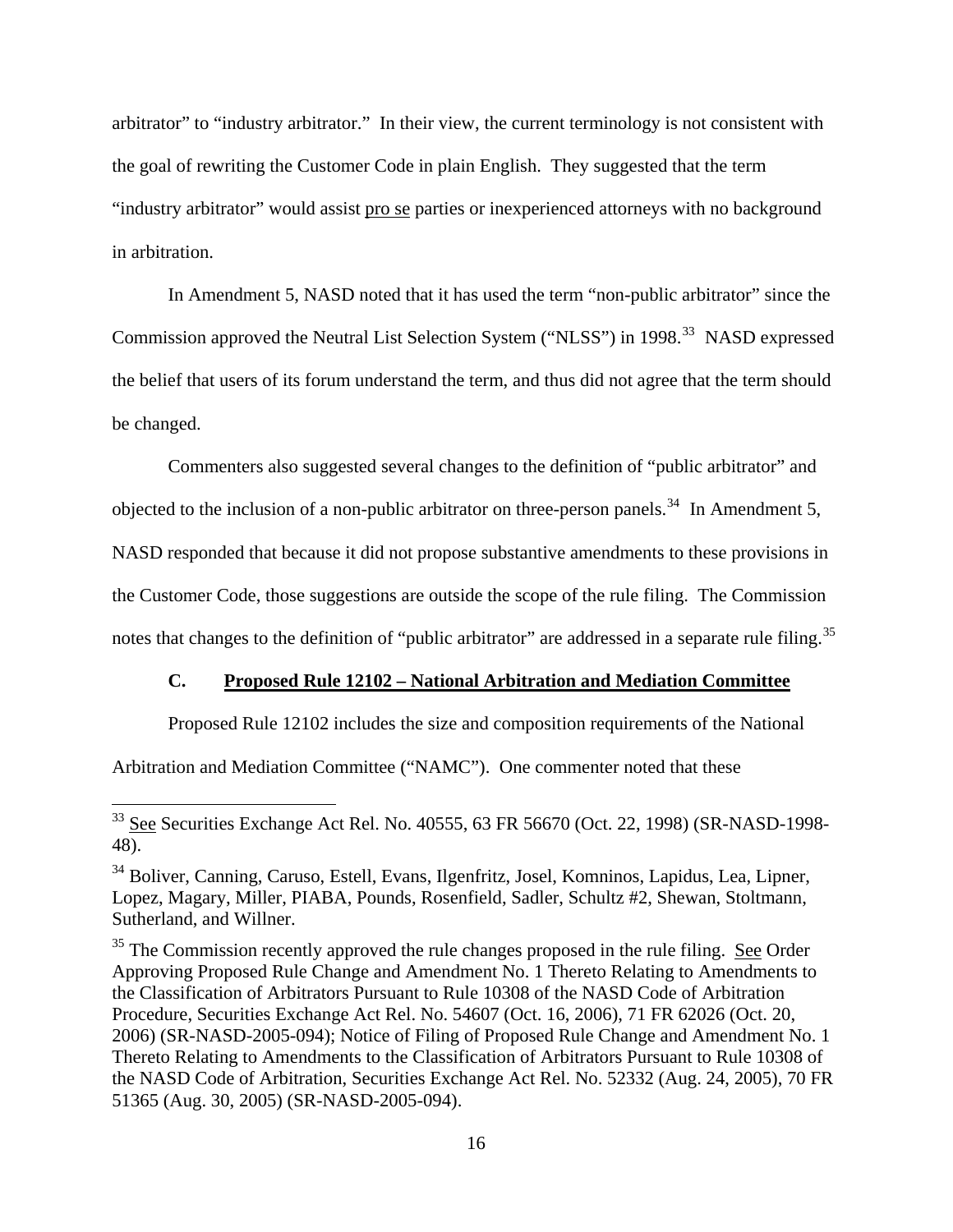requirements are not in the current Code.<sup>[36](#page-16-0)</sup> NASD responded in Amendment 5 that Proposed Rule 12102 would codify the requirements of the Plan of Allocation and Delegation of Functions by NASD to Subsidiaries.<sup>[37](#page-16-1)</sup>

#### **D. Proposed Rule 12103 -- Director of Dispute Resolution**

Proposed Rule 12103 includes a delineation of the duties and responsibilities of the Director of Dispute Resolution with respect to the NAMC. One commenter noted that the proposed rule would change the Director's relationship with the NAMC.<sup>[38](#page-16-2)</sup> Specifically, the current Code provides that the Director "shall be directly responsible to the NAMC and shall report to it at periodic intervals established by the Committee and at such other times as called upon by the Committee to do so." The Customer Code provides that the Director "shall consult with the NAMC upon the NAMC's request."

In Amendment 5, NASD noted that the proposed rule reflects current practice. Pursuant to Article V, Section 5.1 of the NASD Dispute Resolution By-Laws, the Director reports to the President of NASD Dispute Resolution and, ultimately as an officer, to the NASD Dispute Resolution Board. The Director meets with the NAMC, usually every quarter, and updates the Committee on the state of the arbitration forum. At this time, the Director receives feedback and suggestions on arbitration rules and procedures from NAMC.

Another commenter expressed concern regarding provisions in Proposed Rule 12103 that would give the Director the authority to delegate certain functions.<sup>[39](#page-16-3)</sup> In this commenter's experience, arbitrators seek out the advice of NASD staff on certain issues, such as subpoenas,

<span id="page-16-0"></span> $36$  Ryder.

<span id="page-16-1"></span> $37$  See NASD Manual, Plan of Allocation and Delegation of Functions by NASD to Subsidiaries, Part V(c)(1)(b); Securities Exchange Act Rel. No. 37107 (Apr. 11, 1996) (SR-NASD-96-16). 38 Ryder.

<span id="page-16-3"></span><span id="page-16-2"></span><sup>39</sup> Magary.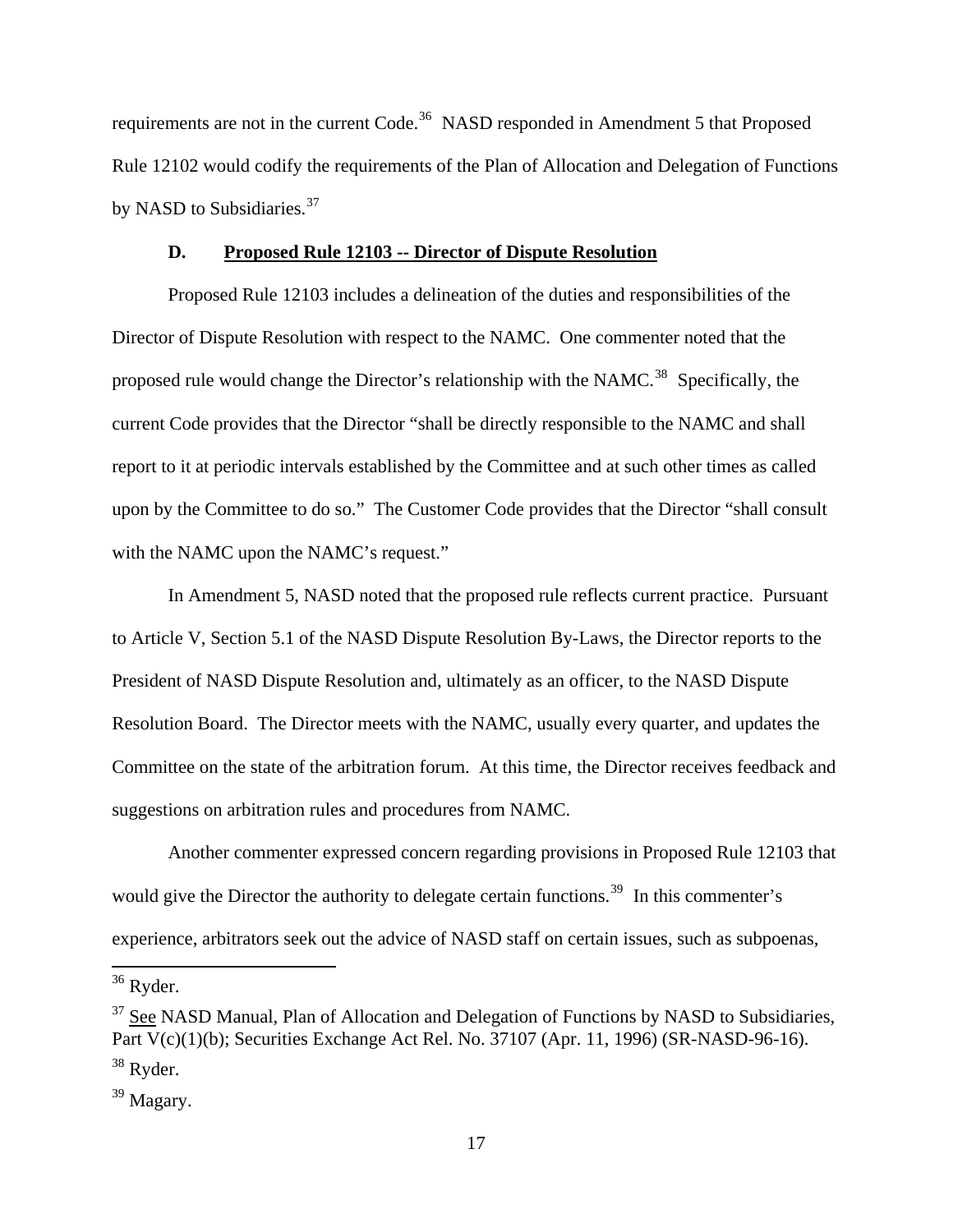discovery matters, and motions. This commenter believes NASD staff should not provide opinions on such issues, but rather they should be addressed to the panel and, if necessary, argued by the parties.

NASD responded in Amendment 5 that its current policy is for staff to advise arbitrators on procedural matters, but not to provide opinions on substantive issues. If arbitrators ask staff about substantive matters, NASD staff suggest that the arbitrators ask the parties to brief the issue so that the arbitrators can make a decision. NASD stated that it would emphasize this policy when it trains its staff on the Customer Code.

#### **E. Proposed Rule 12104 -- Effect of Arbitration on NASD Regulatory Activities**

 Proposed Rule 12104 provides that submitting a dispute to arbitration does not prevent NASD from taking additional regulatory action, if warranted. The rule would allow any arbitrator to make disciplinary referrals at the conclusion of an arbitration.

One commenter suggested that the proposed rule also should authorize regulatory sanctions for breaches of the procedural requirements of the arbitration rules.<sup>[40](#page-17-0)</sup> In Amendment 5, NASD responded that because Proposed Rule 12104 is substantially the same as Rule 10105 of the current Code, the comment is outside the scope of the rule filing.

#### **F. Proposed Rule 12105 -- Agreement of the Parties**

As published in the Customer Code Notice, Proposed Rule 12105(a) would allow parties to modify a provision of the Code or a decision of the Director or the panel by written agreement. Proposed Rule 12105(b) provides that if the Director or the panel determines that a named party is inactive in the arbitration or has failed to respond after adequate notice has been given, the Director or the panel may determine that the written agreement of that party is not

<span id="page-17-0"></span> $40$  Ryder.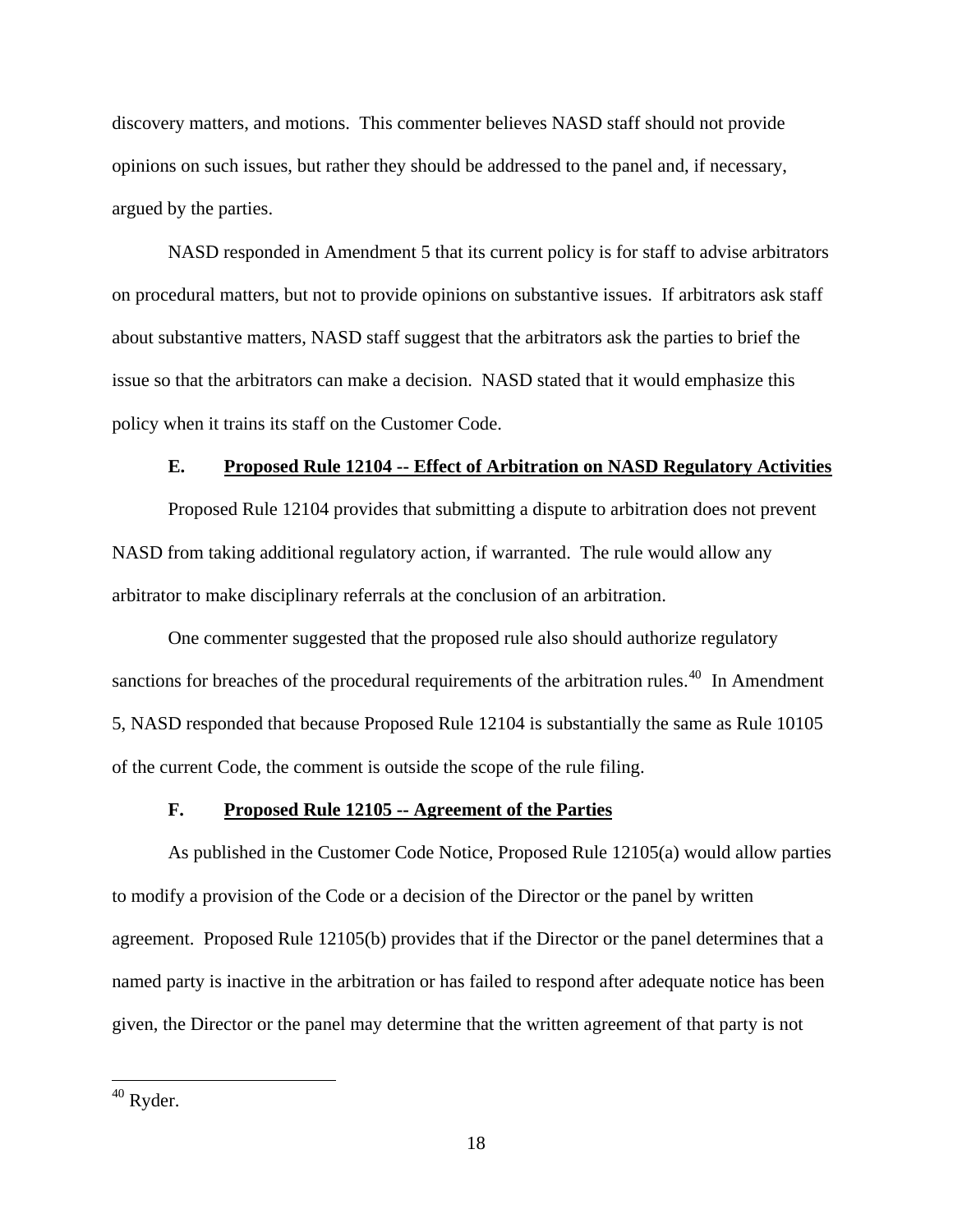required while the party is inactive or not responsive. In the Customer Code Notice, the Commission requested comment on whether the term "inactive" is defined sufficiently.

While one commenter thought the concept of an "inactive" party is sufficiently clear,  $41$ others suggested specifying that an "inactive" party is a party in default for failure to file a response to a claim, counter-claim, or cross claim.<sup> $42$ </sup>

In Amendment 5, NASD stated that based on current practices in its forum, the term "inactive" could apply to: (1) a party who answers and then fails to respond to administrative matters or correspondence; (2) a claimant who cannot be found, after the claimant's attorney withdraws; or (3) a party who does not answer. In Amendment 7, NASD proposed to include a non-exhaustive list inactive parties. Proposed Rule 12105 is amended in Amendment 7 as follows (new language in italics):

#### **12105. Agreement of the Parties**

(a) No change.

(b) If the Director or the panel determines that a named party is inactive in the arbitration, or has failed to respond after adequate notice has been given, the Director or the panel may determine that the written agreement of that party is not required while the party is inactive or not responsive. For purposes of this rule, an inactive party could be, but is not limited to: (1) a party that does not answer; (2) a party that answers and then fails to respond to correspondence sent by the Director; (3) a party that answers and then fails to respond to correspondence sent by the panel in cases involving direct

<span id="page-18-0"></span> $41$  PACE.

<span id="page-18-1"></span> $42$  Boliver, Canning, Evans, Ilgenfritz, Josel, Komninos, Lapidus, Lea, Lipner, Lopez, Magary, PIABA, Pounds, Rosenfield, Shewan, Stoltmann, Sutherland, and Willner.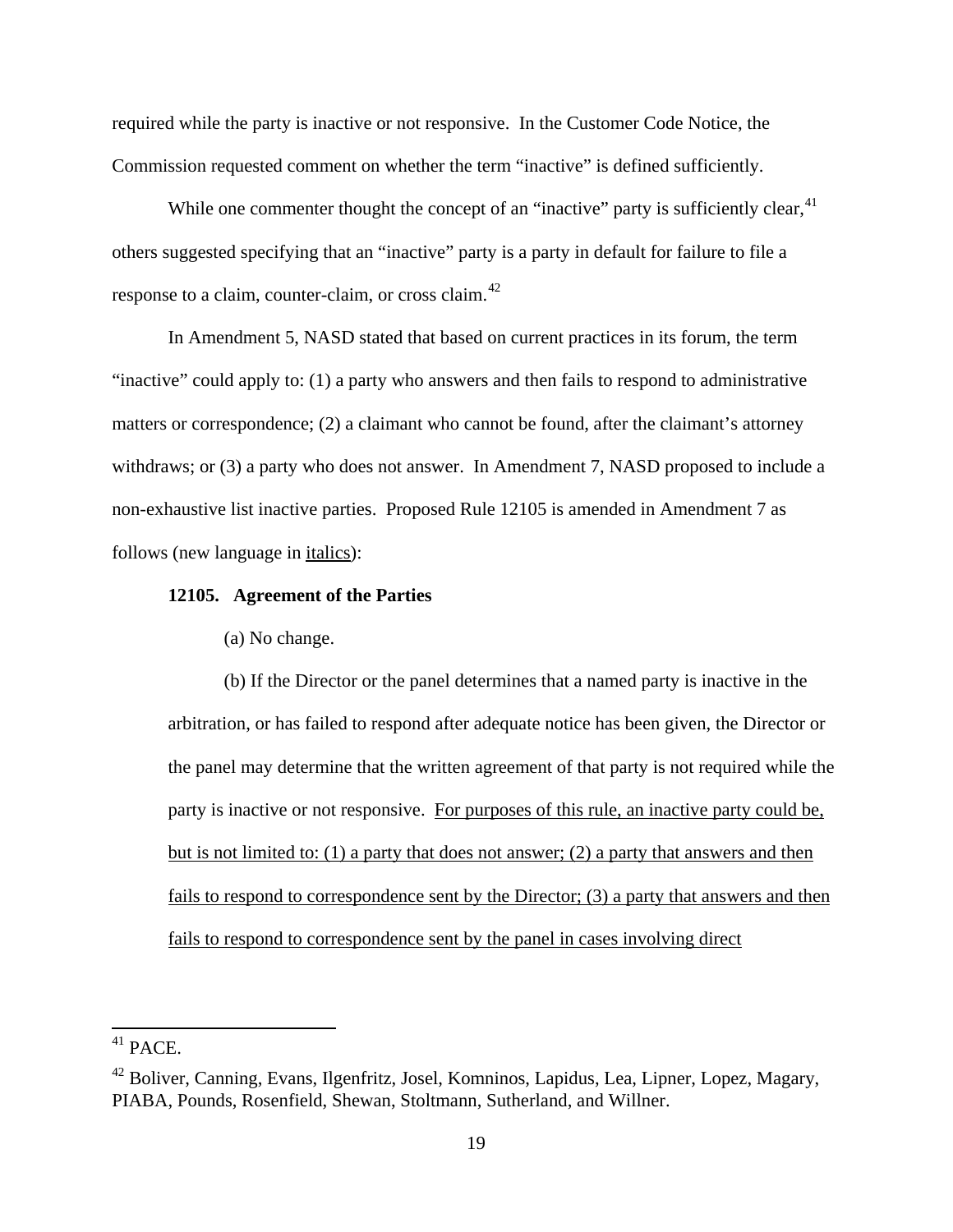communication under Rule 12211; or (4) a party that does not attend pre-hearing conferences.

# **G. Proposed Rule 12200 -- Arbitration Under an Arbitration Agreement or the Rules of NASD**

# **1. Insurance Business Exception**

Proposed Rule 12200 provides that parties must arbitrate a dispute under the Customer Code if (1) a written agreement requires it or the customer requests it; (2) the dispute is between a customer and a member or associated person of a member; and (3) the dispute arises in connection with the business activities of a member or associated person, unless the claims involve the insurance business activities of a member that is also an insurance company. Eighteen commenters argued that the rule could be read to exclude variable annuity claims from arbitration because some state statutes treat these products solely as insurance products, not securities.<sup>[43](#page-19-0)</sup> In their view, the choice of whether to arbitrate variable annuity claims against NASD members should belong to the investor.

In Amendment 5, NASD noted that variable annuities are securities and are not excluded from arbitration under the exception for disputes involving the insurance business of a member that is also an insurance company in current Rule 10101 (concerning matters eligible for submission). According to NASD, no substantive change is intended in Proposed Rule 12200.

### **2. Requests by the Customer to Arbitrate**

 $\overline{a}$ 

<span id="page-19-1"></span>Under Proposed Rule 12200, parties must arbitrate if "requested by the customer," and if the other requirements of the rule are satisfied. One commenter suggested inserting the words

<span id="page-19-0"></span><sup>&</sup>lt;sup>43</sup> Boliver, Canning, Evans, Ilgenfritz, Josel, Komninos, Lapidus, Lea, Lipner, Lopez, Magary, PIABA, Pounds, Rosenfield, Shewan, Stoltmann, Sutherland, and Willner.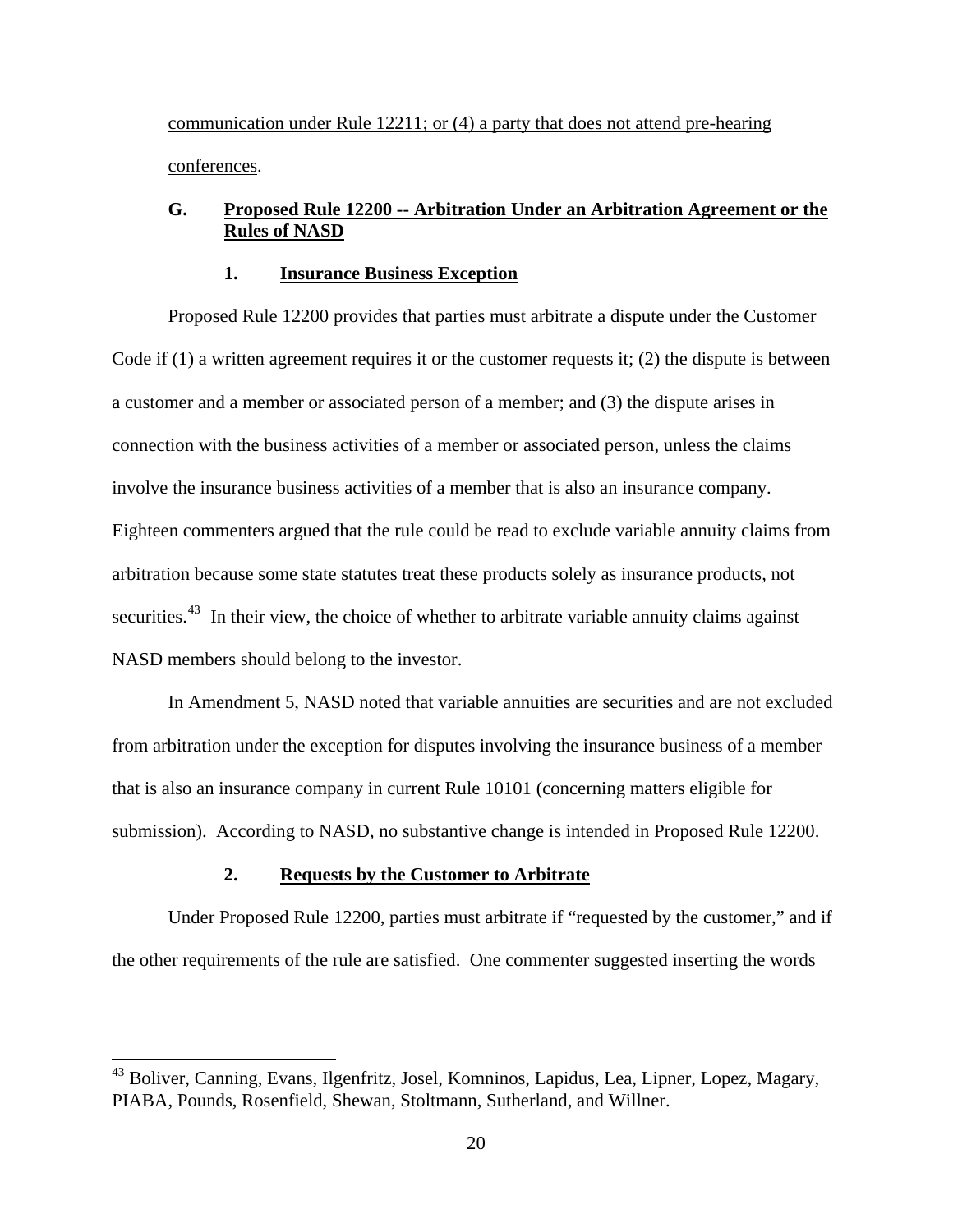"of the member" after the word "customer" in the proposed rule text.<sup>[44](#page-20-0)</sup> This commenter asserted that this change would eliminate attempts by customers to demand arbitration of disputes against firms with which the customer does not have an account or other relationship. Another commenter opposed this suggestion because it could preclude "selling away" claims (allegations that an associated person engaged in securities activities outside his or her firm).<sup>[45](#page-20-1)</sup> This commenter stated that substantial judicial precedent supports the right of a customer to file a selling away claim against the brokerage firm that employed such an associated person, even if the customer has no account with that firm.

In Amendment 5, NASD responded that adding the words "of the member" after the word "customer" would inappropriately narrow the scope of claims that are required to be arbitrated under the Customer Code. Further, NASD noted that because Proposed Rule 12200 is substantially the same as Rule 10301 of the current Code, the comment is outside the scope of the rule filing.

#### **3. "Business Activities"**

Rule 10301(a) of the current Code provides that a dispute, claim, or controversy arising in connection with the "business of" a member or the "activities of" an associated person is eligible for arbitration. In comparison, Proposed Rule 12200 would provide that disputes arising from the "business activities of the member or the associated person" must be arbitrated if the other conditions of the rule are satisfied. One commenter suggested that this change could alter the scope of disputes that members must arbitrate with customers, as well as the scope of the exception for disputes involving "insurance business activities" of a member.<sup>[46](#page-20-2)</sup>

<span id="page-20-0"></span> $44$  SIA.

<span id="page-20-1"></span> $45$  Eccleston.

<span id="page-20-2"></span><sup>&</sup>lt;sup>46</sup> Ryder.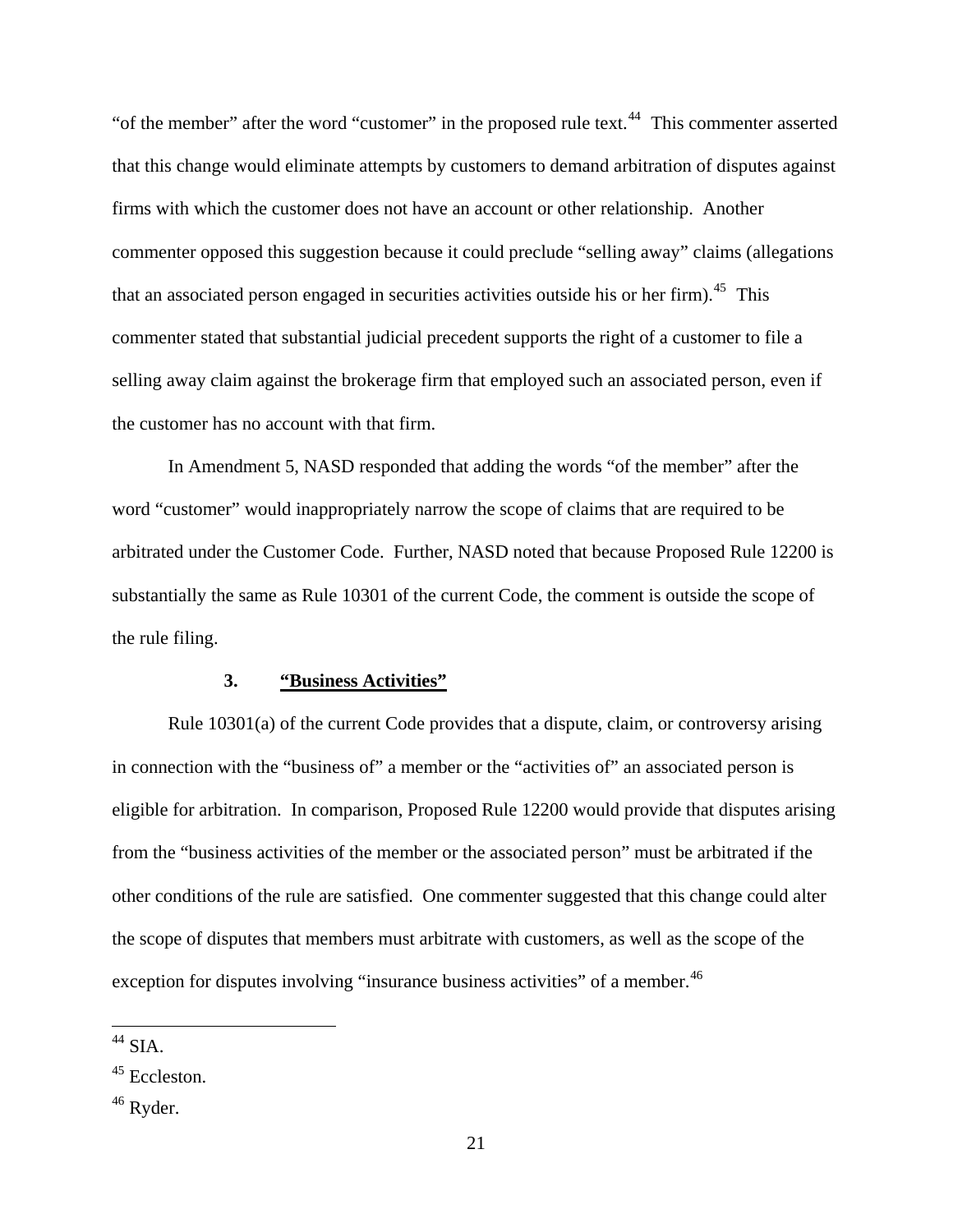In Amendment 5, NASD noted that Proposed Rule 12200 is substantively the same as Rule 10301 of the current Code and is not intended to change the scope of arbitrable disputes. NASD also proposed deleting the insurance company exception from Proposed Rule 12200, noting that it is included in Proposed Rule 12201.

NASD reconsidered this decision in Amendment 7, and again proposed to include the insurance business exception in Proposed Rule 12200. Rule 10101 of the current Code provides that insurance disputes are not eligible for arbitration,  $47$  and Rules 10201 and 10301 of the current Code delineate the eligible disputes that parties are required to arbitrate. According to NASD, the proposed rules in the Customer Code were rearranged to place the mandatory arbitration provision before the elective arbitration provision in the Customer Code. Because of this organization, NASD believes that clarity requires the insurance exception to be included in both provisions.

NASD also proposed to clarify in Amendment 7 that the term "business activities of a member" in Proposed Rule 12200 would include "selling away" claims. Under the current Code, NASD accepts cases brought by customers against associated persons in selling away cases, and cases by customers against the associated person's member firm if there is any allegation that the member was or should have been involved in the events, such as an alleged failure to supervise the associated person. As stated in Amendment 5, Proposed Rule 12200 is not intended to change the scope of arbitrable disputes. NASD reiterated in Amendment 7 that it would continue to accept these types of cases under the Customer Code.

<span id="page-21-0"></span> $^{47}$  Rule 10101 provides, "This Code of Arbitration Procedure is prescribed and adopted pursuant to Article VII, Section 1(a)(iv) of the By-Laws of the Association for the arbitration of any dispute, claim, or controversy arising out of or in connection with the business of any member of the Association, or arising out of the employment or termination of employment of associated person(s) with any member, with the exception of disputes involving the insurance business of any member which is also an insurance company."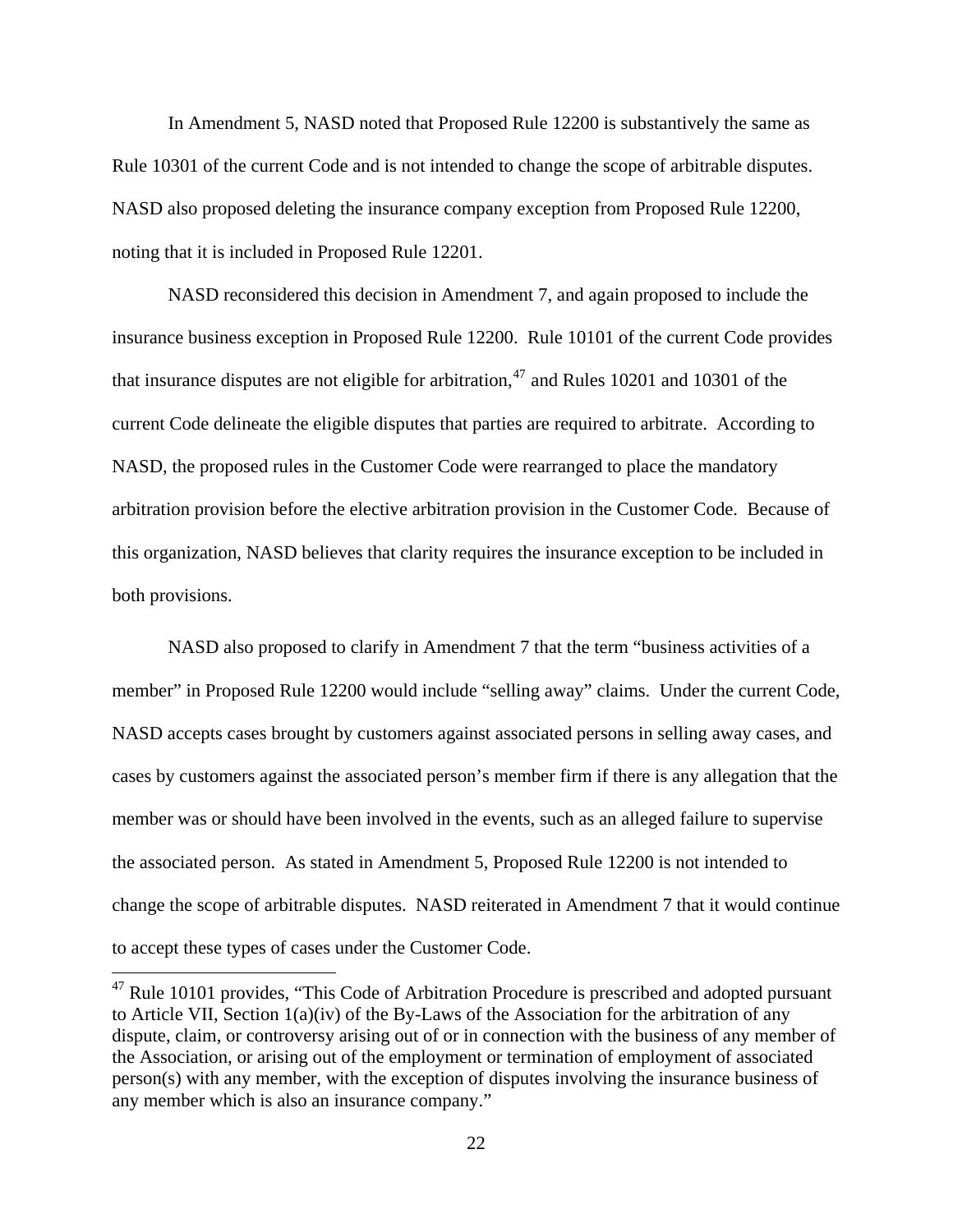#### **H. Proposed Rule 12201 -- Elective Arbitration**

### **1. Business Activities**

The elective arbitration provision of Proposed Rule 12201, like the mandatory arbitration provision of Proposed Rule 12200, describes the scope of disputes that parties may choose to arbitrate, if the other conditions of the rule are satisfied, as relating to the "business activities of a member or an associated person, except disputes involving the insurance business activities of a member that is also an insurance company." One commenter suggested that this phrasing, and in particular the term "business activities," could alter the scope of disputes that parties could elect to arbitrate.[48](#page-22-0) This commenter viewed the reference to "business activities" of an associated person as a substantive change to the types of cases that parties may agree to arbitrate, stating that the phrase implies a "scope of employment" construction. This commenter also noted that including the "insurance company" exception in the elective arbitration rule implies that NASD cannot entertain the arbitration of such disputes, even if all the parties agree.

In Amendment 5, NASD disagreed with the commenter, stating that Proposed Rule 12201 is not intended to alter the scope of claims that currently are eligible for voluntary arbitration under Rule 10101 of the current Code. Thus, NASD did not propose to amend Proposed Rule 12201. (See also Section [III.G.2,](#page-19-1) regarding selling away claims.)

#### **2. Disclosures Regarding Insurance**

Three commenters suggested that respondents should be required to disclose "the presence and amount of insurance, if applicable."[49](#page-22-1) These commenters stated that small brokerage firms that have insurance are able to coerce small settlements by falsely claiming an inability to pay. Two commenters also stated, "[c]laimants, who are selecting arbitrators (some

<span id="page-22-0"></span> $48$  Ryder.

<span id="page-22-1"></span><sup>&</sup>lt;sup>49</sup> Canning, Lipner, and Sutherland.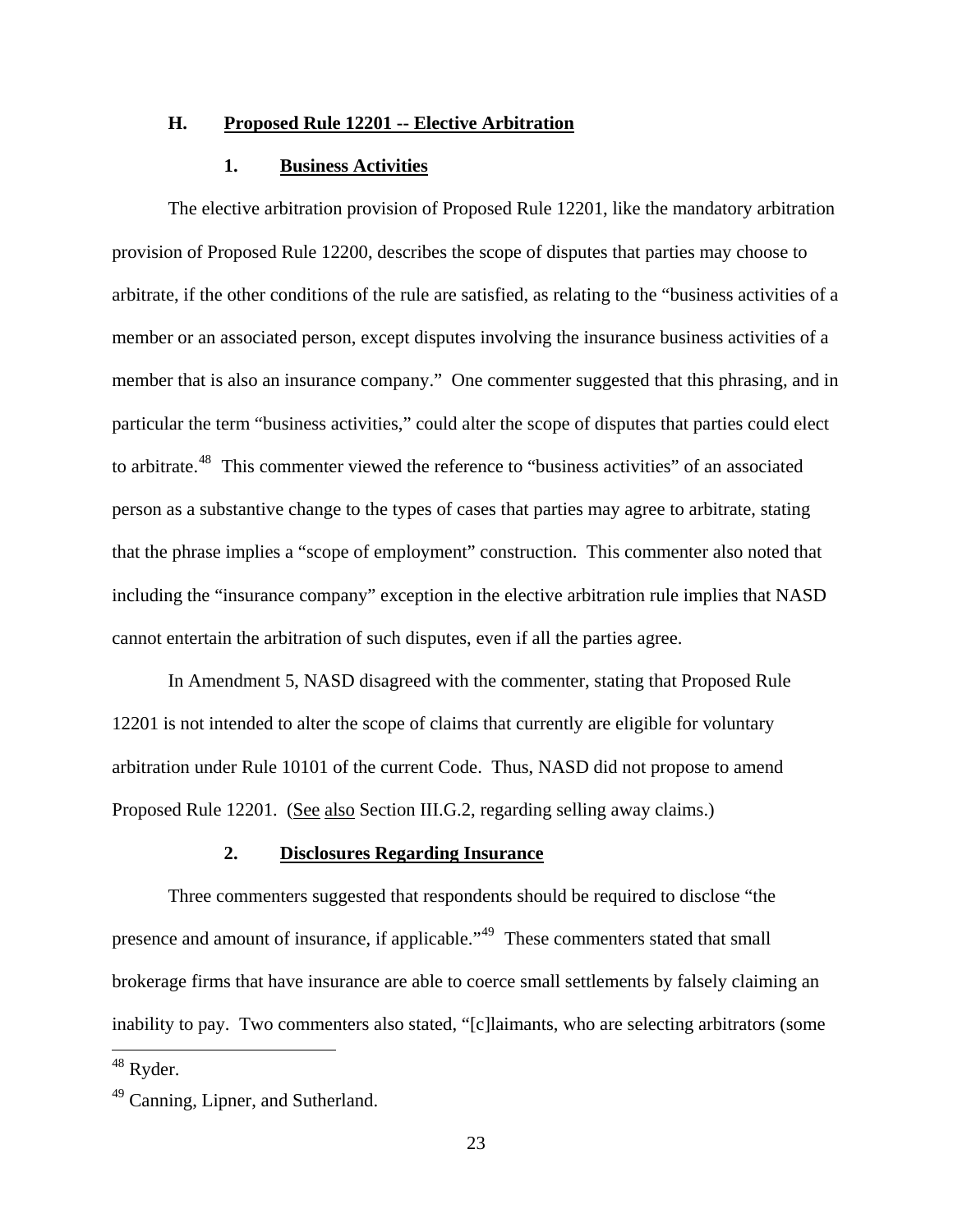of whom have insurance affilations) need to know whether an insurance company lawyer is defending."<sup>[50](#page-23-0)</sup> In Amendment 5, NASD stated that because Proposed Rule 12201 is substantively the same as Rule 10101 of the current Code, these comments are outside the scope of the rule filing.

# **I. Proposed Rule 12203 -- Denial of NASD Forum**

Rule 10301(b) of the current Code provides that the Director of Arbitration, upon approval of the NAMC or its Executive Committee, may decline to permit the use of the NASD arbitration forum if the "dispute, claim, or controversy is not a proper subject matter for arbitration." Proposed Rule 12203(a) would provide that the Director "may decline to permit the use of the NASD arbitration forum if the Director determines that, given the purposes of NASD and the intent of the Code, the subject matter of the dispute is inappropriate, or that accepting the matter would pose a risk to the health or safety of arbitrators, staff, or parties or their representatives." To ensure that the authority to deny the forum could not be delegated by the Director, the rule would provide that only the Director or the President of NASD Dispute Resolution may exercise the Director's authority under the rule.

One commenter suggested that the proposed rule should clarify that if the Director or President denies the use of the forum, and if there is no alternative forum specified in the arbitration agreement, a customer can pursue his or her remedies in court.<sup>[51](#page-23-1)</sup> In Amendment 5, NASD responded that it does not believe it is appropriate for NASD to offer an opinion as to any other remedies that a party might be able to pursue. Accordingly, NASD amended the title of the proposed rule to read "Denial of NASD Forum" to avoid the suggestion that it is under an obligation to refer a party to another forum.

<span id="page-23-0"></span> $50$  Canning, Lipner.

<span id="page-23-1"></span> $51$  PACE.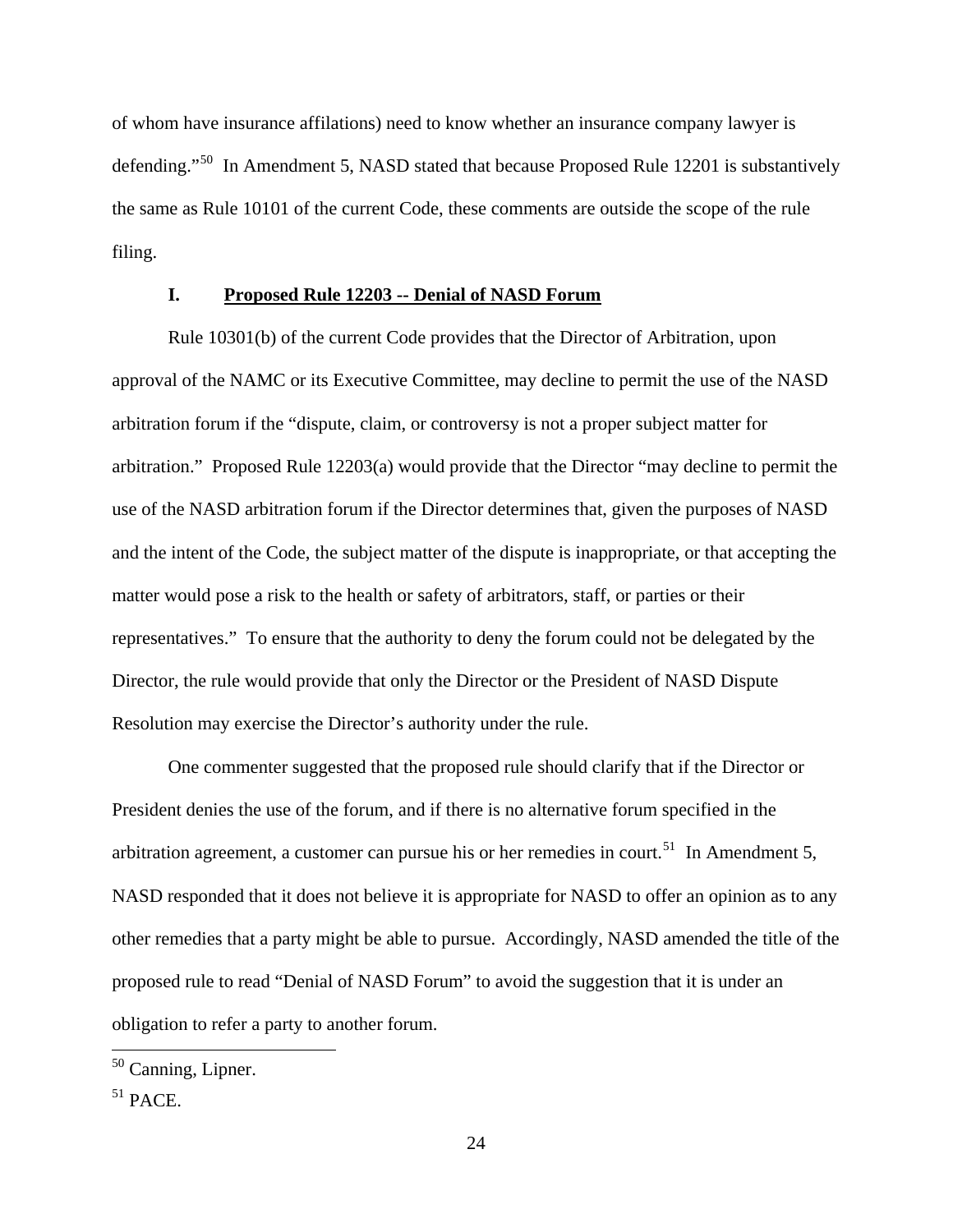Another commenter expressed concern that the proposed rule would no longer require the Director to obtain the approval of the NAMC or the Executive Committee to deny access to the arbitration forum.<sup>[52](#page-24-0)</sup> In Amendment 5, NASD stated that the proposed rule is intended to address circumstances that may require immediate resolution, such as security concerns and other unusual but serious situations, and in which the Director needs flexibility. Noting that the proposed rule provides that this authority may only be exercised by the Director or the President of NASD Dispute Resolution, NASD did not propose an amendment to Proposed Rule 12203 in connection with this comment.

#### **J. Proposed Rule 12204 -- Class Actions**

Rule 10301 of the current Code provides that a claim is not eligible for arbitration at NASD if it is (1) submitted as a class action, or (2) filed by a member or members of a putative or certified class action, if the claim is encompassed by a putative or certified class action filed in federal or state court, or is ordered by a court for class-wide arbitration at an arbitral forum not sponsored by an SRO. Such claims, however, may become eligible for arbitration at NASD if a claimant demonstrates that he or she has elected not to participate in the putative or certified class action or, if applicable, has complied with any conditions for withdrawing from the class prescribed by the court. Rule 10301 of the current Code also provides that a panel of arbitrators may hear disputes concerning whether a particular claim is encompassed by a putative or certified class action. Alternatively, either party may elect to petition the court with jurisdiction over the putative or certified class action to resolve such disputes. As published in the Customer Code Notice, Proposed Rule 12204 is intended to be substantively the same as Rule 10301.

<span id="page-24-0"></span><sup>&</sup>lt;sup>52</sup> Ryder.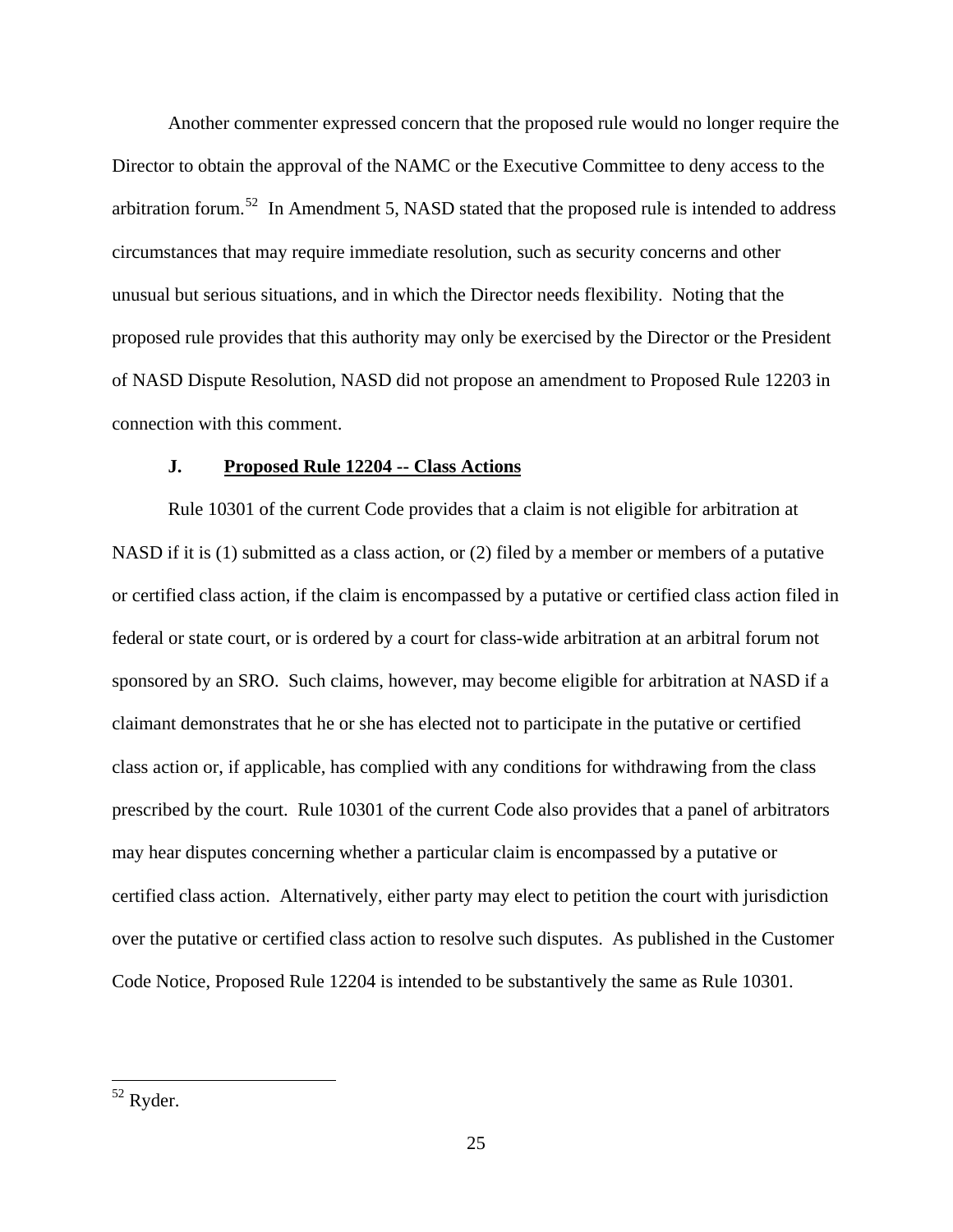Eighteen commenters raised two interpretive issues with respect to the class action rule under the current Code.<sup>[53](#page-25-0)</sup> First, they indicated that respondents may argue that any claim involving a security that is also the subject of a pending class action lawsuit is ineligible for arbitration. In their experience, respondents have offered this argument even though claims in the arbitration case are factually and legally distinguishable from those in the class action. They also stated that respondents that are not defendants in the class action may make motions to dismiss, citing this argument.

Second, the commenters argued that, although the current Code allows a party to opt out of the class action, it does not explain how a party can demonstrate to NASD that he or she is not participating in the class action, either before or after a class has been certified.

In Amendment 5, NASD proposed to clarify in Proposed Rule 12204(b) that only claims based on the same facts and law and that involve the same defendants as in a class action are not arbitrable. NASD also proposed to clarify in Proposed Rule 12204(b) the procedure a party would use to demonstrate to NASD that he or she is opting or has opted out of a class action. In particular, NASD proposed to amend Proposed Rule 12204 as follows (new language underlined; deleted language in [brackets]):

#### **12204. Class Action Claims**

(a) No change.

 $\overline{a}$ 

(b) [No claim that is included] Any claim that is based upon the same facts and law, and involves the same defendants as in a court-certified class action or a putative class action, or that is ordered by a court for class-wide arbitration at a forum not

<span id="page-25-0"></span><sup>&</sup>lt;sup>53</sup> Boliver, Canning, Evans, Ilgenfritz, Josel, Komninos, Lapidus, Lea, Lipner, Lopez, Magary, PIABA, Pounds, Rosenfield, Shewan, Stoltmann, Sutherland, and Willner.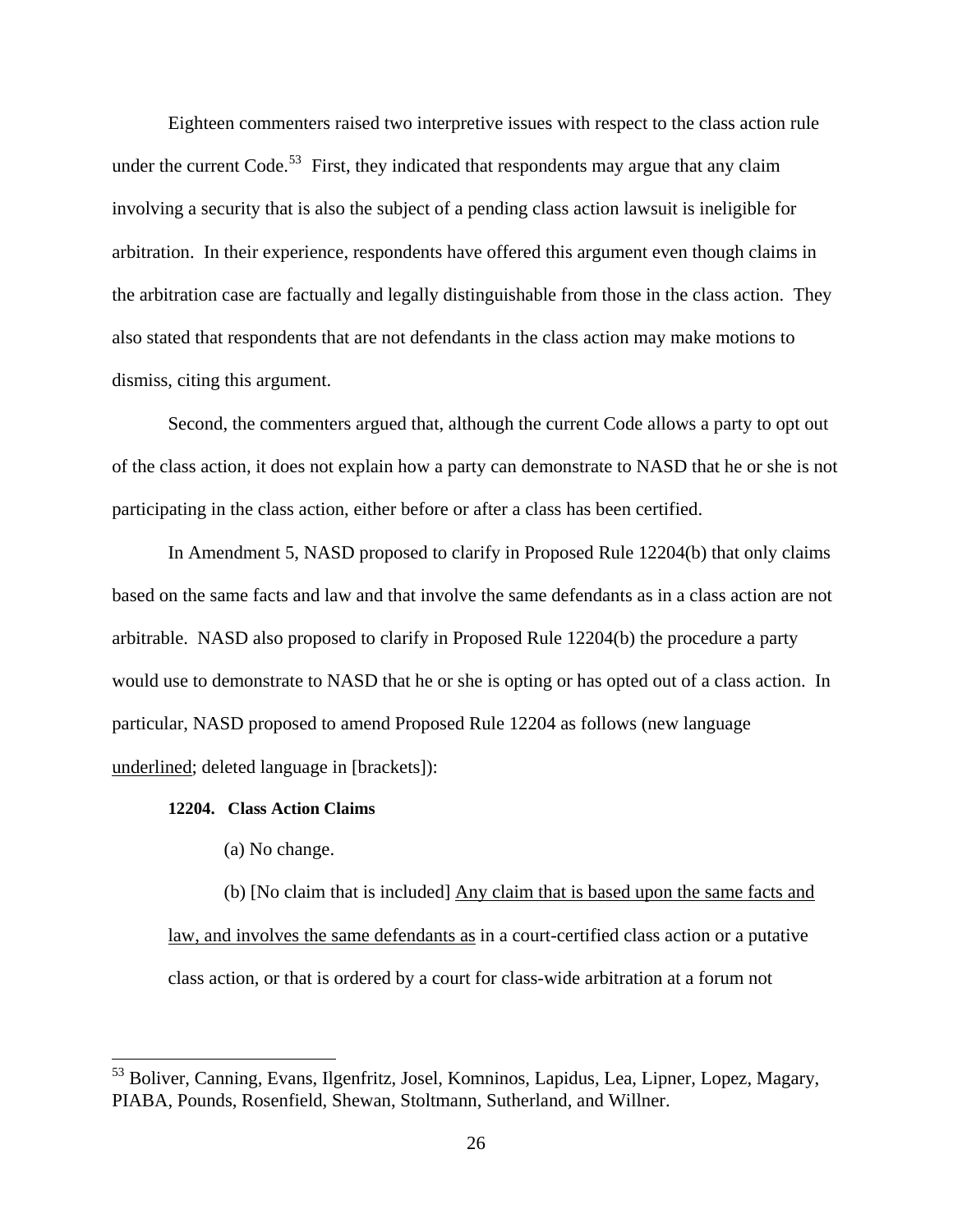sponsored by a self-regulatory organization, [will] shall not be arbitrated under the Code, unless the party bringing the claim [shows] files with NASD one of the following:

(1) a copy of a notice filed with the court in which the class action is pending that [it is not participating] the party will not participate in the class action[,] or in any recovery that may result from the class action, or has withdrawn from the class according to any conditions set by the court[,if any]; or

(2) a notice that the party will not participate in the class action or in any recovery that may result from the class action.

(c) No change.

(d) No change.

\* \* \* \* \*

# **K. Proposed Rule 12206 -- Time Limits**

Proposed Rule 12206 provides, in pertinent part, that claims are not eligible for arbitration under the Customer Code when six years have elapsed from the occurrence or event giving rise to the claim, and that the panel will resolve any questions regarding the eligibility of a claim. One commenter suggested eliminating the proposed rule.<sup>[54](#page-26-0)</sup> In this commenter's view, the Customer Code should authorize the arbitration panel to apply relevant statutes of limitation instead. In Amendment 5, NASD responded that because Proposed Rule 12206 is substantively the same as Rule 10304 of the current Code, this comment is outside the scope of the rule filing.

<span id="page-26-0"></span> $\overline{a}$ 54 PACE.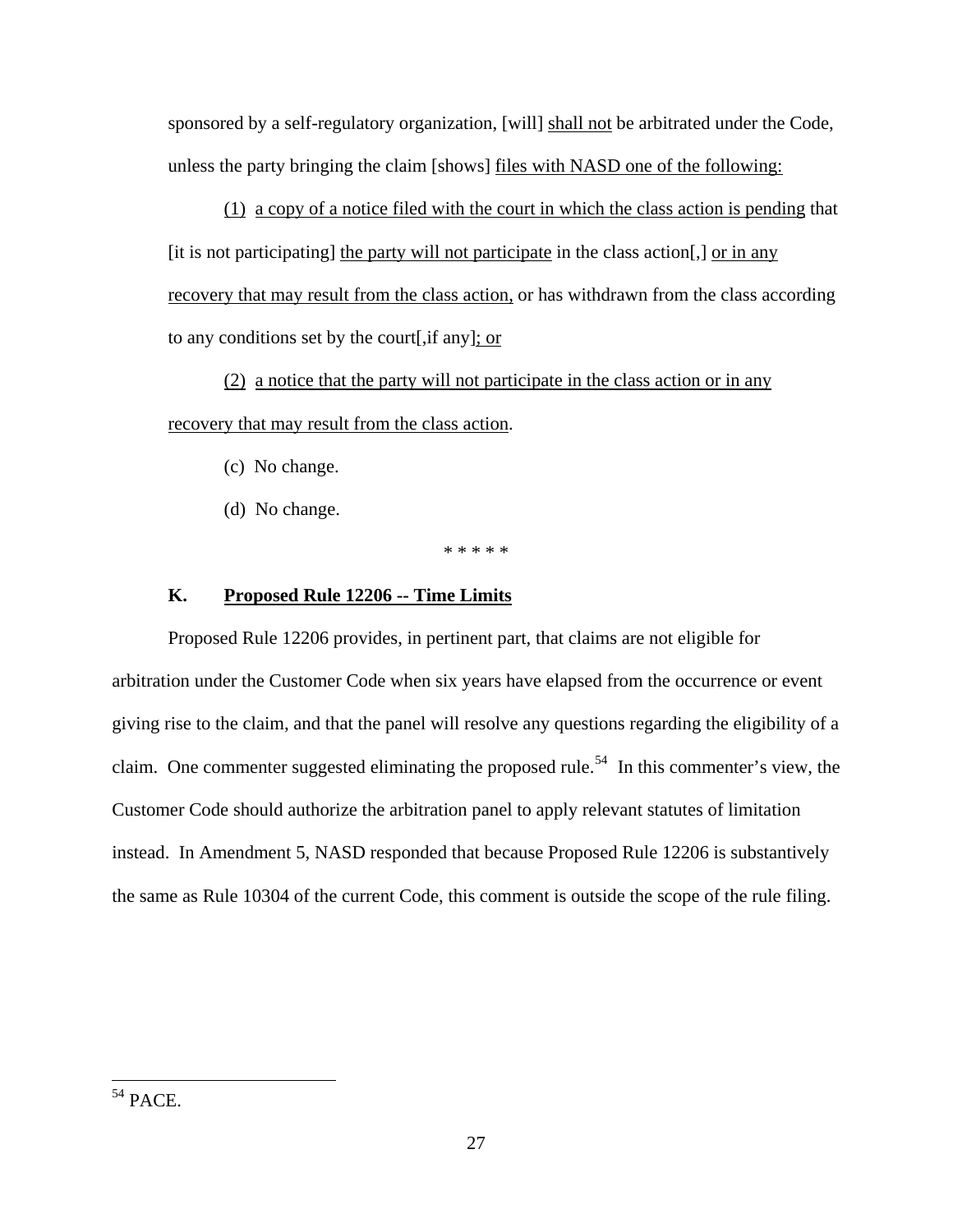One commenter suggested that NASD amend the proposed rule to state that it is not a statute of repose.<sup>[55](#page-27-0)</sup> In Amendment 5, NASD responded that it believed the suggestion could make the proposed rule confusing and therefore declined to amend the rule on this issue.

#### **L. Proposed Rule 12207 -- Extension of Deadlines**

In relevant part, Proposed Rule 12207(c) provides that the Director may extend or modify any deadline set by the Code for good cause, or by the panel in extraordinary circumstances. Two commenters suggested that the standard for extending deadlines for answering the statement of claim should remain the same as under Rule 10314 of the current Code, which provides that extensions of the time to answer are disfavored and will not be granted by the Director except in extraordinary circumstances.<sup>[56](#page-27-1)</sup> In their view, Proposed Rule 12207, when read together with Proposed Rule 12303, would be less stringent than the current standard.

In Amendment 5, NASD responded that it believes that having a single, uniform standard for extensions of deadlines by the Director simplifies the Customer Code and is in the public interest. Such extensions would not be automatic upon request but would require respondents to demonstrate that they have good cause for seeking an extension of time to answer the statement of claim.

One commenter noted that the proposed rule would give the Director authority to override a panel deadline.<sup>[57](#page-27-2)</sup> Even though this rule would expressly limit this authority to extraordinary circumstances, the commenter questioned the Director's need for this authority and for overriding a case-specific ruling made by a panel.

 $\overline{a}$ 

<span id="page-27-2"></span>57 Ryder.

<span id="page-27-0"></span><sup>&</sup>lt;sup>55</sup> Magary.

<span id="page-27-1"></span><sup>&</sup>lt;sup>56</sup> Canning and Feinberg.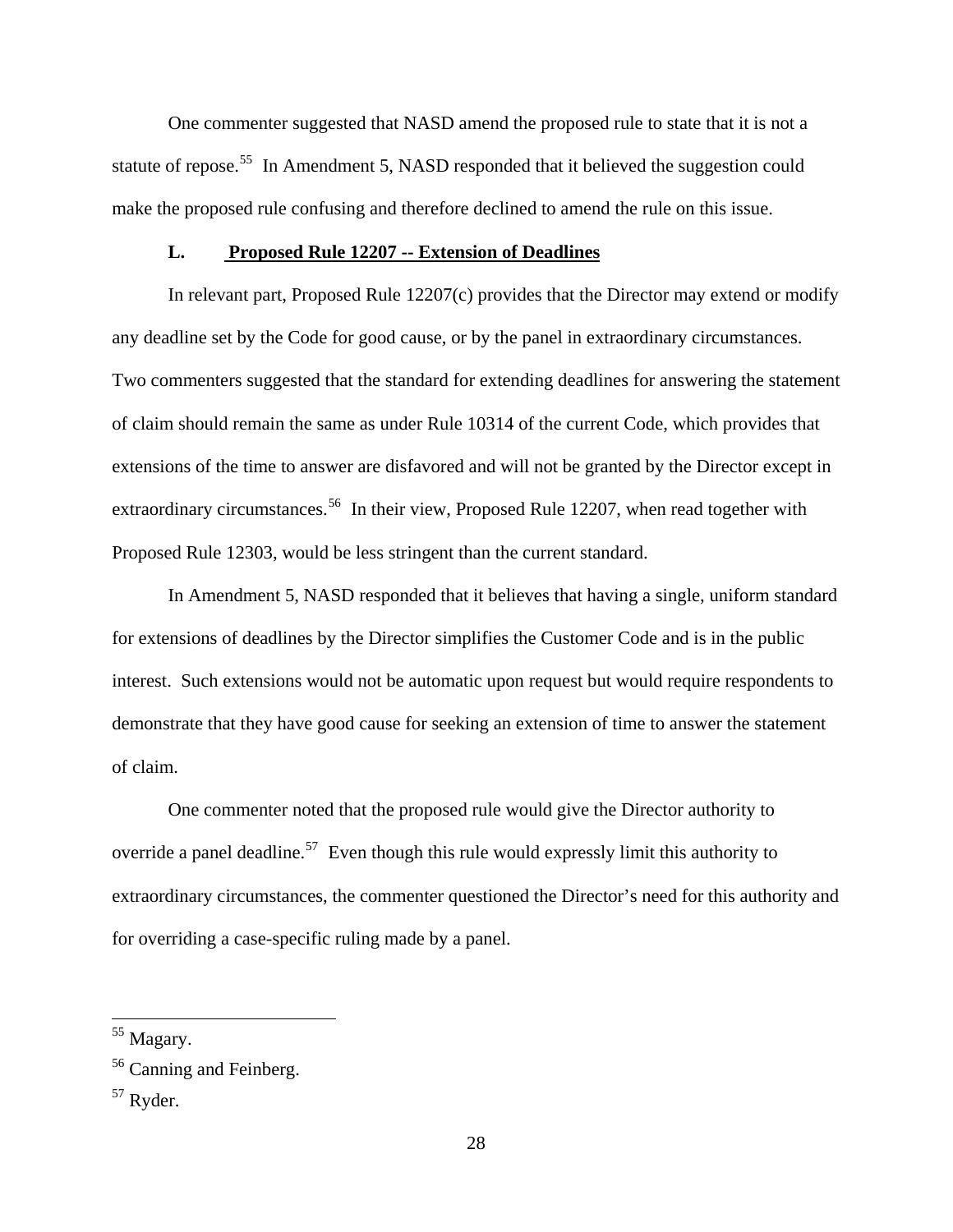NASD responded that the phrase "extraordinary circumstances" would encompass such unexpected and uncontrollable events as a weather-related or security emergency. NASD noted that there have been instances, such as hurricanes and terrorist attacks, when NASD Dispute Resolution offices had to be evacuated, the offices of parties and counsel were damaged, and hearings could not be held safely. NASD believes that in such situations, the Director needs the authority to postpone deadlines until order is restored. For the above reasons, NASD is not proposing to amend Proposed Rule 12207 at this time.

### **M. Proposed Rule 12212 – Sanctions**

Rule 10305(b) of the current Code (Dismissal of Proceedings) provides that the "arbitrators may dismiss a claim, defense, or proceeding with prejudice as a sanction for willful and intentional material failure to comply with an order of the arbitrator(s) if lesser sanctions have proven ineffective." In addition, the NASD Discovery Guide ("Discovery Guide") states that "[t]he panel has wide discretion to address noncompliance with discovery orders." Proposed Rule 12212 would incorporate and codify these current sanctions provisions and extend them beyond the discovery context to apply to non-compliance with any provision of the Code, or order of the panel or a single arbitrator authorized to act on behalf of the panel. NASD stated that this rule change would encourage parties to comply with both the Customer Code and orders of the panel, and would also clarify the authority of arbitrators to ensure the fair and efficient administration of arbitration proceedings when parties do not comply.

#### **1. Procedural Guidance**

Two commenters stated that Proposed Rule 12212 grants broad authority to the panel to impose sanctions without providing guidance on how and when sanctions should be applied.<sup>[58](#page-28-0)</sup>

<u>.</u>

<span id="page-28-0"></span><sup>&</sup>lt;sup>58</sup> Ragsdale and SIA.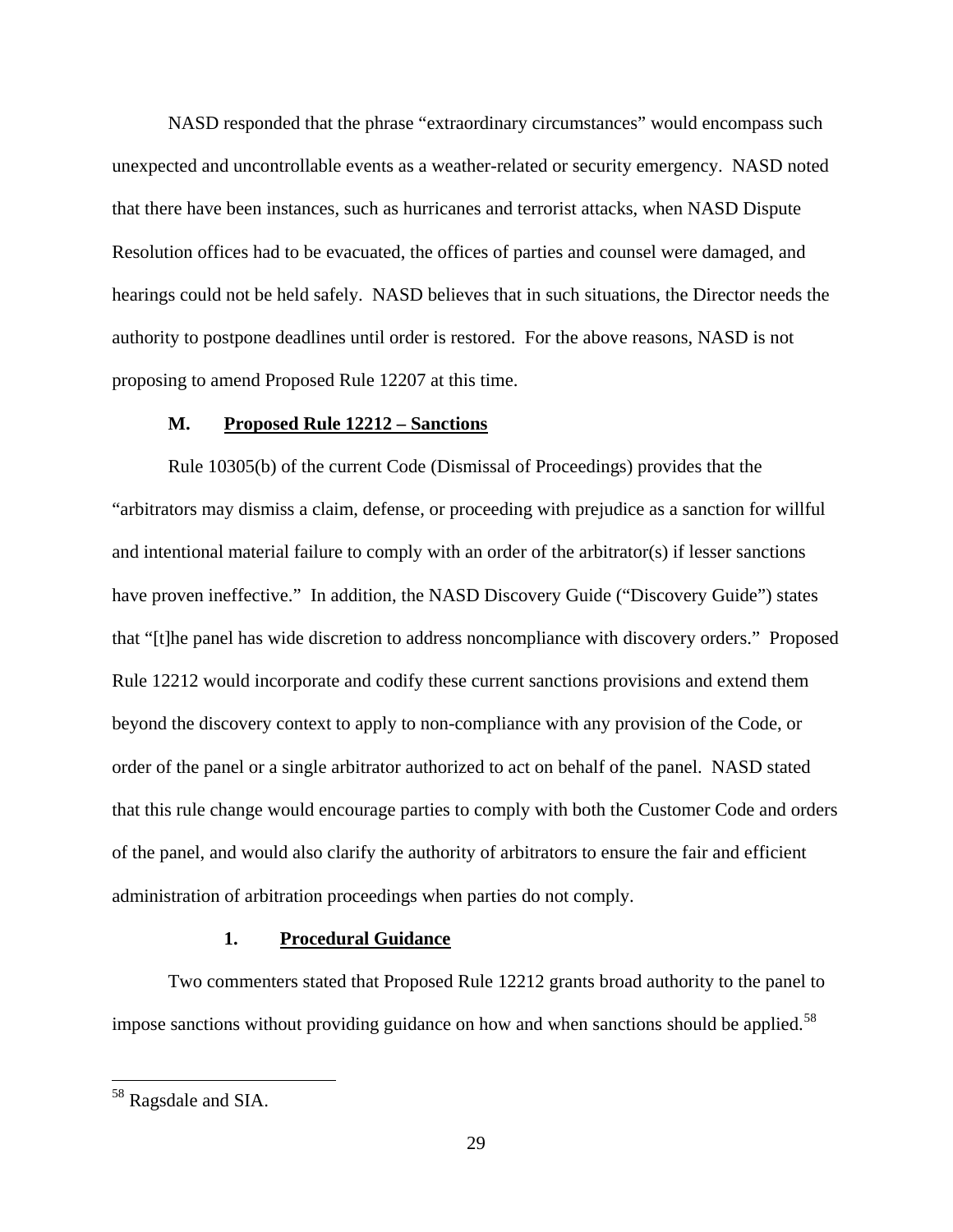One of these commenters suggested that the lack of procedural and substantive standards creates the risk that sanctions will become a routine part of arbitration practice.<sup>[59](#page-29-0)</sup> This commenter urged NASD to, among other things, require notice and an opportunity to be heard and eliminate the panel's authority to sanction a party for failing to comply with any provision of the Customer Code.

In Amendment 5, NASD explained that the panel has the authority to control all aspects of an arbitration, and, therefore, must have the ability to enforce the rules of the forum as well as its orders. Therefore, the proposed rule specifically provides that the panel has the authority to impose sanctions for violations of any provision of the Customer Code. NASD believes that underscoring the panel's authority will deter parties from violating the Customer Code and from employing abusive tactics, which require considerable time and effort to address. In turn, NASD believes reducing the incidence of violations and abusive tactics will expedite arbitrations. NASD also stated that it intends to provide guidance in arbitrator training materials on the Customer Code on how and when this proposed rule should be applied.

# **2. Sanctions Between the Time a Claim Is Filed and the Time a Panel Is Selected**

One commenter expressed support for Proposed Rule 12212 but noted that no panel is available to enforce compliance with the provisions of the Customer Code between the time a claim is filed and the time a panel is selected. $60$  This commenter suggested amending the proposed rule to provide explicit authority to a single arbitrator appointed during this time, or the panel, once appointed, to sanction parties for abusive or violative conduct that may occur during this time.

<span id="page-29-0"></span> $59$  SIA.

<span id="page-29-1"></span> $60$  PACE.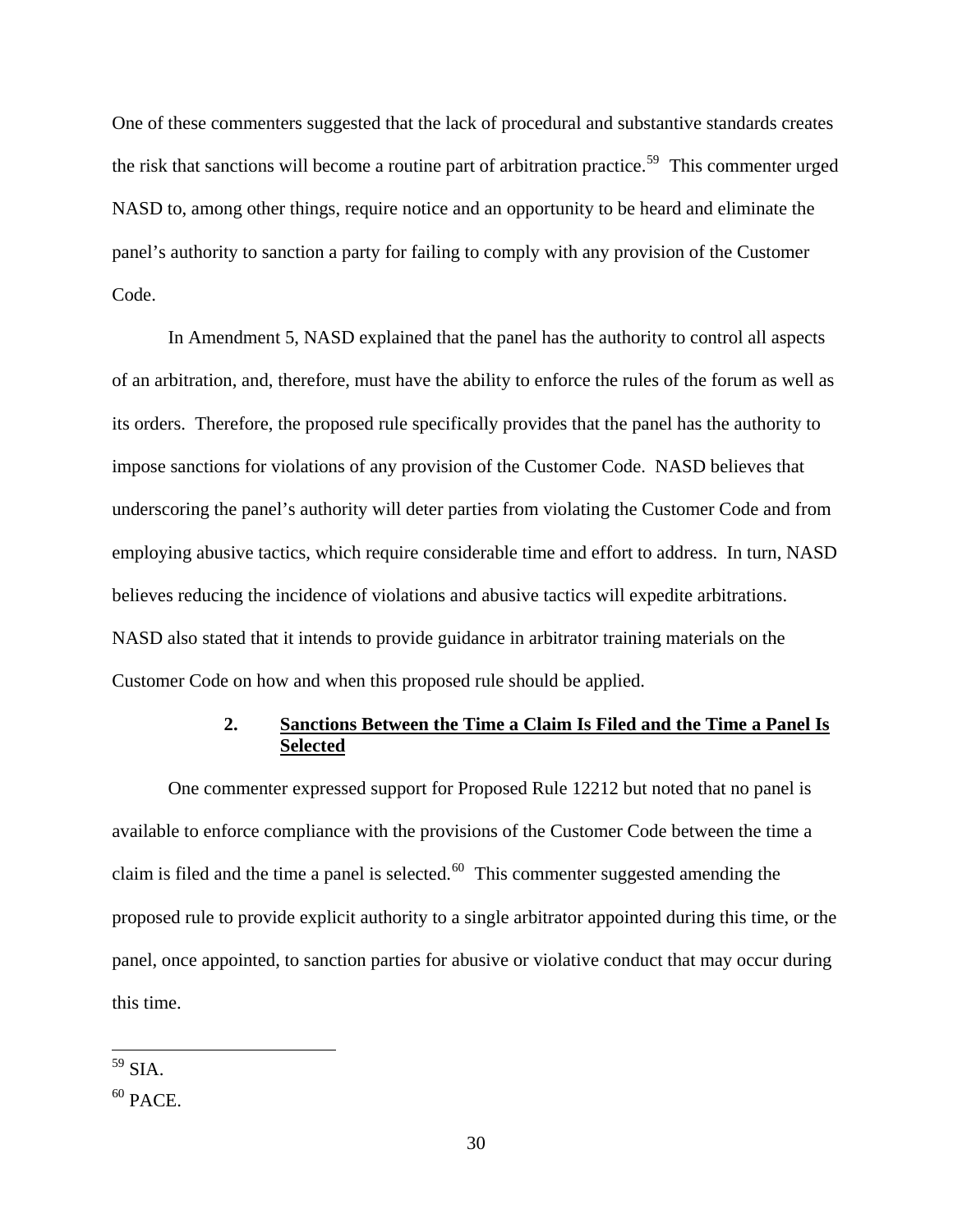In Amendment 5, NASD stated that Proposed Rule 12212 would give the panel discretion to impose sanctions for any violations of the Customer Code, regardless of when they occurred. For this reason, NASD is not proposing to amend the proposed rule at this time.

#### **3. Disciplinary Referrals**

One commenter suggested that Proposed Rule 12212 should emphasize that a panel can make a disciplinary referral for a violation of NASD rules that either occurred during an arbitration or is related to conduct addressed as a claim in arbitration.<sup>[61](#page-30-0)</sup> In Amendment 5, NASD explained that it intends to address the use of disciplinary referrals in NASD arbitrator training materials on the Customer Code.

### **4. Other Comments**

One commenter noted that a party cannot appeal an abusive or excessive ruling, and that arbitrators are not required to explain their decision to impose sanctions.<sup>[62](#page-30-1)</sup> This commenter suggested amending Proposed Rule 12212 to require forum fees to be assessed against respondents, except when a claim is brought in bad faith. This commenter also suggested requiring the panel to explain its findings if it assesses fees against a party.

In Amendment 5, NASD responded that a panel's rulings cannot be appealed under the Customer Code, and NASD is not proposing to create an appellate process. NASD stated that parties may ask the arbitrators to explain their imposition of sanctions in the award. It also noted that, as under the Customer Code, parties may seek to vacate or modify an award under the Customer Code on grounds provided by applicable federal or state arbitration laws. Although sanctions are rarely imposed, NASD intends to recommend in arbitrator training that arbitrators

<span id="page-30-0"></span><sup>&</sup>lt;sup>61</sup> Magary.

<span id="page-30-1"></span><sup>62</sup> Ragsdale.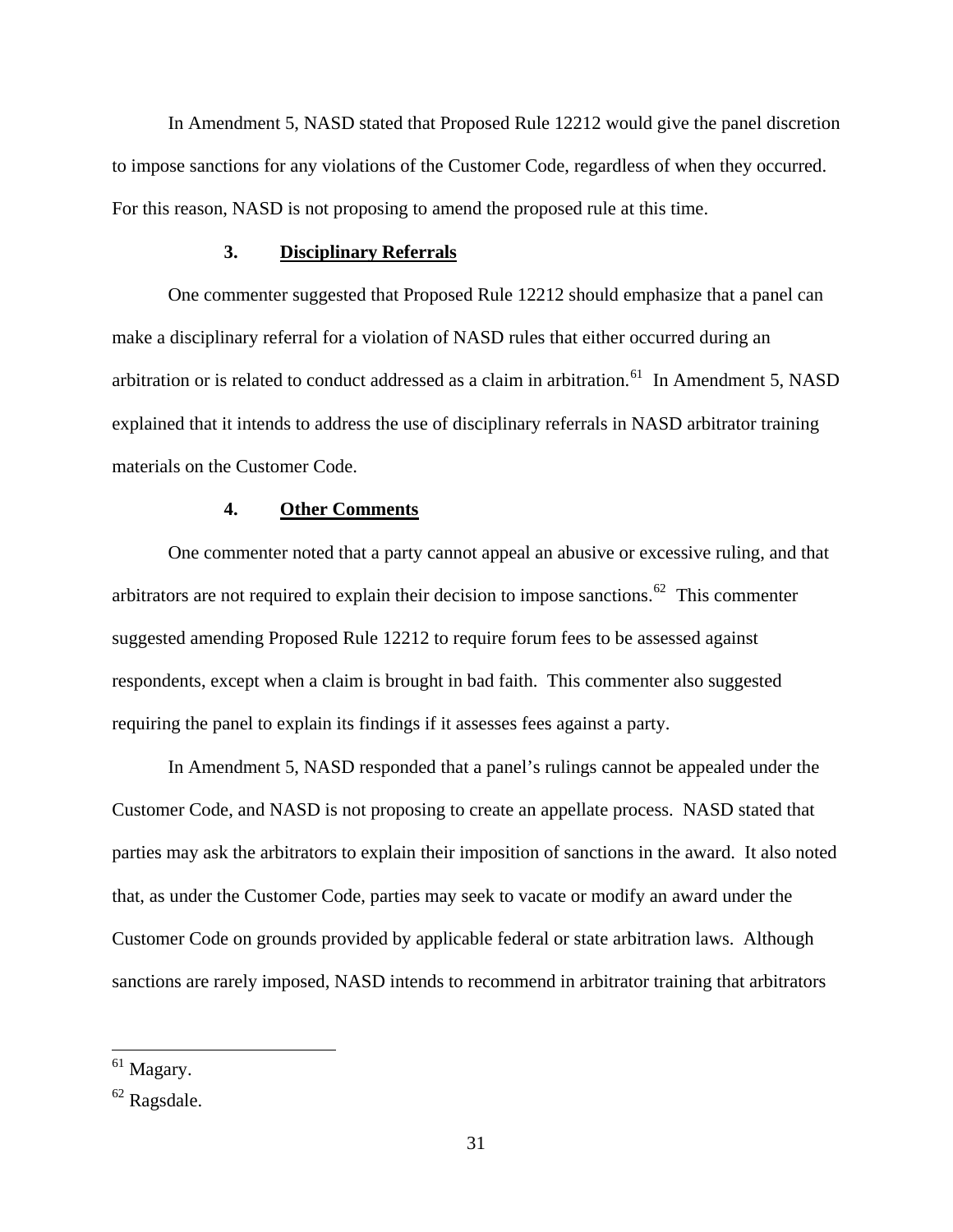provide a written explanation for any sanctions in the award. Thus, NASD is not proposing to amend Proposed Rule 12212 at this time.

#### **N. Proposed Rule 12213 – Hearing Locations**

Proposed Rule 12213 provides that the Director generally will select the hearing location closest to the customer's residence at the time of the events giving rise to the dispute. The proposed rule also would clarify that before arbitrator lists are sent to the parties under Rule 12403, the parties may agree in writing to a different hearing location other than the one selected by the Director, and that the Director may change the hearing location upon motion of a party.

One commenter supported the proposed rule but expressed concerned that a pro se customer might be discouraged from submitting an arbitration claim because the customer could not afford to travel to a distant hearing location.<sup>[63](#page-31-0)</sup> This commenter suggested that NASD amend the proposed rule to clarify that a customer may request a more convenient hearing location upon filing a claim.

In Amendment 5, NASD noted that Proposed Rule 12213 is substantively the same as Rule 10315 of the current Code and stated that the commenter's suggested change may provide customers with the false impression that their request will be the only factor used to determine where the hearing is held. Currently, parties may request a hearing location, and this request is considered along with other factors in determining the hearing location for an arbitration. This practice would not change under the Customer Code.

NASD also noted that the panel, once appointed, would have the authority to change the hearing location. Although this authority is already included in Proposed Rule  $12503(c)(2)$ , NASD stated that it would be logical to include this authority in Proposed Rule 12213, as well.

<span id="page-31-0"></span> $63$  PACE.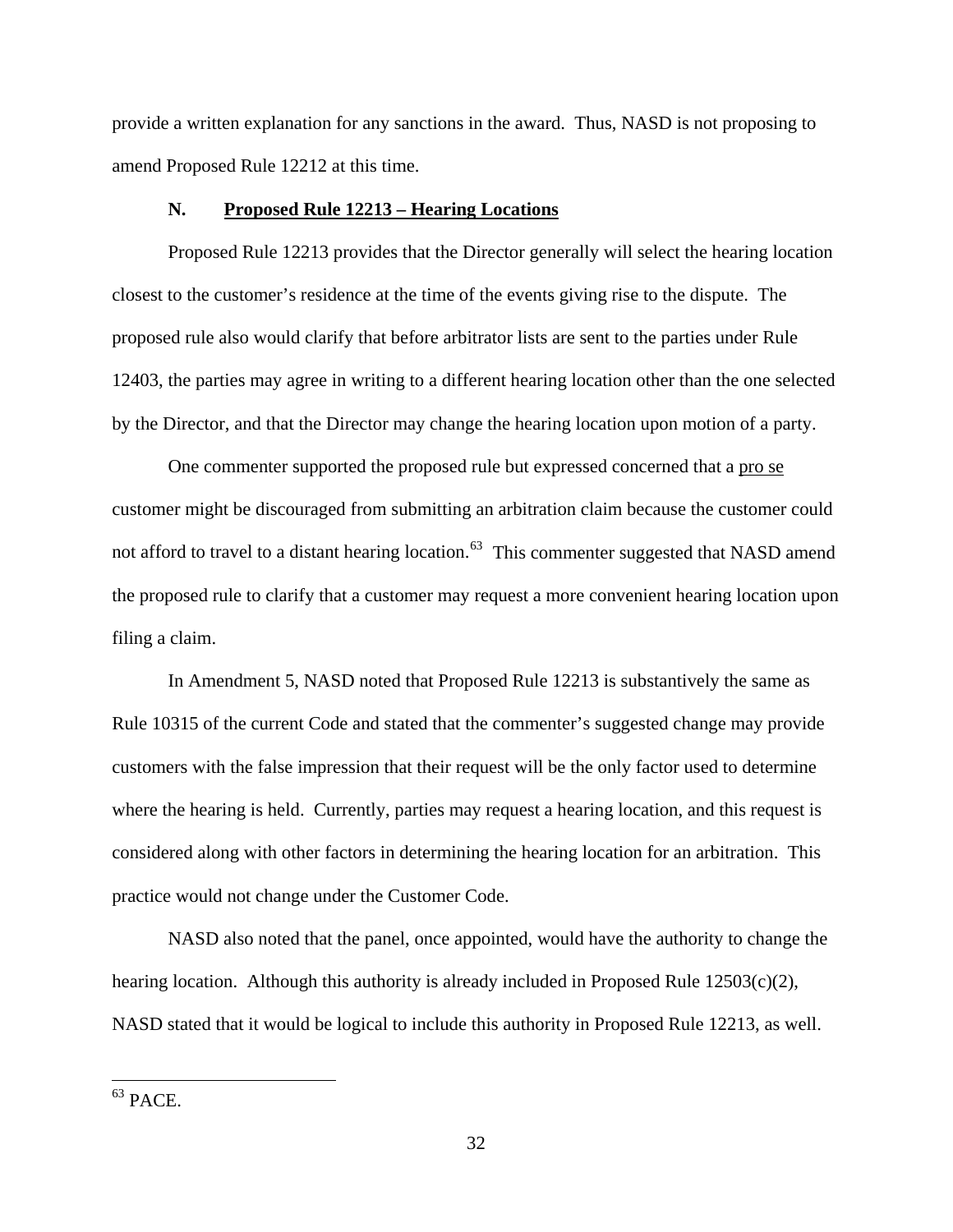Therefore, NASD proposed to amend Proposed Rule 12213 as follows (new language underlined):

#### **12213. Hearing Locations**

(a) U.S. Hearing Location

(1) No change.

(2) No change.

(3) No change.

(4) After the panel is appointed, the panel may decide a motion relating to changing the hearing location. (b) Foreign Hearing Location No change. \* \* \* \* \*

# **O. Proposed Rule 12300 -- Filing and Serving Documents; Proposed Rule 12302 -- Filing an Initial Statement of Claim**

Under the current Code, initial statements of claim are filed with the Director and served on the other parties by the Director. This procedure would be the same under Proposed Rules 12300 and 12302. Two commenters suggested that the proposed rules should allow a claimant to directly serve the respondent with the statement of claim and the uniform submission agreement.<sup>[64](#page-32-0)</sup> In their view, this would be especially helpful to a claimant when time is of the essence.

In Amendment 5, NASD noted that Proposed Rules 12300 and 12302 do not change the current process for serving claims. It also explained that it currently tries to serve claims as

<span id="page-32-0"></span> $64$  Canning and Feinberg.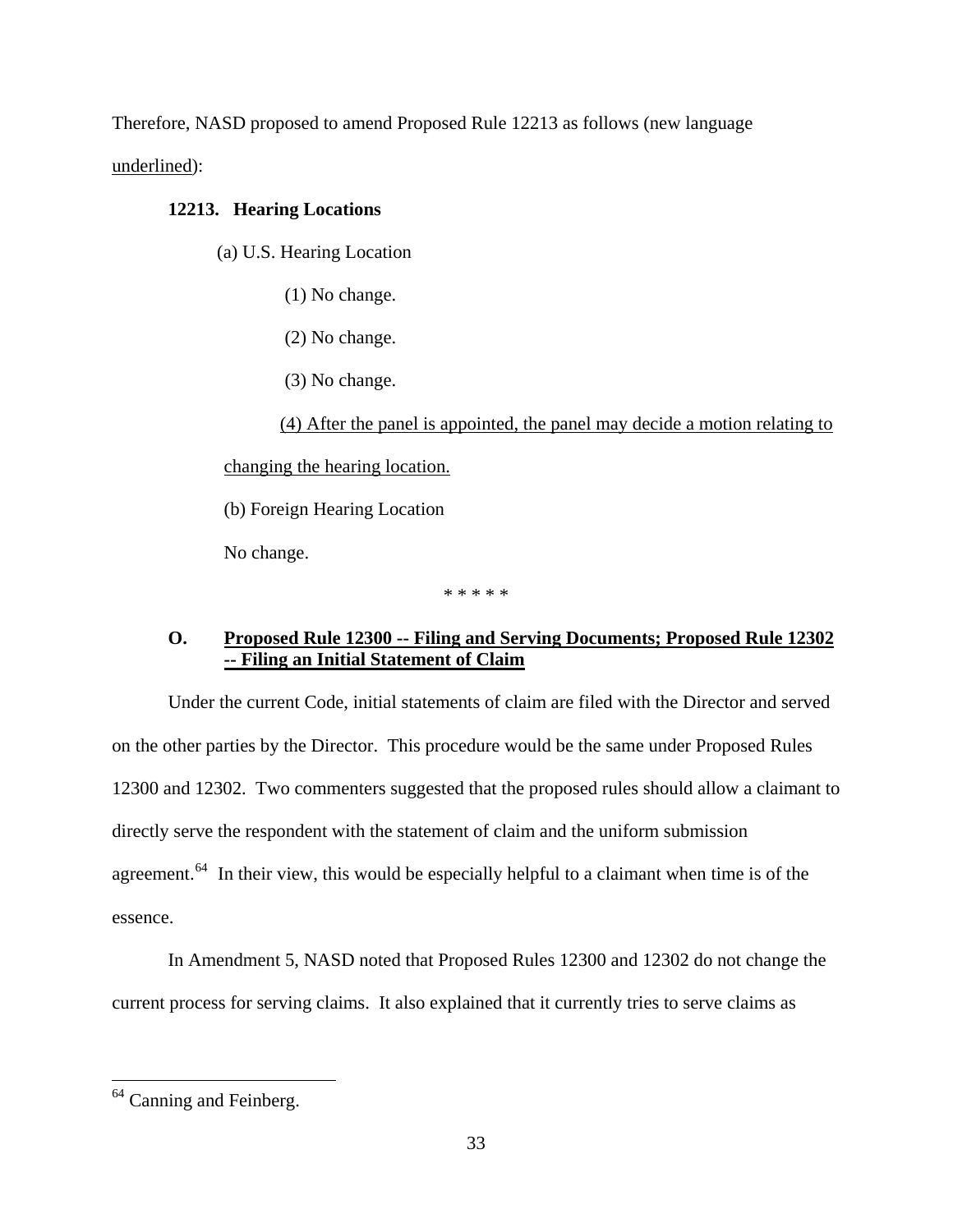quickly as possible, and if its staff is notified that a party is elderly or infirm, NASD will try to expedite the process even further.<sup>[65](#page-33-0)</sup>

One commenter suggested that NASD amend Proposed Rule 12302 to state that the statement of claim is not required to plead legal causes of action or legal theories.<sup>[66](#page-33-1)</sup> In Amendment 5, NASD responded that because Proposed Rule 12302 is substantially the same as paragraphs (1) and (2) of Rule 10314(a) of the current Code, the comment is outside the scope of the rule filing.

# **P. Proposed Rule 12301 -- Service on Persons Currently Associated with a Member**

Proposed Rule 12301 provides that service on an associated person may be made either on the member or directly on the associated person. If service is made on the member, the member would be required to serve the associated person, even if the member would not be representing the associated person in the arbitration. One commenter noted that the proposed rule is not limited to use by the Director or to initial pleadings.<sup>[67](#page-33-2)</sup> The commenter noted that Proposed Rule 12301 would allow a claimant to serve all documents only on the member, which could cause confusion if the member and associated person are separately represented. It also would delay service on the associated person. Thus, the commenter suggested amending the proposed rule to apply only to service of initial pleadings, or only to the Director for service of statements of claim.

<span id="page-33-0"></span><sup>&</sup>lt;sup>65</sup> See Press Release, NASD, NASD Implements Expedited Dispute Resolution Proceedings for Elderly or Seriously Ill Parties (Jun. 18, 2004), available at http://www.nasd.com/PressRoom/NewsReleases/2004NewsReleases/NASDW\_002820.

<span id="page-33-1"></span> $66$  PACE.

<span id="page-33-2"></span> $67$  SIA.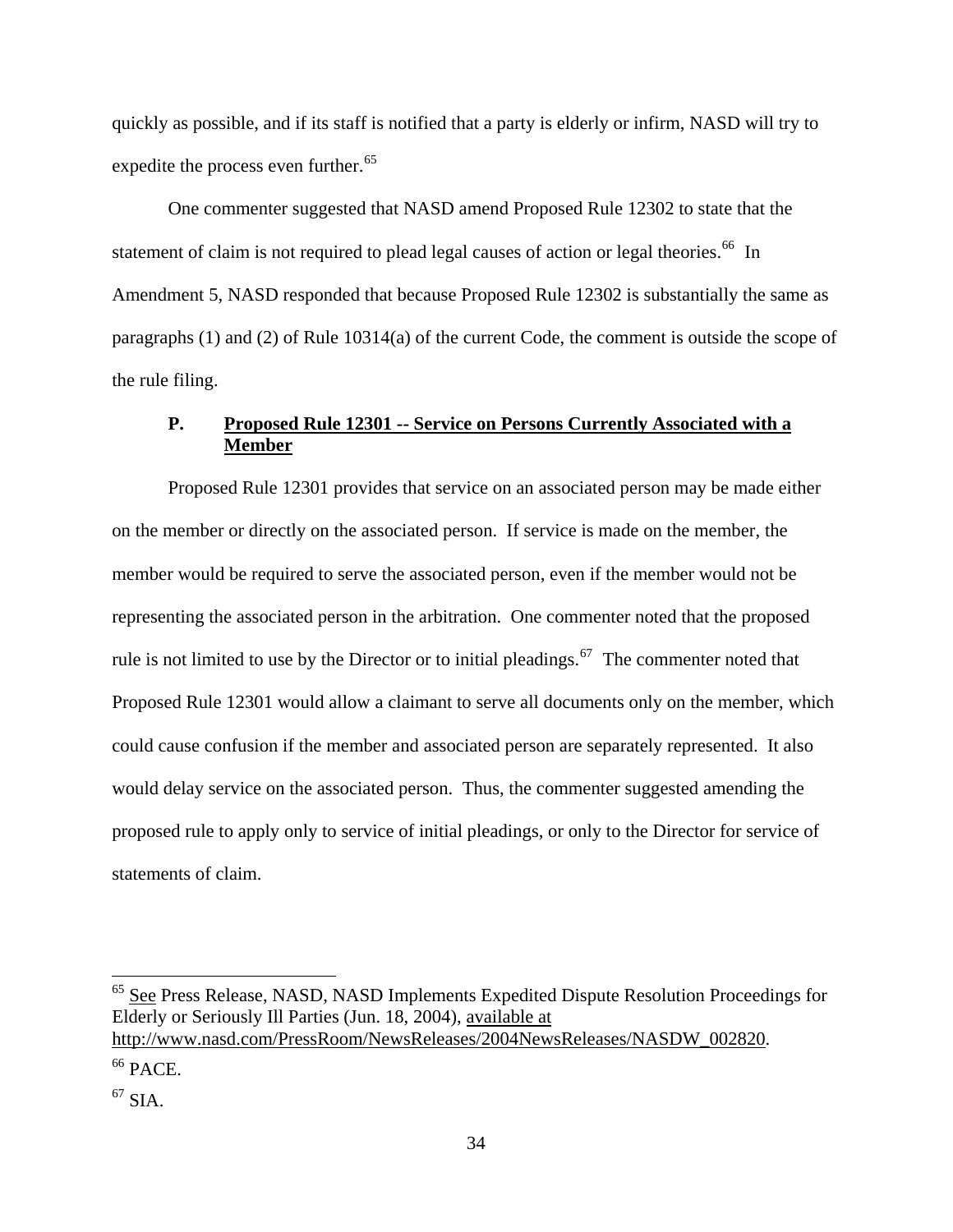In Amendment 5, NASD responded that it did not intend to make any substantive changes from the current Code, which permits (but does not require) the Director to serve statements of claim on currently employed associated persons through their firms when the associated person and the firm are both respondents. NASD stated that in practice, it rarely uses this form of service. NASD nonetheless proposed to clarify the proposed rule to reflect current procedure and to specify that only the Director may serve associated persons by serving the member, and that this method of service may only be used for initial statements of claim. Proposed Rule 12301, as amended in Amendment 5, provides (new language underlined; deleted language in [brackets]):

#### **12301. Service on Associated Persons [Currently Associated with a Member]**

(a) [If a member and a person currently associated with the member are named as respondents to the same arbitration,] The Director will serve the initial statement of claim on [service on the person] an associated person [with the member] directly at the person's residential address or usual place of abode [may be made on the member or directly on the associated person]. If service cannot be completed at the person's residential address or usual place of abode, the Director will serve the initial statement of claim on the associated person at the person's business address.

(b) If a member and a person currently associated with the member are named as respondents to the same arbitration, and the Director cannot complete service as provided in paragraph (a), then the Director may serve the member with the initial statement of claim on behalf of the associated person. If service is made on the member, the member must serve the associated person, even if the member will not be representing the associated person in the arbitration. If the member is not representing the associated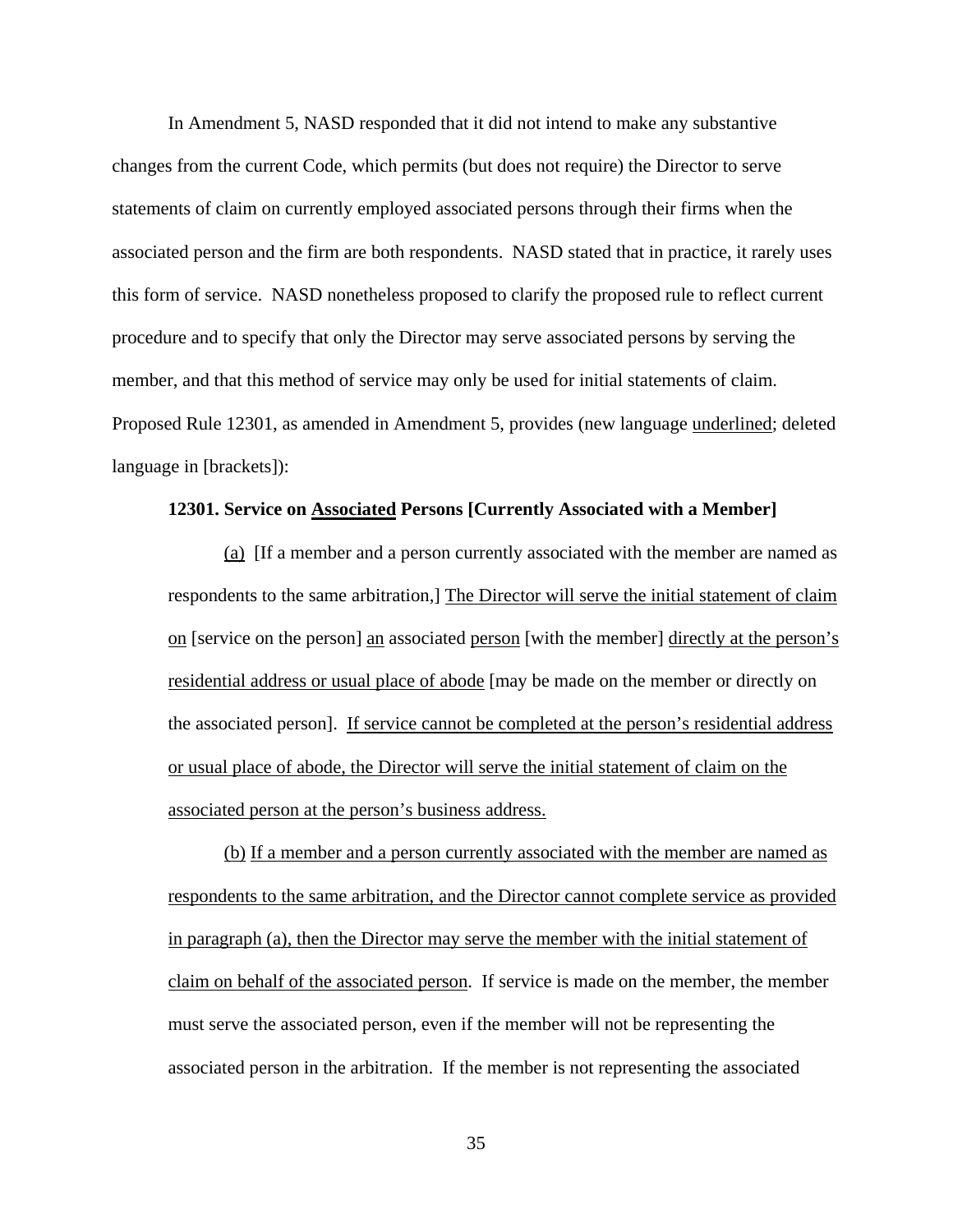person in the arbitration, the member must notify, and provide the associated person's current address to, all parties and the Director.

\* \* \* \* \*

#### **Q. Proposed Rule 12307 -- Deficient Claims**

Proposed Rule 12307 provides that the Director will not serve any claim that is deficient and lists the reasons that a claim may be deficient. In the Customer Code Notice, the Commission specifically asked for comment on whether any changes intended to be nonsubstantive were actually substantive. In the event commenters identified substantive changes, the Commission asked why they are substantive, how they will affect the arbitration process or the rights of the parties, and whether they are an improvement over the current Code.

Several commenters stated that Proposed Rule 12307 represents a substantive change and is biased in favor of respondents.<sup>[68](#page-35-0)</sup> They explained that if claimants file a deficient claim, the arbitration would be delayed until all deficiencies are corrected, and if the respondent files a deficient answer the claims also would be delayed. They suggested amending the rule to provide that deficient filings by respondents shall not delay the service of the arbitrator list selection materials, so as not to delay the case. Similarly, some commenters suggested that NASD should not transmit a deficient answer and gave as examples respondents' failure to submit a uniform submission agreement, or filing of a one-page denial as an initial answer, and subsequent submission of an amended answer.<sup>[69](#page-35-1)</sup> These commenters also argued that there should be uniformity in application of the proposed rule.

<span id="page-35-0"></span><sup>&</sup>lt;sup>68</sup> Boliver, Canning, Evans, Ilgenfritz, Josel, Komninos, Lapidus, Lea, Lipner, Lopez, Magary, PIABA, Pounds, Rosenfield, Shewan, Stoltmann, Sutherland, and Willner.

<span id="page-35-1"></span> $69$  Meissner.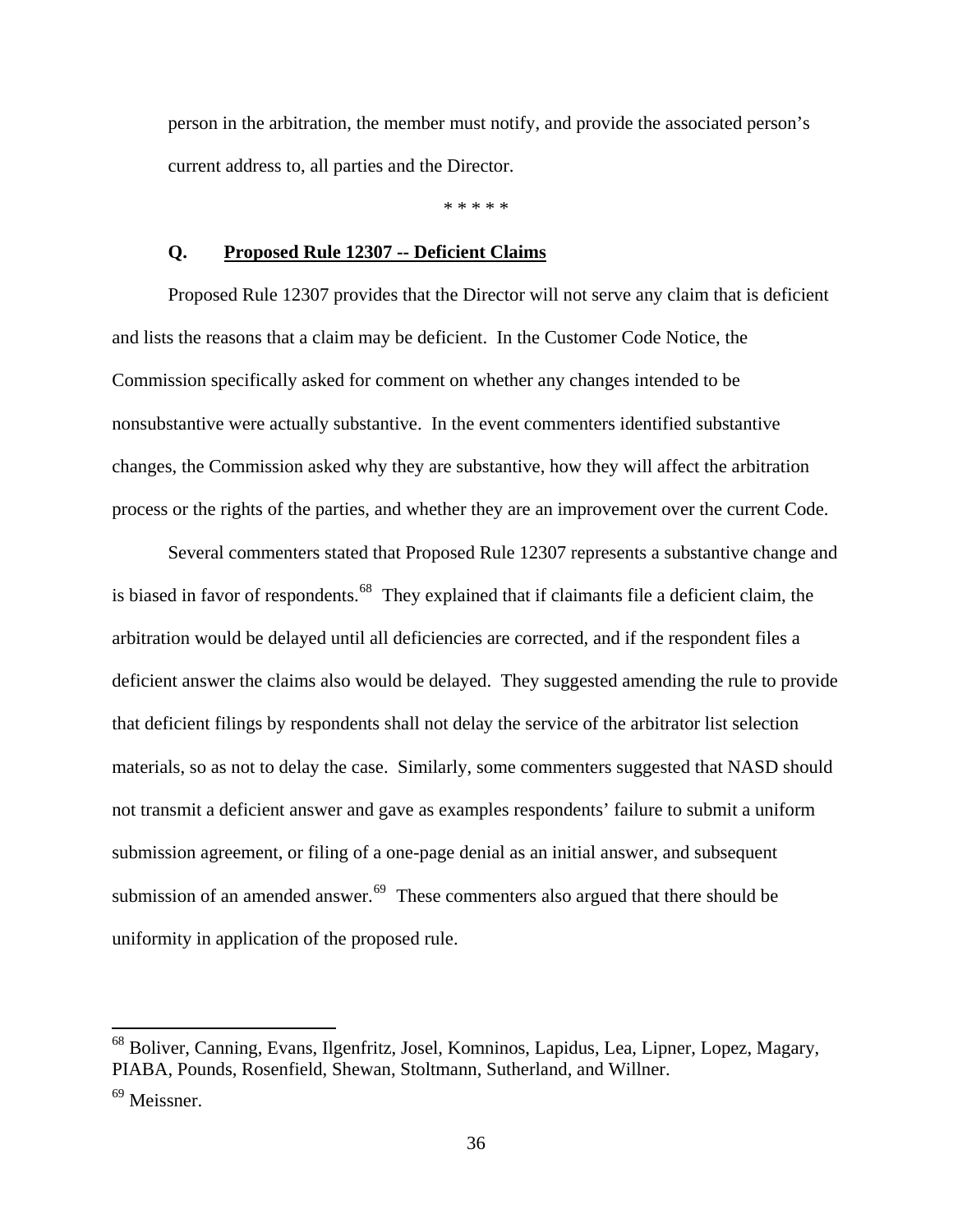Two commenters expressed concern that the sanctions imposed on respondents under Proposed Rule 12308 (Loss of Defenses Due to Untimely or Incomplete Answer) are not the same as those imposed on claimants for similar conduct.<sup>[70](#page-36-0)</sup> They noted that if a claimant fails to file a uniform submission agreement, then NASD would consider the claim to be deficient under Proposed Rule 12307, but if the respondent fails to file a uniform submission agreement, the arbitration would proceed. These commenters suggested that NASD amend Proposed Rule 12308 to require respondents to submit a uniform submission agreement in a timely manner. They also suggested that NASD not transmit the answer to arbitrators unless the respondent files a uniform submission agreement, and that respondents should be precluded from engaging in any arbitration-related activity until they file the uniform submission agreement.

In Amendment 5, NASD confirmed that a deficient claim would not be processed until the deficiencies are corrected, and that the same is not true if a respondent's answer is deficient. NASD explained that it does not have a mechanism to delay or prevent service of answers because while it serves initial statements of claim, it does not serve answers. NASD further responded that the proposed rule codifies current deficiency practice. NASD noted that, nonetheless, a respondent could lose the ability to assert any claims or defenses at the hearing under Proposed Rule 12308 for an untimely or deficient answer and also could be subject to sanctions under Proposed Rule 12212. Therefore, NASD is not proposing to amend the proposed rule at this time based on these comments but stated that it would consider them when determining whether future amendments are warranted.

## **R. Proposed Rule 12308 – Loss of Defenses Due to Untimely or Incomplete Answer**

<span id="page-36-0"></span> $70$  Canning and Feinberg.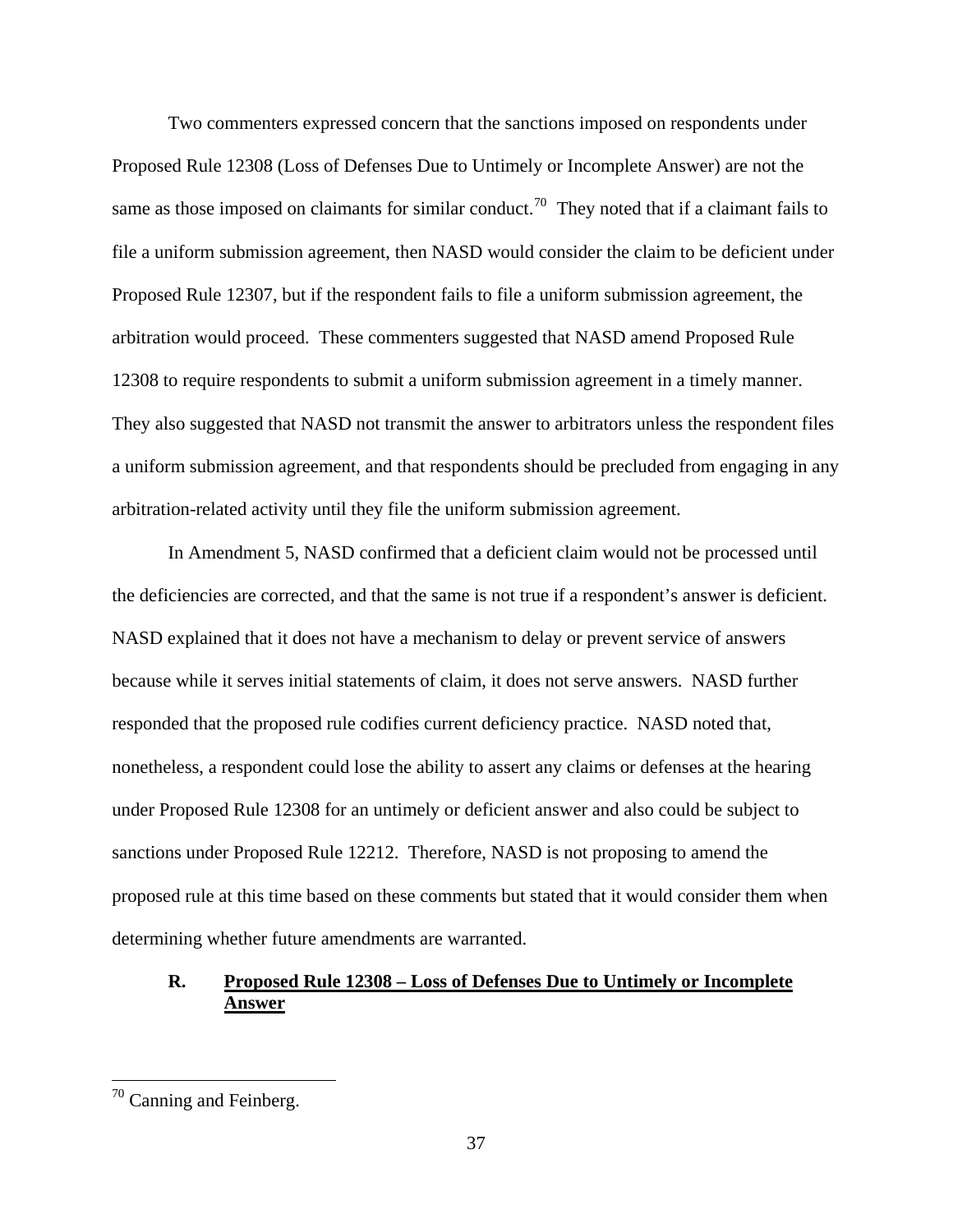One commenter, citing the proposed definition of "claim," stated that Proposed Rule 12308(a) could impose a severe penalty, including default proceedings under Proposed Rule 12801, for failure to answer any allegation regardless of materiality, a party's ability to investigate by the time the answer is due, or the "boilerplate" nature of the allegation.<sup>[71](#page-37-0)</sup>

In Amendment 5, NASD noted that Proposed Rule 12308 is substantially the same as Rule 10314(b)(2) of the current Code and that the comments made on this issue are outside the scope of the rule filing. In Amendment 7 NASD further explained that Rule  $10314(b)(2)(C)$  of the current Code, which is the basis for Proposed Rule 12308(a), is meant to address the timeliness of the answer, rather than its completeness. It stated that the other provisions of Rule 10314(b)(2)(C), addressing completeness, were included in Proposed Rule 12308(b). NASD also proposed in Amendment 7 to clarify that: (1) the listed sanctions apply only if a party does not file an answer within the time period specified in the Code; and (2) default proceedings apply only if the other conditions of Proposed Rule 12801, such as a member's expulsion from NASD, for example, are met. The proposed rule is amended as follows (new language underlined; deleted language in [brackets]):

#### **12308. Loss of Defenses Due to Untimely or Incomplete Answer**

(a) If a party [fails to] does not answer [any claim] within the time period specified in the Code, the panel may, upon motion, bar that party from presenting any defenses or facts at the hearing, unless the time to answer was extended in accordance with the Code. The party may also be subject to default proceedings under Rule 12801, if the conditions of Rule 12801(a) apply.

(b) No change.

<span id="page-37-0"></span> $171$  SIA.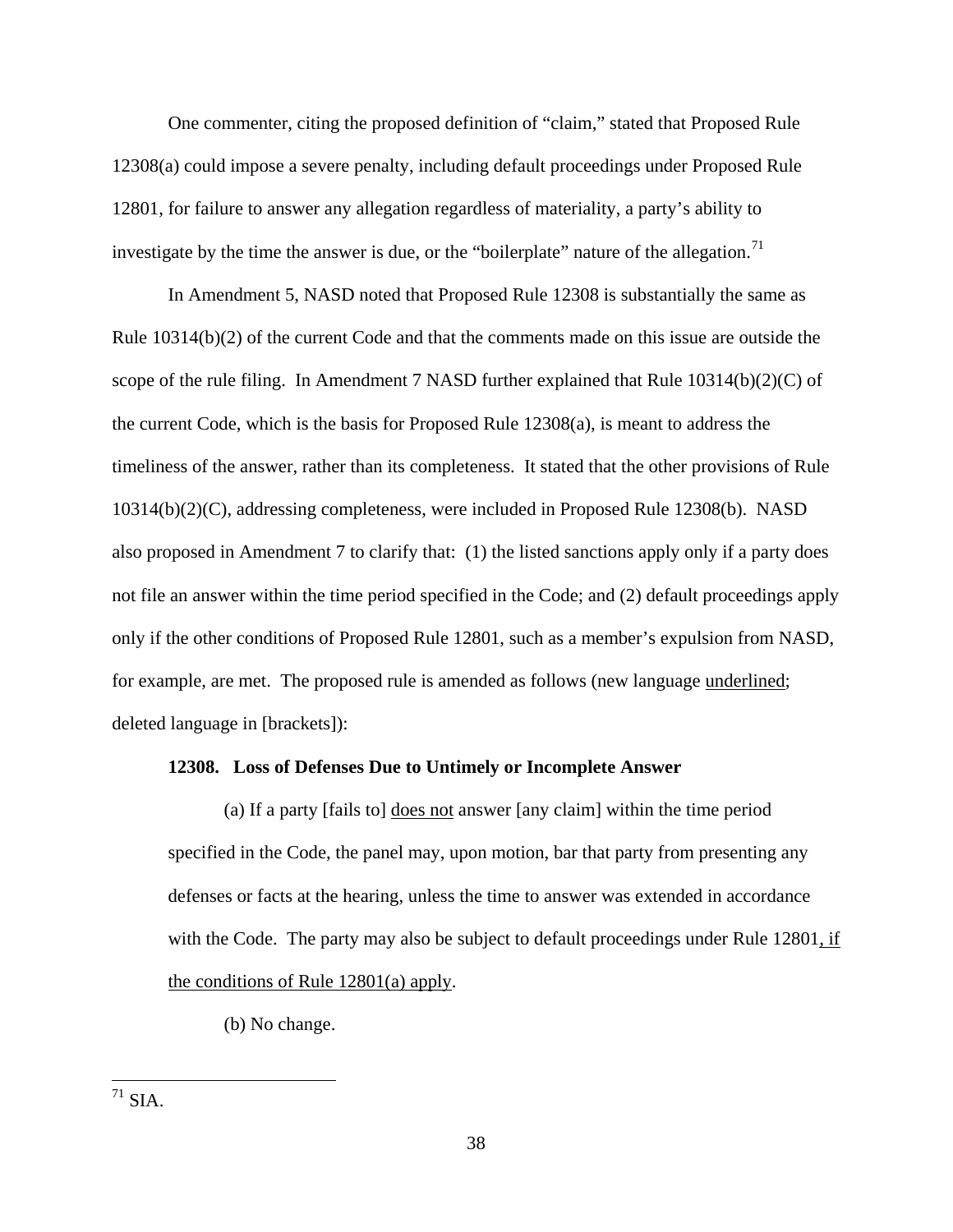\* \* \* \* \*

## **S. Proposed Rule 12309 -- Amending Pleadings; Proposed Rule 12310 – Answering Amended Claims**

Rule 10314 of the current Code establishes the general procedures for filing initial pleadings and answers. Rule 10328 of the current Code pertains to amended pleadings and their responses. Two commenters reported that under the current Code, respondents attempt to prevent claimants from submitting a response to amended pleadings by alleging that Rule 10314 only allows the claimant to reply to a counterclaim, even though Rule 10328 of the current Code permits any party to submit a response to any amended pleading, in accordance with Rule 10314(b).<sup>[72](#page-38-0)</sup> They suggested that NASD amend Proposed Rule 12310, which pertains to answering amended claims, to clarify that all parties have a right to file a response to any amended pleading, as currently permitted by Rule 10328.

In Amendment 5, NASD responded that it did not intend to change current practice in the Customer Code. NASD explained that Rule 10314 neither prohibits nor permits the practice of responding to amended pleadings.<sup>[73](#page-38-1)</sup> NASD proposed to revise Proposed Rule 12309 to clarify that all parties have a right to file a response to any amended pleading. The proposed rule would allow 20 days from the receipt of the amended pleading for the service of the response, unless the panel determines otherwise. NASD also proposed to clarify in Proposed Rule 12309(a)(1) that the service requirements of Proposed Rule 12300 (Filing and Serving Documents) also apply to Proposed Rule 12309. The proposed rule change is amended as follows (new language underlined):

<span id="page-38-0"></span> $72$  Canning and Meissner.

<span id="page-38-1"></span> $^{73}$  Telephone conversation among Jean Feeney, Vice President, NASD; Mignon McLemore, Assistant Chief Counsel, NASD Dispute Resolution; Lourdes Gonzalez, Assistant Chief Counsel – Sales Practices, Division of Market Regulation, SEC; and Gena Lai, Special Counsel, Division of Market Regulation, SEC (Dec. 1, 2006).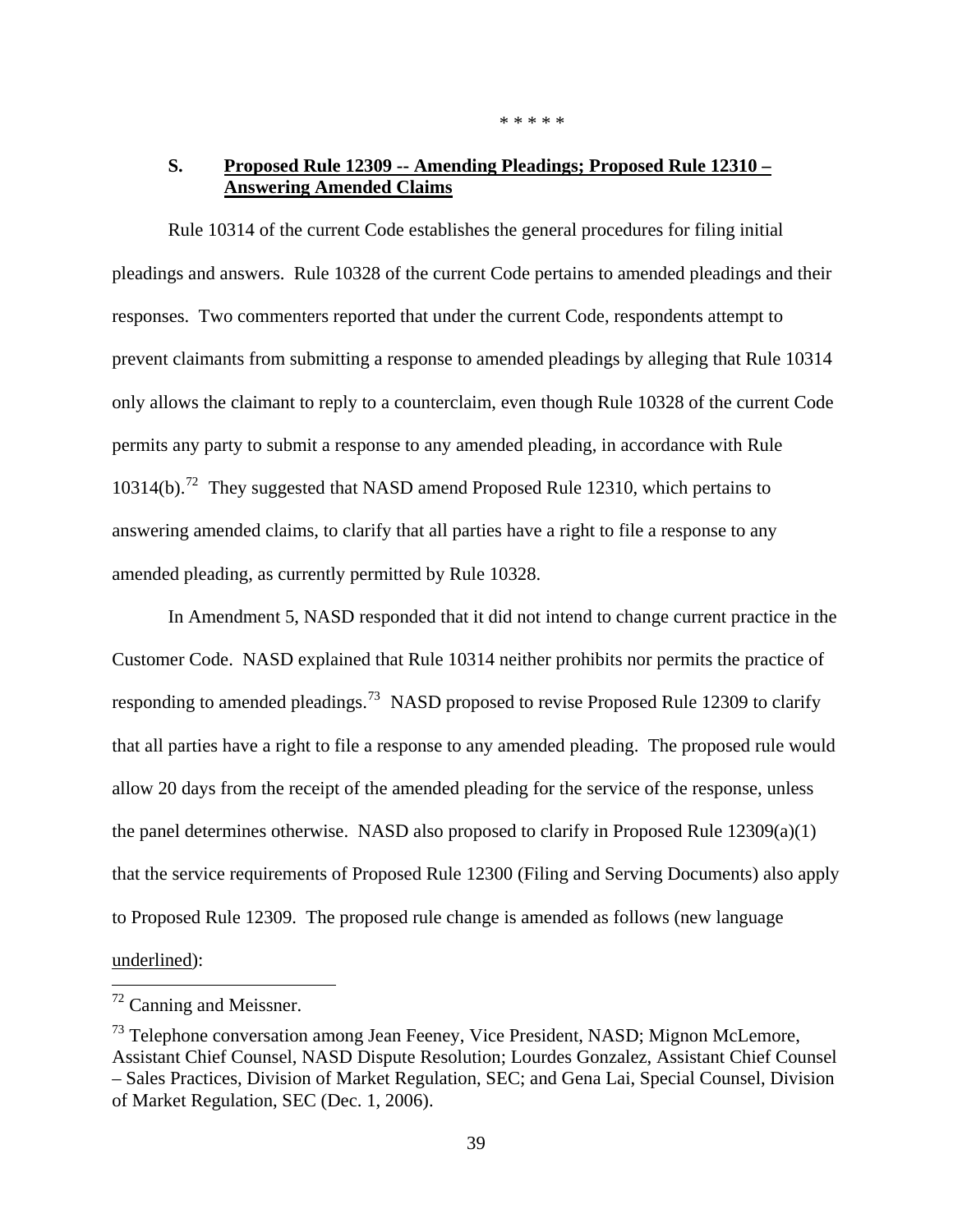### **12309. Amending Pleadings**

## **(a) Before Panel Appointment**

Except as provided in paragraph (c), a party may amend a pleading at any time before the panel has been appointed.

(1) To amend a statement of claim that has been filed but not yet served by the Director, the claimant must file the amended claim with the Director, with additional copies for each arbitrator and each other party. The Director will then serve the amended claim in accordance with Rules 12300 and 12301.

(2) No change.

(b) No change.

(c) No change.

(d) Responding to an Amended Pleading

Any party may file a response to an amended pleading, provided the response is filed and served within 20 days of receipt of the amended pleading, unless the panel determines otherwise.

\* \* \* \* \*

### **T. Proposed Rule 12310 -- Answering Amended Claims**

Proposed Rule 12310 establishes the procedural requirements for answering amended claims. One commenter noted that the proposed rule would give a respondent 20 days to answer an amended statement of claim and suggested that NASD amend the proposed rule so that the 20-day period would be calculated from the respondent's receipt of the amended statement of claim.[74](#page-39-0)

<span id="page-39-0"></span> $^{74}$  SIA.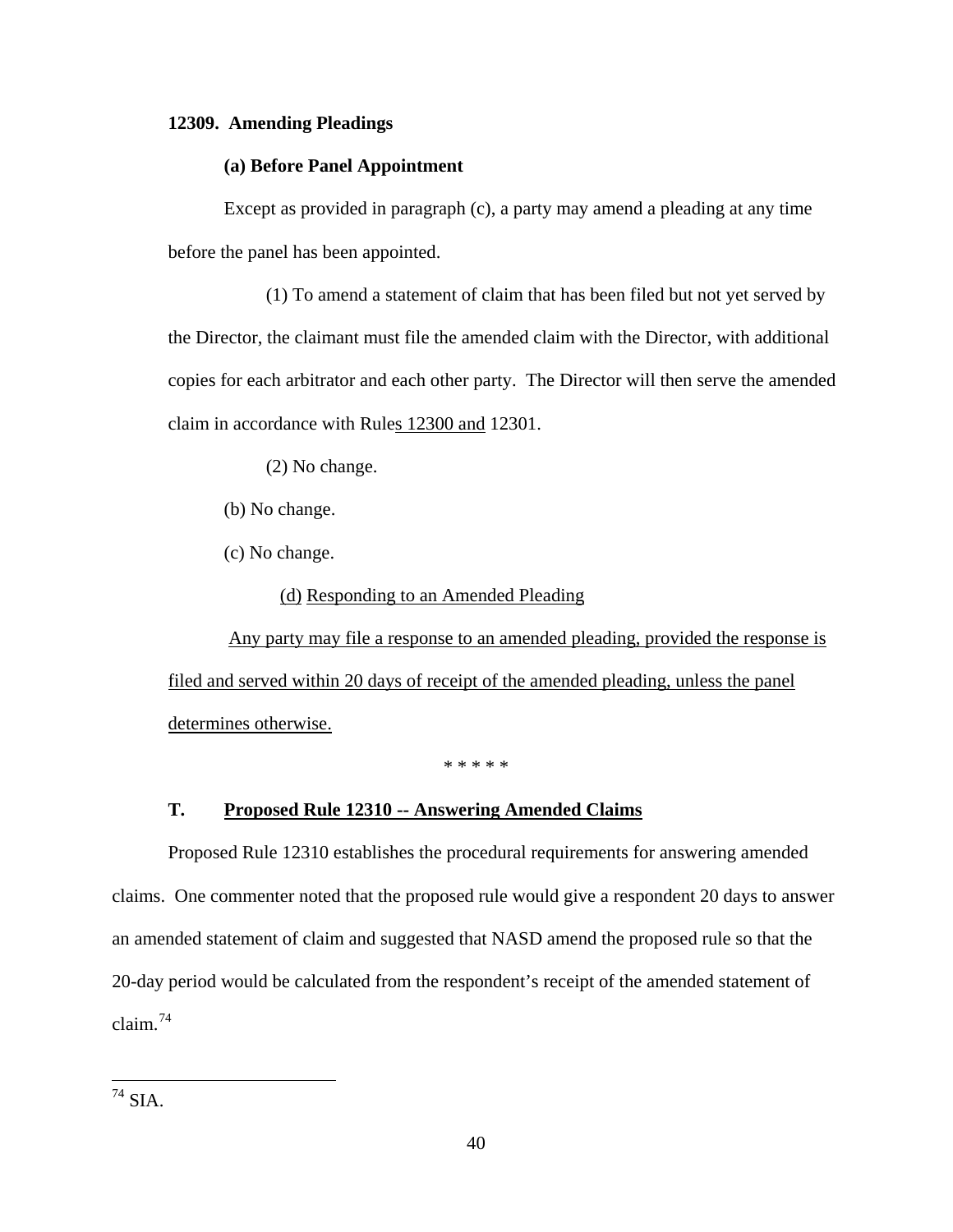In Amendment 5, NASD responded that, as part of the initiative to standardize time limits in the Customer Code, the time to answer an amended claim was extended from 10 business days to 20 calendar days. Thus, a respondent would have more time to respond to an amended claim under the Customer Code that under the current Code. Therefore, NASD is not proposing to amend the proposed rule at this time.

## **U. Proposed Rule 12312 -- Multiple Claimants; Proposed Rule 12313 -- Multiple Respondents**

Proposed Rules 12312 and 12313 set forth standards by which parties or claims may be joined in the same arbitration case. Proposed Rule 12312 provides that one or more parties may join multiple claims in the same arbitration if the claims contain common questions of law and fact and the claims: (1) assert any right to relief jointly and severally; or (2) arise out of the same transaction or occurrence, or series of transactions or occurrences. Proposed Rule 12313 provides that one or more parties may name one or more respondents in the same arbitration if the claims contain any questions of law or fact common to all respondents and the claims: (1) assert any right to relief jointly and severally; or (2) arise out of the same transaction or occurrence, or series of transactions or occurrences. Both proposed rules also provide that the Director may separate claims into two or more cases and establish procedures for parties to appeal the Director's action.

#### **1. "Joint and Several Relief"**

 $\overline{a}$ 

Two commenters compared Rule 10314(d) of the current Code and Proposed Rules 12312 and 12313 to Rule 20 of the Federal Rules of Civil Procedure (Permissive Joinder of Parties) ("FRCP Rule 20").<sup>[75](#page-40-0)</sup> In their view, Proposed Rules 12312 and 12313 do not track FRCP

<span id="page-40-0"></span> $<sup>75</sup>$  Krosschell and SIA. FRCP Rule 20 provides "All persons may join in one action as plaintiffs</sup> if they assert any right to relief jointly, severally, or in the alternative in respect of or arising out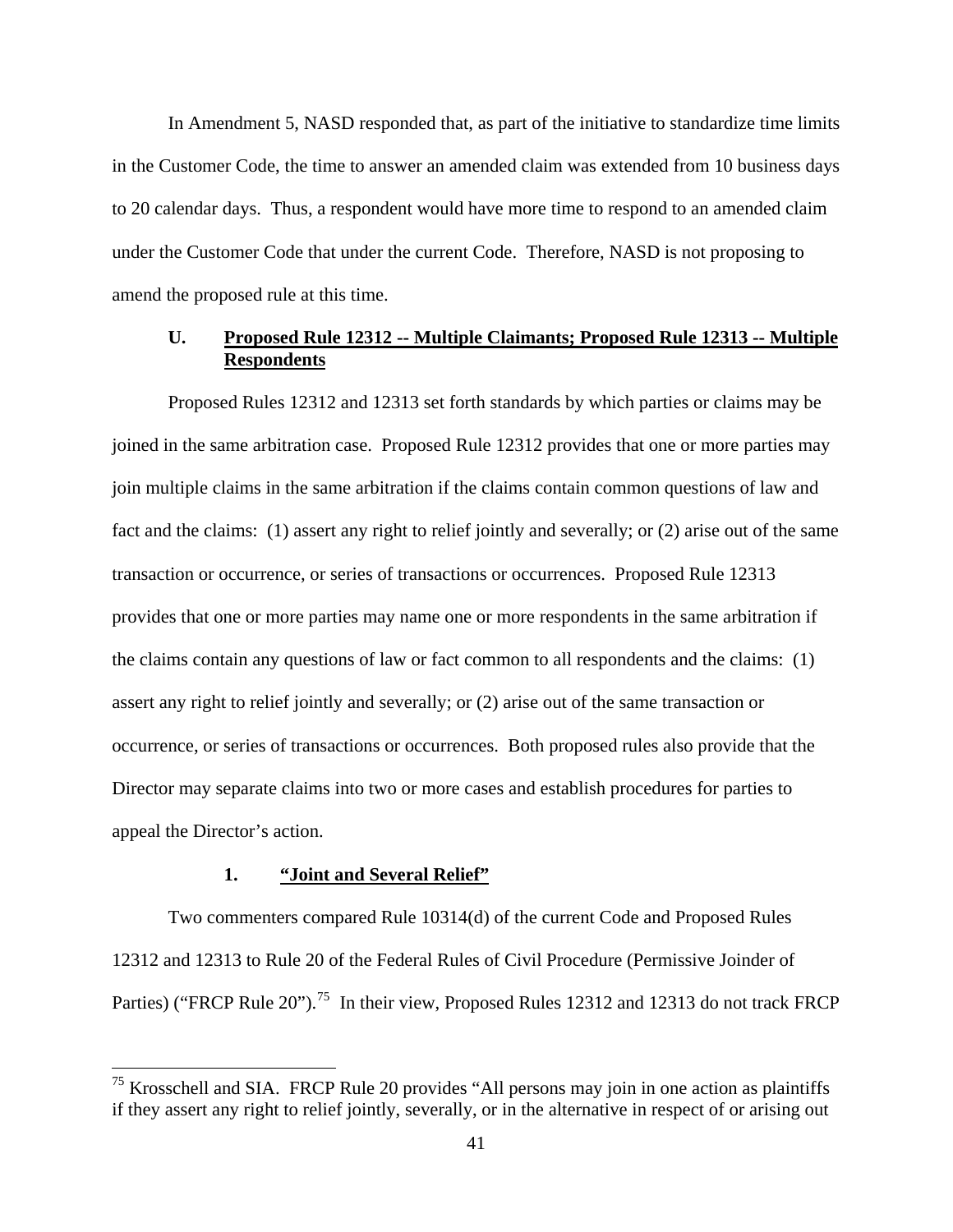Rule 20 correctly. They explained that parties seeking to join claims or respondents under FRCP Rule 20 must satisfy two criteria: (1) the parties' claims must have arisen out of the same transaction or occurrence or series of transactions or occurrences; and (2) the claims must contain common questions of law or fact. Both commenters argued that joint and several relief should not be an alternative to the "same transaction or occurrence or series of transactions or occurrences" requirement, and therefore should be deleted from the rule. They also stated that Proposed Rules 12312 and 12313 substantively change the joinder requirements for multiple parties contained in Rule 10314(d).

In Amendment 5, NASD responded that the joinder requirements in Proposed Rules 12312 and 12313 were not intended to differ in substance from those in Rule 10314(d). In NASD's view, the reference to joint and several relief in FRCP Rule 20 and Rule 10314(d) of the current Code is an alternative requirement to the "same transactions or occurrences" requirement and is appropriately written in the alternative in the proposed rules. Therefore, NASD did not propose changes to the proposed rules on this issue.

## **2. Standards for Severing Claims**

Proposed Rule 12312(b) provides that after all responsive pleadings have been served, claims joined together under paragraph (a) of the rule may be separated into two or more arbitrations by the Director before a panel is appointed, or by the panel after the panel is appointed.One commenter argued that Proposed Rule 12312(b) would give the Director unfettered discretion to sever claims, without providing any standards for doing so.<sup>[76](#page-41-0)</sup> This commenter also contended that severing claims could impose a financial hardship on some

of the same transaction, occurrence, or series of transactions or occurrences and if any question of law or fact common to all these persons will arise in the action."

<span id="page-41-0"></span><sup>76</sup> Magary.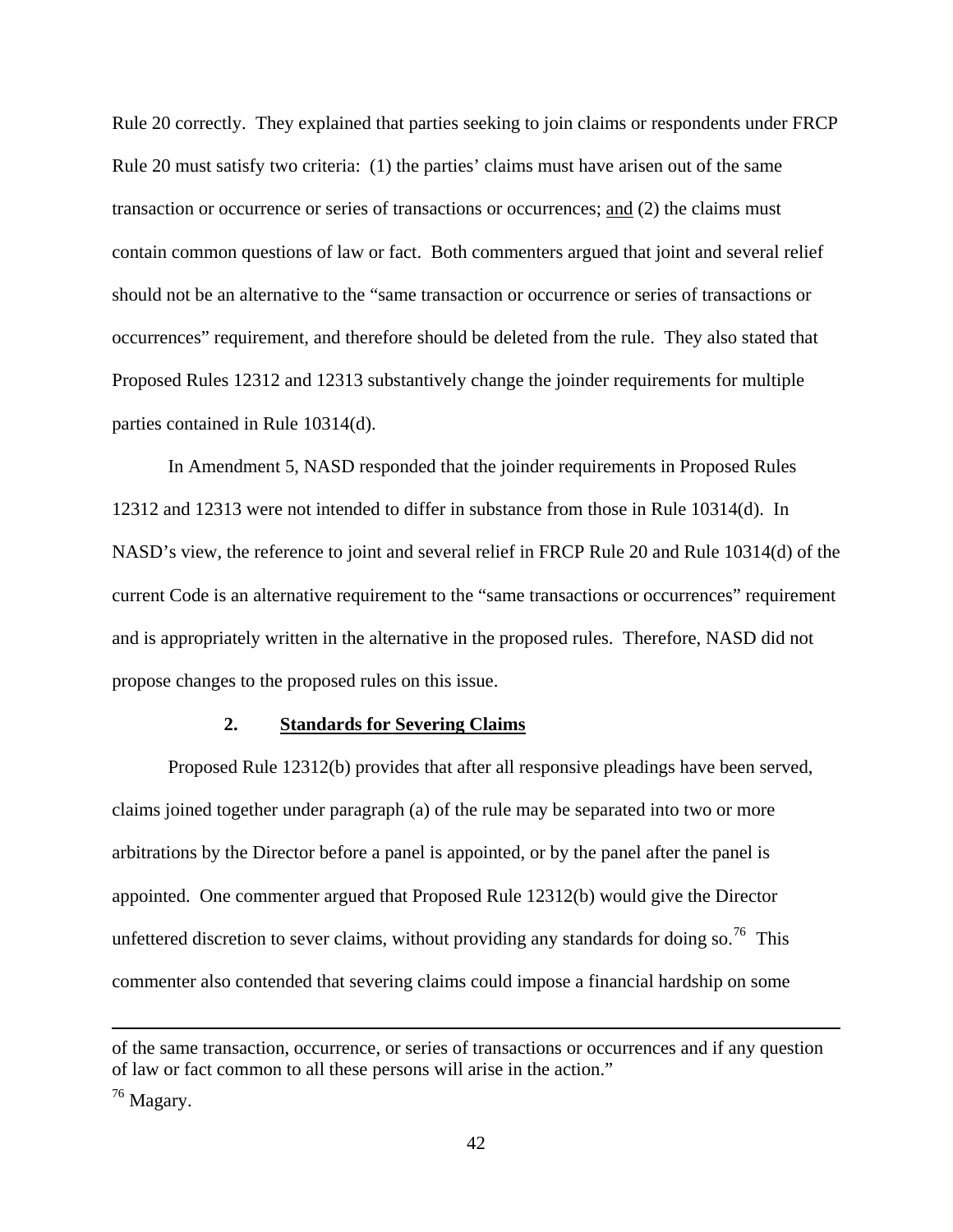parties. The commenter suggested that NASD amend the proposed rule to incorporate the standards used to determine when to sever a claim.

In Amendment 5, NASD explained that Proposed Rules 12312 and 12313 provide the standard for when cases may be joined. Conversely, cases involving multiple claimants or multiple respondents that do not meet these criteria may be severed. NASD explained that it did not intend to change the current policy that the Director's decision to consolidate claims is preliminary and may be reconsidered by the panel. The Director's decision to sever claims also is preliminary. Accordingly, in Amendment 5, NASD proposed to clarify the current procedure for appealing the Director's decision to sever claims. Because there are at least two surviving panels when the Director severs claims, multiple panels could review the Director's decision, with potentially conflicting results. To avoid inconsistent results and to expedite the arbitration process, NASD currently forwards any motion to rejoin severed claims to the panel on the lowest numbered case (i.e., the panel from the first-filed claim in the matter that was severed) to decide a motion to re-join the claims. In Amendment 5, NASD amended Proposed Rules 12312(b) and 12313(b) as follows to codify current practice (new language underlined):

#### **12312. Multiple Claimants**

#### (a) No change.

(b) After all responsive pleadings have been served, claims joined together under paragraph (a) of this rule may be separated into two or more arbitrations by the Director before a panel is appointed, or by the panel after the panel is appointed. A party whose claims were separated by the Director may make a motion to the panel in the lowest numbered case to reconsider the Director's decision.

\* \* \* \* \*

43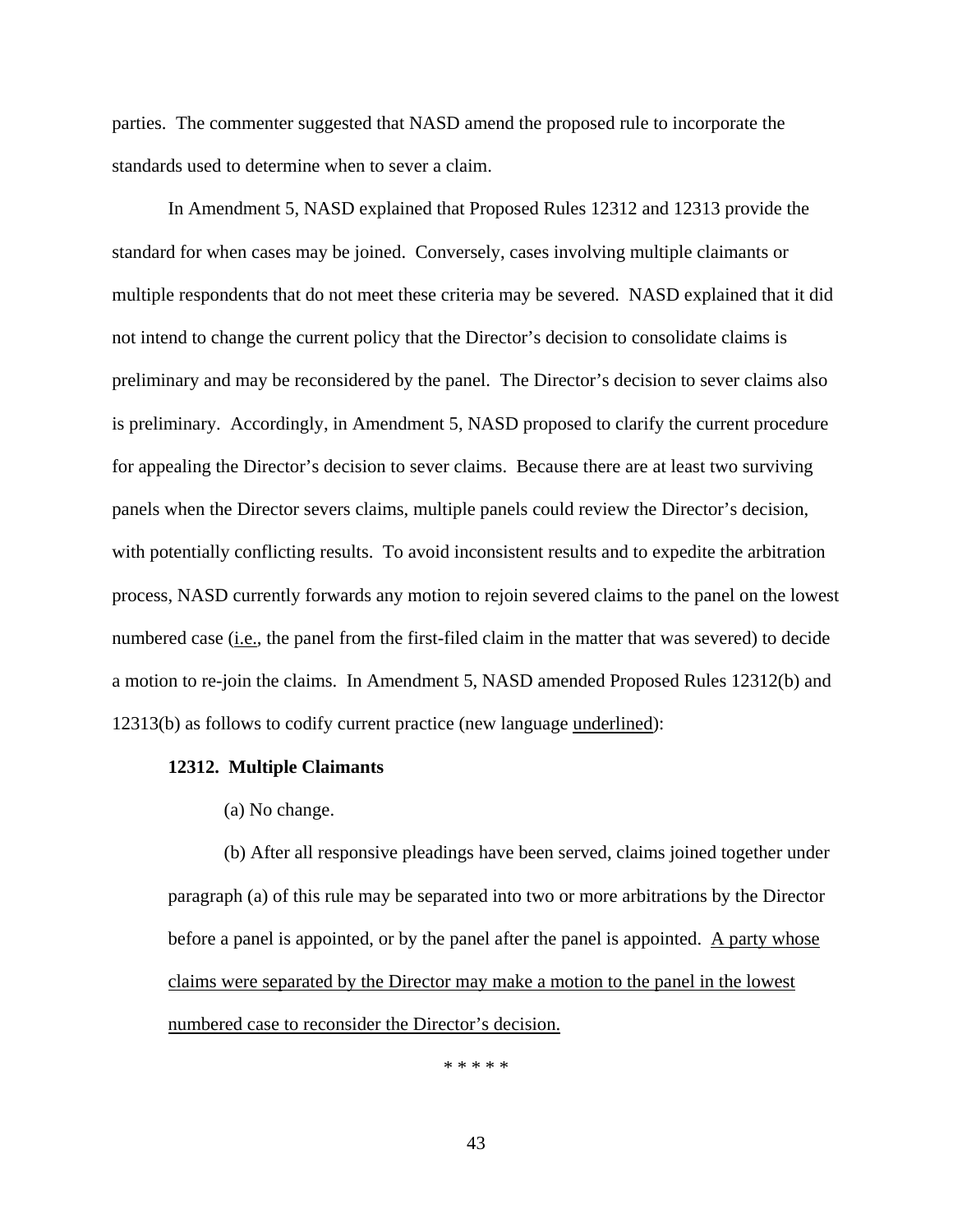#### **12313. Multiple Respondents**

(a) No change.

(b) After all responsive pleadings have been served, claims joined together under paragraph (a) of this rule may be separated into two or more arbitrations by the Director before a panel is appointed, or by the panel after the panel is appointed. A party whose claims were separated by the Director may make a motion to the panel in the lowest numbered case to reconsider the Director's decision.

\* \* \* \* \*

### **3. Greater Panel Discretion to Join Claims**

One commenter expressed concern that the changes to Proposed Rule 12312 would prevent the joinder of claimants in certain situations, which would result in added expense and repetitious hearings for the parties.<sup>[77](#page-43-0)</sup> The commenter argued that the proposed rule should be revised to give a panel more discretion to join claims if it would save time and money and not be unreasonably prejudicial to the parties. In Amendment 5, NASD responded that the joinder requirements in Proposed Rules 12312 and 12313 were not intended to differ in substance from those in Rule 10314(d), and that therefore this comment is outside the scope of the rule filing.

### **V. Proposed Rule 12314 – Combining Claims**

Proposed Rule 12314 provides that before ranked arbitrator lists are due to the Director under Proposed Rule  $12404(c)$ , the Director may combine separate but related claims into one arbitration. Once a panel has been appointed, the panel may reconsider the Director's decision upon motion of a party. One commenter expressed concern that the panel would no longer have

<span id="page-43-0"></span> $77$  Greco.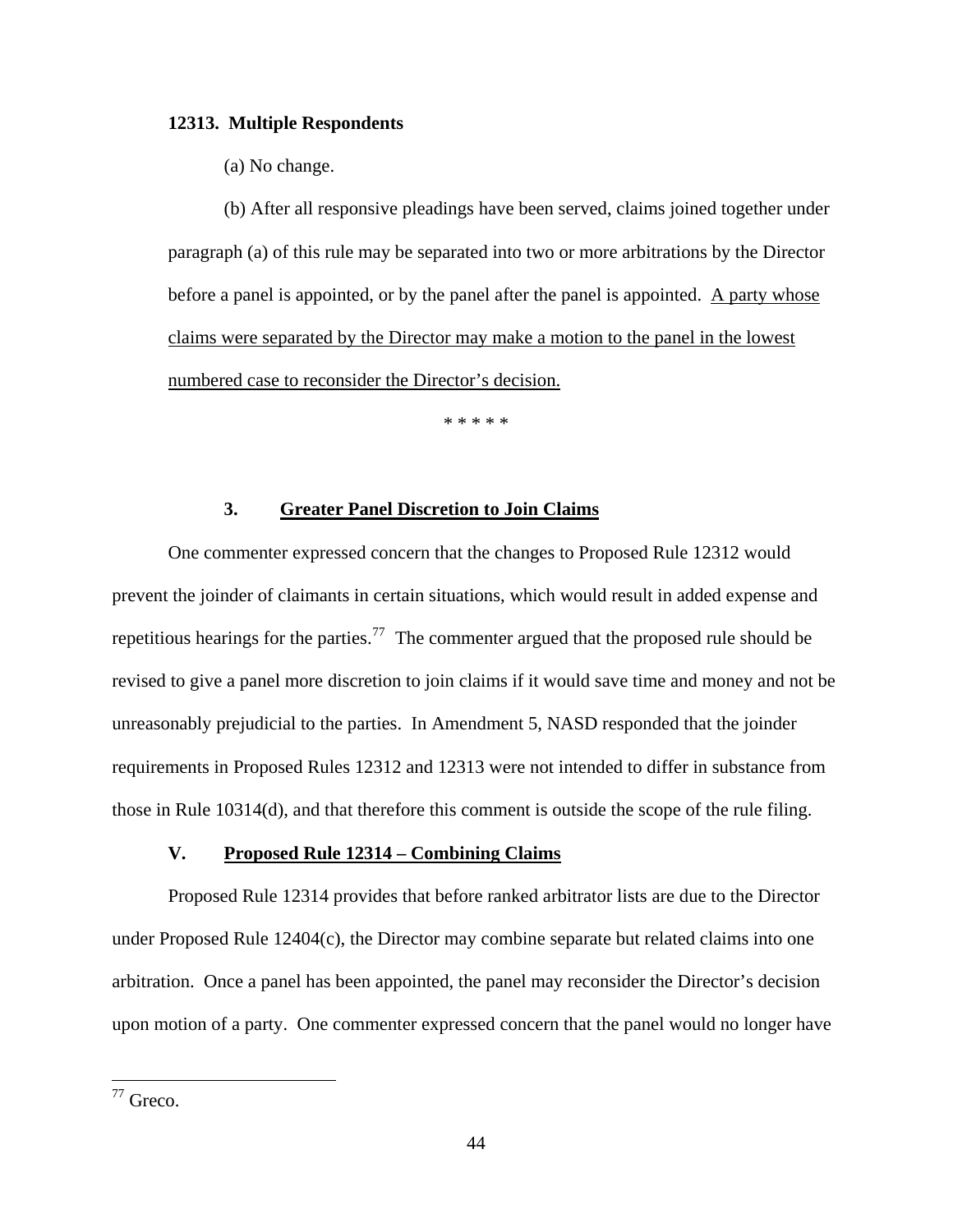the authority to review the Director's decision to sever or consolidate claims sua sponte.<sup>[78](#page-44-0)</sup> In this commenter's view, the Director has preliminary authority to make rulings on these issues, but the panel has plenary authority to review any such rulings.

In Amendment 5, NASD disagreed with the commenter and stated that, under Rule 10314(d) of the current Code and current practice, panels review these rulings upon a motion of a party.

## **W. Proposed Rule 12400 – Neutral List Selection System and Arbitrator Rosters**

## **1. Proposed Rule 12400(a) -- Neutral List Selection System**

Nineteen commenters suggested that NASD hire a neutral third-party, not connected to NASD or the securities industry, to conduct an annual audit of NLSS<sup>[79](#page-44-1)</sup> and make the results of the audit publicly available on NASD's Web site. $80$ 

In Amendment 5, NASD responded that it is committed to ensuring that its list selection system operates as described in the Customer Code. Thus, NASD stated that it plans to hire an independent auditor to conduct an initial audit of the system and will make public the results of the audit. NASD stated that thereafter, it will conduct audits on an as-needed basis.

## **2. Proposed Rule 12400(b) -- Arbitrator Rosters**

<span id="page-44-0"></span><sup>78</sup> Ryder.

<span id="page-44-1"></span><sup>&</sup>lt;sup>79</sup> NLSS is the computer program NASD Dispute Resolution uses to appoint arbitrators. NASD Dispute Resolution is upgrading its computer technology platform, in what is known as the MATRICS Computer Project. MATRICS stands for Mediation and Arbitration Tracking and Retrieval Interactive Case System. MATRICS will replace two legacy case management systems, NLSS and CRAFTIS, the software application that NASD Dispute Resolution uses to support its case administration functions.

<span id="page-44-2"></span><sup>&</sup>lt;sup>80</sup> Boliver, Canning, Estell, Evans, Ilgenfritz, Josel, Komninos, Lapidus, Lea, Lipner, Lopez, Magary, PIABA, Pounds, Rosenfield, Shewan, Stoltmann, Sutherland, and Willner.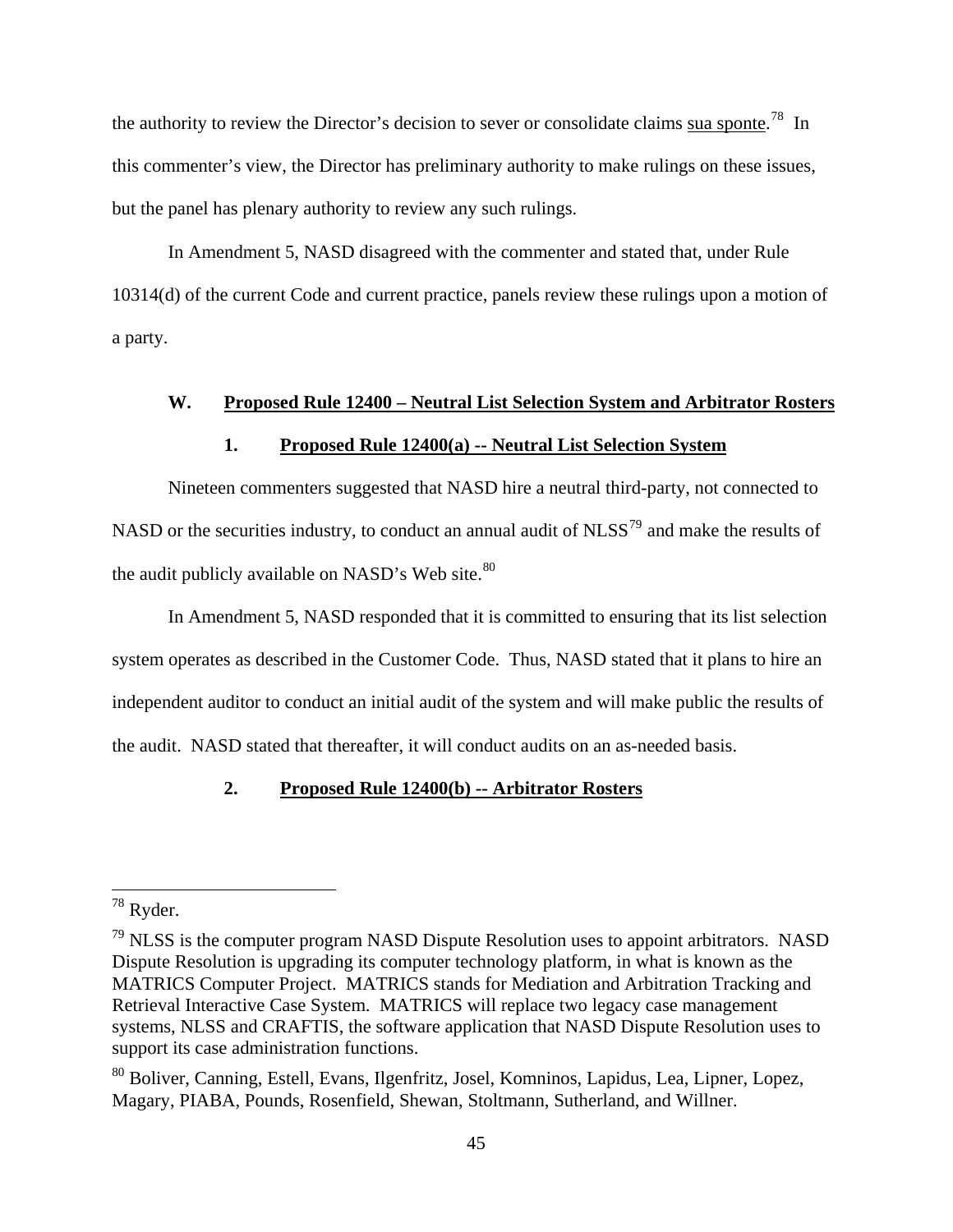As published in the Customer Code Notice, Proposed Rule 12400(b) provides that NASD will maintain three separate arbitrator rosters: one of public arbitrators who may serve as a chairperson of a panel ("chair-qualified"), one of public arbitrators not eligible to serve as a chairperson ("non-chair public"), and one of non-public arbitrators. Lists would be generated from these rosters and sent to the parties so that the parties may select their arbitrators. Chairqualified public arbitrators would not be included in the non-chair public roster. The Commission solicited comment on whether this approach would limit the pool of arbitrators available to serve on panels, particularly in regions where relatively few arbitrators are available, and whether chair-qualified arbitrators should be permitted to serve in a non-chair capacity, as well.

Twenty-three commenters stated that excluding chair-qualified arbitrators from the nonchair public arbitrator roster would decrease the pool of experienced, knowledgeable public arbitrators, particularly in regions of the country where the size of the arbitrator pool is already limited.<sup>[81](#page-45-0)</sup> Many of these commenters also asserted that arbitration panels selected under this approach would have less overall experience and expertise than current panels, which would be bad for all parties.

Eighteen commenters stated that the proposed rule would create a class of "professional" arbitrators who would strive for the appearance of fairness to both sides by issuing more compromise awards.<sup>[82](#page-45-1)</sup> In Amendment 5, NASD disagreed, stating that the random selection function of the list selection system would allow the full use of the entire arbitrator pool. NASD

<span id="page-45-0"></span><sup>&</sup>lt;sup>81</sup> Boliver, Canning, Evans, Feldman, Ilgenfritz, Josel, Komninos, Lapidus, Lea, Lipner, Lopez, Magary, Miller, PACE, PIABA, Pounds, Rosenfield, Schwab, Shewan, Stolle, Stoltmann, Sutherland, and Willner.

<span id="page-45-1"></span><sup>&</sup>lt;sup>82</sup> Boliver, Canning, Evans, Ilgenfritz, Josel, Komninos, Lapidus, Lea, Lipner, Lopez, Magary PIABA, Pounds, Rosenfield, Shewan, Stoltmann, Sutherland, and Willner.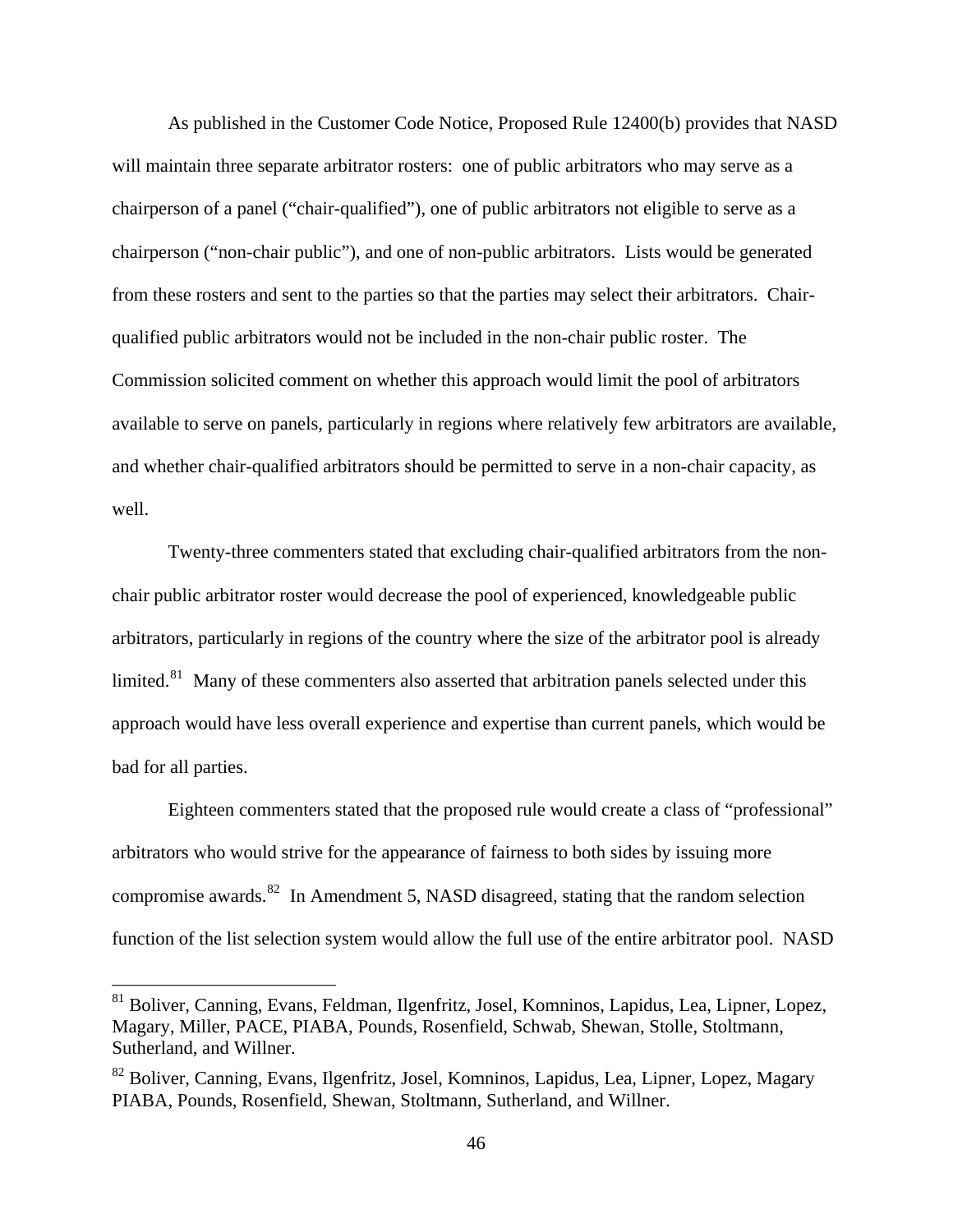also noted that all arbitrators take an oath in which they affirm their neutrality and ability to decide a matter fairly, and that NASD expects all arbitrators to adhere to these basic principles, regardless of their classification.

NASD further stated in Amendment 5 that it believes chair-qualified arbitrators should be included in the non-chair public roster, as well as in the chair-qualified roster. Therefore, it proposed to amend Proposed Rule 12400(b) to adopt this approach.<sup>[83](#page-46-0)</sup> NASD also clarified that its list selection software would be programmed so that no arbitrator's name would appear on both the chair-qualified and non-chair public lists sent to the parties for arbitrator selection in a particular case. NASD believes this approach would provide users of the forum with access to the most experienced public arbitrators.

The proposed rule, as amended in Amendment 5, is as follows (new language underlined; deleted language in [brackets]):

## **12400. Neutral List Selection System and Arbitrator Rosters**

#### **(a) Neutral List Selection System**

No change.

 $\overline{a}$ 

## **(b) Arbitrator[s] Rosters**

NASD maintains the following roster of arbitrators:

- A roster of non-public arbitrators as defined in Rule  $12100(n)$ ;
- A roster of public arbitrators as defined in Rule  $12100(r)$ ; and
- A roster of arbitrators who are eligible to serve as chairperson of a panel as described in paragraph (c). Arbitrators who are eligible to serve as

<span id="page-46-0"></span> $83$  NASD also proposed to amend the title of Proposed Rule 12400(b) to correct a typographical error.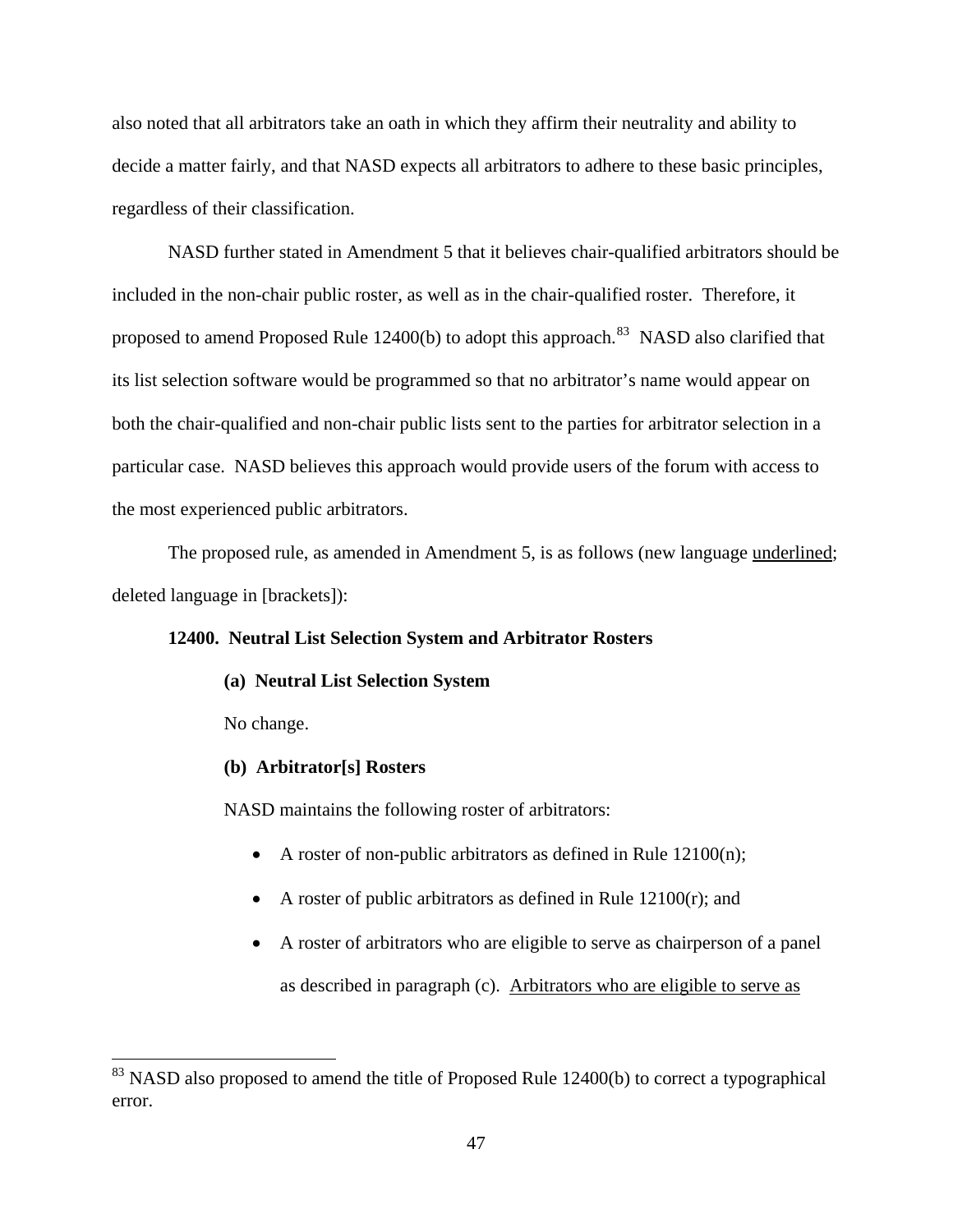chairperson will also be included in the roster of public arbitrators, but will only appear on one list in a case.

\* \* \* \* \*

Subsequent to the filing of Amendment 5 with the Commission, one commenter expressed opposition to NASD's proposal to include chair-qualified arbitrators with non-chair public arbitrators on the non-chair public roster.<sup>[84](#page-47-0)</sup> This commenter included statistical models in support of his position that chair-qualified arbitrators would be selected more frequently than non-chair public arbitrators. This commenter also asserted that chair-qualified arbitrators would become "professional" arbitrators.

In Amendment 7, NASD declined to comment on the statistical analysis provided by the commenter, stating that the hypothesized outcome was speculative. NASD explained that it believes having arbitrators with the most experience serving more frequently on panels would be in the public interest. Moreover, NASD stated that the proposed standards to become eligible to serve as chair-qualified arbitrators are reasonable and necessary to provide investors with access to well-qualified arbitrators. NASD believes this proposal will enhance the efficiency of the arbitration process. Therefore, NASD declined to amend the proposed rule on this issue.

Subsequent to Amendment 7, this commenter submitted a second letter reiterating his arguments and providing additional information.[85](#page-47-1) The Commission staff obtained data from NASD relating to the number of arbitrators at each NASD hearing location, including the number of arbitrators who are classified as "public" under the definition found in rule 10308(a)(5) of the current Code, and who would be classified as chair-qualified under Proposed

<span id="page-47-0"></span>See Bernstein.

<span id="page-47-1"></span><sup>&</sup>lt;sup>85</sup> See Letter from Scot D. Bernstein, Esq. and C. Thomas Mason III, Esq., dated Oct. 20, 2006.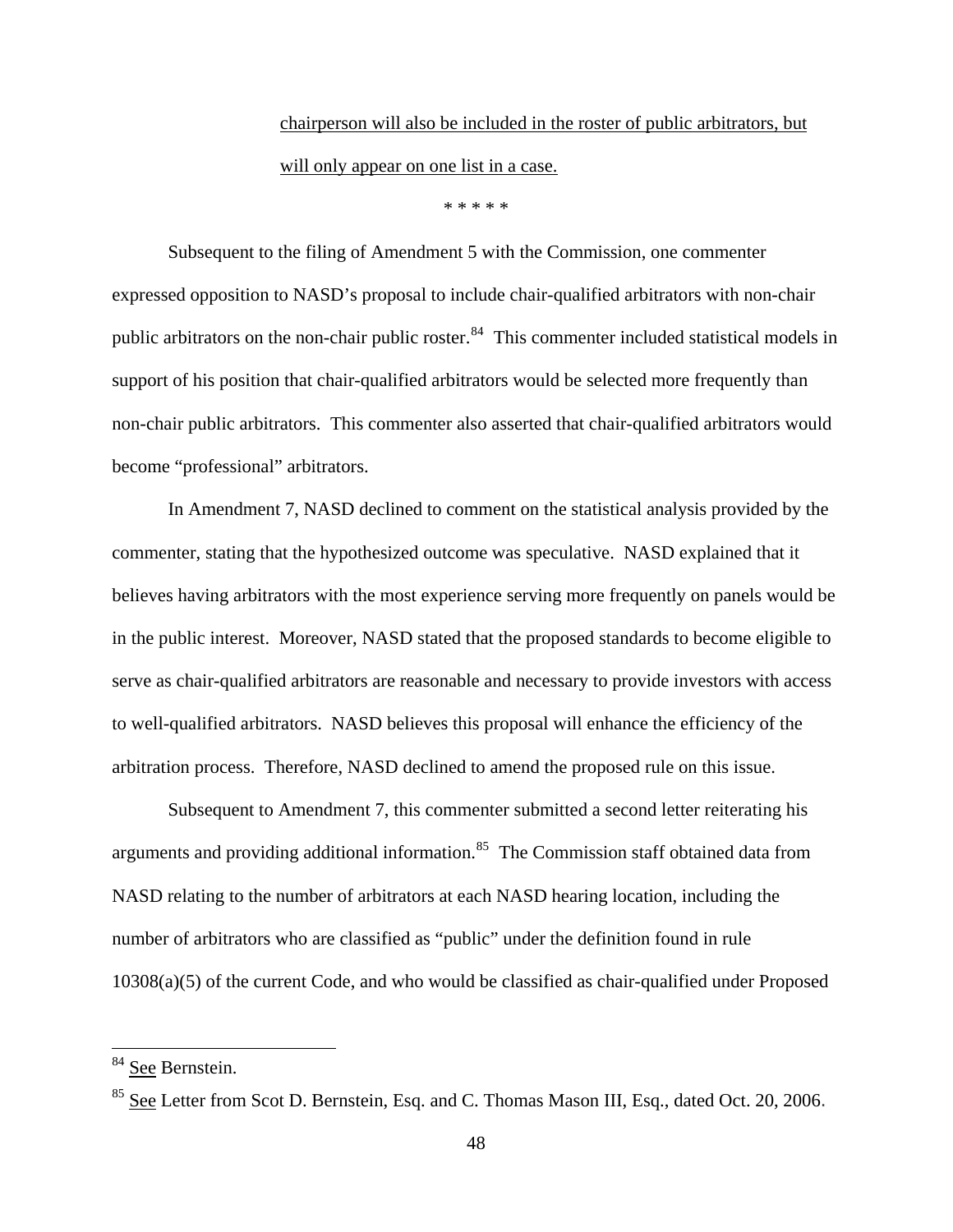Rule 12100(u) of the Customer Code.<sup>[86](#page-48-0)</sup> Applying the formulas provided in the letter, the Commission staff determined that NASD's proposal to include chair-qualified arbitrators with non-chair public arbitrators in the non-chair public roster would not in all circumstances increase the frequency of chair-qualified arbitrators being appointed to panels. Moreover, even assuming that the odds would increase in certain circumstances, the staff could not find empirical evidence to indicate that the increased odds would result in bias in the NASD arbitration forum or otherwise outweigh the benefit of the increased training and experience among arbitrators.

### **3. Proposed Rule 12400(c) -- Eligibility for Chairperson Roster**

To be chair-qualified, Proposed Rule 12400(c) would require an arbitrator to complete the NASD training program or have "substantially equivalent training or experience," and be either: (1) an attorney who has sat through two SRO arbitration cases through the award stage; or (2) a non-attorney who has sat through at least three such cases. Twenty-five commenters opposed the creation of the chair-qualified roster and questioned the eligibility requirements.<sup>[87](#page-48-1)</sup> One commenter supported the concept of the chair-qualified roster but criticized the eligibility requirements.<sup>[88](#page-48-2)</sup> Commenters' key concerns were that: (1) the term "substantially equivalent training or experience" is not defined and allows for subjective interpretation, which could lead to inexperienced persons serving as chairs; (2) the chair roster would create a class of "professional arbitrators" who would strive for the appearance of fairness to both sides by

<span id="page-48-0"></span><sup>&</sup>lt;sup>86</sup> See Letter from Linda D. Fienberg, President, NASD Dispute Resolution, to Catherine McGuire, Chief Counsel, Division of Market Regulation, SEC, dated Nov. 9, 2006.

<span id="page-48-1"></span><sup>87</sup> Boliver, Canning, Caruso, Estell, Evans, Greco, Ilgenfritz, Josel, Komninos, Lapidus, Layne, Lea, Lipner, Lopez, Magary, Meissner, Miller, PIABA, Pounds, Rosenfield, Sadler, Shewan, Stoltmann, Sutherland, and Willner.

<span id="page-48-2"></span><sup>88</sup> PACE.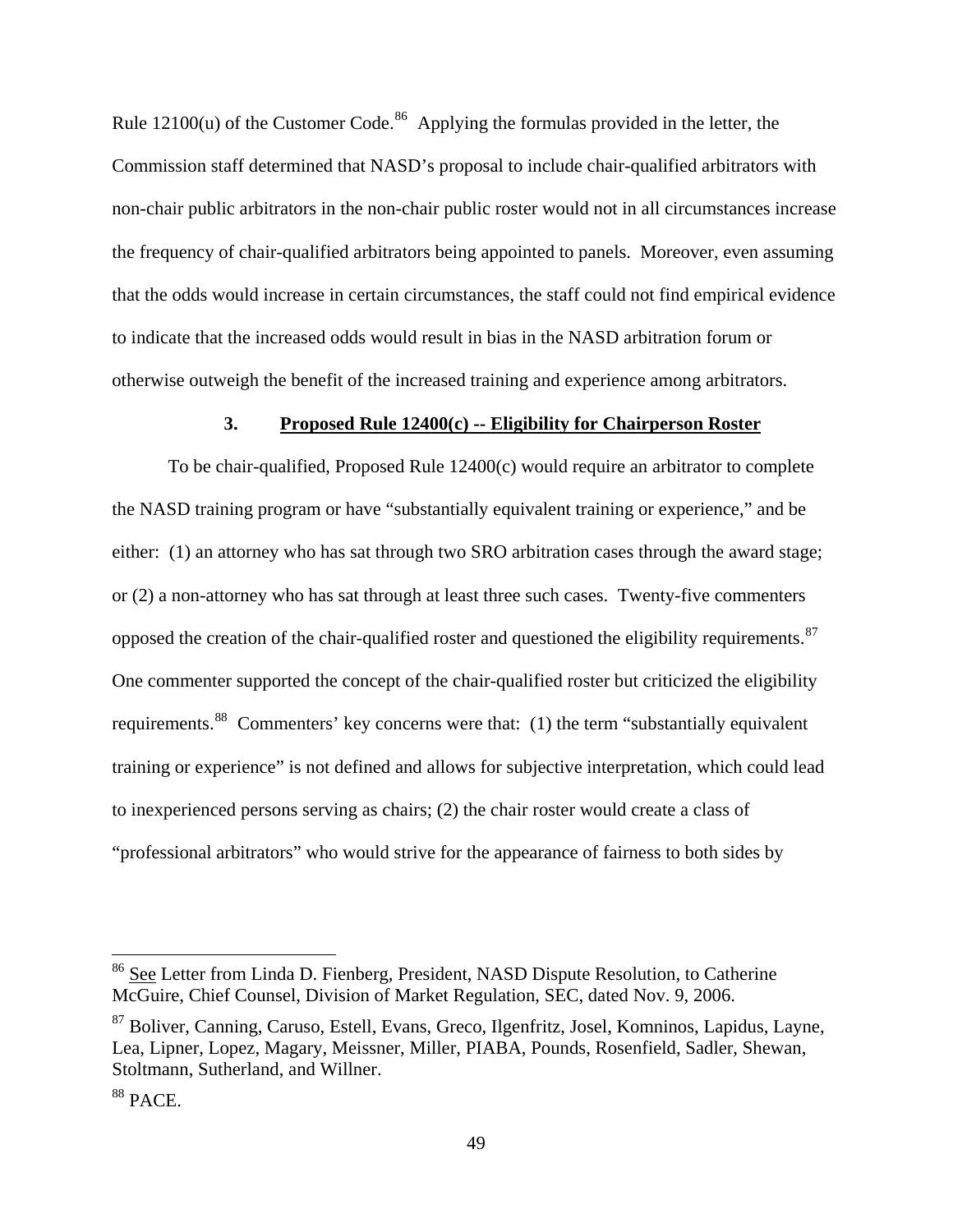issuing more compromise awards; $89$  and (3) a law degree and litigation experience are better predictors of chair qualification than serving as an arbitrator on two or three cases.

In Amendment 5, NASD stated that it believes that the term "substantially equivalent training or experience" was defined sufficiently in the narrative portion of its rule filing. In particular, the rule filing states that "substantially equivalent training or experience would include service as a judge or administrative hearing officer, chairperson training offered by another recognized dispute resolution forum, or the like." NASD also noted that other factors, such as peer, party, and staff evaluations and a willingness to serve as chair, would be used in determining whether an arbitrator should be added to the chair roster. It stated that while these standards would require the use of judgment, the Commission oversees NASD for its compliance with its own rules. NASD also stated that it does not plan to grandfather any current arbitrators solely because they may have served as chairs on previous panels.

In addition, NASD stated that it believes the requirement that an arbitrator serve on at least three arbitrations through award to be eligible for the chair roster is an objective standard that is easily measured, $90$  though not easy to meet. NASD stated that of the arbitration cases filed in the past four years, approximately 22% went to hearing.<sup>[91](#page-49-2)</sup> NASD believes that the experience and training gained in the time it takes to serve on three hearings through award should qualify an arbitrator to serve as a chair, even without legal training or experience.

 $\overline{a}$ 

<span id="page-49-2"></span> $91$  NASD stated that this average is based on data on NASD's Web site under Dispute Resolution Statistics, How Arbitration Cases Close (visited Apr. 13, 2006) at

<span id="page-49-0"></span> $89$  See NASD's response to comments regarding professional arbitrators in Section III.W.2, Proposed Rule 12400(b) (Arbitrator Rosters), above.

<span id="page-49-1"></span> $90$  Similarly, the requirements that the chair have a law degree and be a member of the Bar are also objective standards, subject only to verification.

<sup>&</sup>lt;http://www.nasd.com/web/idcplg?IdcService=SS\_GET\_PAGE&nodeId=516&ssSourceNodeId  $=12$ .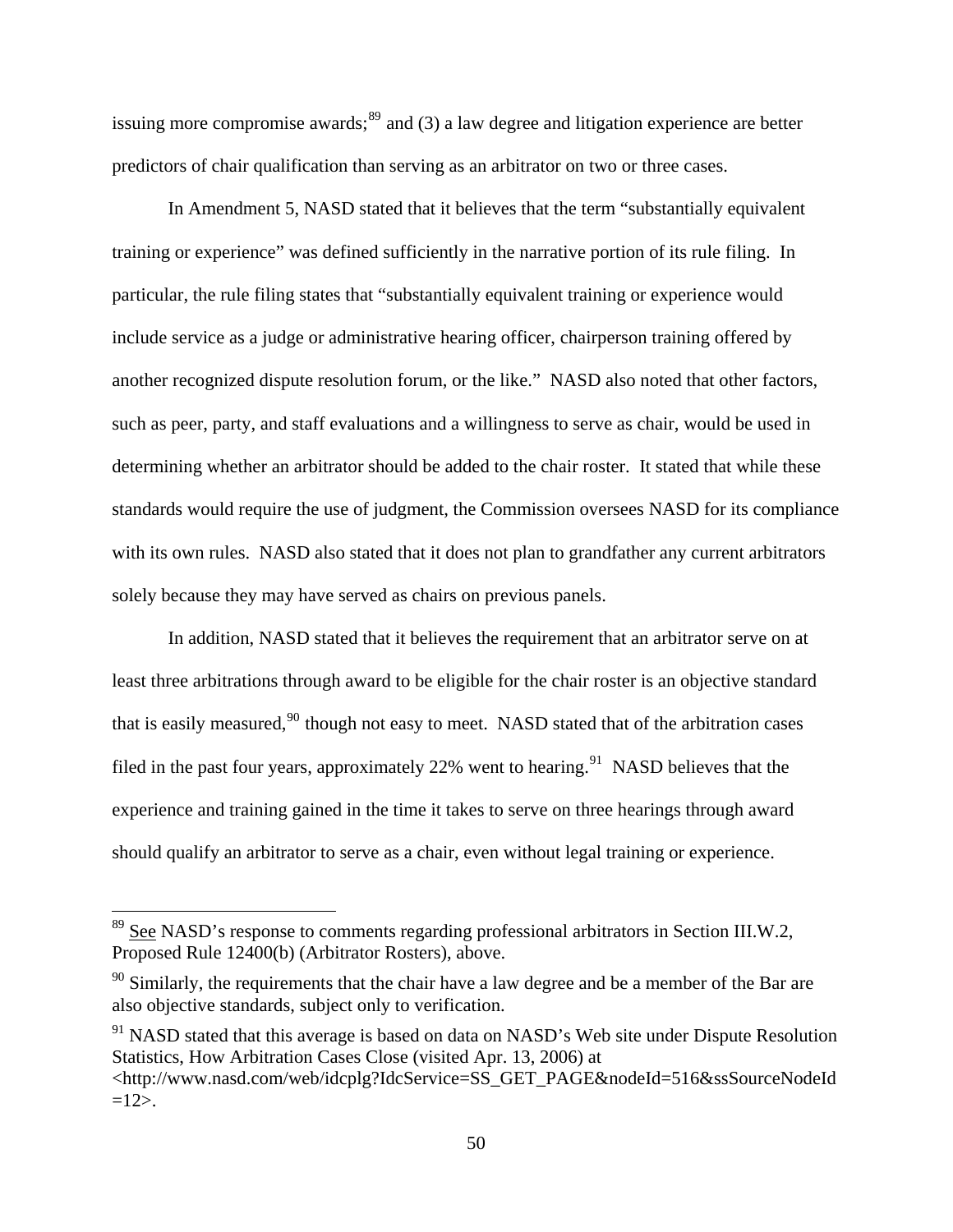For the reasons stated above, NASD is not proposing to amend the proposed rule change in connection with these issues.

## **X. Proposed Rule 12401 – Number of Arbitrators**

As published in the Customer Code Notice, Proposed Rule 12401 provides that in cases involving claims of more than \$25,000 but not more than \$50,000, the panel will consist of one arbitrator, unless any party requests a panel of three arbitrators. One commenter suggested that NASD amend the proposed rule to increase the limit for a single arbitrator panel to \$150,000 or more.<sup>[92](#page-50-0)</sup> In this commenter's view, the current limitation of \$25,000 is antiquated, and there is no empirical evidence to suggest that a single arbitrator cannot decide a claim involving a larger amount in dispute. In Amendment 5, NASD responded that, although this comment is beyond the scope of the rule filing, it would consider it when determining whether future amendments are warranted.

In Amendment 7, NASD amended Proposed Rule 12401(b) to require that the request for a three-arbitrator panel be made in a party's initial pleading. NASD stated that proposed change would codify current practice in the forum.<sup>[93](#page-50-1)</sup> The proposed rule is amended as follows (new language underlined):

## **12401. Number of Arbitrators**

**(a) Claims of \$25,000 or Less** 

No change.

<span id="page-50-0"></span><sup>&</sup>lt;sup>92</sup> Caruso.

<span id="page-50-1"></span><sup>&</sup>lt;sup>93</sup> See Rule 10308(b)(1)(A)(ii) of the current Code.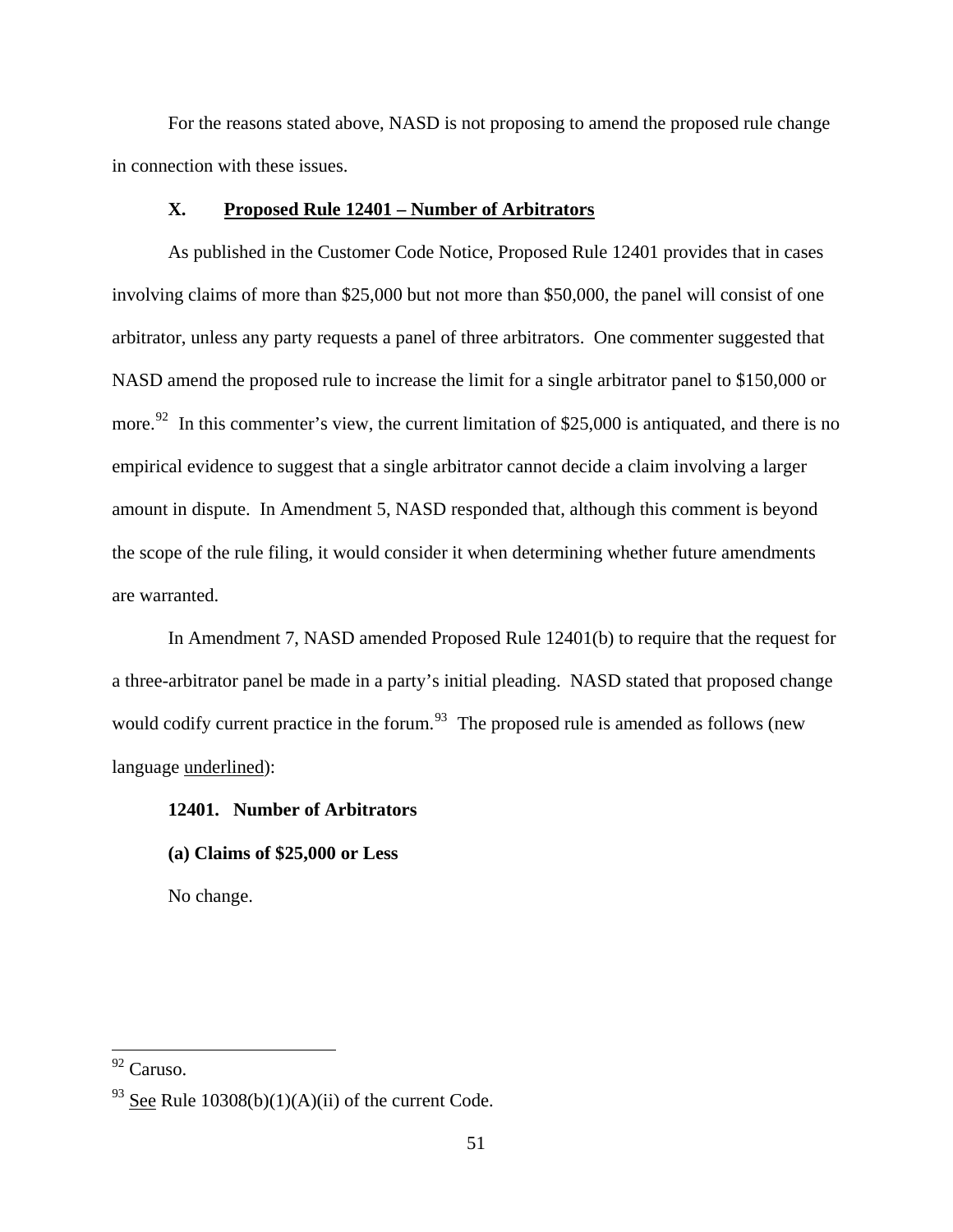### **(b) Claims of More Than \$25,000 Up To \$50,000**

If the amount of a claim is more than \$25,000 but not more than \$50,000, exclusive of interest and expenses, the panel will consist of one arbitrator unless any party requests a panel of three arbitrators in its initial pleading.

### **(c) Claims of More Than \$50,000; Unspecified or Non-Monetary Claims**

No change.

 $\overline{a}$ 

\* \* \* \* \*

## **Y. Proposed Rule 12403 -- Generating and Sending Lists to Parties; Proposed Rule 12404 – Striking and Ranking Arbitrators**

Under the current Code, NLSS provides the parties with a list of five names for a single arbitrator customer case, and one list of ten public arbitrators and one list of five non-public arbitrators for a three-arbitrator case.<sup>[94](#page-51-0)</sup> Once the parties receive the lists, they begin the process of selecting the members of their panel by striking arbitrators from each list and ranking the remaining ones.

### **1. Reducing Need for Extended Lists**

Currently, the parties have an unlimited number of strikes, which they may exercise for any reason. This often results in so many strikes by both sides that an insufficient number of names remain on the list to fill a panel. When this happens, NLSS must generate additional names in the appropriate public/non-public categories and "extend" the list to fill the panel.

<span id="page-51-0"></span> $94$  The Commission approved NASD's generating lists of only three names per arbitrator slot in the smaller hearing locations. See Order Granting Approval to Proposed Rule Change and Notice of Filing and Order Granting Accelerated Approval to Amendment Nos. 3 and 4 to Proposed Rule Change by the National Association of Securities Dealers, Inc. Relating to the Selection of Arbitrators in Arbitrations Involving Public Customers, Securities Exchange Act Rel. No. 40555, 63 FR 56670, 56673 (Oct. 22, 1998) (SR-NASD-98-48).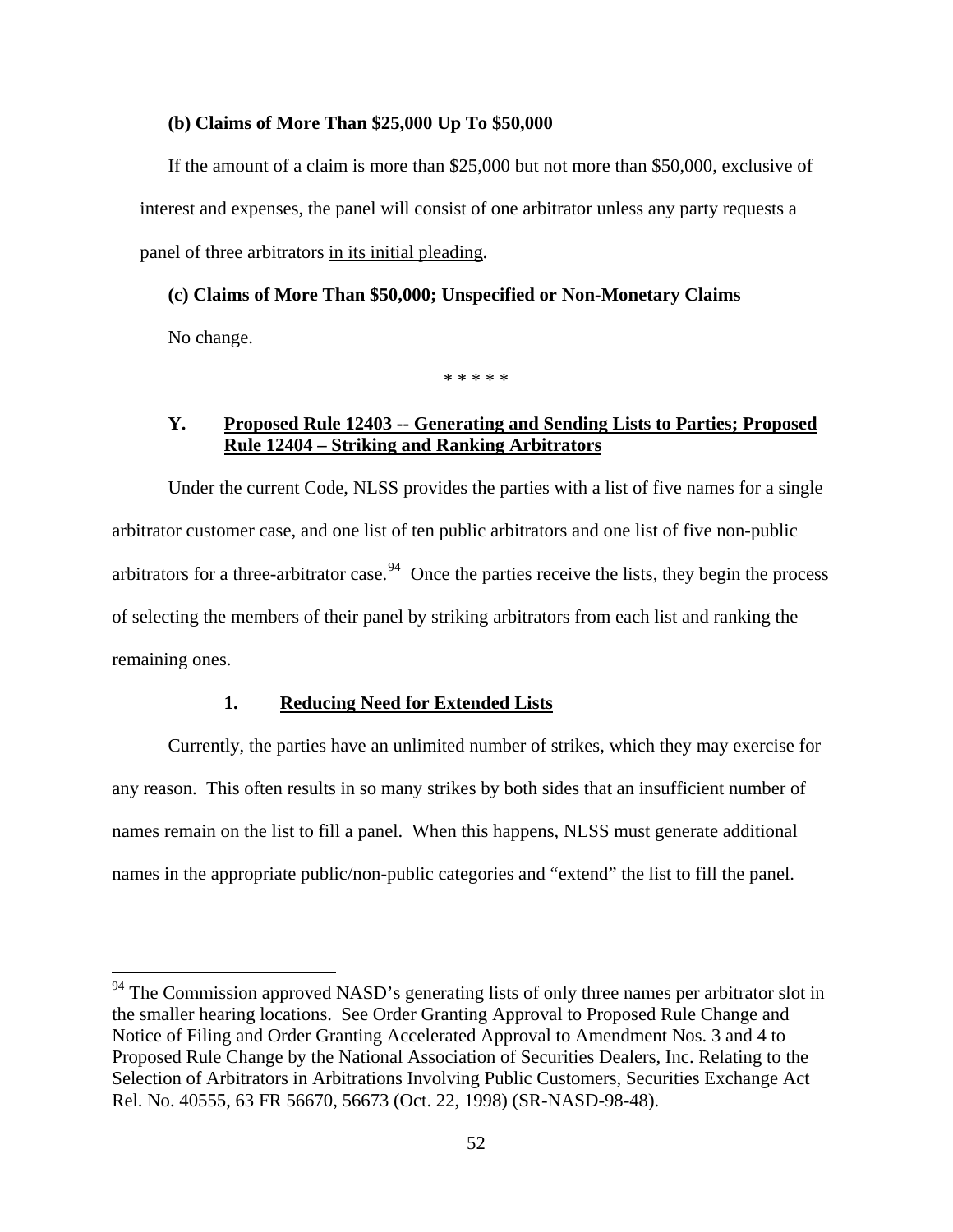Parties have often expressed concern with extended lists because the parties may not exercise additional strikes and can only challenge the inclusion of "extended list" arbitrators for cause.

As published in the Customer Code Notice, Proposed Rule 12403 increases the number of arbitrators on each list and limits the number of strikes that the parties may exercise. NASD intended this change to increase the likelihood that more names from the initial lists would remain after the striking process. In cases involving three-member panels, NASD proposed that seven arbitrators from each arbitrator roster (chair-qualified, non-chair public, and non-public) would be selected at random to generate the lists to be sent to the parties. Each separately represented party could strike up to five of the seven arbitrators on each list for any reason, but two names would remain on each list.

Some commenters found the proposed procedures to be an improvement over the current system, but noted that entire lists could still be stricken.<sup>[95](#page-52-0)</sup> For example, if a claimant strikes arbitrators one through five from a seven-name list and a respondent strikes arbitrators three through seven, then the parties collectively will have stricken the entire list. Thus, these commenters believed the likelihood that NASD would need to extend lists would remain high. Commenters suggested amending the rule to provide that if all the arbitrators are stricken from a list, a subsequent list would be generated, accompanied by a limited number of strikes. Commenters also noted that if each party only ranks two arbitrators from the list, there is a likelihood for ties in the rankings by claimants and respondents.  $96$ 

In Amendment 5, NASD proposed to increase the number of arbitrators on each list to eight, and to allow each separately represented party to exercise only four strikes. By increasing

<span id="page-52-0"></span><sup>&</sup>lt;sup>95</sup> Boliver, Canning, Caruso, Estell, Evans, Greco, Ilgenfritz, Josel, Komninos, Lapidus, Layne, Lea, Lipner, Lopez, Magary, Meissner, Miller, Pounds, Rosenfield, Sadler, Shewan, Stoltmann, Sutherland, and Willner.

<span id="page-52-1"></span><sup>96</sup> Id.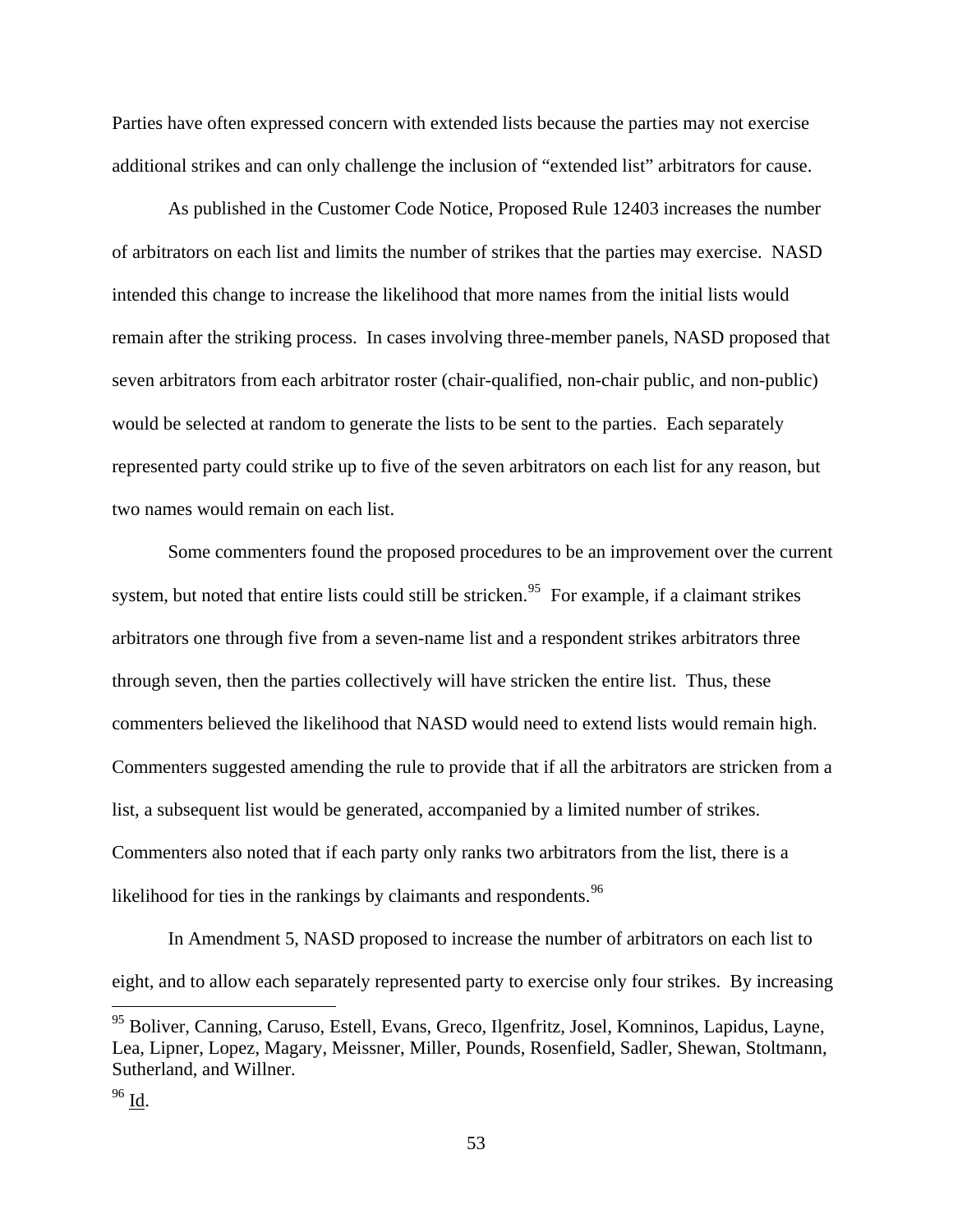the number of arbitrators and reducing the number of strikes per list, NASD believes there is a greater likelihood that arbitrators from each initial list would remain on the list after the parties exercise their strikes and the lists are consolidated.<sup>[97](#page-53-0)</sup> This, in turn, should reduce the likelihood that extended lists would be necessary, thus providing parties with more control in the arbitrator selection process. In addition, in light of the comments concerning Proposed Rule 12400(b), NASD is proposing to amend Proposed Rule 12403 to clarify that chair-qualified arbitrators also would be included in the roster of non-chair public arbitrators, but would only appear on one list in a particular case. The proposed rule change is amended as follows (new language underlined; deleted language in [brackets]):

### **12403. Generating and Sending Lists to the Parties**

#### **(a) Generating Lists**

(1) If the panel consists of one arbitrator, the Neutral List Selection System will generate a list of [seven] eight public arbitrators from the NASD's chairperson roster.

(2) If the panel consists of three arbitrators, the Neutral List Selection

System will generate:

 $\overline{a}$ 

• A list of [seven] eight arbitrators from the NASD's non-public arbitrator roster;

<span id="page-53-0"></span> $97$  NLSS will select randomly one name at a time for each list (*i.e.*, chair-qualified, non-chair public, non-public), and list the names in the order in which they were selected. The first arbitrator selected would be Arbitrator #1; the second would be Arbitrator #2, etc. After the parties have made their selections and the lists have been consolidated, in the unlikely event of a tie among arbitrators, NLSS will break the tie based on the order in which the arbitrators were initially placed on the list. So, for example, if Arbitrators 3 and 5 are "tied" after the non-chair public lists are consolidated, NLSS will select Arbitrator 3 for the non-chair public position.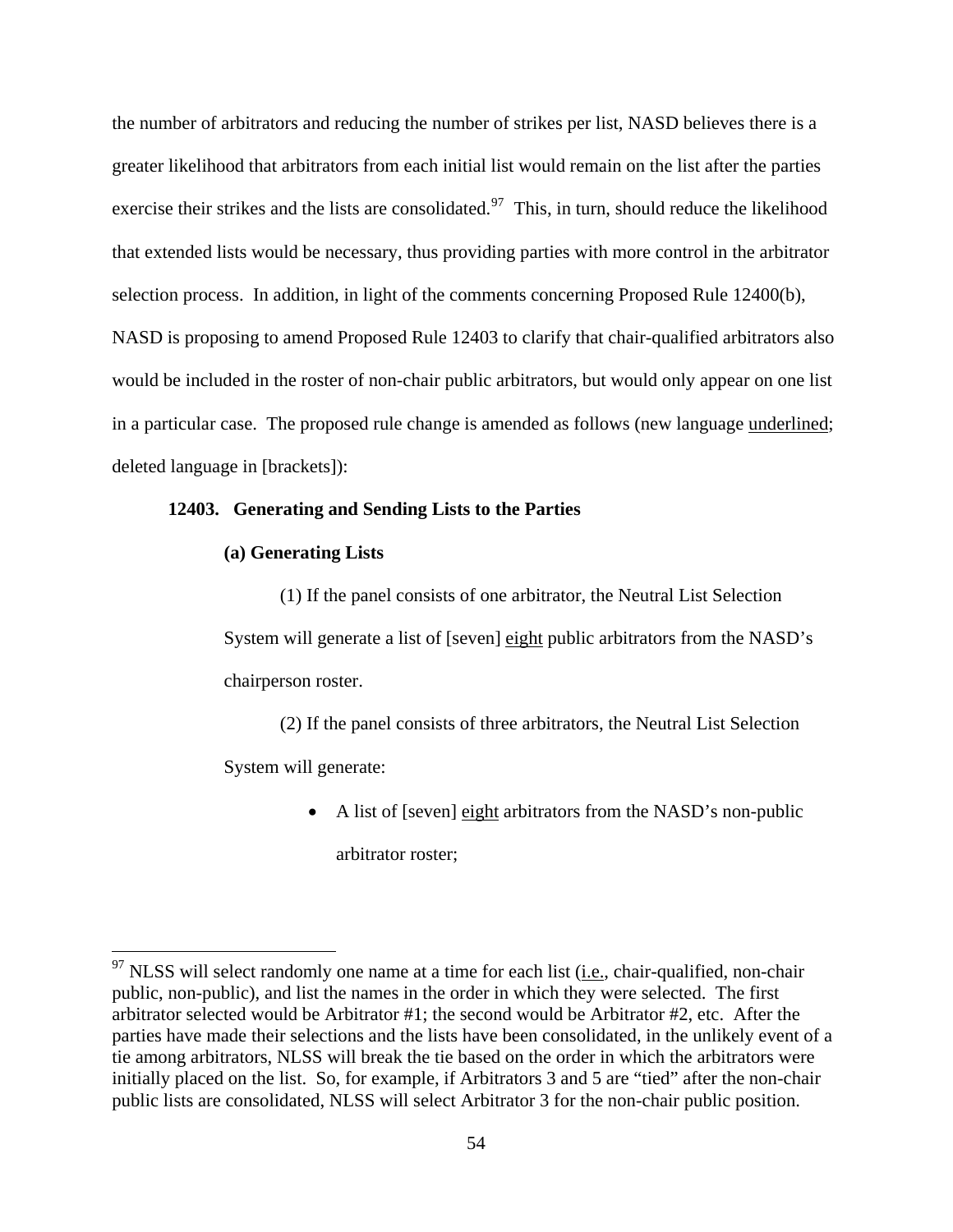- A list of [seven] eight arbitrators from the NASD's public arbitrator roster; and
- A list of [seven] eight public arbitrators from the NASD's chairperson roster.

(3) If the panel consists of three arbitrators, the Neutral List Selection System will generate the chairperson list first. Chair-qualified arbitrators who were not selected for the chairperson list will be eligible for selection on the public list. An individual arbitrator cannot appear on both the chairperson list and the public list for the same case.

(4) No change.

## **(b) Sending Lists to Parties**

No change.

\* \* \* \* \*

## **12404. Striking and Ranking Arbitrators**

 (a) Each separately represented party may strike up to [five] four of the arbitrators from each list for any reason by crossing through the names of the arbitrators. [Two]  $\underline{At}$ least four names must remain on each list.

(b) No change.

(c) No change.

\* \* \* \* \*

# **2. Pre-Screening for Conflicts**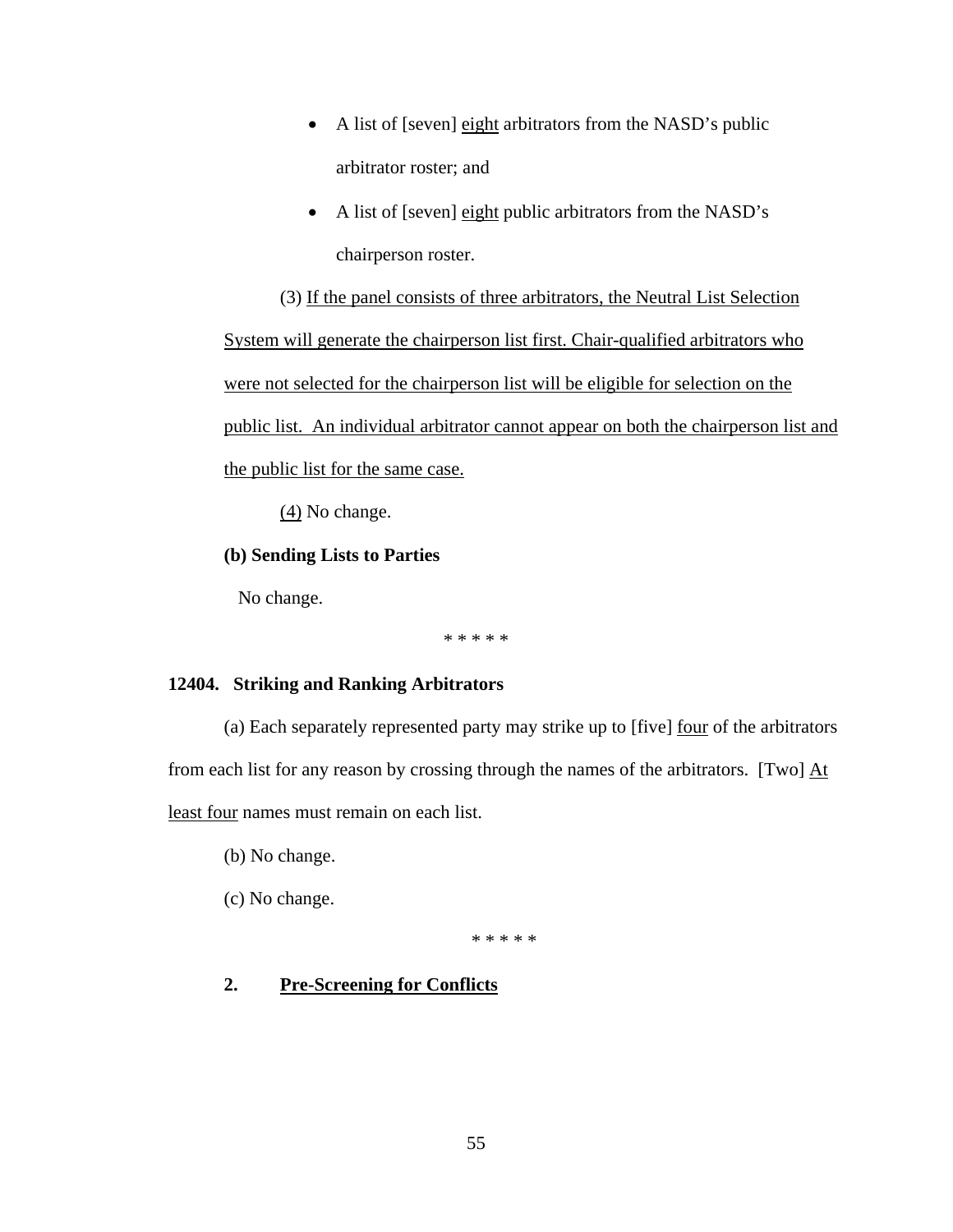One commenter suggested that Proposed Rule 12404 should include a procedure for replacing arbitrators who have disqualifying conflicts before the parties are required to submit their rankings.<sup>[98](#page-55-0)</sup>

In Amendment 5, NASD responded that it intends to implement a new computer platform, MATRICS,<sup>[99](#page-55-1)</sup> which would be programmed to check for certain conflicts before the lists are sent to the parties. For example, MATRICS would eliminate from a list any arbitrator who is currently employed by a firm that is a party to the case. MATRICS would also eliminate any arbitrator with a securities account at a firm that is a party to the case. In these instances, parties would not have to use a strike to eliminate an arbitrator with such conflicts.

## **Z. Proposed Rule 12406 -- Appointment of Arbitrators; Discretion to Appoint Arbitrators Not on List**

Proposed Rule 12406 provides that each three-arbitrator panel will consist of a nonpublic arbitrator, a chair-qualified public arbitrator, and a non-chair public arbitrator. Many commenters opposed the inclusion of a non-public arbitrator on three-person panels.<sup>[100](#page-55-2)</sup> In Amendment 5, NASD noted that because Proposed Rule 12406 would not change the substantive requirements in Rule  $10308(c)(4)$  of the current Code concerning arbitrator appointments, the comments are outside the scope of the rule filing. NASD also noted that it proposed changes to the definition of "public arbitrator" in a separate rule filing.<sup>[101](#page-55-3)</sup> In addition, NASD stated that in approving the NLSS, the Commission found that NASD had created reasonable procedures for implementing the list selection process, which it determined should give investors and other

<span id="page-55-0"></span><sup>&</sup>lt;sup>98</sup> SIA.

<span id="page-55-1"></span> $99$  See supra note 79.

<span id="page-55-2"></span><sup>100</sup> See, e.g., Boliver, Canning, Caruso, Estell, Evans, Fynes, Greco, Ilgenfritz, Jones, Josel, Komninos, Lapidus, Layne, Lea, Lipner, Lopez, Magary, Meissner, Miller, PIABA, Pounds, Rosenfield, Sadler, Shewan, Stoltmann, Sutherland, and Willner.

<span id="page-55-3"></span> $101$  These proposed rule changes were recently approved by the Commission. See supra note 35.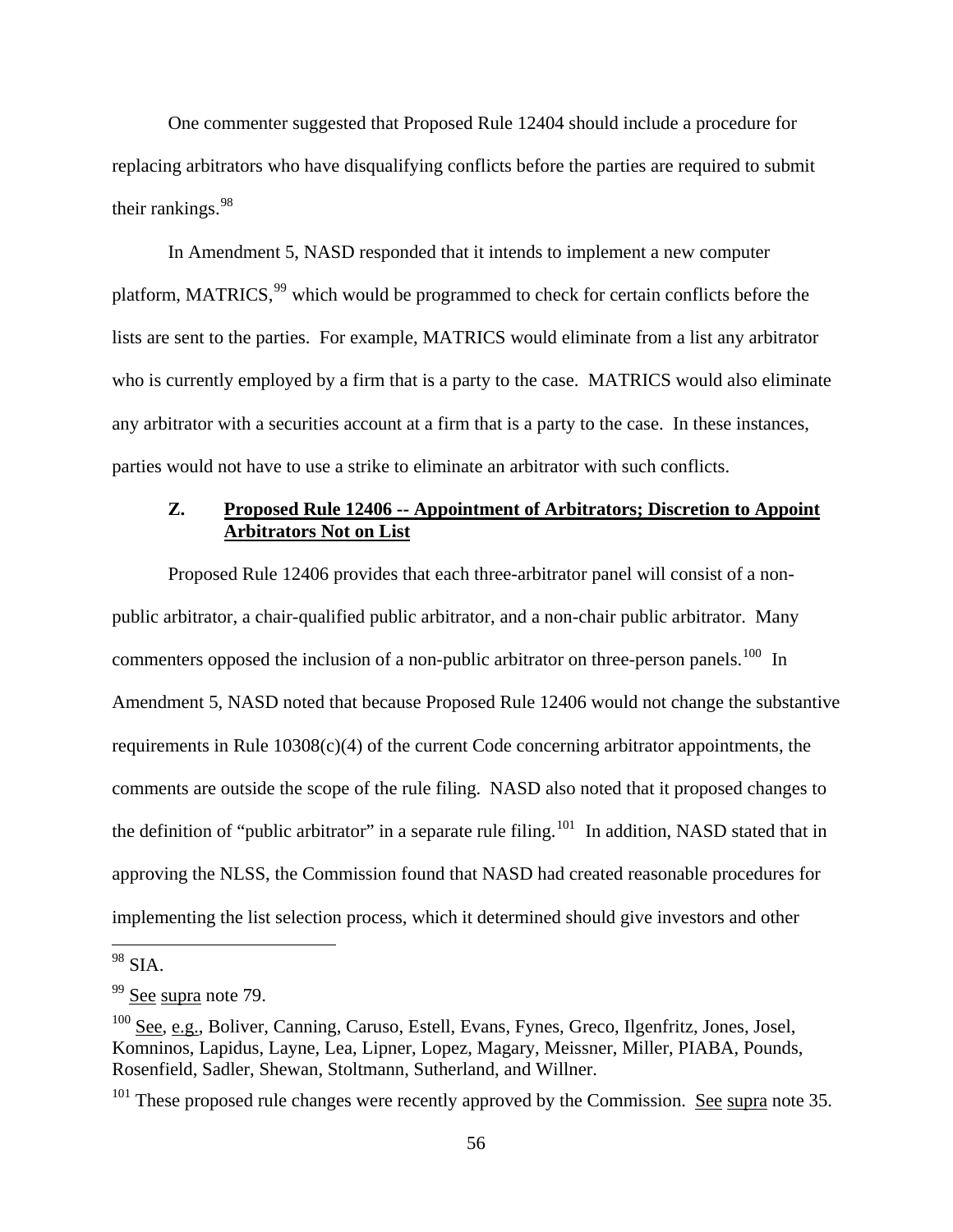parties more input into the selection of the arbitration panel, and were consistent with the Exchange Act.<sup>[102](#page-56-0)</sup> Finally, NASD indicated that independent studies performed on the NASD arbitration forum do not show bias on the part of industry arbitrators.<sup>[103](#page-56-1)</sup> For these reasons, NASD is not proposing to amend the proposed rule at this time.

In the Customer Code Notice, the Commission noted that under Proposed Rules 12406 (Appointment of Arbitrators; Discretion to Appoint Arbitrators Not on List), 12410 (Removal of Arbitrator by Director), and 12411 (Replacement of Arbitrators), parties to an arbitration would not be given a peremptory strike for arbitrators appointed from an extended list. The Commission specifically asked for commenters' views on which is the better alternative when the Uniform Code differs from the proposed NASD rules with respect to appointment of arbitrators by the Director.

Many commenters stated that allowing a peremptory strike when an arbitrator is appointed from an extended list would be preferable.<sup>[104](#page-56-2)</sup> In their view, the proposed requirements for the removal of an arbitrator would be overly restrictive and unlikely to provide assurances of impartiality to an investor regarding an arbitrator whom he or she had no voice in selecting.

<span id="page-56-0"></span> $102$  See Order Granting Approval to Proposed Rule Change and Notice of Filing and Order Granting Accelerated Approval to Amendment Nos. 3 and 4 to Proposed Rule Change by the National Association of Securities Dealers, Inc. Relating to the Selection of Arbitrators in Arbitrations Involving Public Customers, supra note 94.

<span id="page-56-1"></span><sup>&</sup>lt;sup>103</sup> See Industry Arbitration Award Survey, Securities Arbitration Commentator, Volume 2005, No. 4 (May 2005); U.S. General Accounting Office, Securities Arbitration: How Investors Fare, GAO/GGD 92-74 (May 11, 1992); E-mail from Mignon McLemore, Assistant Chief Counsel, NASD Dispute Resolution, to Gena Lai, Special Counsel, Division of Market Regulation, SEC, dated Dec. 1, 2006.

<span id="page-56-2"></span><sup>&</sup>lt;sup>104</sup> Boliver, Canning, Caruso, Evans, Greco, Ilgenfritz, Josel, Komninos, Lapidus, Layne, Lea, Lipner, Lopez, Magary, Meissner, Miller, PACE, PIABA, Pounds, Rosenfield, Shewan, Stoltmann, Sutherland, and Willner.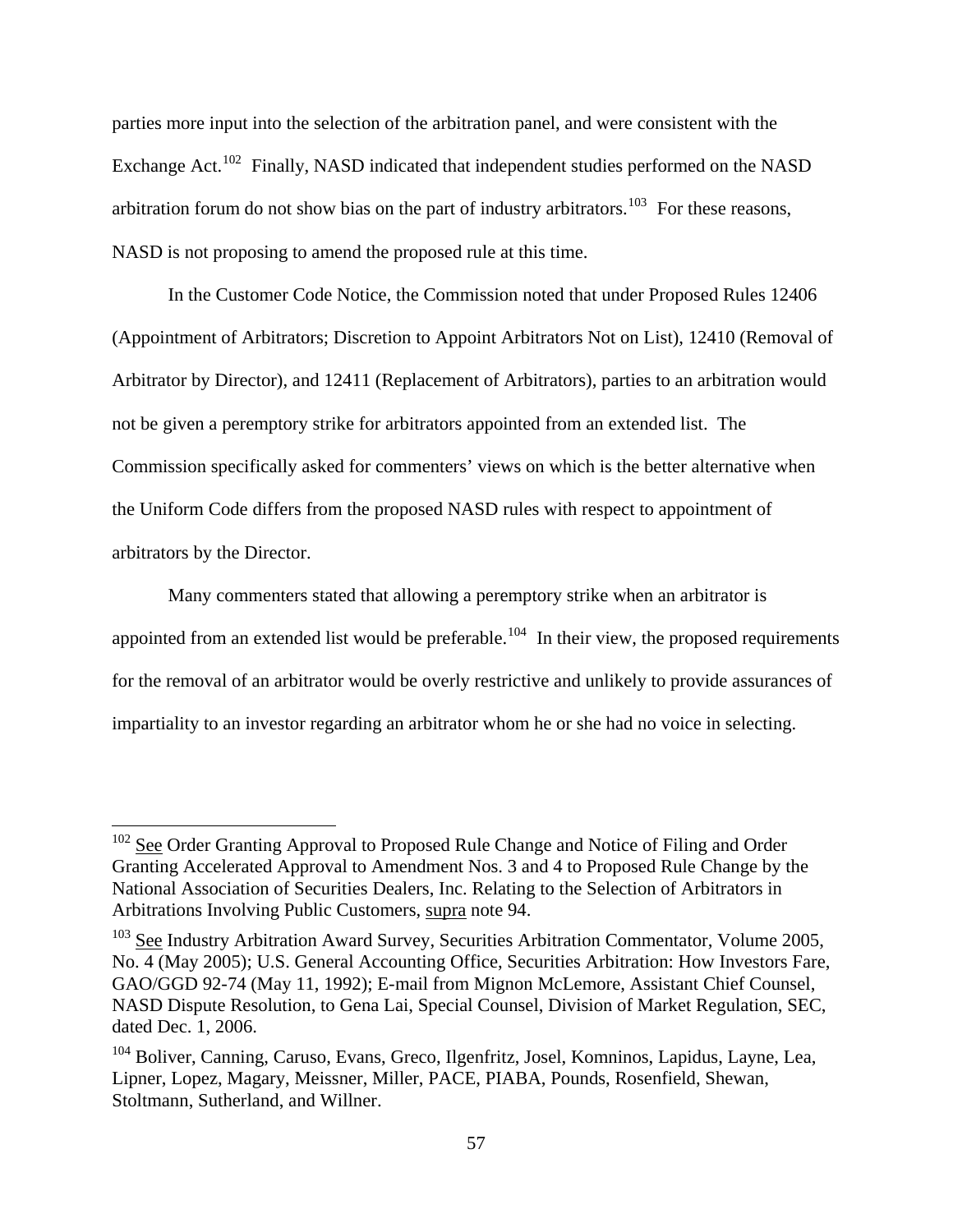In Amendment 5, NASD noted that because Proposed Rule 12410 has not changed the substantive requirements concerning arbitrator removal in Rules  $10308(d)(1) - (3)$  and (f), and Rule 10312(d) of the current Code, the comments are outside the scope of the rule filing. NASD also believes that the changes proposed to Proposed Rules 12403 and 12404 in Amendment 5 would minimize the need for extended lists. Therefore, NASD is not proposing to allow peremptory strikes when the list is extended.

### **AA. Proposed Rule 12408 -- Disclosures Required of Arbitrators**

As published in the Customer Code Notice, Proposed Rule 12408(a) provides, in relevant part, that arbitrators must disclose "any existing or past service as a mediator." In the Customer Code Notice, the Commission indicated that Proposed Rule 12408(a)(4) could be interpreted as either requiring arbitrators to disclose (1) only any service as a mediator that might preclude the arbitrator from rendering an objective and impartial determination in the proceeding, or (2) any existing or past service as a mediator, even if it has no connection with the proceeding. The Commission asked whether the proposed rule should be amended to reflect one or the other interpretation.

Many commenters thought the proposed rule should require disclosure of service as a mediator on any case, not just service that the arbitrator thinks would affect his/her impartiality in a particular proceeding.<sup>[105](#page-57-0)</sup> One commenter asserted an arbitrator's ethical obligations would preclude a more constrained reading of the rule.<sup>[106](#page-57-1)</sup>

In Amendment 5, NASD responded that it believes interpreting Proposed Rule 12408(a)(4) to require disclosure of all existing or past service as a mediator is too broad. NASD

 $\overline{a}$ 

<span id="page-57-1"></span><span id="page-57-0"></span><sup>105</sup> Boliver, Canning, Caruso, Estell, Evans, Greco, Ilgenfritz, Josel, Komninos, Lapidus, Layne, Lea, Lipner, Lopez, Magary, Meissner, Miller, PACE, PIABA, Pounds, Rosenfield, Sadler, Shewan, Stoltmann, Sutherland, and Willner.  $106$  PACE.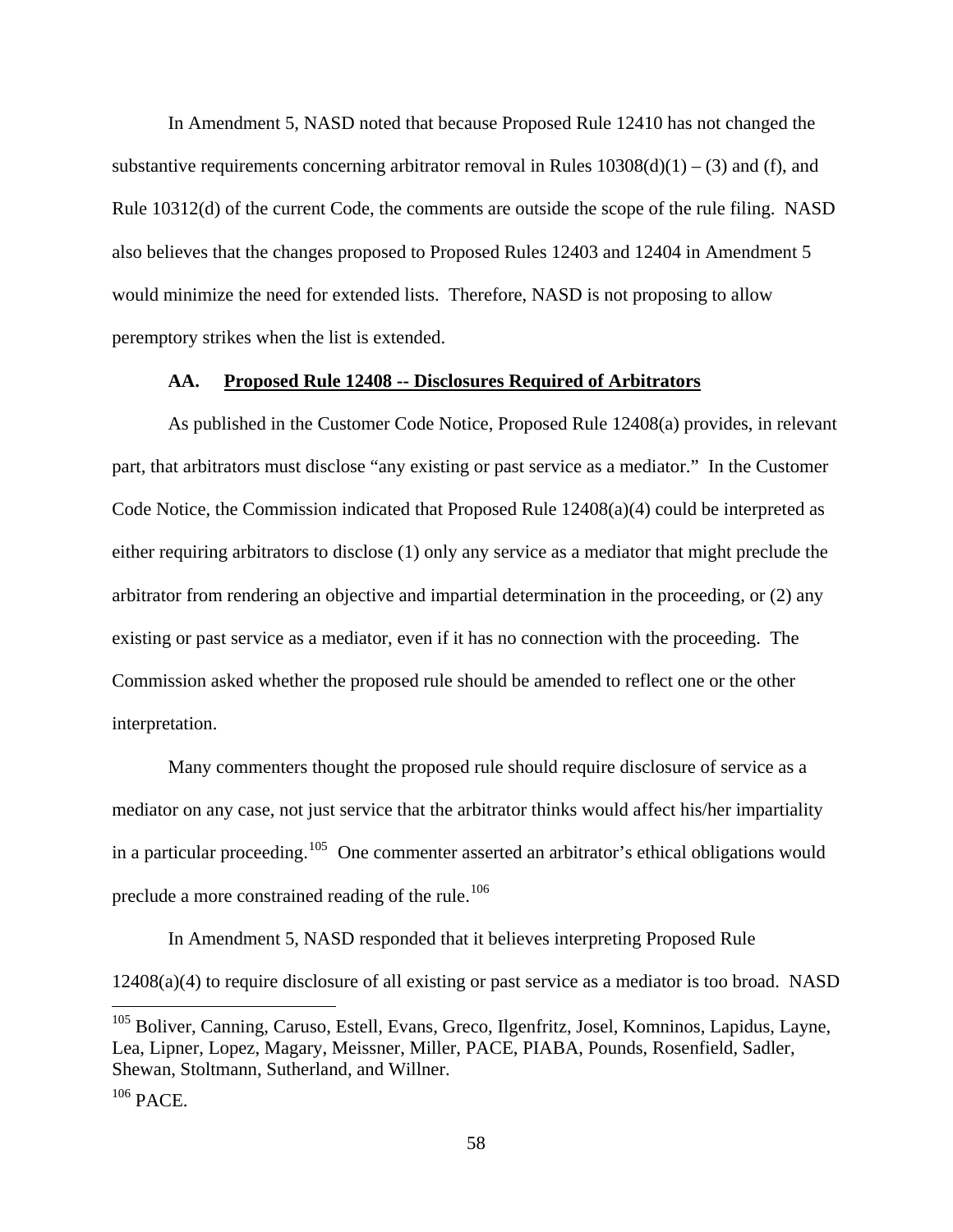stated that some of the arbitrators in NASD's forum have served as mediators for a significant number of cases, and the list of cases could change frequently. NASD believes that it would be unduly burdensome and of little value to parties, and may result in a significant reduction in the arbitrator roster, to require these arbitrators to disclose all of their existing or past service as a mediator on any case. In Amendment 5, NASD stated that it believes that arbitrators who serve as mediators should disclose whether they have served as a mediator for any of the parties in the case for which they have been selected. NASD also stated that it plans to update its arbitrator disclosure forms to include a question that will require arbitrators to provide this information.

In Amendment 7, NASD determined to include the requirement to make this disclosure in the proposed rule. NASD amended the proposed rule as follows (new language underlined):

### **12408. Disclosures Required of Arbitrators**

(a) Before appointing arbitrators to a panel, the Director will notify the arbitrators of the nature of the dispute and the identity of the parties. Each potential arbitrator must make a reasonable effort to learn of, and must disclose to the Director, any circumstances which might preclude the arbitrator from rendering an objective and impartial determination in the proceeding, including:

- (1) No change;
- (2) No change;
- (3) No change; and

(4) Any existing or past service as a mediator for any of the parties in the case for which the arbitrator has been selected.

- (b) No change.
- (c) No change.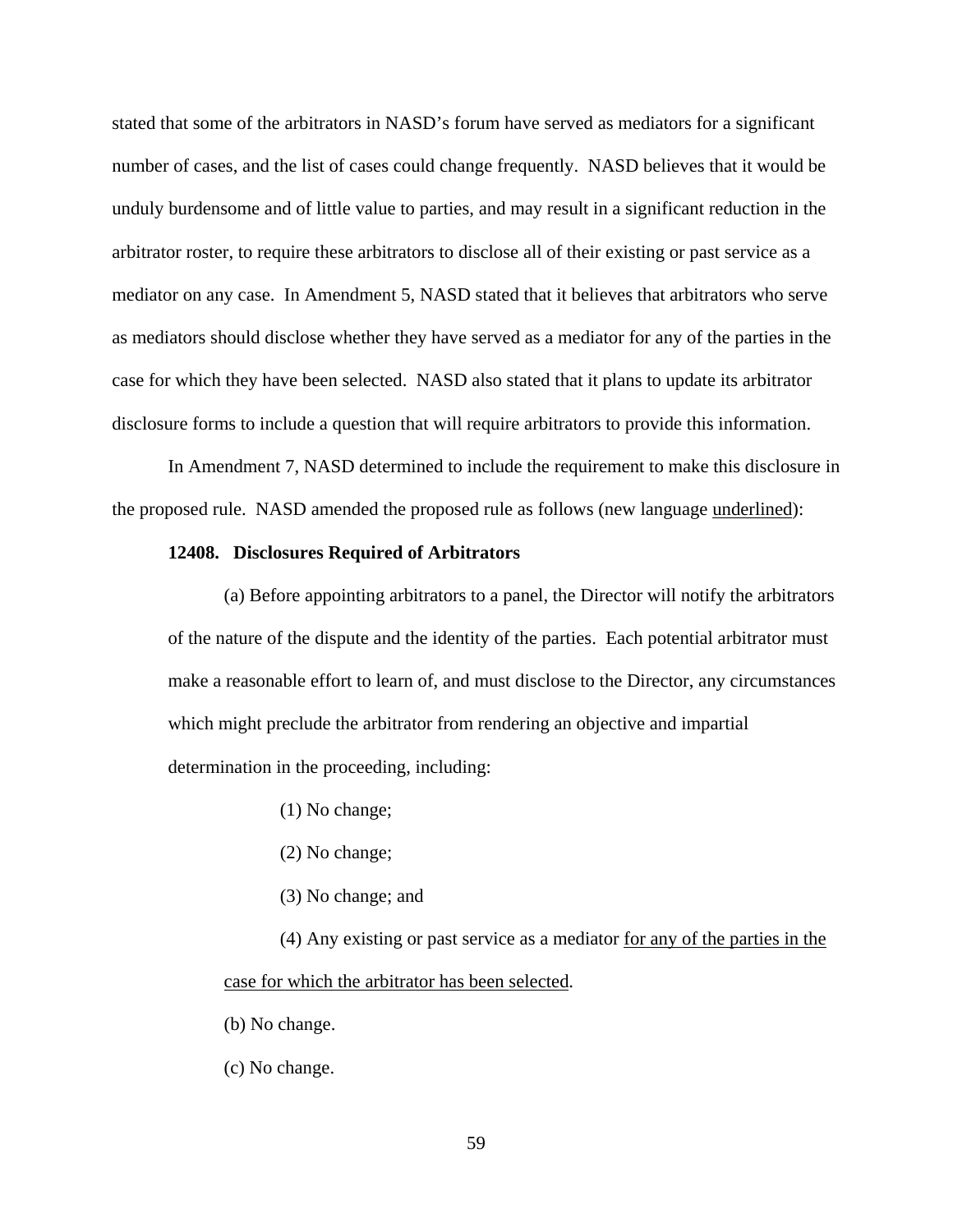One commenter suggested that NASD's arbitrator disclosure obligations should parallel those established by the California Judicial Council, which require a prospective arbitrator to disclose, among other things, all arbitrations in which he or she was a panelist, which forums conducted the arbitrations, and whether any of the parties or their counsel in the current proceeding were involved in any proceeding in which the arbitrator was a panelist.<sup>[107](#page-59-0)</sup>

In Amendment 5, NASD noted that, apart from subparagraph (a)(4) of Proposed Rule 12408, which was added to reflect approval of a proposed rule change by the SEC on March 7, 2005,[108](#page-59-1) Proposed Rule 12408 does not contain any substantive changes from Rules 10312(a), (b), (c), and (e) of the current Code, and that therefore, this comment is outside the scope of the rule filing.

### **BB. Proposed Rule 12409 -- Arbitrator Recusal**

Proposed Rule 12409 provides that any party may ask an arbitrator to recuse himself or herself from the panel for good cause, and that such requests are decided by the arbitrator who is the subject of the recusal. One commenter asserted that parties have attempted to engage in "panel shopping" by requesting the recusal of an arbitrator on the grounds that an adverse ruling prior to the hearing on the merits constituted good cause.<sup>[109](#page-59-2)</sup> This commenter suggested that NASD should amend the rule to provide that a prior ruling adverse to the party requesting recusal does not constitute good cause.

<span id="page-59-0"></span> $107$  Canning.

<span id="page-59-1"></span><sup>&</sup>lt;sup>108</sup> See Order Approving Proposed Rule Change by the National Association of Securities Dealers, Inc. Relating to a Proposal to Adopt a New IM-10308 on Mediators Serving as Arbitrators, Securities Exchange Act Rel. No. 51325 (Mar. 7, 2005), 70 FR 12522 (Mar. 14, 2005) (SR-NASD-2005-007).

<span id="page-59-2"></span> $109$  SIA.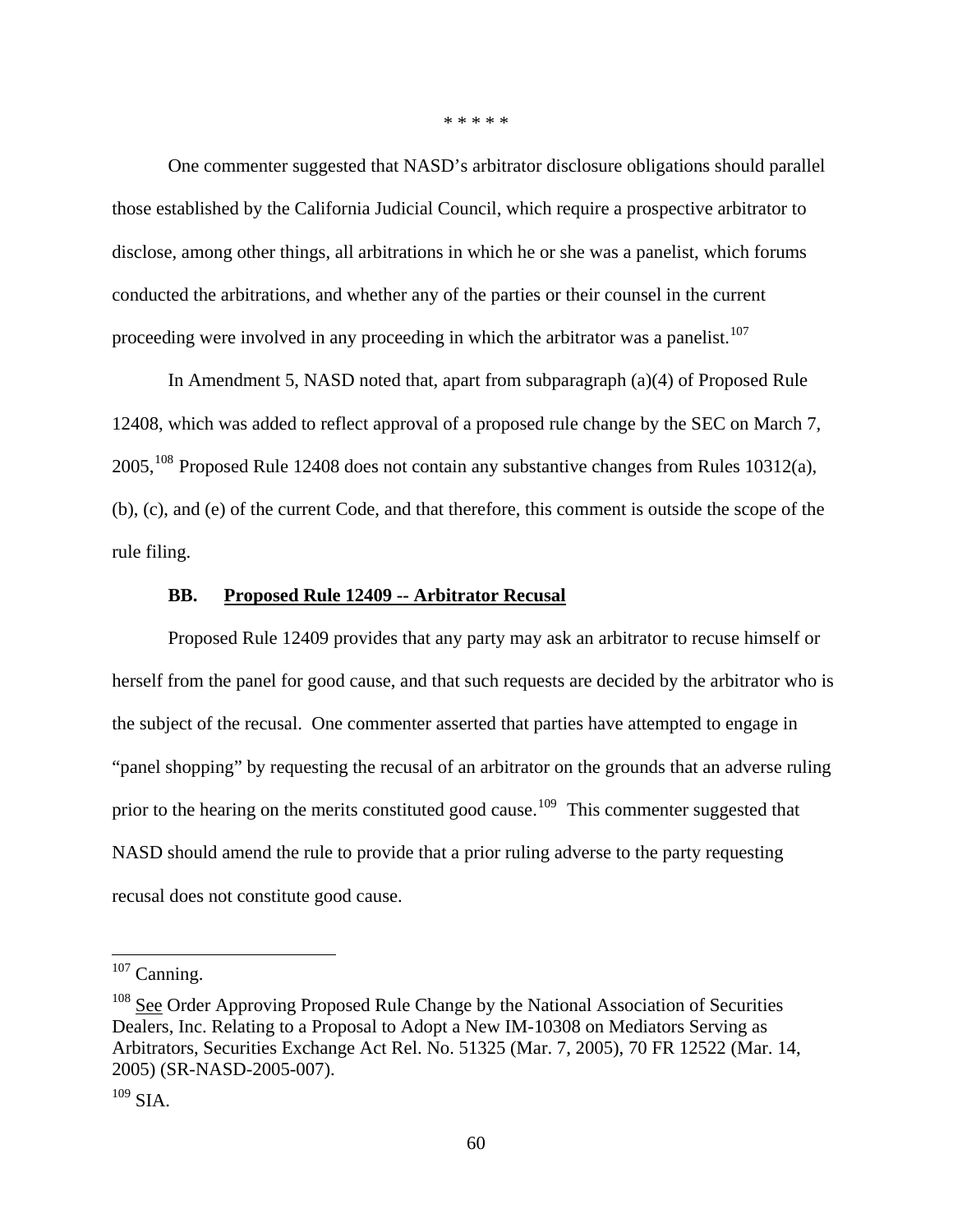In Amendment 5, NASD responded that arbitrators are aware that some parties may use recusal requests as a way to obtain a more favorable panel. NASD believes that arbitrators have the discretion to determine whether the party making the request has demonstrated good cause for its request and does not believe it is appropriate to limit this discretion. Therefore, NASD is not proposing to amend the rule at this time.

### **CC. Proposed Rule 12410 -- Removal of Arbitrator by Director**

In pertinent part, Proposed Rule 12410 provides that the Director will grant a party's request to remove an arbitrator if the arbitrator "is biased, lacks impartiality, or has a direct or indirect interest in the outcome of the arbitration," and that close questions regarding challenges to an arbitrator by a customer will be resolved in favor of the customer. One commenter asserted that the term "indirect" is vague and should not be used in the rule.<sup>[110](#page-60-0)</sup> This commenter also stated that the rule would create a "double standard" that lacks justification and suggested revising the proposed rule to provide that arbitrator challenges will be resolved in favor of the party making the challenge.

In Amendment 5, NASD responded that because Proposed Rule 12410 does not change the substantive requirements of current Rules  $10308(d)(1) - (3)$  and (f), and Rule 10312(d) of the current Code, concerning arbitrator removal, these comments are outside the scope of the rule filing.

#### **DD. Proposed Rule 12411 -- Replacement of Arbitrators**

In pertinent part, Proposed Rule 12411 provides that, if an arbitrator is removed or becomes otherwise unable or unwilling to serve, the Director will appoint a replacement arbitrator, unless the parties agree in writing to proceed with the two remaining arbitrators. Rule

<span id="page-60-0"></span> $110$   $\underline{\text{Id}}$ .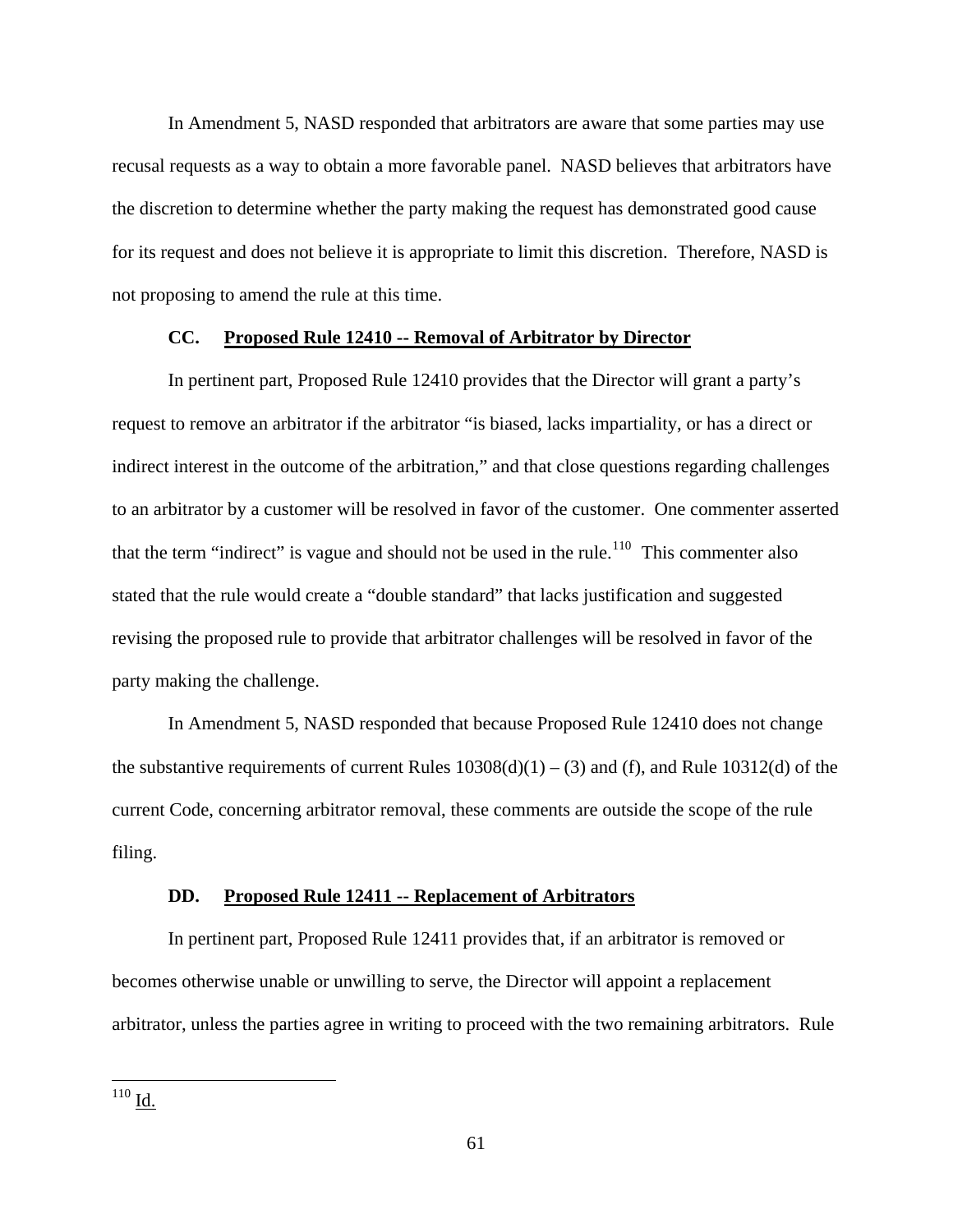10308(d) of the current Code, on the other hand, provides that the director "shall provide the parties information" concerning the proposed replacement arbitrator, and the parties "shall have the right to object." One commenter, noting that Proposed Rule 12411 lacks the notice requirement, expressed concern that the Director could replace an arbitrator before the parties become aware of the vacancy. $111$ 

In Amendment 5, NASD stated that Proposed Rule 12411 codifies current practice in the forum, which NASD has determined is the most efficient method for addressing arbitrator replacements. Currently, if an arbitrator becomes unavailable and must be replaced, the parties rarely agree to proceed with only the two remaining arbitrators. To expedite the replacement process, NASD selects the replacement arbitrator and notifies the parties of the replacement simultaneously. NASD currently gives the parties five business days from the date of the notice to accept the replacement or agree to proceed with the two remaining arbitrators. This procedure would continue under Proposed Rule 12411, except that the parties have an unlimited time to elect to proceed with only the remaining arbitrators.<sup>[112](#page-61-1)</sup>

## **EE. Proposed Rule 12500 – Initial Prehearing Conferences; Proposed Rule 12501 -- Other Prehearing Conferences**

Proposed Rules 12500 and 12501 establish procedures for scheduling initial and other prehearing conferences. Two commenters expressed concern that, in contrast to the current Code, Proposed Rules 12500 and 12501 would not give the Director the authority to hold an initial prehearing conference ("IPHC") with the parties before the panel is selected.<sup>[113](#page-61-2)</sup>

<span id="page-61-0"></span> $111$  Ryder.

<span id="page-61-1"></span> $112$  Parties may at any time stipulate to the removal of an arbitrator, including a replacement arbitrator. Telephone conversation among Jean Feeney, Vice President, NASD; Mignon McLemore, Assistant Chief Counsel, NASD Dispute Resolution; and Gena Lai, Special Counsel, Division of Market Regulation, SEC (Dec. 19, 2006).

<span id="page-61-2"></span><sup>&</sup>lt;sup>113</sup> Canning and Feinberg.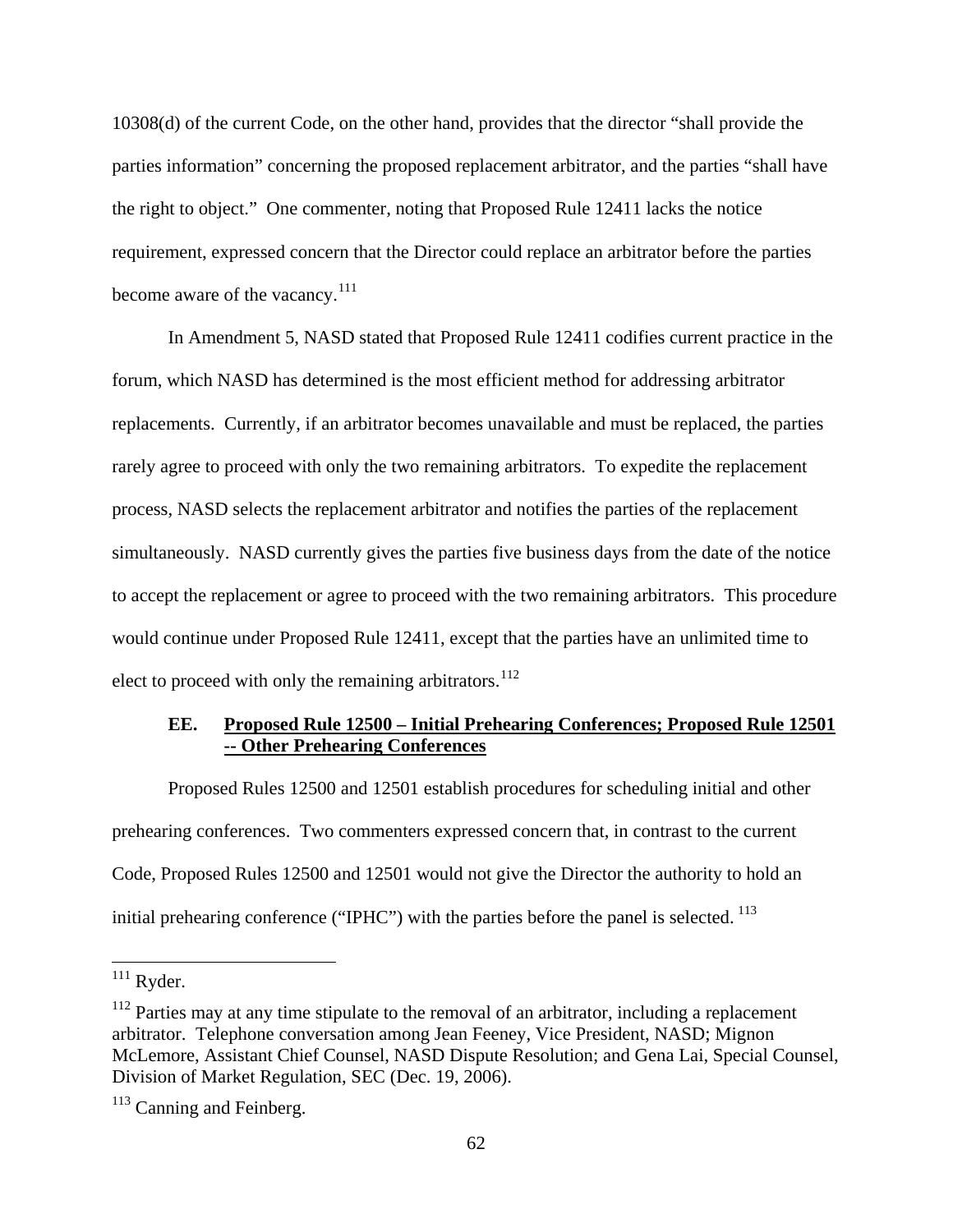In Amendment 5, NASD agreed that the proposed rules would not grant the Director the explicit authority to hold an IPHC before the panel is selected. It also agreed that on rare occasions, parties may need to request a prehearing conference before the panel is appointed to resolve discovery disputes or to discuss jurisdictional issues. Thus, NASD proposed to revise Proposed Rule 12501 to make this authority explicit. Proposed Rule 12501 is amended as follows (new language underlined):

### **12501. Other Prehearing Conferences**

(a) A prehearing conference may be scheduled upon the joint request of the parties or at the discretion of the Director. The Director will set the time and place of the prehearing conference and appoint a person to preside.

(b) No change.

(c) No change.

\* \* \* \* \*

## **FF. Proposed Rule 12503 – Motions**

Proposed Rule 12503 establishes procedures to make and decide motions or responses to motions.

## **1. Oral Motions**

One commenter contended that Proposed Rule 12503(a)(1) would allow a party to make an oral motion on short notice and would allow the panel to decide on motions without giving the opposing party an adequate opportunity to respond.<sup>[114](#page-62-0)</sup> The commenter suggested that oral motions should be limited to matters that could not have been anticipated and that require immediate consideration. The commenter also suggested that the party opposing the oral motion

<span id="page-62-0"></span> $114$  SIA.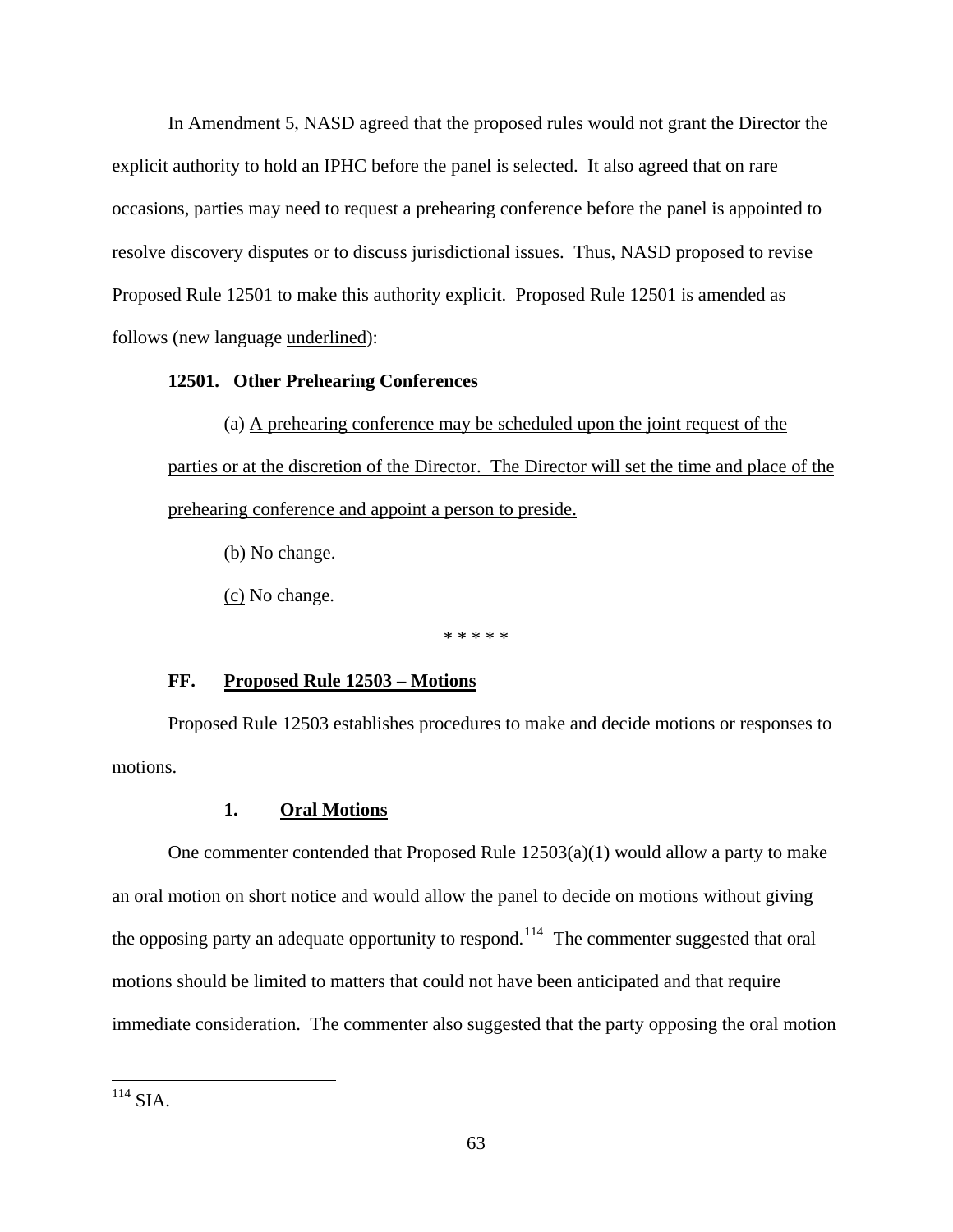should be given 10 days to respond, unless there is good cause for deciding the motion on a shorter timeframe.

In Amendment 5, NASD responded that Proposed Rule 12503(a)(1) requires a party to make an effort to resolve a matter with the other parties before making a motion, and that both oral and written motions must describe that effort. Therefore, the panel would be able to consider these factors, and any objections, in ruling on a motion or in deferring a decision to allow more time to respond.

### **2. Service Methods**

One commenter suggested that Proposed Rule 12503(a)(2) should allow for some variation in service methods, rather than requiring all parties to be served at the same time and in the same manner.<sup>[115](#page-63-0)</sup> NASD responded that, based on current practice in the forum, NASD believes the service requirements in Proposed Rule 12503(a)(2) are reasonable because they would prevent a party from attempting to gain an advantage in the proceeding by delaying service of a motion on some parties.

### **3. Panel Approval of Motions on Short Notice**

Two commenters opposed requiring panel approval in Proposed Rule 12503(a)(3) for motions filed within 20 days before the hearing.<sup>[116](#page-63-1)</sup> In their experience, motions are usually filed because of an emergency, and requiring a panel to grant advance permission would reduce the time for the panel to decide a motion. They suggested that parties should not need permission to file a motion in arbitration, and that Proposed Rule 12503(a)(4) should be amended to allow a party to submit additional documents with a motion to amend a pleading to add a party.

<span id="page-63-0"></span> $115$  Krosschell.

<span id="page-63-1"></span> $116$  Canning and Feinberg.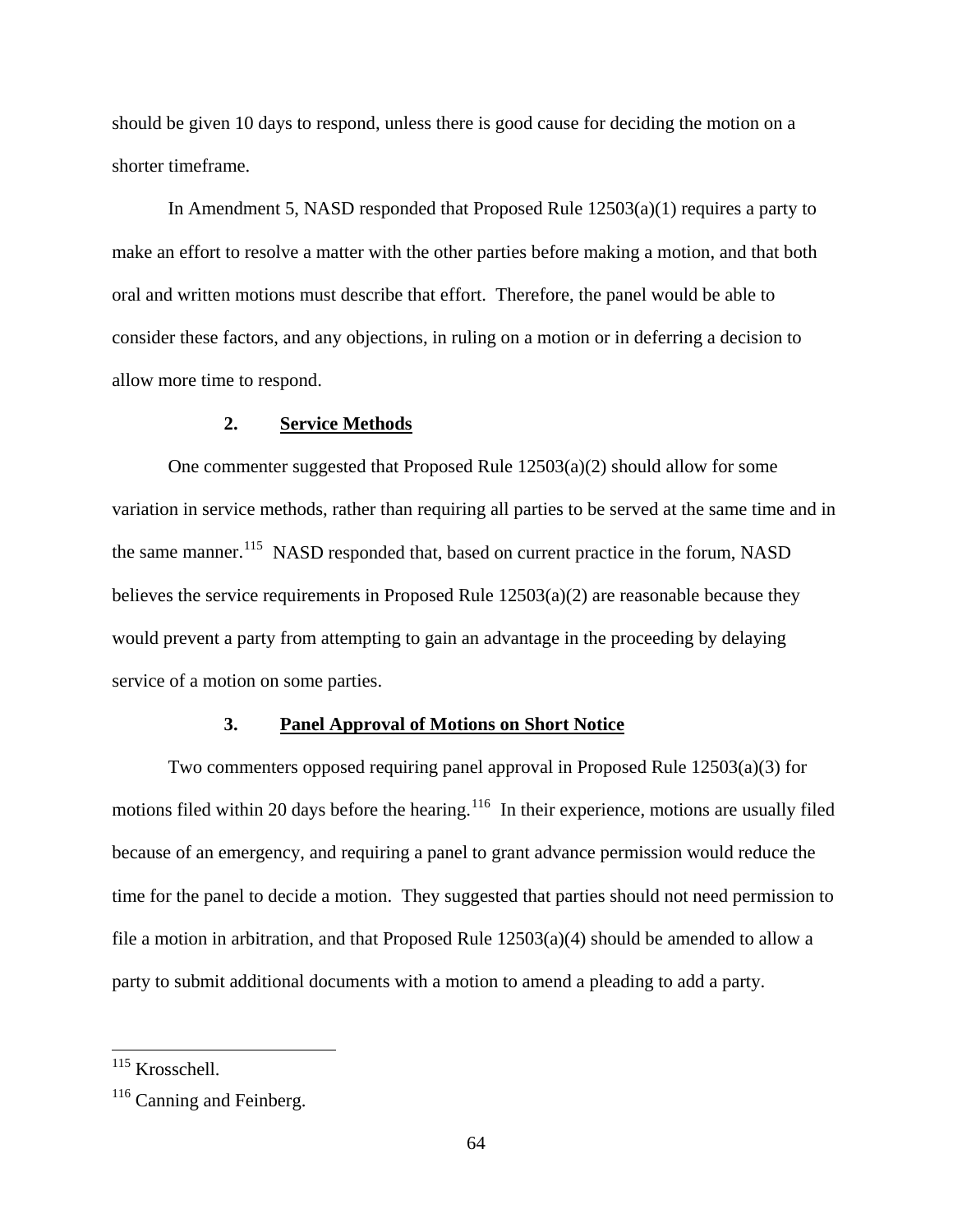In Amendment 5, NASD responded that, in order to prevent any unnecessary delays to the start of a hearing, it believes the panel should control events and procedures that occur close to that time. In addition, NASD noted that Proposed Rule 12300 (Filing and Serving Documents) allows for additional information to be submitted in connection with amended pleadings.

## **4. Deadlines for Responses**

One commenter urged NASD to delete the provision in Proposed Rule 12503(b) requiring responses to written motions within 10 calendar days of receipt.<sup>[117](#page-64-0)</sup> The commenter suggested that NASD continue with current procedure, in which responses to motions are due after the first IPHC. The commenter suggested that thereafter, deadlines to respond to motions should be set by the panel at the prehearing conference or otherwise.

In Amendment 5, NASD responded that, if a party submits a motion before the IPHC, NASD staff forwards it to the panel, along with any responses that were voluntarily submitted by other parties. Based on current practice in the forum, NASD believes Proposed Rule 12503(b) would provide parties with adequate time to respond to written motions. In addition, the parties and the panel have the ability to extend the 10-day timeframe under Proposed Rule 12207.

#### **5. Motions Regarding Hearing Location**

Two commenters opposed giving the Director authority to decide motions regarding hearing location, under Proposed Rule  $12503(c)(2)$ .<sup>[118](#page-64-1)</sup> In their view, the hearing location should always be set where it would be most convenient for the customer, as indicated on the customer's statement of claim. In Amendment 5, NASD responded that, under the Customer Code, a party may request a convenient hearing location, but there may be reasons that a party's

<span id="page-64-0"></span><sup>&</sup>lt;sup>117</sup> Krosschell.

<span id="page-64-1"></span> $118$  Canning and Stolle.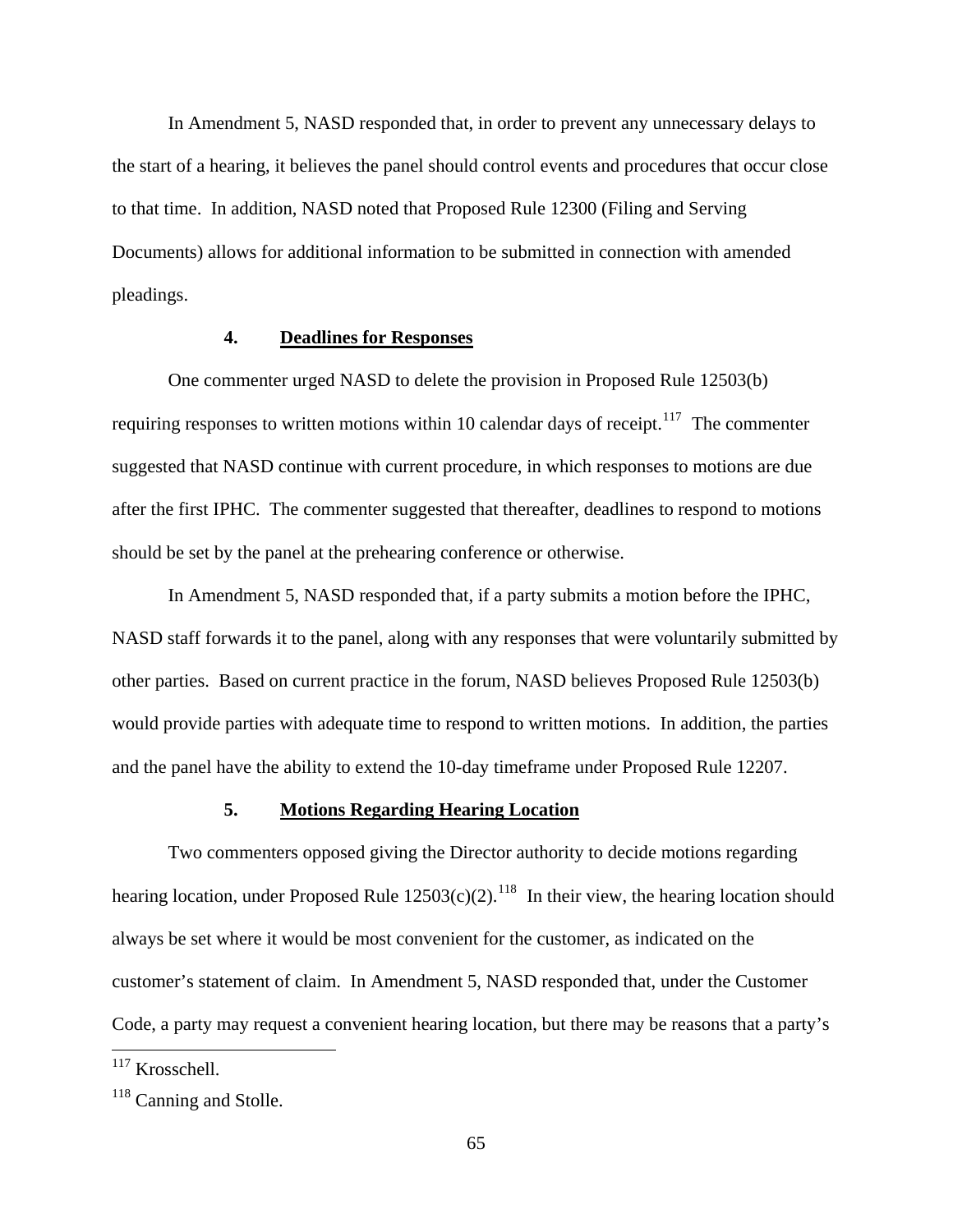request is not granted. NASD believes the Director should have the authority to change the hearing location before a panel is appointed.<sup>[119](#page-65-0)</sup>

## **6. Number of Arbitrators to Hear Motions**

One commenter, noting that Proposed Rule  $12503(c)(3)$  would allow the full panel to hear discovery motions only under certain circumstances (e.g., at the request of a party or on the arbitrator's initiative), contended that the full panel should be required to hear and decide any discovery-related motion.<sup>[120](#page-65-1)</sup> In Amendment 5, NASD responded that Proposed Rule  $12503(c)(3)$  is based on current practice in the forum and allows the parties or designated arbitrator to determine which motions require consideration by the full panel. Further, NASD believes the commenter's suggestion would increase the costs of arbitration, since the parties would have to pay the honorarium for two additional arbitrators.

For the reasons stated above, NASD is not proposing to amend Proposed Rule 12503 at this time.

## **GG. Proposed Rule 12504 -- Motions to Decide Claims Before a Hearing on the Merits**

As published in the Customer Code Notice, Proposed Rule 12504 provided that, except in connection with time limits under arbitration, motions to decide a claim before a hearing ("dispositive motions") "are discouraged and may only be granted in extraordinary circumstances." Most commenters criticized the proposed rule. Some industry commenters argued that it would improperly discourage dispositive motions and improperly impose an "extraordinary circumstances" requirement.<sup>[121](#page-65-2)</sup> In their view, dispositive motions could be

<span id="page-65-0"></span> $119$  See also discussion concerning hearing locations in Section III.N, above.

<span id="page-65-1"></span> $120$  SIA.

<span id="page-65-2"></span> $121$  R. Davis, Schwab, and SIA.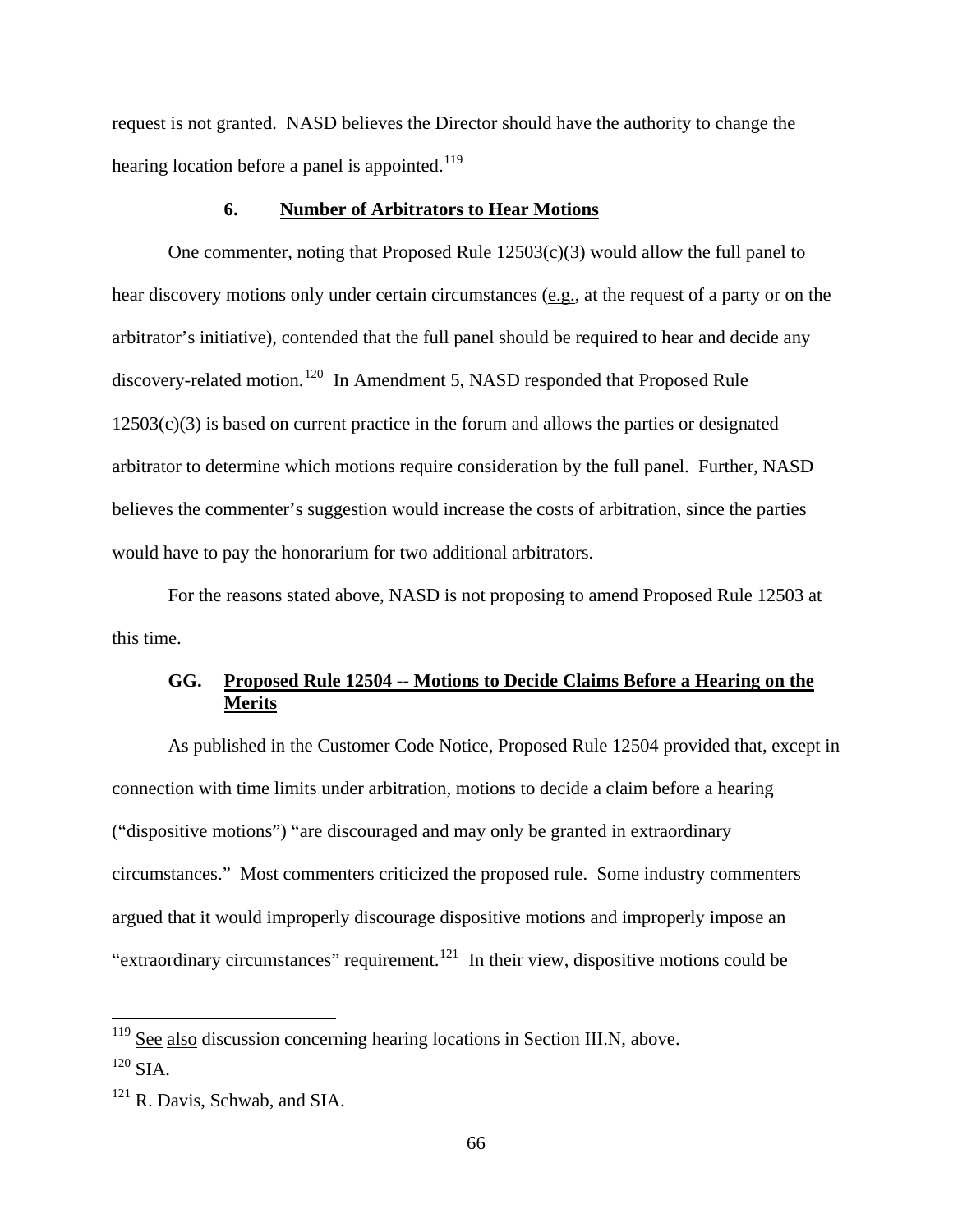appropriate in circumstances that are not extraordinary. One industry commenter also contended that NASD should continue to allow arbitrators to decide whether to grant dispositive motions on a case-by-case basis, instead of codifying a limit on dispositive motions.<sup>[122](#page-66-0)</sup> Moreover, this commenter argued that the lack of guidance on the meaning of "extraordinary circumstances" would have a chilling effect on the filing of dispositive motions and may expose respondents' counsel to sanctions.[123](#page-66-1)

Investor representatives also criticized the proposed rule, but for different reasons.[124](#page-66-2) Most of these commenters asserted that a party has a fundamental right to a hearing in arbitration and that Proposed Rule 12504 would eliminate this right. They also predicted that the proposed rule would be a tool for abuse by defense counsel to delay the arbitration process and would hinder claimants' attempts to have their claims heard by an arbitration panel. In addition, they believed that the proposed rule would cause claimants, who have already suffered losses, to incur additional expense and delay in responding to these motions. In their view, Proposed Rule 12504 would cause the use of these motions to become more prevalent.

Some commenters believed the proposed rule should be amended to expressly safeguard the rights of the non-moving party, particularly an investor who has suffered harm or loss.<sup>[125](#page-66-3)</sup>

1

<span id="page-66-3"></span><sup>125</sup> PACE, PIABA, Lea, Josel, Evans, Komninos, Stoltmann, Willner, Rosenfield, Lapidus, Lipner, Magary, and Eccleston. In particular, they suggested that:

- All factual allegations made by the non-moving party are to be taken as true for the purposes of the motion.
- The motion must be denied whenever credibility is at issue, there are any facts in dispute, or the panel must make factual findings against the non-moving party.

<span id="page-66-0"></span> $122$  Schwab.

<span id="page-66-1"></span><sup>123</sup> Id.

<span id="page-66-2"></span><sup>&</sup>lt;sup>124</sup> Ball, Boliver, Brannan, Canning, Estell, Finer, Ilgenfritz, Krosschell, Layne, Ledbetter, Lopez, Miller, Page, Pounds, Schultz, Schultz #2, Shewan, Sonn, Speyer, Steinberg, Stolle, Sutherland, Tepper, Williams, and Woska.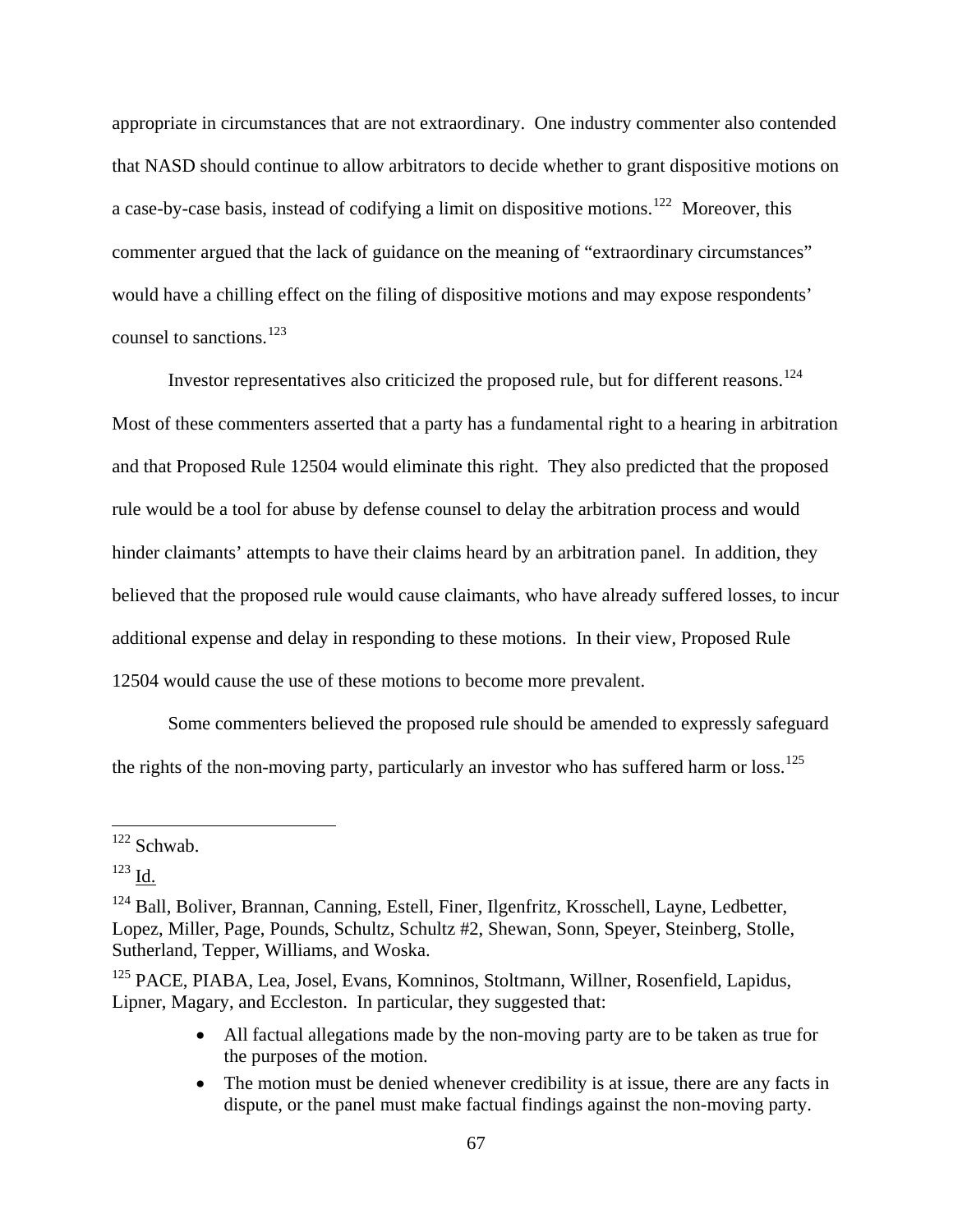Another commenter also supported the safeguards, while also stating that the rule should not be included in the Customer Code.<sup>[126](#page-67-0)</sup>

Two commenters suggested that Proposed Rule 12504 should be amended to require the costs incurred in opposing a dispositive motion to be awarded against the firm immediately and automatically upon the denial of a motion.<sup>[127](#page-67-1)</sup> In their view, the panel should not wait to include costs in the final award, as the deterrent effect would be lost with a delay in assessing penalties. NASD responded that Proposed Rule 12504 is not intended to change the current practice of assessing costs and expenses of a hearing at the end of a case, in the award. Thus, NASD stated that these comments are outside the scope of the rule filing.

Finally, another commenter suggested that a claimant should not have to respond to a dispositive motion if it is frivolous or without merit.<sup>[128](#page-67-2)</sup> This commenter also noted that the proposed rule does not expressly state that the panel can deny leave to make such a motion, and contended that by setting forth timeframes for briefing and consideration, it implies that all motions will be considered. In Amendment 5, NASD responded that it would revisit this issue when the forum has some experience with the new motions practice rules.

Acknowledging the commenters' concerns, NASD stated that it had considered the effects the proposed rule would have on public and industry users of the forum. NASD noted, however, that the current Code does not provide any guidance with respect to motions to dismiss,

• The rule should clarify that arbitrators should not apply a "failure to state a claim" standard, since claimants are not required to plead legally cognizable claims.

<span id="page-67-0"></span> $126$  Schultz #2.

<span id="page-67-2"></span> $128$  Ryder.

<sup>•</sup> If the non-moving party asserted that it can cure any defect by filing an amended statement of claim, that party should be given an opportunity to do so.

<span id="page-67-1"></span> $127$  Canning and Lipner.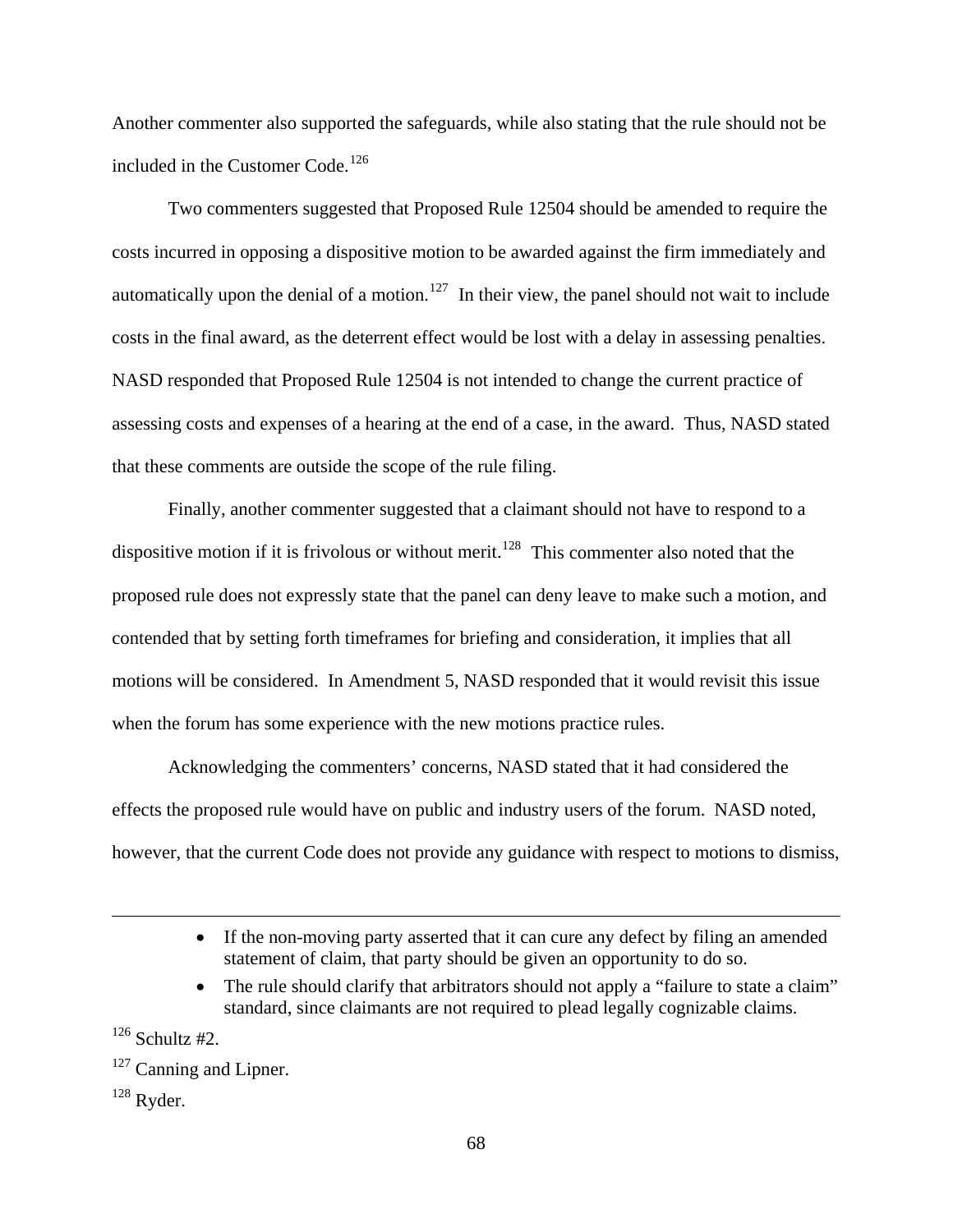and that arbitrator decisions in this area may lack uniformity. NASD stated that, as motions to dismiss are filed more frequently, the proposed rule is necessary to provide some uniform guidelines to arbitrators and users of the forum concerning this practice. NASD believes that the proposed rule would provide valuable guidance to parties and arbitrators and make the administration of arbitrations more uniform and transparent.

NASD also agreed with commenters that the term "extraordinary circumstances" should be explained to clarify when Proposed Rule 12504 would apply and that more guidance should be provided on the standards to use when deciding a motion to dismiss. NASD stated that, in meeting with various constituent groups of the arbitration forum, including investor and industry representatives, it suggested amending the proposed rule to provide that a panel may grant a motion to dismiss before a hearing only if it determines that there are no material facts in dispute or that there are no credibility determinations to be made. NASD stated that none of the constituencies indicated that they would support the suggested amendments, and that they were unable to reach a consensus on any amendments to the proposed rule. As a compromise, NASD suggested amending the narrative portion of the rule filing to explain under what circumstances a motion to dismiss might be granted. NASD stated that it believed the various constituencies supported this compromise.

Therefore, in Amendment 5, NASD proposed the following guidance:

For purposes of this rule, if a party demonstrates affirmatively the legal defenses of, for example, accord and satisfaction, arbitration and award, settlement and release, or the running of an applicable statute of repose, the panel may consider these defenses to be extraordinary circumstances. In such cases, the panel may dismiss the arbitration claim before a hearing on the

69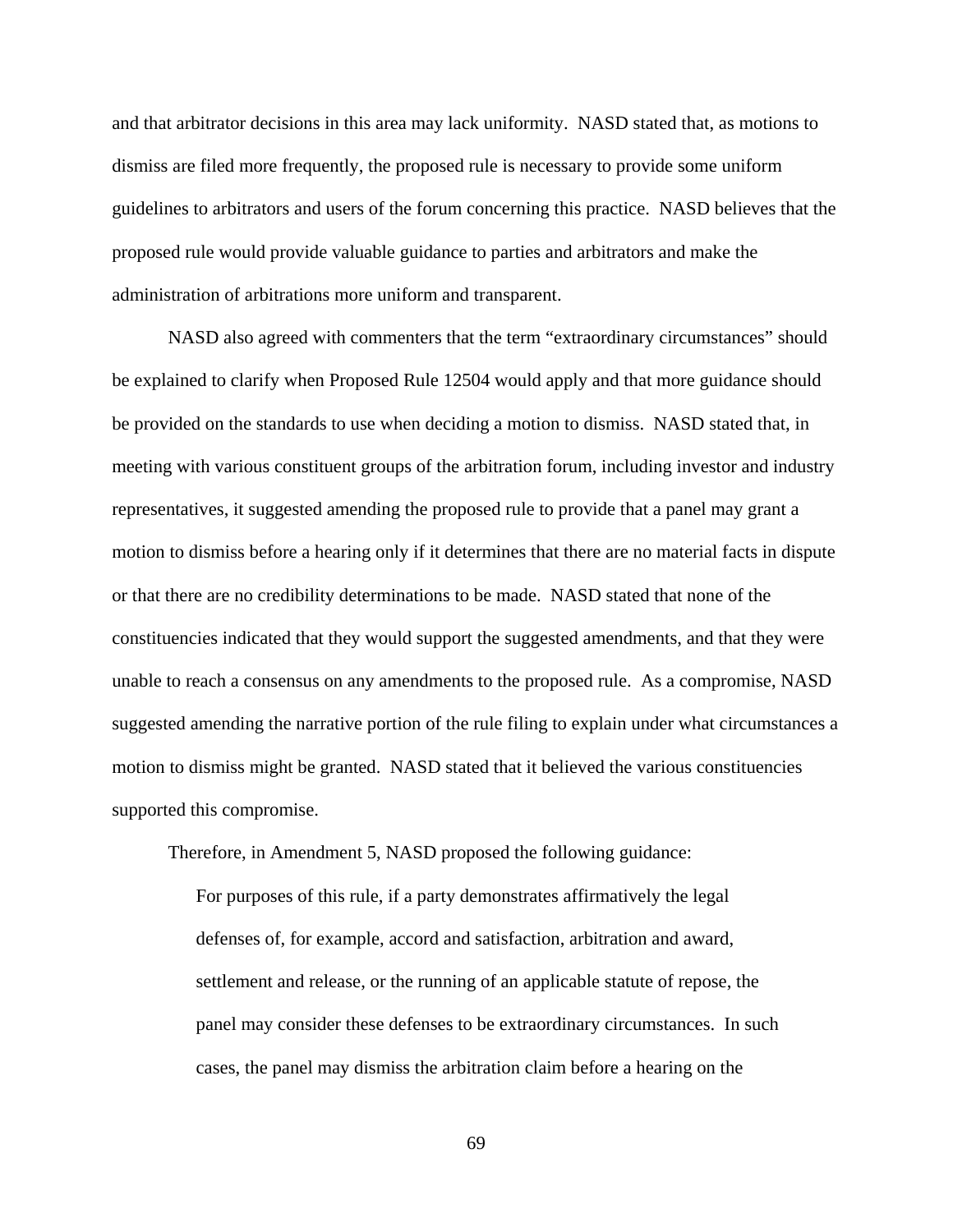merits if the panel finds that there are no material facts in dispute concerning the defense raised, and there are no determinations of credibility to be made concerning the evidence presented.

The Commission received 125 comment letters on Amendment 5. Most of the commenters objected to NASD's proposed guidance. As a result, NASD filed Amendment 6 to the proposed rule change, withdrawing Proposed 12504 and all references to the rule from the Customer Code.<sup>[129](#page-69-0)</sup> The text of Amendment 6 is available on NASD's Web site: [http://www.nasd.com/RulesRegulation/RuleFilings/2003RuleFilings/NASDW\\_009306?=802.](http://www.nasd.com/RulesRegulation/RuleFilings/2003RuleFilings/NASDW_009306?=802)

#### **HH. Proposed Rule 12505 -- Cooperation of Parties in Discovery**

As published in the Customer Code Notice, Proposed Rule 12505 provides that the parties must cooperate to the fullest extent practicable in the voluntary exchange of documents and information to expedite the arbitration. One commenter contended that the proposed rules should explicitly provide that the discovery procedures are mandatory and suggested eliminating the word "voluntary" from Proposed Rule  $12505$ <sup>[130](#page-69-1)</sup>

NASD agreed with this comment, stating that this change would help to ensure that the parties understand the importance of complying with the discovery process. The proposed rule change is amended as follows (new language underlined; deleted language in [brackets]):

### **12505. Cooperation of Parties in Discovery**

<span id="page-69-0"></span> $129$  Proposed Rule 12504 has been re-filed as a separate proposed rule change and published for public comment. See supra note 23.

<span id="page-69-1"></span> $130$  PACE.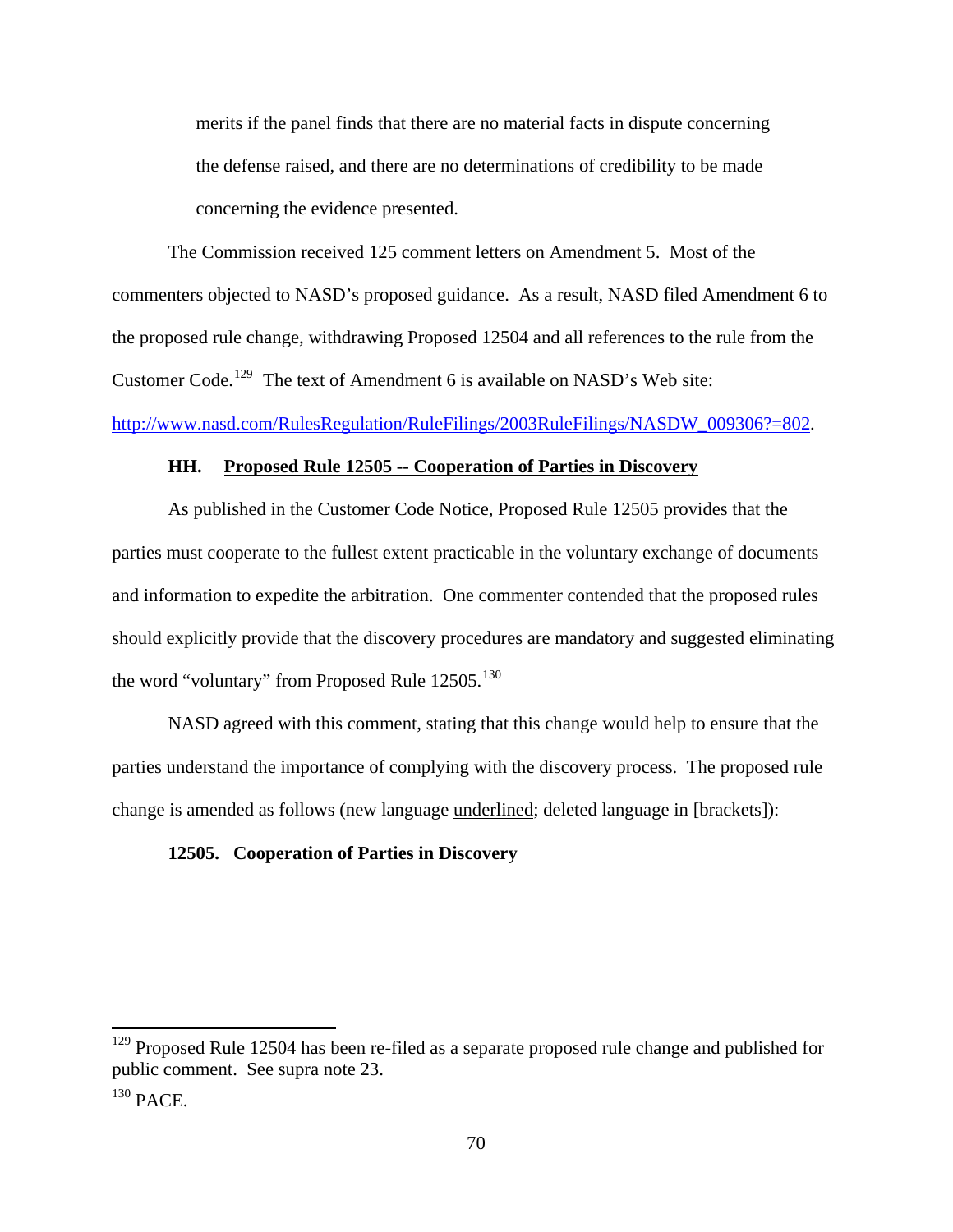The parties must cooperate to the fullest extent practicable in the [voluntary] exchange of documents and information to expedite the arbitration.

**\* \* \* \* \*** 

#### **II. Proposed Rule 12506 -- Document Production Lists**

Proposed Rule 12506 establishes procedures for producing or objecting to document production requirements under the Discovery Guide and the document production lists it contains ("Document Production Lists"), as amended in the Customer Code.

## **1. "Control"**

 $\overline{a}$ 

As published in the Customer Code Notice, Proposed Rule 12506(b) provides that parties must produce to all other parties all documents in their "possession or control" that are described in the applicable Document Production Lists. Similarly, Proposed Rule 12514(a) (Exchange of Documents and Witness Lists Before Hearing) provides that parties must exchange certain materials in their "possession or control" that they intend to use at the hearing that have not already been produced. Several commenters argued that the term "control" should be deleted from Proposed Rules 12506(b) and 12514(a), noting that the concept of "control" in the discovery context has been defined, through case law, to include not only possession of the requested documents, but also the legal right to obtain those documents.<sup>[131](#page-70-0)</sup> As a result, these commenters contended that customers could incur increased costs to comply with these proposed rules, or face sanctions if they are unable to gain access to documents from third-parties or unable to do so in a timely manner.

In Amendment 5, NASD responded that the addition of the term "control" to Proposed

<span id="page-70-0"></span><sup>&</sup>lt;sup>131</sup> Boliver, Canning, Estell, Evans, Feinberg, Ilgenfritz, Josel, Komninos, Lapidus, Lea, Lipner, Lopez, Magary, PIABA, Pounds, Rosenfield, Shewan, Stolle, Stoltmann, Sutherland, and Willner.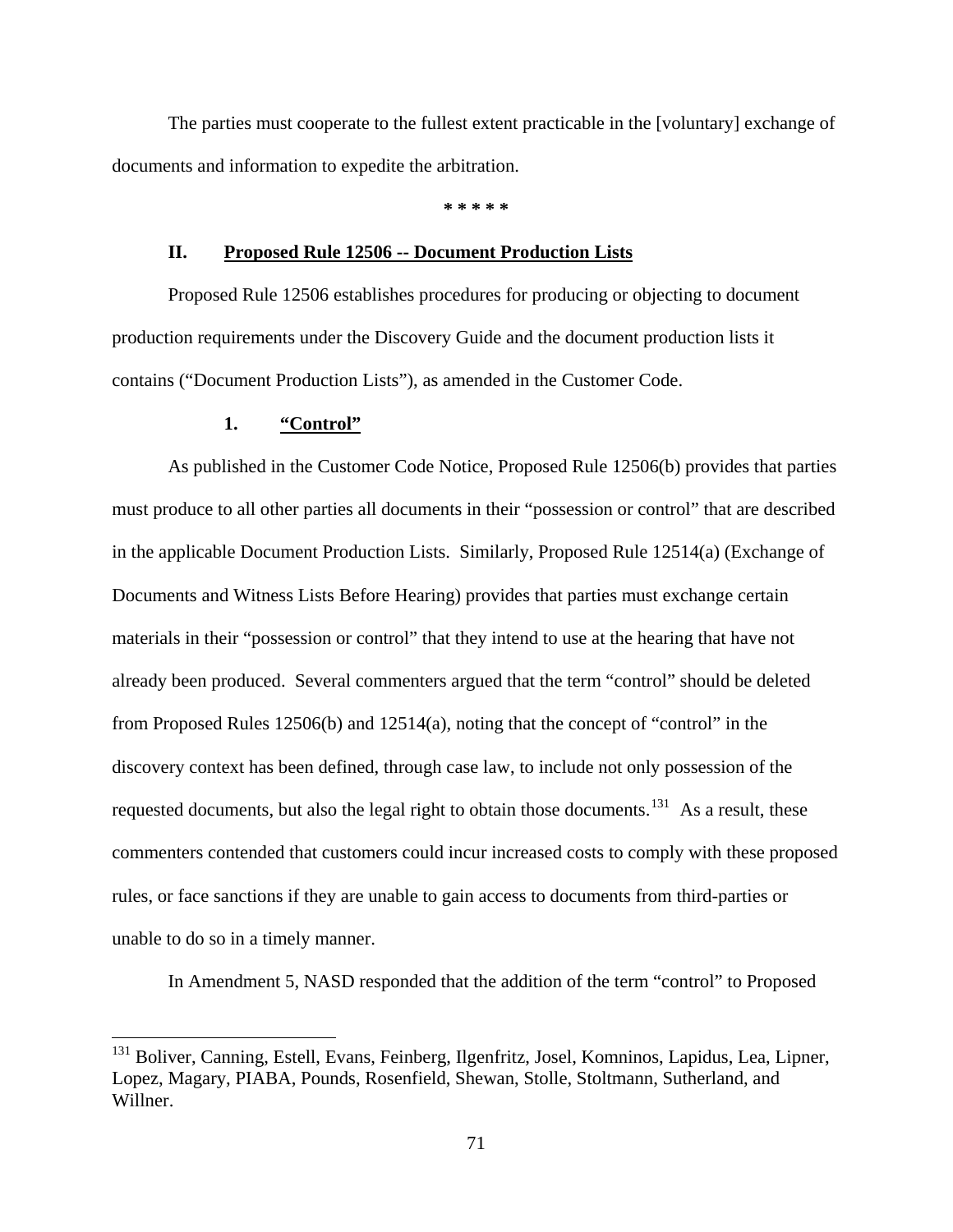Rules 12506(b) and 12514(a) is intended to expand, not narrow, the range of documents that are to be produced in discovery. NASD believes that under these proposed rules, it should be easier for customers to gain access to documents held by third-parties on behalf of respondents, because respondents would be required to produce documents, regardless of where the documents are stored or maintained. NASD believes that, under these proposed rules, the customer would have more control in the discovery process. For these reasons, NASD did not propose to amend Proposed Rules 12506(b) and 12514(a) in response to this issue. In Amendment 7, however, noting additional comments submitted on this issue,  $^{132}$  $^{132}$  $^{132}$  NASD stated that it is sensitive to customers' concerns regarding the costs they could incur under the discovery process and amended Proposed Rule 12508 to address this issue.<sup>[133](#page-71-1)</sup>

### **2. Good Faith Standard**

Proposed Rules  $12506(b)(1)$  and  $12507(b)(1)$  provide that, in response to a Document Production List requirement or a discovery request, a party has the option of identifying and explaining the reason that a particular document or piece of information cannot be produced within the required time, and stating when the documents would be produced ("delay provisions"). Several commenters asserted that parties would abuse the delay provisions by setting a self-imposed deadline with the purpose of impeding and delaying discovery.<sup>[134](#page-71-2)</sup> They also noted that the proposed rules would not subject a party to sanctions for using the delay provisions in bad faith, including Proposed Rule 12511 (Discovery Sanctions).

<span id="page-71-0"></span> $132$  See supra note 21 and accompanying text.

<span id="page-71-1"></span><sup>&</sup>lt;sup>133</sup> See Section III.KK, Proposed Rule 12508 (Objecting to Discovery; Waiver of Objection), below.

<span id="page-71-2"></span><sup>&</sup>lt;sup>134</sup> Boliver, Canning, Evans, Feinberg, Ilgenfritz, Josel, Komninos, Lapidus, Lipner, Lea, Lopez, Magary, PIABA, Pounds, Rosenfield, Shewan, Stolle, Stoltmann, Sutherland, and Willner.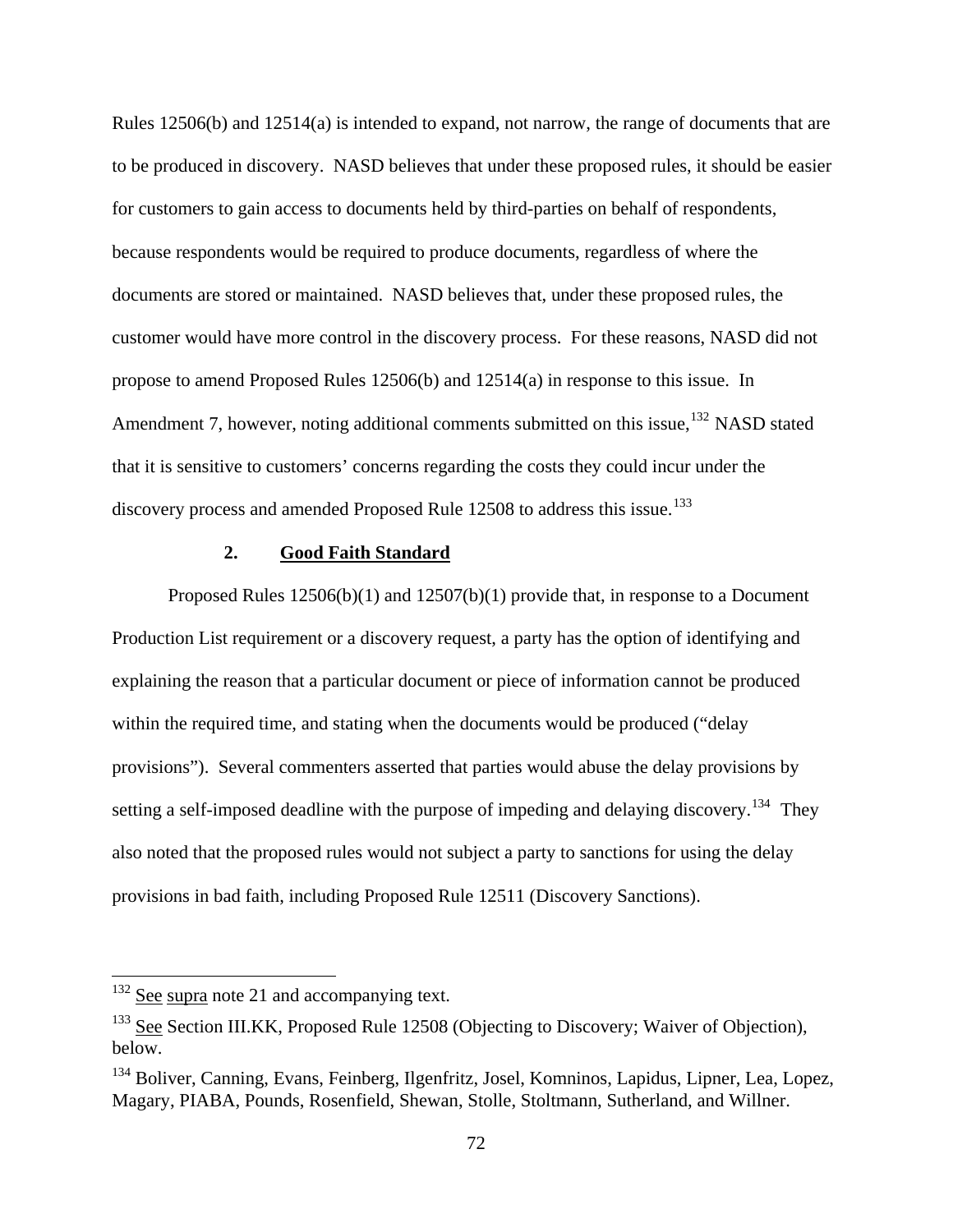NASD responded that it believes the expectation for parties to act in good faith is implied in the discovery provisions of both the current Code and the Customer Code. NASD agreed, however, that Proposed Rules 12506(a) and 12507(b) of the Customer Code should be amended to eliminate any ambiguity concerning the applicability of a "good faith" standard. Therefore, NASD proposed in Amendment 5 to include an explicit "good faith" standard so that frivolous delays, unreasonable timeframes, or bad faith objections would be subject to sanctions. Proposed Rule 12506 is amended as follows (new language underlined):

### **12506. Document Production Lists**

- (a) No change.
- (b) Time for Responding to Document Production Lists

(1) Unless the parties agree otherwise, within 60 days of the date that the answer to the statement of claim is due, or, for parties added by amendment or third-party claim, within 60 days of the date that their answer is due, parties must either:

\* \* \* \* \*

(2) A party must act in good faith when complying with subparagraph (1) of this rule. "Good faith" means that a party must use its best efforts to produce all documents required or agreed to be produced. If a document cannot be produced in the required time, a party must establish a reasonable timeframe to produce the document. (c) No change.

\* \* \* \* \*

#### **3. Discovery Deadlines**

Proposed Rules 12506(b) and 12507(b) would extend the time to produce documents from 30 days under the current Code to 60 days. Some commenters viewed this as authorizing a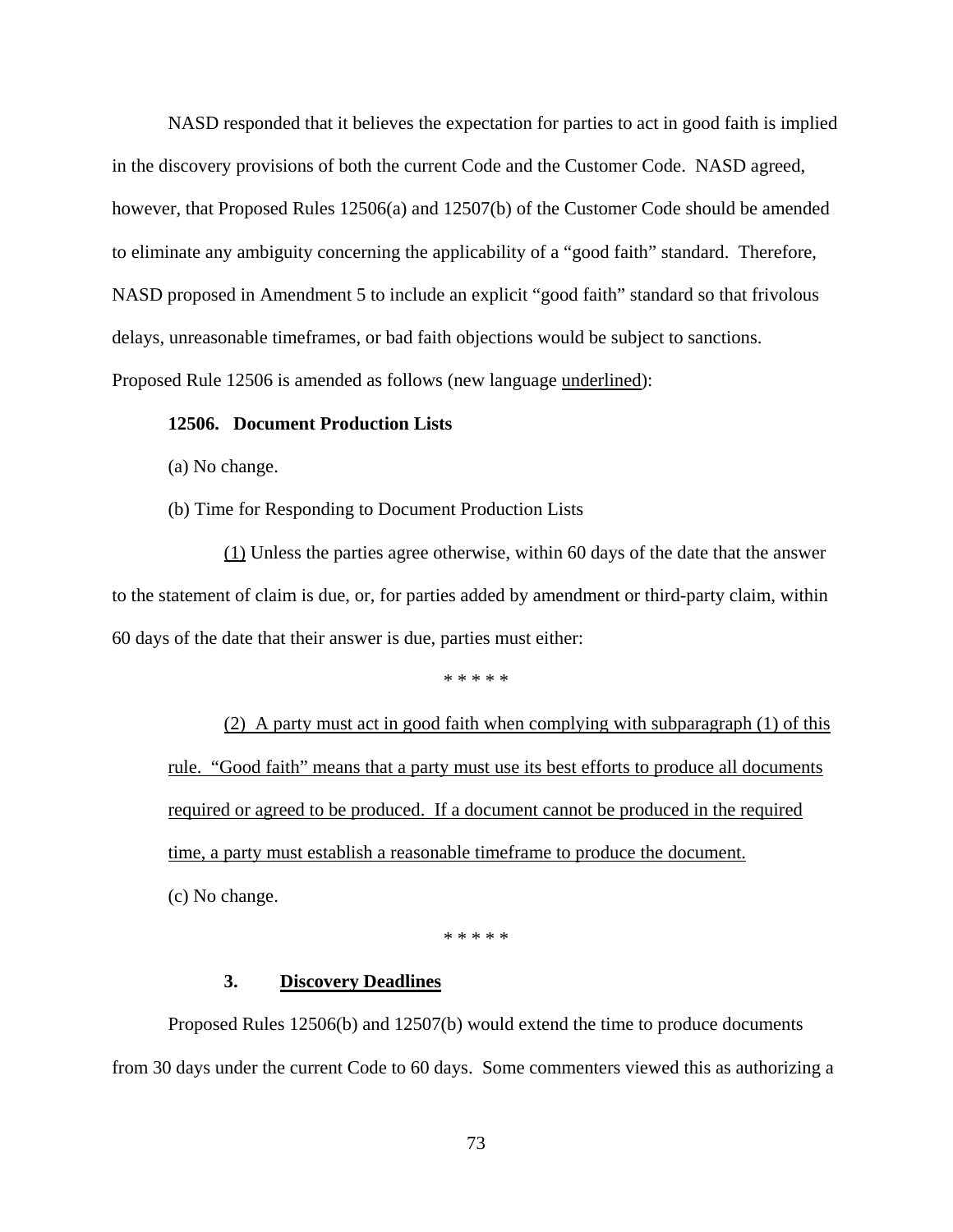delay of another month before parties may initiate the process to compel discovery and suggested that the standard timeframe for document exchange should remain 30 days.<sup>[135](#page-73-0)</sup> In Amendment 5, NASD responded that this extension of time is intended to address concerns of many frequent users of the forum that the current time frame is unrealistic and sometimes leads to unnecessary disputes.

Several commenters observed that because Proposed Rule 12506 would require parties to produce documents required by the Document Production Lists within 60 days of the date the answer to the statement of claim is due, and Proposed Rule 12303 would provide that an answer is due 45 days from the receipt of the statement of claim, respondents would have 105 days to produce documents required by the Document Production Lists.[136](#page-73-1) They argued that Proposed Rule 12506 should be amended to require a party to provide substantial justification for the failure to produce documents within 105 days, or face sanctions.

In Amendment 5, NASD responded that a party would face sanctions for failing to comply with the discovery provisions of the Customer Code under Proposed Rule 12511, unless the panel determines that there is substantial justification for the failure to comply. A party would have to provide evidence of substantial justification for the panel to make this determination. For the above reasons, NASD is not proposing to amend these proposed rules at this time in response to these issues.

## **4. Discovery of Insurance Coverage**

Several commenters contended that the Document Production Lists should be revised to require the production of information and documents regarding insurance policies that might

<span id="page-73-0"></span><sup>&</sup>lt;sup>135</sup> Canning, Estell, Feinberg, Feldman, Komninos, and Stolle.

<span id="page-73-1"></span><sup>&</sup>lt;sup>136</sup> Boliver, Canning, Evans, Ilgenfritz, Josel, Komninos, Lapidus, Lea, Lipner, Lopez, Magary, PIABA, Pounds, Rosenfield, Shewan, Stoltmann, Sutherland, and Willner.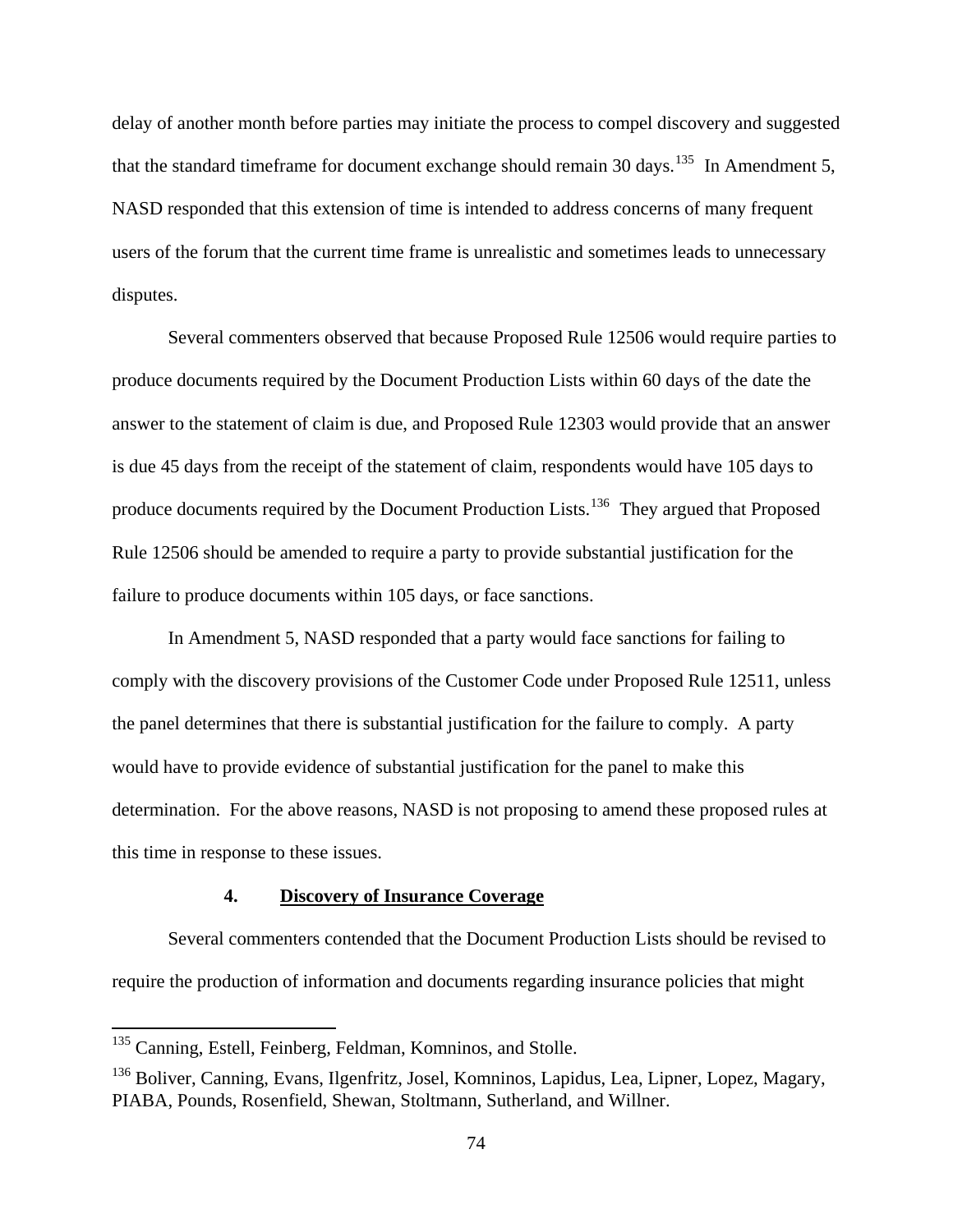provide coverage on the dispute.<sup>[137](#page-74-0)</sup> They stated that courts uniformly require production of this information because it assists the parties in evaluating settlement possibilities and aids in screening for conflicts. In Amendment 5, NASD responded that Proposed Rule 12506(a) has not changed the documents or information required under the current Document Production Lists, and that therefore these comments are outside the scope of the rule filing.

# **5. Standard by Which Documents are Discoverable**

One commenter believes that the documents on the Document Production Lists should be automatically, not presumptively, discoverable. [138](#page-74-1) This commenter also expressed the view that brokerage firms do not have grounds to assert confidentiality of compliance manuals and recommended amending the Customer Code to state that the party asserting confidentiality has the burden of establishing that the documents in question legitimately require confidential treatment. In Amendment 5, NASD responded that, although this comment is outside the scope of the rule filing, it would be considered when NASD determines whether future amendments are warranted.

### **JJ. Proposed Rule 12507 -- Other Discovery Requests**

 $\overline{a}$ 

Proposed Rule 12507 establishes procedures for making and responding to discovery requests for items that are not included in the Document Production Lists. This and certain other discovery provisions of the Customer Code would codify provisions of the current Discovery Guide. Three commenters recommended also incorporating into the Customer Code the provisions of the Discovery Guide concerning the limited purpose of information requests, to

<span id="page-74-1"></span><span id="page-74-0"></span><sup>&</sup>lt;sup>137</sup> Boliver, Canning, Evans, Ilgenfritz, Josel, Komninos, Lapidus, Lea, Lipner, Lopez, Magary, PIABA, Pounds, Rosenfield, Shewan, Stoltman, Sutherland, and Willner.  $138$  PACE.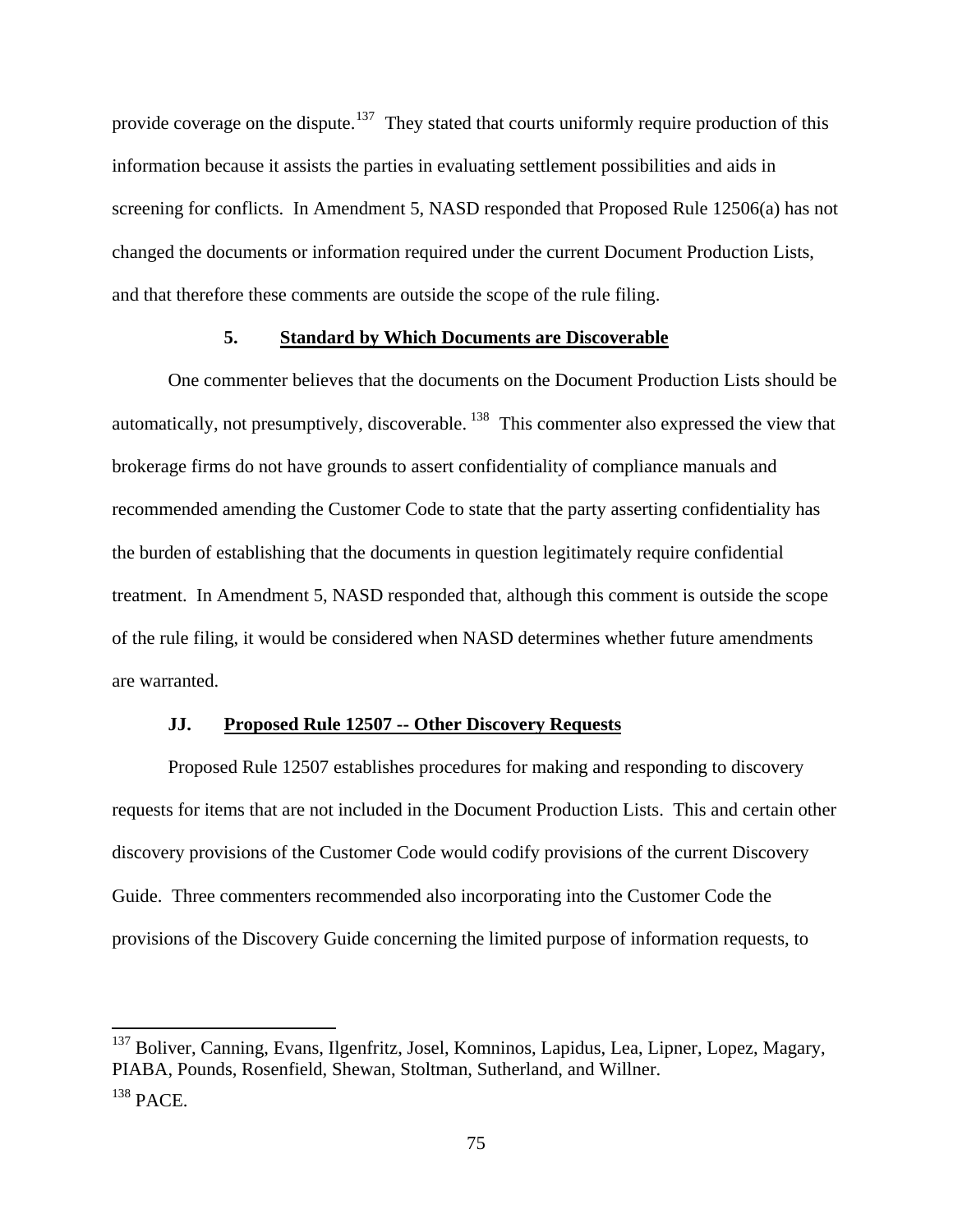discourage the use of overly broad information requests that are the equivalent of interrogatories.<sup>[139](#page-75-0)</sup>

In light of these comments, NASD incorporated Section V of the Discovery Guide into Proposed Rule 12507(a). In addition, as discussed under Proposed Rule 12506, NASD included an express "good faith" standard in  $12507(b)$ .<sup>[140](#page-75-1)</sup> Proposed Rule 12507 is amended as follows (new language underlined; deleted language in [brackets]):

## **12507. Other Discovery Requests**

(a) Making Other Discovery Requests

(1) Parties may also request additional documents or information from any party by serving a written request directly on the party. Requests for information are generally limited to identification of individuals, entities, and time periods related to the dispute; such requests should be reasonable in number and not require narrative answers or fact finding. Standard interrogatories are generally not permitted in arbitration.

(2) [Such] Other discovery requests may be served:

Remainder of subparagraph  $(2)$  – No change.

(b) Responding to Other Discovery Requests

(1) Unless the parties agree otherwise, within 60 days from the date a discovery request other than the Document Production Lists is received, the party receiving the request must either:

Remainder of subparagraph  $(1)$  – No change.

<span id="page-75-0"></span><sup>&</sup>lt;sup>139</sup> PACE, PIABA, SIA.

<span id="page-75-1"></span><sup>&</sup>lt;sup>140</sup> See Section III.II.2, above.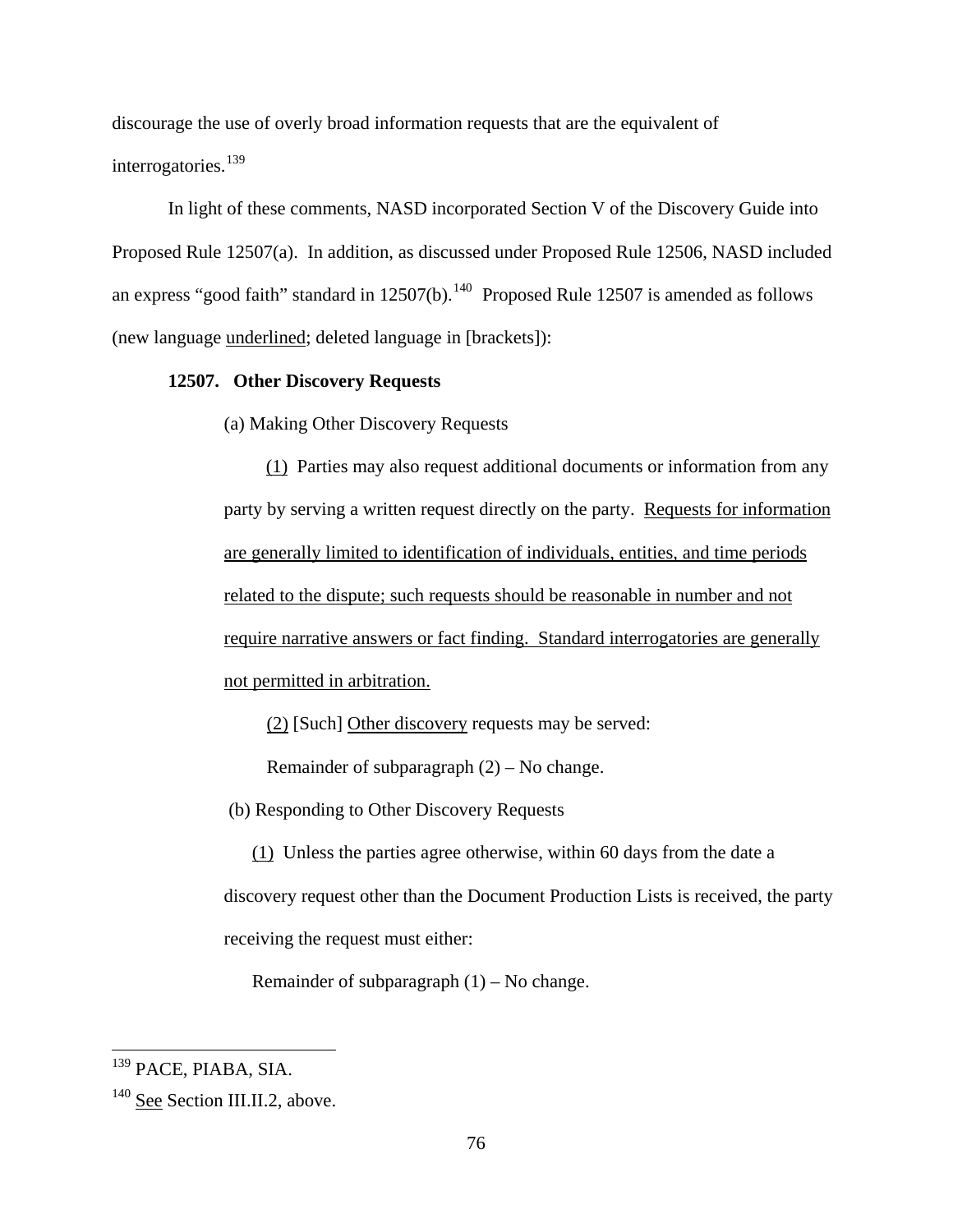(2) A party must act in good faith when complying with subparagraph (1) of this rule. "Good faith" means that a party must use its best efforts to produce all documents or information required or agreed to be produced. If a document or information cannot be produced in the required time, a party must establish a reasonable timeframe to produce the document or information.

\* \* \* \* \*

## **KK. Proposed Rule 12508 -- Objecting to Discovery; Waiver of Objection**

Proposed Rule 12508(a) describes how a party may object to producing a document required by the proposed Document Production Lists or requested by a party. Proposed Rule 12508 requires a party to specifically identify which documents or requested information the party is objecting to and why. One commenter contended that the proposed rule would impose a burden on the parties to locate and identify the specific documents and information to which they are objecting.<sup>[141](#page-76-0)</sup> This commenter suggested amending the proposed rule to require an objecting party to specify only the request for documents or information that it is objecting to and the reasons for its objection.

In Amendment 5, NASD responded that it believes the provisions of Proposed Rule 12508(a) are appropriate, and that allowing parties to object to an entire document or information request would undermine the purpose of the proposed rule, which is to require more specificity in objections.

Proposed Rule 12508(b) provides that any objection not made within the required time is waived unless the panel determines that the party had substantial justification for failing to make the objection within the required time. One commenter contended that this provision would

<span id="page-76-0"></span> $^{141}$  SIA.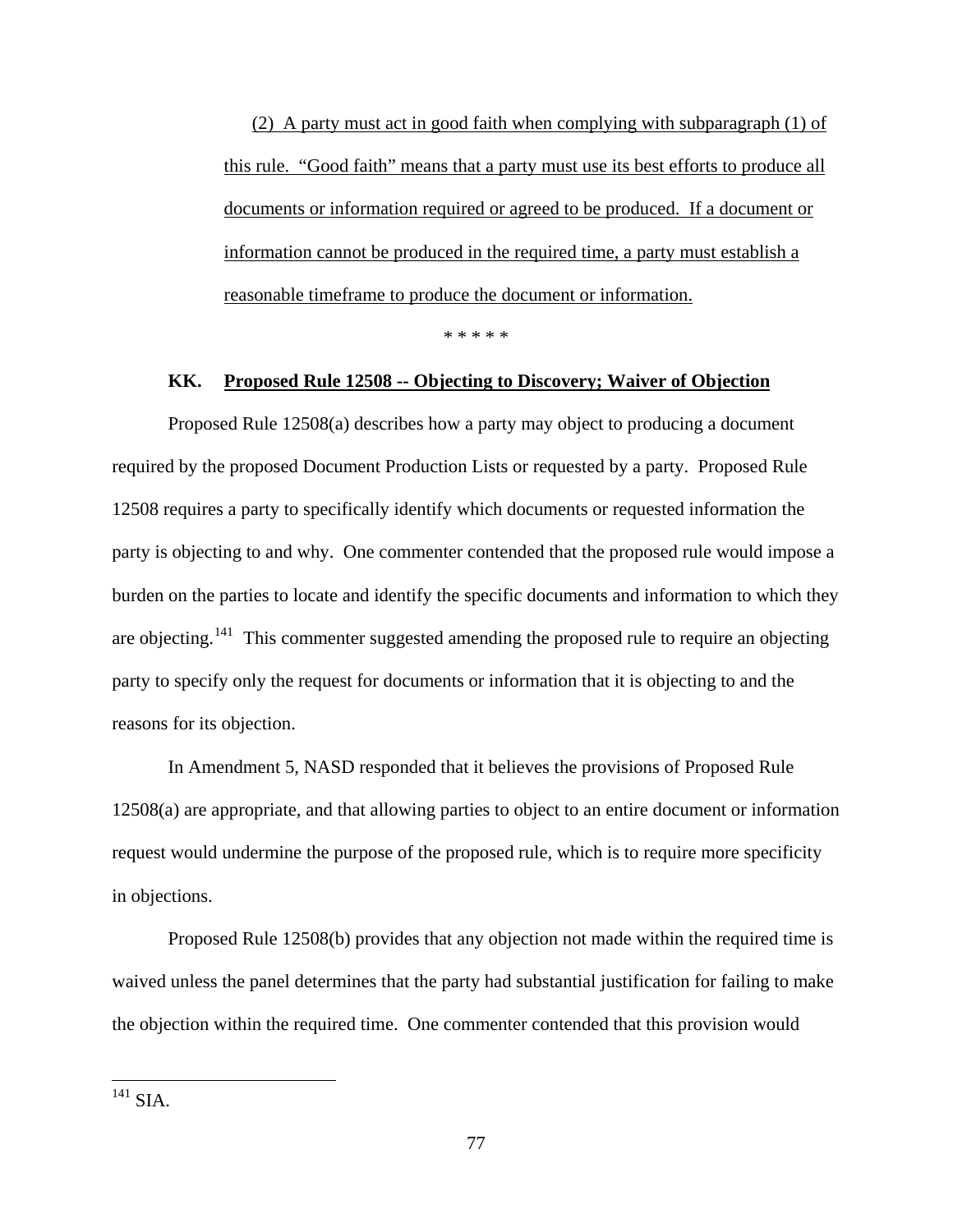unnecessarily require the parties to anticipate every possible objection or face the penalty of waiver.<sup>[142](#page-77-0)</sup> In this commenter's view, the proposed rule would encourage objections as a protective measure, even though a party may be sanctioned under Proposed Rule 12511 for frivolous objections. Stating that parties would need to balance the risk of waiver against the risk of sanctions, this commenter suggested deleting Proposed Rule 12508(b). In Amendment 5, NASD responded that Proposed Rule 12508 is based on current practice in the forum, and that it believes the provisions and intent of Proposed Rule 12508(b) are clear.

For the above reasons, NASD is not proposing to amend the proposed rule in connection with these issues at this time.

In connection with commenters' concerns regarding the term "control" in Proposed Rules 12506 and 12514, discussed above, <sup>[143](#page-77-1)</sup> NASD amended Proposed Rule 12508 as follows (new language underlined):

### **12508. Objecting to Discovery; Waiver of Objection**

(a) No change.

### **(b) No change.**

(c) In making any rulings on objections, arbitrators may consider the relevance of documents or discovery requests and the relevant costs and burdens to parties to produce this information.

### **LL. Proposed Rule 12509 -- Motions to Compel Discovery**

Proposed Rule 12509 provides that a party may make a motion asking the panel to order another party to produce documents or information if the other party has: (1) failed to comply  $\overline{a}$ 

<span id="page-77-0"></span> $^{142}$  <u>Id</u>.

<span id="page-77-1"></span><sup>&</sup>lt;sup>143</sup> See Section III.II.1, Proposed Rule 12506 (Document Production Lists), above, and Section III.QQ, Proposed Rule 12514 (Exchange of Documents and Witness Lists Before Hearing), below.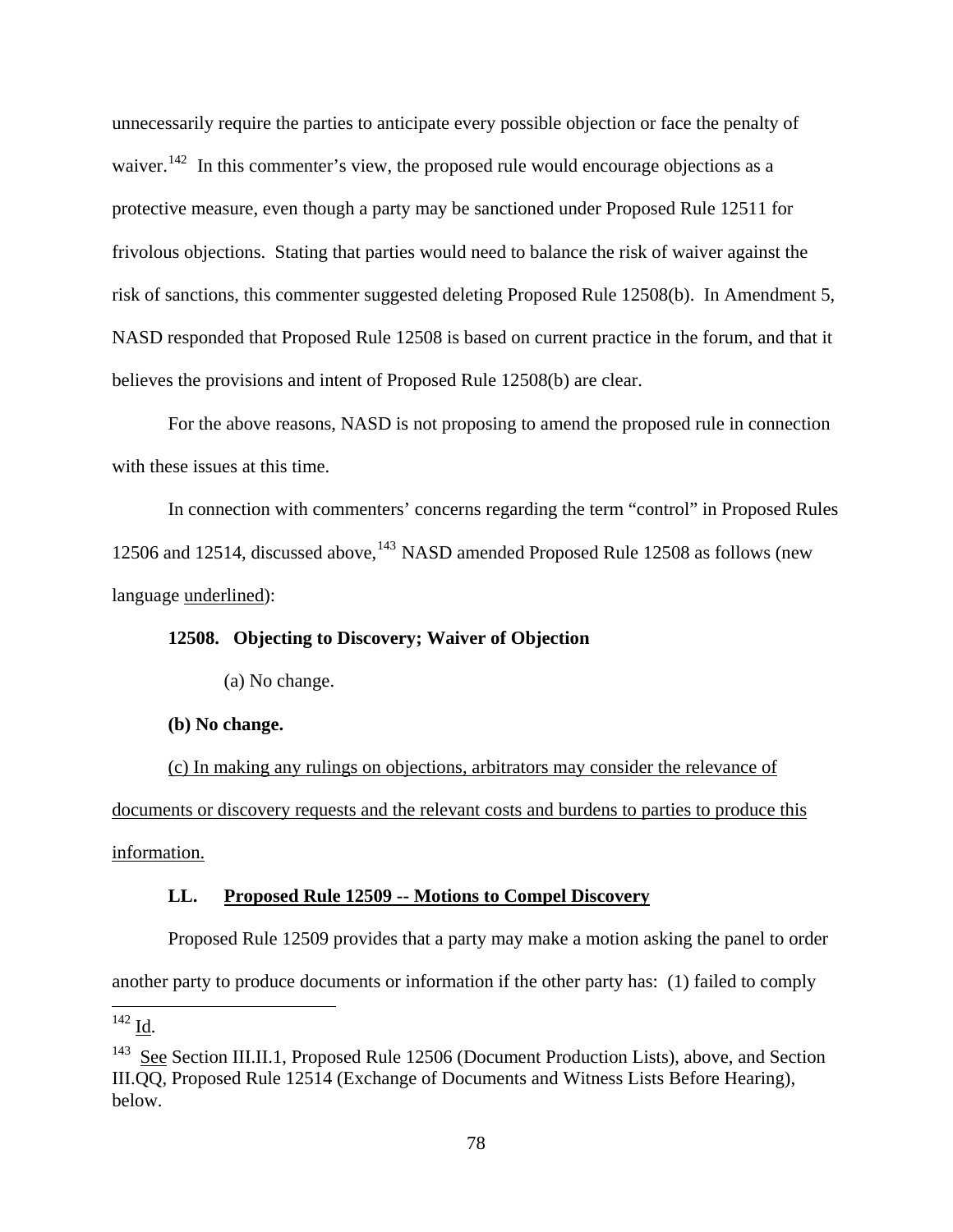with Proposed Rules 12506 or 12507; or (2) objected to the production of documents or information under Proposed Rule 12508. Two commenters contended that the proposed rule should include other reasons that a motion to compel may be filed, such as a bad faith use of the delay provisions of Proposed Rules 12506(b) and 12507(b), which would allow parties to name self-imposed deadlines for producing specified documents.<sup>[144](#page-78-0)</sup> These commenters argued that a motion to compel may be warranted if the parties' reason for using the delay provisions is in bad faith or the self-imposed deadline is unreasonably long and expressed concern that this conduct would not be subject to sanctions under Proposed Rule 12511.

As discussed in connection with Proposed 12506 and 12507, above, NASD stated in Amendment 5 that the concept of "good faith" is implied in the discovery provisions of the current Code and the Customer Code, and proposed to amend those rules to explicitly include a "good faith" standard for compliance. NASD believes the issues raised concerning Proposed Rule 12509 would be addressed with these proposed changes.

Several commenters suggested that costs and attorneys fees be assessed immediately against the losing party in a discovery motion seeking the production of documents and information required by Document Production Lists 1 and 2, absent a finding by the panel of substantial justification.<sup>[145](#page-78-1)</sup> In Amendment 5, NASD responded that motions to compel are issued to enforce compliance with the discovery rules and are not meant to be punitive. It noted, however, that arbitrators may impose a range of sanctions, as provided in Proposed Rules 12212 and 12511, in appropriate circumstances.

<span id="page-78-0"></span><sup>&</sup>lt;sup>144</sup> Feinberg and Canning. See Section III.II.2, Proposed Rule 12506 (Document Production Lists), above, concerning delay provisions.

<span id="page-78-1"></span><sup>&</sup>lt;sup>145</sup> Boliver, Canning, Evans, Ilgenfritz, Josel, Komninos, Lapidus, Lea, Lipner, Lopez, Magary, PIABA, Pounds, Rosenfield, Shewan, Stoltmann, Sutherland, and Willner.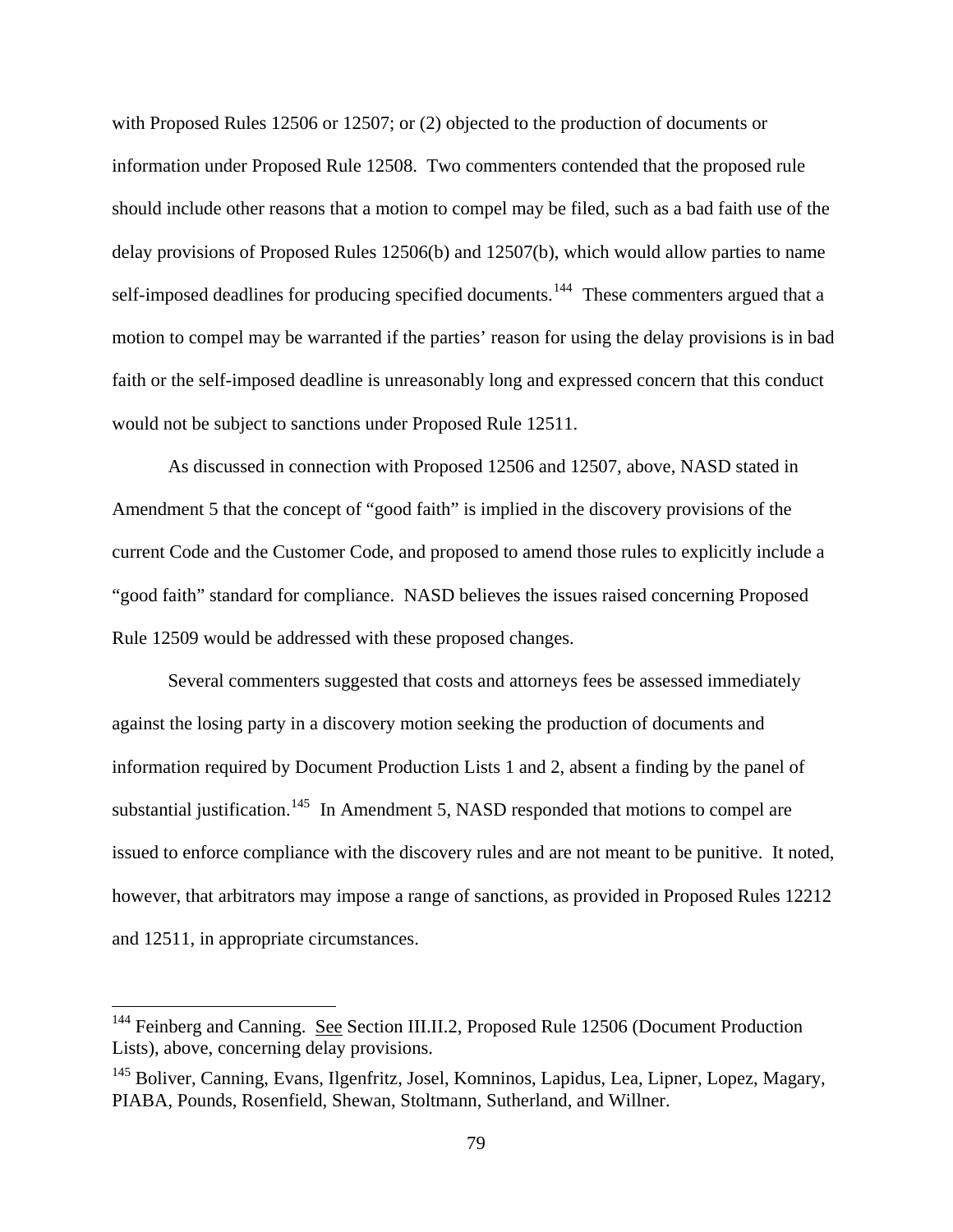For the reasons stated above, NASD is not proposing to amend Proposed Rule 12509 at this time.

#### **MM. Proposed Rule 12510 – Depositions**

Proposed Rule 12510 provides that depositions are discouraged but may be approved by the panel in very limited circumstances. Some commenters contended that, when time is of the essence, the requirement to receive arbitrator approval in advance could result in the loss of testimony or evidence.<sup>[146](#page-79-0)</sup> They suggested that the proposed rule should include a procedure that permits a deposition to be taken before a panel is selected.

In Amendment 5, NASD responded that it is sensitive to the commenters' concerns and noted that the proposed rule would not prevent parties from mutually agreeing to take the testimony of an ill or dying witness before a panel has been selected. For this reason, NASD is not proposing to amend Proposed Rule 12510 at this time.

#### **NN. Proposed Rule 12511 -- Discovery Sanctions**

Under Proposed Rule 12511, a party would face sanctions for failing to cooperate in the exchange of documents and information as required under the Customer Code. Several commenters suggested that the proposed rule also should permit sanctions if parties do not timely produce the requisite documents from Document Production Lists 1 and 2 without good cause.<sup>[147](#page-79-1)</sup> In Amendment 5, NASD responded that Proposed Rule 12511 specifically states that the panel may issue sanctions against any party in accordance with Proposed Rule 12212(a) for failure to comply with the discovery provisions of the Customer Code. It thus believes the commenters' concern is sufficiently addressed under Proposed Rule 12511.

<span id="page-79-0"></span><sup>&</sup>lt;sup>146</sup> Canning and Feinberg.

<span id="page-79-1"></span><sup>&</sup>lt;sup>147</sup> Boliver, Canning, Evans, Ilgenfritz, Josel, Komninos, Lapidus, Lea, Lipner, Lopez, Magary, PIABA, Pounds, Rosenfield, Shewan, Stoltmann, Sutherland, and Willner.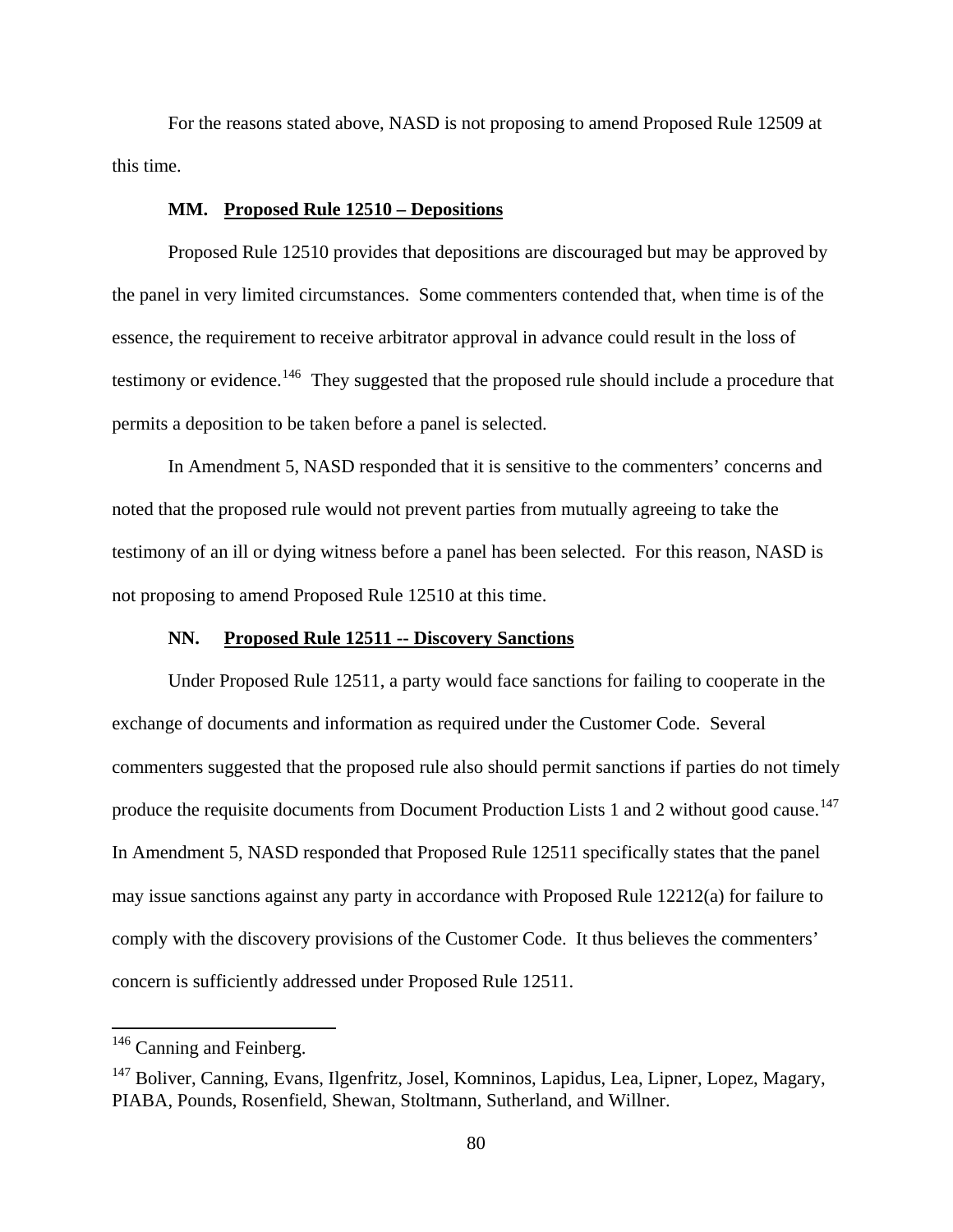One commenter noted that Proposed Rule 12511 expands the scope of a panel's authority beyond current practice by permitting arbitrators to impose sanctions for violations of the Customer Code, rather than for violations of panel orders only.<sup>[148](#page-80-0)</sup> In Amendment 5, NASD explained that the purpose of this provision is to specify that the panel has the authority to control all aspects of an arbitration, not just discovery, and therefore must have the ability to enforce the rules of the forum as well as its orders.

Two commenters noted that a bad faith use of the delay provisions in Proposed Rules 12506 and 12507 is not subject to sanctions under Proposed Rule 12511 and suggested amending Proposed Rule 12511 to address this issue.<sup>[149](#page-80-1)</sup> As previously discussed, NASD proposed in Amendment 5 to amend Proposed Rules 12506 and 12507 to include expressly a "good faith" standard for compliance. NASD believes the issues raised concerning Proposed Rule 12511 will be addressed with the proposed changes in Proposed Rules 12506 and 12507.

For these reasons stated above, NASD is not proposing to amend Proposed Rule 12511 at this time.

#### **OO. Proposed Rule 12512 – Subpoenas**

Proposed Rule 12512 provides that subpoenas may be issued "as provided by law." Similarly, Rule 10322 of the current Code provides, "The arbitrators and any counsel of record to the proceeding shall have the power of the subpoena process as provided by law." Seven commenters contended that brokerage firms abusively issue overly broad subpoenas to non-parties, while failing to provide notice of the subpoena to claimants in a timely manner.<sup>[150](#page-80-2)</sup> These commenters stated that claimants usually receive a copy of the subpoena only after the

<span id="page-80-0"></span> $148$  SIA.

<span id="page-80-1"></span><sup>&</sup>lt;sup>149</sup> Canning and Feinberg.

<span id="page-80-2"></span><sup>&</sup>lt;sup>150</sup> Canning, Feinberg, Greco, Layne, Miller, Stolle, and Stoltmann.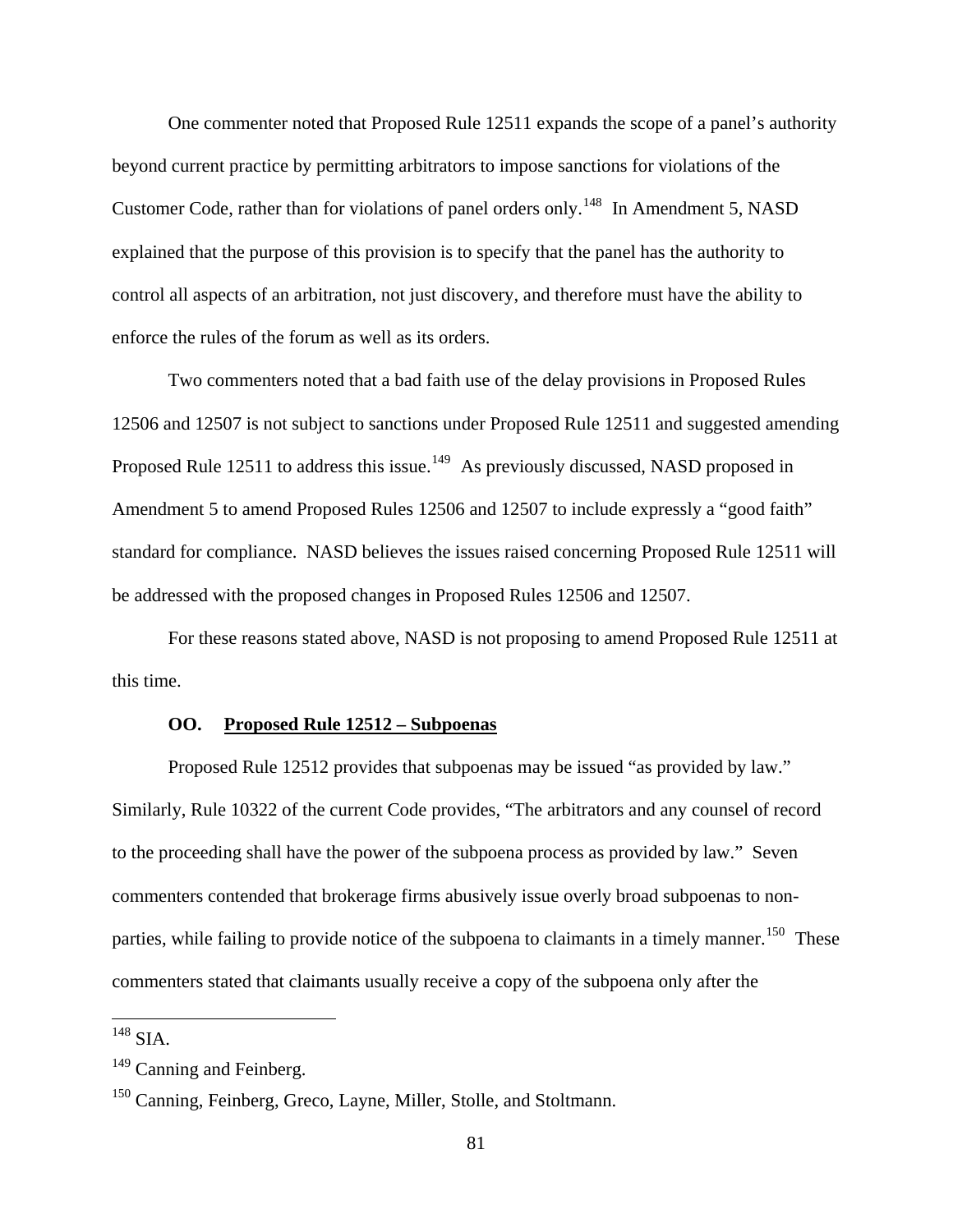subpoenaed party has produced the requested documents, thereby eliminating the opportunity to make a meaningful objection. They argued that parties should be allowed to object to the subpoena before it is issued. Several commenters also suggested that the proposed rule should state clearly that only arbitrators may issue subpoenas.<sup>[151](#page-81-0)</sup>

In Amendment 5, NASD agreed that changes to the subpoena process were needed and noted that it had separately filed proposed rule changes relating to subpoenas.<sup>[152](#page-81-1)</sup> NASD stated that it intends to incorporate any approved changes into the Customer Code.

# **PP. Proposed Rule 12513 -- Authority of Panel to Direct Appearances of Associated Person Witnesses and Production of Documents Without Subpoenas**

Proposed Rule 12513 allows the panel to order the appearance of any employee or associated person of an NASD member without the use of subpoenas. One commenter noted that Proposed Rules 12100(a) and (r) consider former associated persons to be associated persons.[153](#page-81-2) In this commenter's view, while Proposed Rule 12513 would permit a panel to order a former associated person to attend an arbitration hearing, this would be impractical because the panel would have no means to enforce an order compelling that person's attendance. This commenter suggested limiting the proposed rule to current associated persons and stated that the attendance of former associated persons should be compelled by subpoena only.

<span id="page-81-0"></span><sup>&</sup>lt;sup>151</sup> Canning, Feinberg, Greco, Layne, Stolle, Stoltman.

<span id="page-81-1"></span> $152$  The Commission recently approved these proposed rule changes. See Order Approving Proposed Rule Change and Amendment Nos. 1, 2, and 3 Thereto and Notice of Filing and Order Granting Accelerated Approval to Amendment No. 4 to Revise Rule 10322 of the NASD Code of Arbitration Procedure Pertaining to Subpoenas and the Power to Direct Appearances, Securities Exchange Act Rel. No. 55038 (Jan. 3, 2007), 72 FR 1353 (Jan. 11, 2007) (SR-NASD-2005-079).

<span id="page-81-2"></span><sup>&</sup>lt;sup>153</sup> SIA. See also Section III.B.2, Proposed Rule 12100(a) (Definition of Associated Person) and Proposed Rule 12100(r) (Definition of Person Associated with a Member), above.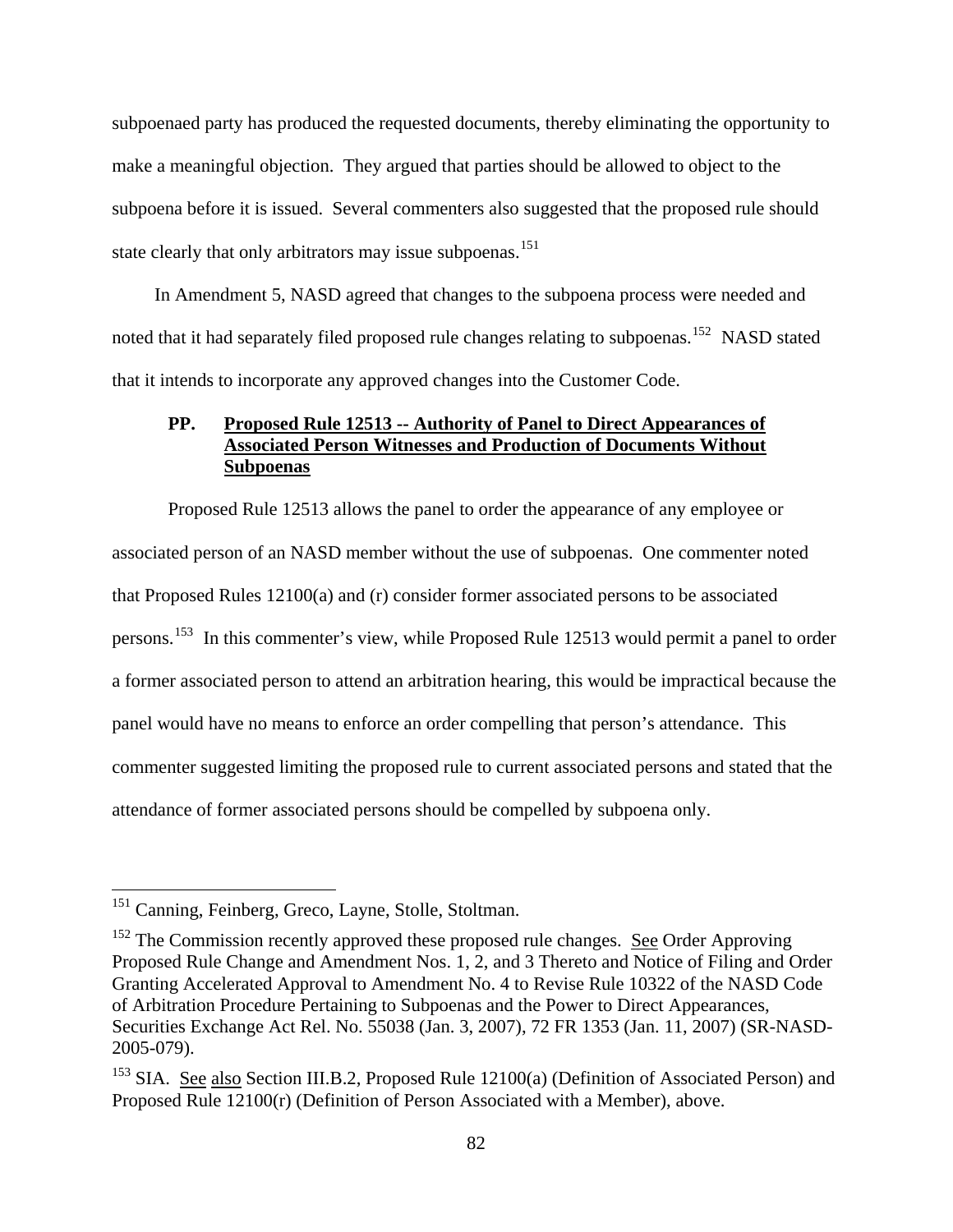In Amendment 5, NASD responded that Proposed Rule 12100(r) is a codification of current policy, under which, in the arbitration context, NASD maintains jurisdiction over a former associated person for events that occurred while the person was associated with a member firm (or are related to the person's termination of employment with a member firm). It also noted that such arbitrations would be subject to any applicable statute of limitations and the sixyear eligibility rule under both the current Code and Proposed Rule 12206. With regard to Proposed Rule 12513, NASD acknowledged that arbitrators have limited means of requiring former associated persons to appear or produce documents. Nevertheless, some former associated persons may cooperate with these orders to facilitate resolution of the matter. If they do not, they may be subject to a subpoena. Because Proposed Rule 12513 is substantively the same as current policy, NASD is not proposing to amend this proposed rule at this time.

# **QQ. Proposed Rule 12514 -- Exchange of Documents and Witness Lists Before Hearing**

As published in the Customer Code Notice, Proposed Rule 12514(c) provides that parties may not present at the hearing any documents or other materials not already produced or any witnesses not already identified at an earlier stage in the arbitration, unless the panel determines that good cause exists for the earlier failure. Proposed Rule 12514(c) also specifically states that the need to use documents or call witnesses for rebuttal or impeachment purposes based on developments during the hearing constitutes good cause.

#### **1. "Control"**

Proposed Rule 12514(a) (Documents and Other Materials) provides that at least 20 days before the first scheduled hearing date, all parties must provide all other parties with copies of all documents and other materials in their possession or control that they intend to use at the hearing that have not already been produced. Several commenters objected to the use of the term

83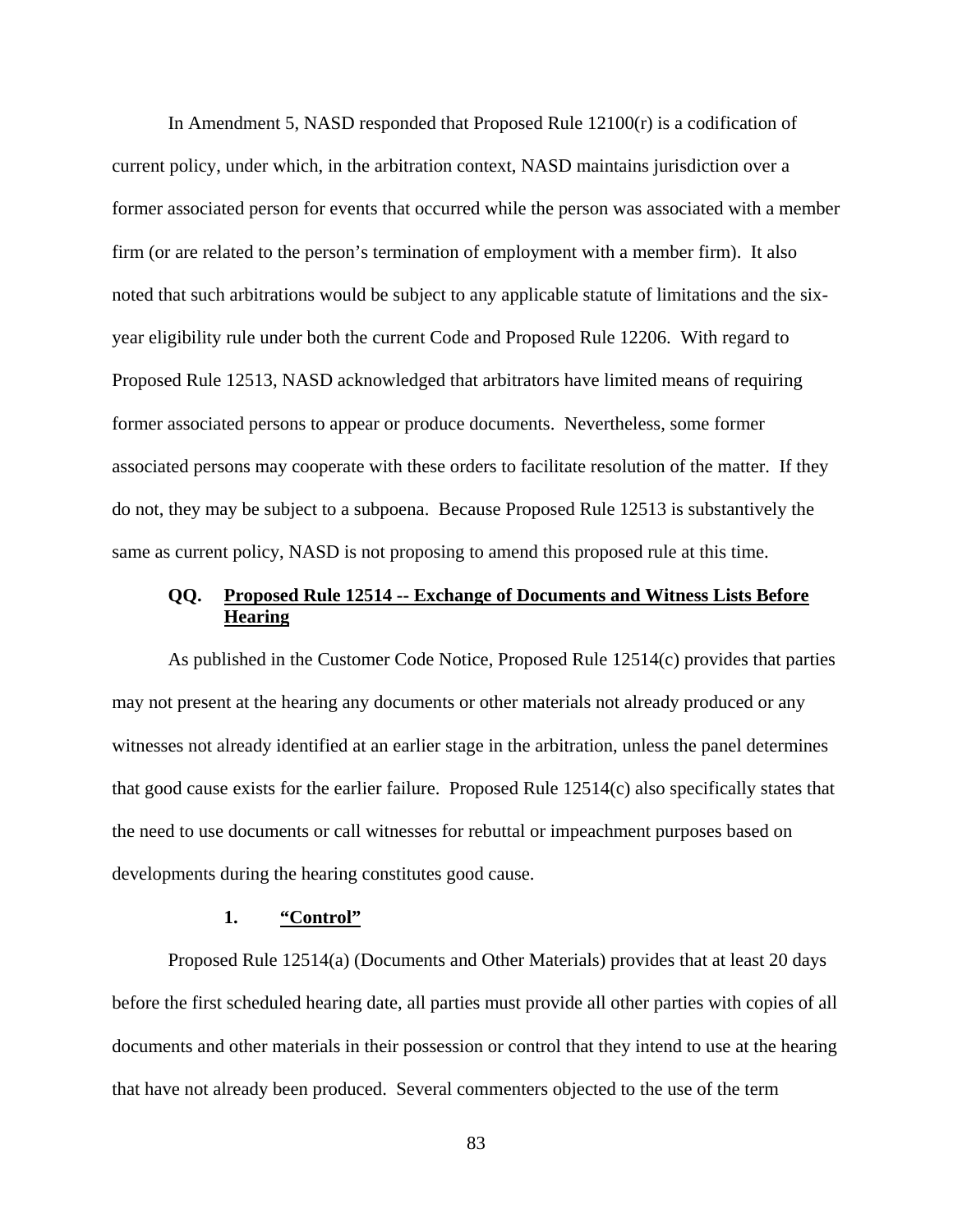"control" in Proposed Rule 12514(a) and Proposed Rule  $12506$ <sup>[154](#page-83-0)</sup> NASD responded in Amendment 5 that it believed the use of the term "control" would make it easier for customers to gain access to documents held by third-parties on behalf of respondents, because respondents would be required to produce documents regardless of where the documents are stored or maintained. In Amendment 7, NASD proposed to amend Proposed Rule 12508 to address this issue.[155](#page-83-1)

# **2. Scope of "Rebuttal"**

Several commenters suggested that, to avoid any misunderstanding of what constitutes rebuttal, Proposed Rule 12514(c) should include information currently contained in a form letter that NASD sends to the parties advising them of the hearing date and location.<sup>[156](#page-83-2)</sup> This information instructs parties that documents and lists of witnesses in defense of a claim are not considered rebuttal and, therefore, must be exchanged by the parties. In response to this comment, NASD agreed in Amendment 5 to include this provision, noting that it would be codifying current practice.<sup>[157](#page-83-3)</sup> The proposed rule is amended as follows (new language underlined; deleted language in [brackets]):

#### **12514. Exchange of Documents and Witness Lists Before Hearing**

(a) Documents and Other Materials

No change.

<span id="page-83-0"></span><sup>&</sup>lt;sup>154</sup> Boliver, Canning, Estell, Evans, Feinberg, Ilgenfritz, Josel, Komninos, Lapidus, Lea, Lipner, Lopez, Magary, PIABA, Pounds, Rosenfield, Shewan, Stolle, Stoltmann, Sutherland, and Willner.

<span id="page-83-1"></span><sup>&</sup>lt;sup>155</sup> See Sections III.II.1, Proposed Rule 12506 (Document Production Lists), and III.KK, Proposed Rule 12508 (Objecting to Discovery; Waiver of Objection), above.

<span id="page-83-2"></span><sup>156</sup> Boliver, Canning, Evans, Feinberg, Ilgenfritz, Josel, Komninos, Lapidus, Lea, Lipner, Lopez, Magary, PIABA, Pounds, Rosenfield, Shewan, Stoltmann, Sutherland, and Willner.

<span id="page-83-3"></span><sup>&</sup>lt;sup>157</sup> NASD also proposed to amend Proposed Rule 12514(b) to correct a grammatical error.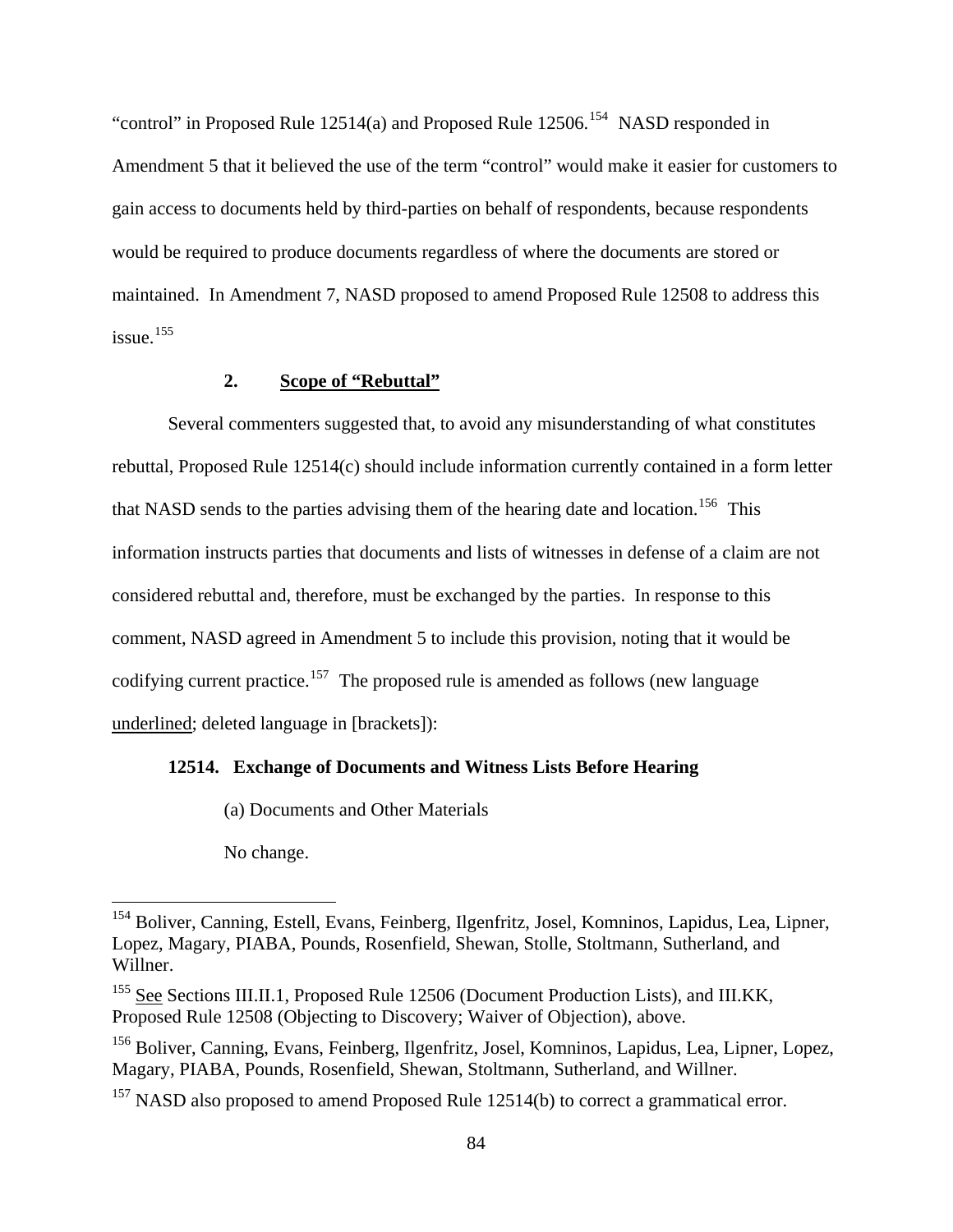(b) Witness Lists

At least 20 days before the first scheduled hearing date, all parties must provide each other party with the names and business affiliations of all witnesses they intend to present at the hearing. At the same time, [each party] all parties must file their witness lists with the Director, with enough copies for each arbitrator.

(c) Exclusion of Documents or Witnesses

Parties may not present any documents or other materials not produced and or any witnesses not identified in accordance with this rule at the hearing, unless the panel determines that good cause exists for the failure to produce the document or identify the witness. Good cause includes the need to use documents or call witnesses for rebuttal or impeachment purposes based on developments during the hearing. Documents and lists of witnesses in defense of a claim are not considered rebuttal or impeachment information and, therefore, must be exchanged by the parties.

\* \* \* \* \*

#### **3. "Good Cause"**

One commenter expressed concern that the exception allowing documents not exchanged to be admitted for "good cause" would create uncertainty that a panel would accept documents or witnesses not produced or identified during the 20-day exchange during the hearing.<sup>[158](#page-84-0)</sup> Similarly, two commenters expressed concern that the phrase "impeachment purposes based on developments during the hearing" is ambiguous, would create more uncertainty in the hearing preparation process, and would be difficult for arbitrators to apply.<sup>[159](#page-84-1)</sup> These commenters recommended retaining the "good cause" requirement, but replacing the standard of "rebuttal or  $\overline{a}$ 

<span id="page-84-0"></span> $158$  Ryder.

<span id="page-84-1"></span><sup>&</sup>lt;sup>159</sup> Canning and Feinberg.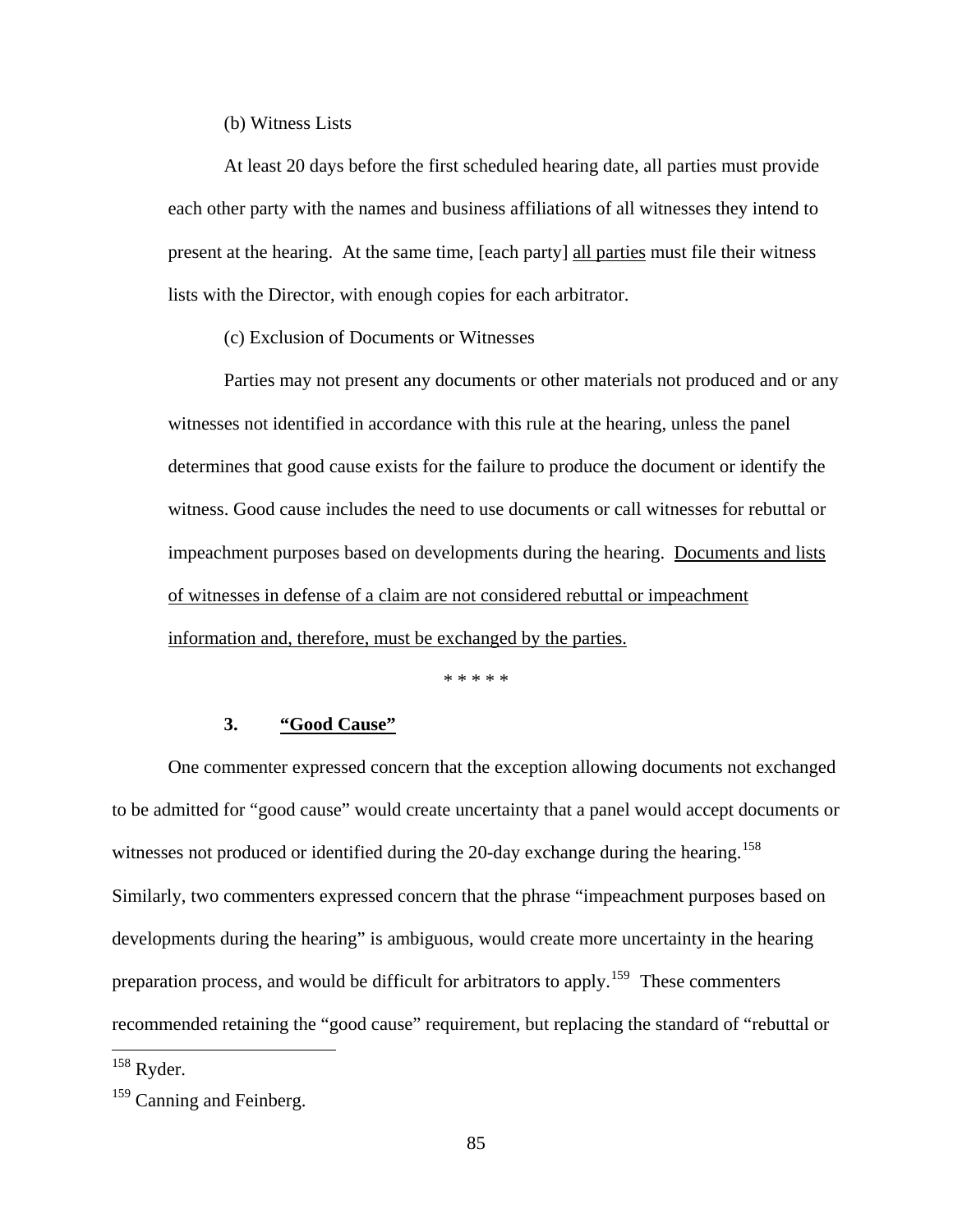impeachment purposes" with the cross-examination standard from Rule 10321 of the current  $\mbox{Code.}^{160}$  $\mbox{Code.}^{160}$  $\mbox{Code.}^{160}$ 

Another commenter objected to the provision in Proposed Rule 12514(c) that would require parties to exchange documents contemplated for use on cross-examination, stating that this disclosure is antithetical to the concept of cross-examination because it would give each party time to formulate responses.<sup>[161](#page-85-1)</sup> This commenter suggested that the proposed rule should specifically except cross-examination documents from the 20-day exchange, as under the current Code.

In Amendment 5, NASD responded that the proposed rule creates a presumption that, at the hearing, parties may not present any documents that were not exchanged or witnesses who were not identified within the time provided by the proposed rule. NASD stated, however, that the "good cause" exception is intended to allow for the need to use documents or call witnesses for rebuttal or impeachment purposes based on developments at the hearing. NASD also stated that in developing Proposed Rule 12514(c), it learned from some of its constituents that parties have been abusing the "cross examination" exception of Rule 10321 of the current Code by inappropriately designating certain documents as cross-examination documents. Subsequently, at the hearing, parties allegedly "surprised" their opponents with these documents, which limited the opponents' ability to effectively rebut their significance. NASD stated that Proposed Rule 12514(c) is intended to prevent this practice. For these reasons, NASD is not proposing to amend the proposed rule at this time.

<span id="page-85-0"></span><sup>&</sup>lt;sup>160</sup> Canning and Feinberg. Current Rule 10321 (General Provisions Governing Pre-Hearing Proceedings) provides in relevant part that parties do not need to exchange documents or identify witnesses "which parties may use for cross-examination or rebuttal."

<span id="page-85-1"></span><sup>&</sup>lt;sup>161</sup> Schwab.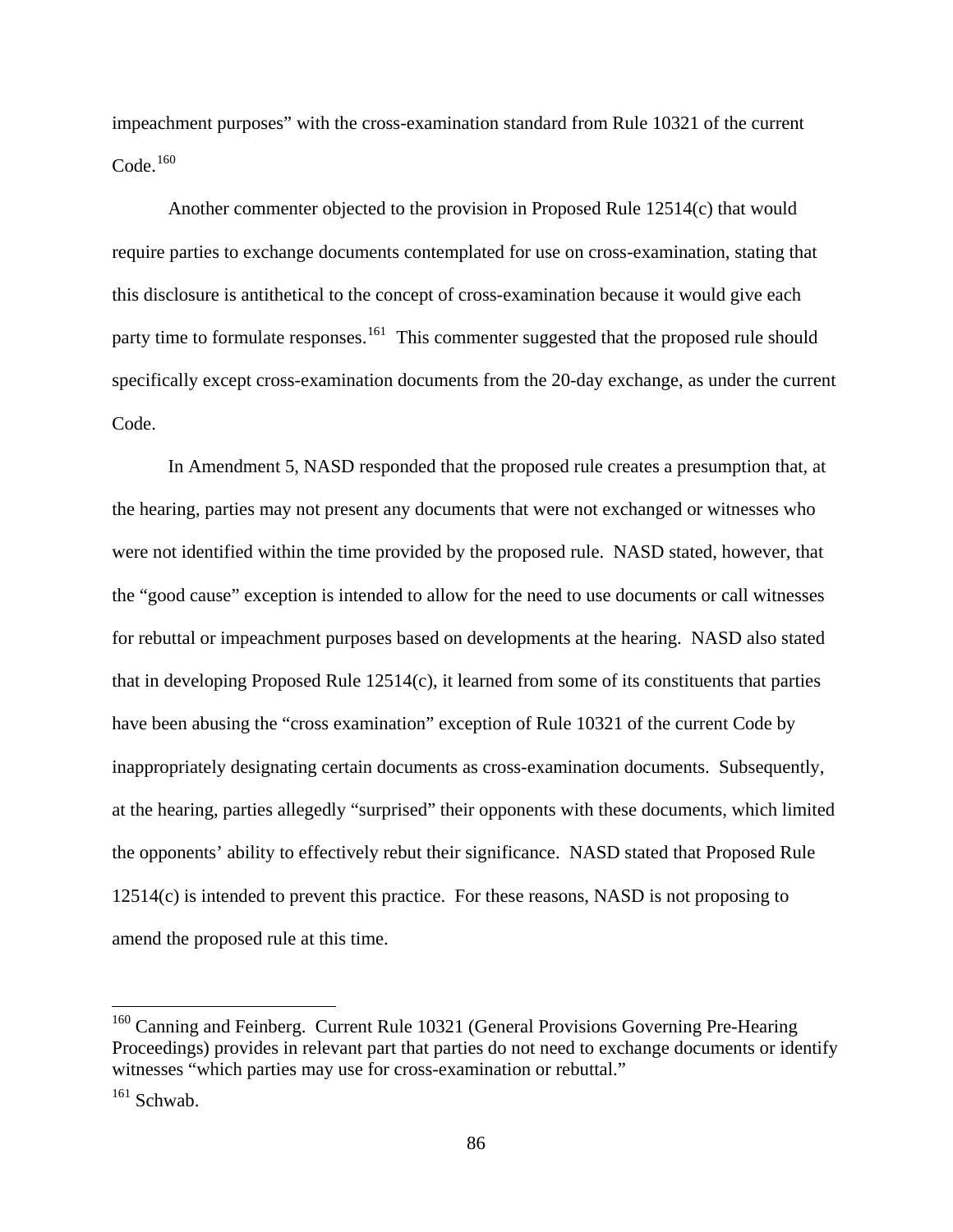#### **4. Other Comments**

Under the current and proposed Discovery Guides, if a party states that no responsive information or documents exist in connection with a discovery request, that party must make certain affirmations at the request of the party seeking the discovery request. Specifically, the responding party must: (1) state in writing that he/she conducted a good faith search for the requested information or documents; (2) describe the extent of the search; and (3) state that, based on the search, no such information or documents exist. Two commenters asserted that these affirmations are inadequate and suggested that they be amended.<sup>[162](#page-86-0)</sup> NASD responded that the Customer Code is not changing the affirmation provision in the Discovery Guide, and thus that this comment is outside the scope of this rule filing.

Two commenters asserted that Proposed Rule 12514 would cause parties to provide more documents than they intend to use at the hearing, thus limiting any meaningful analysis of the evidence that the opposing parties actually intend to offer at the hearing.<sup>[163](#page-86-1)</sup> They suggested that Proposed Rule 12514 should require parties to provide notebooks of numbered exhibits with an index to opposing parties 20 days before hearing, and to the panel at the hearing.

In Amendment 5, NASD responded that Proposed Rule 12514 is meant to provide general guidance on the exchange or documents and witness lists before a hearing, and is substantively the same as Rule 10321(a) of the current Code. Thus, it stated that these comments are outside the scope of the rule filing.

## **RR. Proposed Rule 12600 -- Required Hearings**

As published in the Customer Code Notice, Proposed Rule 12600(c) provides that if a hearing will be held, the Director will notify the parties of the time and place of the hearing at

<span id="page-86-0"></span><sup>&</sup>lt;sup>162</sup> Canning and Feinberg.

<span id="page-86-1"></span><sup>&</sup>lt;sup>163</sup> Canning and Layne.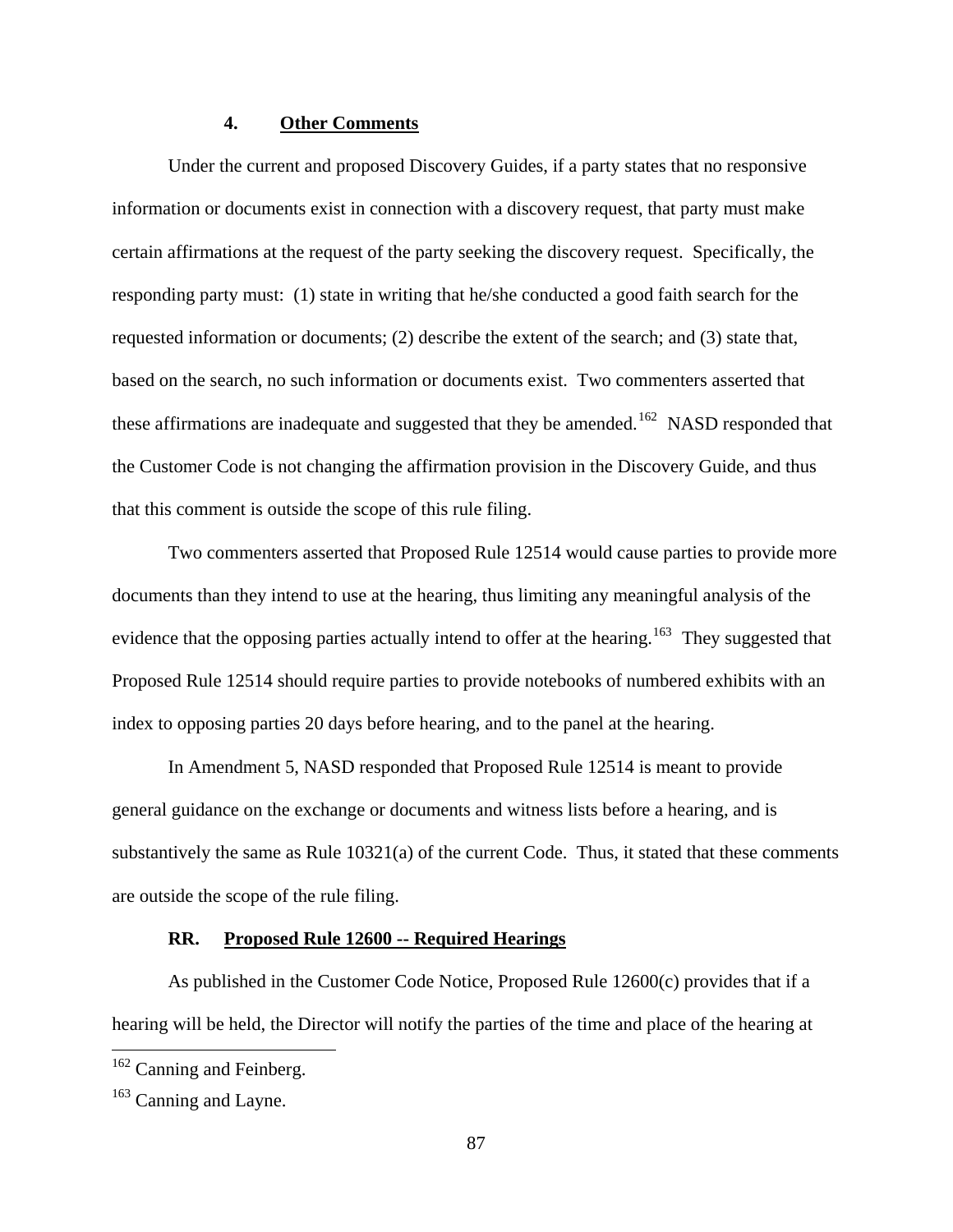least 10 days before the hearing begins, unless the parties agree to a shorter time. The Commission specifically solicited comment on whether parties need notice of the hearing earlier than 10 days in advance. Several commenters indicated that the proposed 10-day notice could be insufficient.<sup>[164](#page-87-0)</sup> One commenter stated that such short notice might cause a small investor to lose his or her counsel, as that counsel's schedule might not allow an appearance for a hearing on 10 days' notice, which in turn could mean that the investor could be forced to proceed at the hearing without counsel.<sup>[165](#page-87-1)</sup> Other commenters suggested that it would be difficult for parties and witnesses who are traveling from out of town to make travel arrangements on 10 days' notice.<sup>[166](#page-87-2)</sup>

In Amendment 5, NASD explained that the term "place" in Proposed Rule 12600(c) refers to the specific facility where the hearings will be held, and that under current practice, parties normally are notified of the city in which the hearing will take place prior to the IPHC. Parties also generally agree to hearing dates at the IPHC. NASD stated that it does not expect this practice to change under Proposed Rule 12600(c). In response to the comments and to ensure consistent timeframes under the Customer Code, however, NASD is proposing to amend Proposed Rule 12600(c) to increase the notice period from 10 to 20 days. The proposed rule change is amended as follows (new language underlined; deleted language in [brackets]):

#### **12600. Required Hearings**

- (a) No change.
- (b) No change.

<span id="page-87-0"></span><sup>&</sup>lt;sup>164</sup> Boliver, Canning, Evans, Ilgenfritz, Josel, Komninos, Lapidus, Lea, Lipner, Lopez, Magary, PACE, PIABA, Pounds, Rosenfield, Shewan, Stoltmann, Sutherland, and Willner. <sup>165</sup> PACE.

<span id="page-87-2"></span><span id="page-87-1"></span><sup>&</sup>lt;sup>166</sup> Boliver, Canning, Evans, Ilgenfritz, Josel, Komninos, Lapidus, Lea, Lipner, Lopez, Magary, PIABA, Pounds, Rosenfield, Shewan, Stoltmann, Sutherland, and Willner.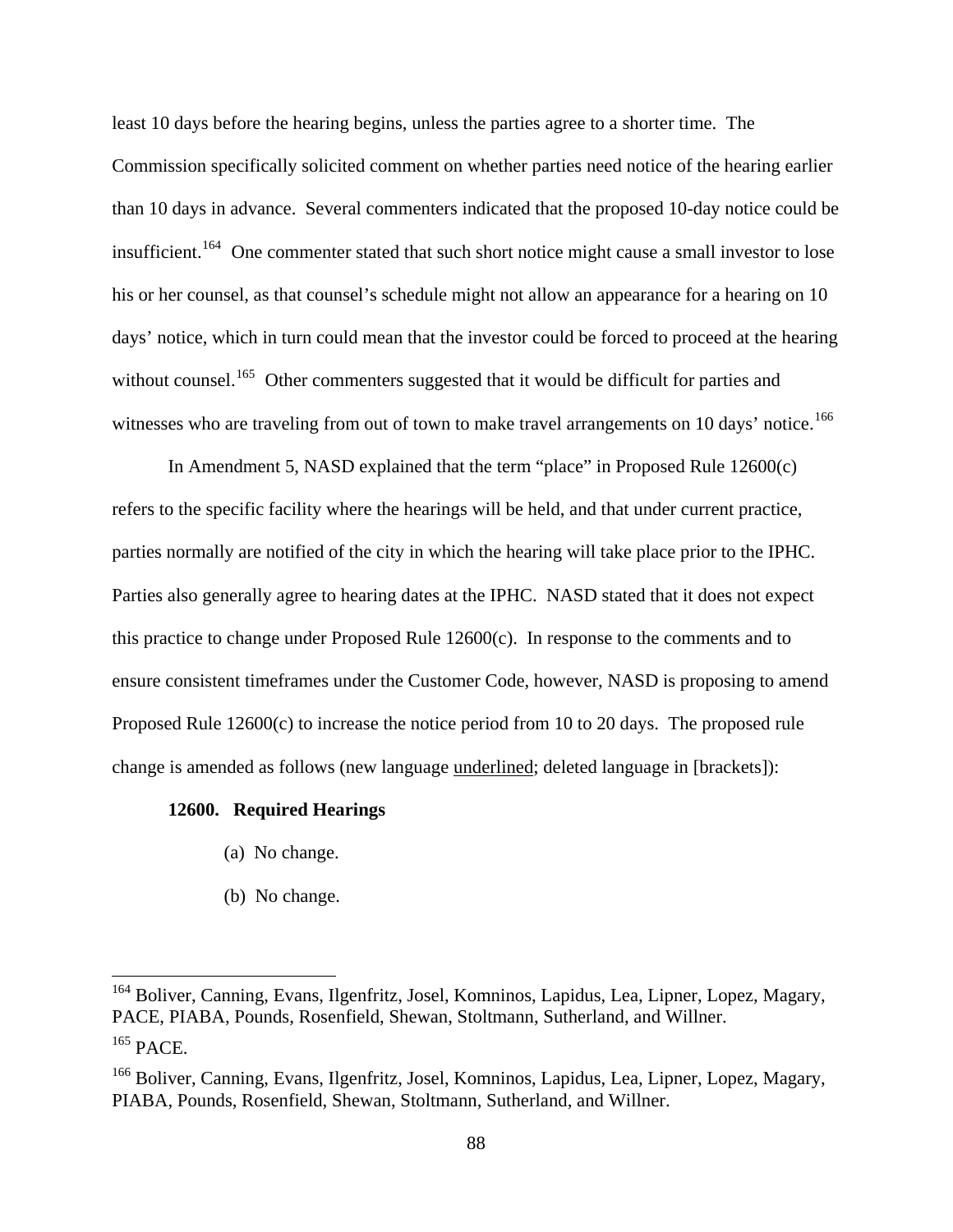(c) The Director will notify the parties of the time and place at least [10] 20 days before the hearing begins, unless the parties agree to a shorter time.

\* \* \* \* \*

In addition, Proposed Rule 12600 provides that hearings will be held, unless the arbitration is administered under the provisions under the Customer Code applicable to simplified arbitrations or default proceedings, the parties agree otherwise in writing, or the arbitration has been settled, withdrawn, or dismissed. One commenter noted that Proposed Rule 12600(a) would not include cases dismissed without a hearing under Proposed Rule 12504 and suggested amending the proposed rule to include this additional exception.<sup>[167](#page-88-0)</sup>

In Amendment 5, NASD responded that it believes the language and intent of Proposed Rule 12600(a) are clear, and as a result, did not propose to amend this rule. In Amendment 6, NASD withdrew Proposed Rule 12504 and all references to that rule from the Customer Code.<sup>[168](#page-88-1)</sup> Therefore, this comment is no longer applicable to this rule filing.

#### **SS. Proposed Rule 12601 -- Postponement of Hearings**

<span id="page-88-3"></span>Proposed Rule 12601 governs the postponement of hearings and provides, in relevant part, that a panel may not grant a motion to postpone a hearing made within 10 days of the date that the hearing is scheduled to begin, unless the panel determines that good cause exists.

One commenter asserted that, at times, arbitrators have attempted to ignore the agreement of the parties to postpone an arbitration and compel parties to proceed.<sup>[169](#page-88-2)</sup> To eliminate this possibility, this commenter suggested that the proposed rule should provide that a hearing must

<span id="page-88-0"></span> $167$  SIA.

<span id="page-88-1"></span><sup>&</sup>lt;sup>168</sup> Proposed Rule 12504 has since been re-filed as a separate proposed rule change. <u>See supra</u> note 23.

<span id="page-88-2"></span> $169$  SIA.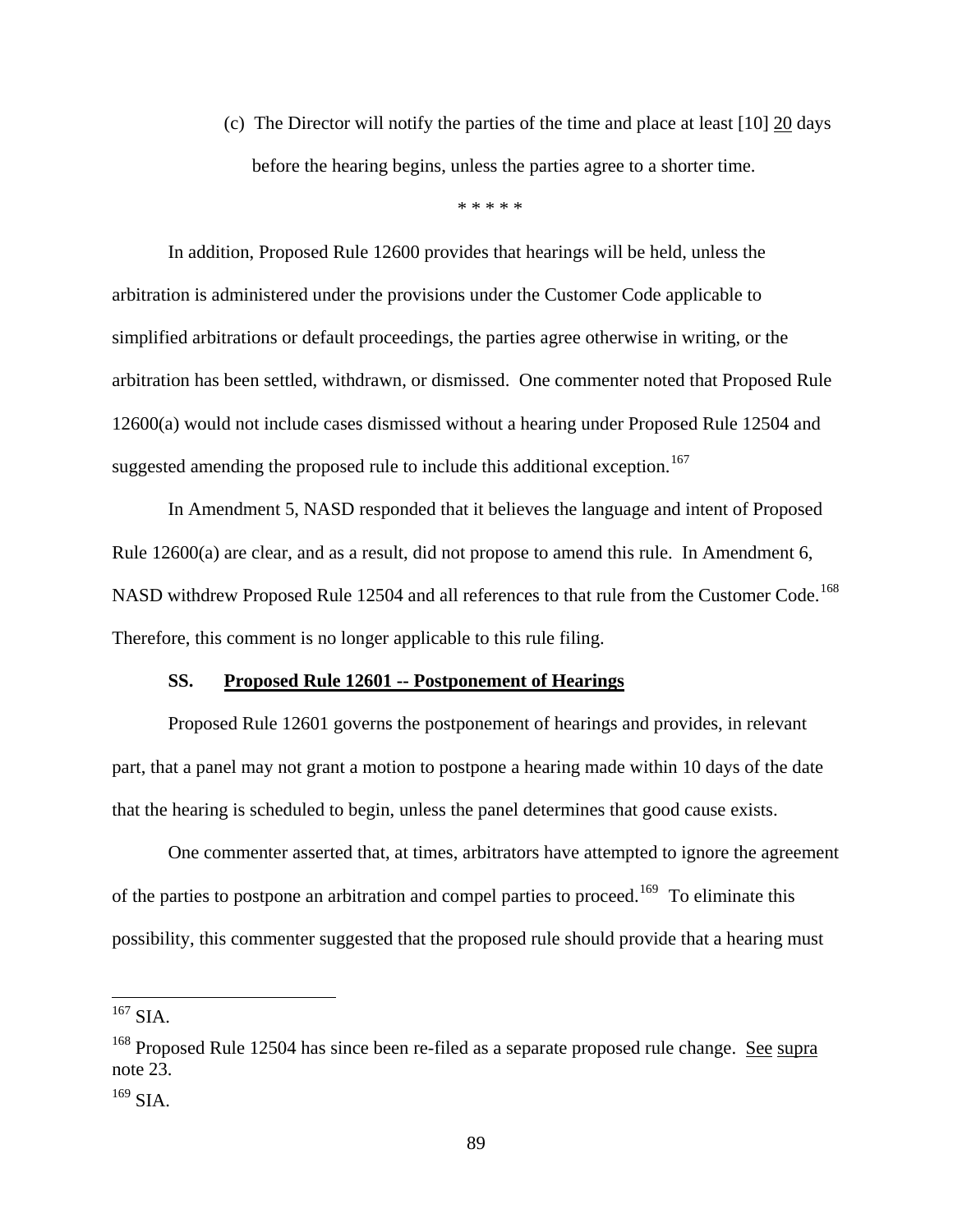be postponed by agreement of the parties and may be postponed under the other listed circumstances. Another commenter noted that Proposed Rule 12601(a) appears to give the parties the unfettered right to postpone the hearing whenever they agree to do so, which would contradict an arbitrator's duty to keep cases moving toward resolution.<sup>[170](#page-89-0)</sup> This commenter suggested incorporating some provisions from Rule  $10319(c)$  of the current Code to give the panel express control over the number of times a case may be postponed and to eliminate repeat postponements.

NASD responded that it believes the parties should have the discretion to postpone a hearing if they mutually agree, to facilitate settlement negotiations among the parties. NASD believes, however, that the proposed postponement fees in the rule, which are non-refundable, should serve as a deterrent to multiple postponements.<sup>[171](#page-89-1)</sup> Moreover, Proposed Rule 12601(c) would allow a panel to dismiss an arbitration without prejudice if the parties request or agree to more than two postponements. In this situation, a party could re-file the claim, subject to all applicable fees and costs under the Customer Code.

In light of these comments, however, NASD also amended Proposed Rule 12601 to expressly distinguish between when a hearing may be postponed and when a hearing must be postponed. NASD also added paragraph (b)(2) to the rule, which includes provisions of a proposed rule change that had been approved by the Commission, but were inadvertently omitted

<span id="page-89-0"></span><sup>&</sup>lt;sup>170</sup> Elster. While this commenter's views pertained to Proposed Rule 13601(a) of the Industry Code, his comments are relevant to the Customer Code as well. See supra note 5.

<span id="page-89-1"></span> $171$  Both Rule 10319(b) of the current Code and Proposed Rule 12601(b) require parties to pay a postponement fee equal to the applicable hearing session fee if the party's postponement request is granted. Under Rule 10319(b), a party would pay twice the hearing session fee for each subsequent postponement, whereas under Proposed Rule 12601(b), the fee would not increase for subsequent requests. See Section V.Y, below.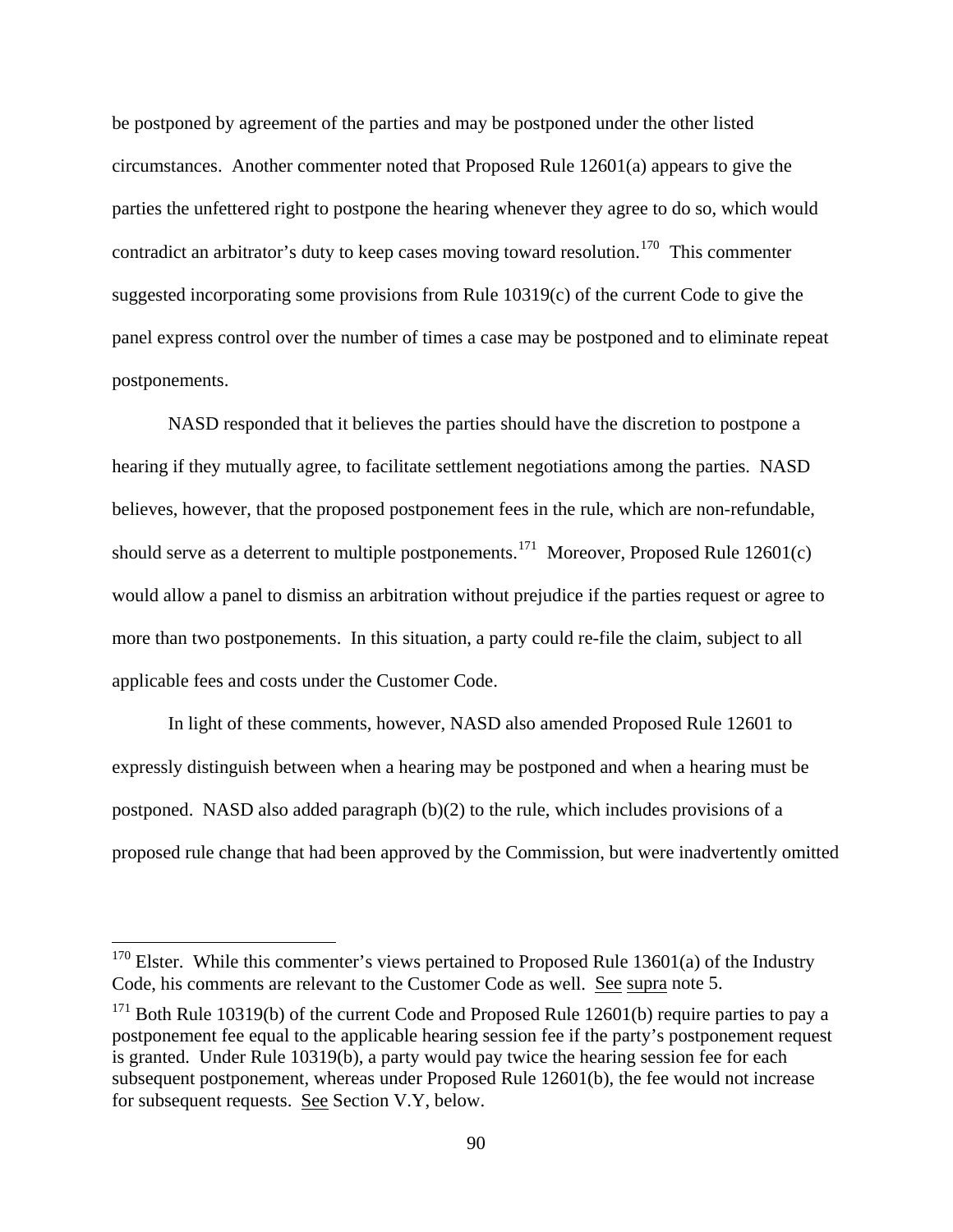from the last amendment to the Customer Code.<sup>[172](#page-90-0)</sup> The proposed rule change is amended as follows (new language underlined; deleted language in [brackets]):

## **12601. Postponement of Hearings**

(a) [When a Hearing May Be Postponed] Postponement of Hearings

# (1) When a Hearing Shall Be Postponed

A hearing shall be postponed by agreement of the parties.

## (2) When a Hearing May Be Postponed

A hearing may be postponed [only]:

- **IDE** [By agreement of the parties;]
- By the Director, in extraordinary circumstances;
- By the panel, in its own discretion; or
- By the panel, upon motion of a party. The panel may not grant a motion to postpone a hearing made within 10 days of the date that the hearing is scheduled to begin, unless the panel determines that good cause exists.
- (b) Postponement Fees

 $\overline{a}$ 

(1) No change.

(2) If a postponement request is made by one or more parties and granted within three business days before a scheduled hearing session, the party or parties making the request shall pay an additional fee of \$100 per arbitrator. If more than one party requests the postponement, the arbitrators

<span id="page-90-0"></span><sup>&</sup>lt;sup>172</sup> See Order Approving Proposed Rule Change and Amendment Nos. 1 and 2 Relating to the Adjournment of an Arbitration Hearing Within Three Business Days of the First Scheduled Hearing Session, Securities Exchange Act Rel. No. 49716 (May 17, 2004), 69 FR 29342 (May 21, 2004) (SR-NASD-2003-164).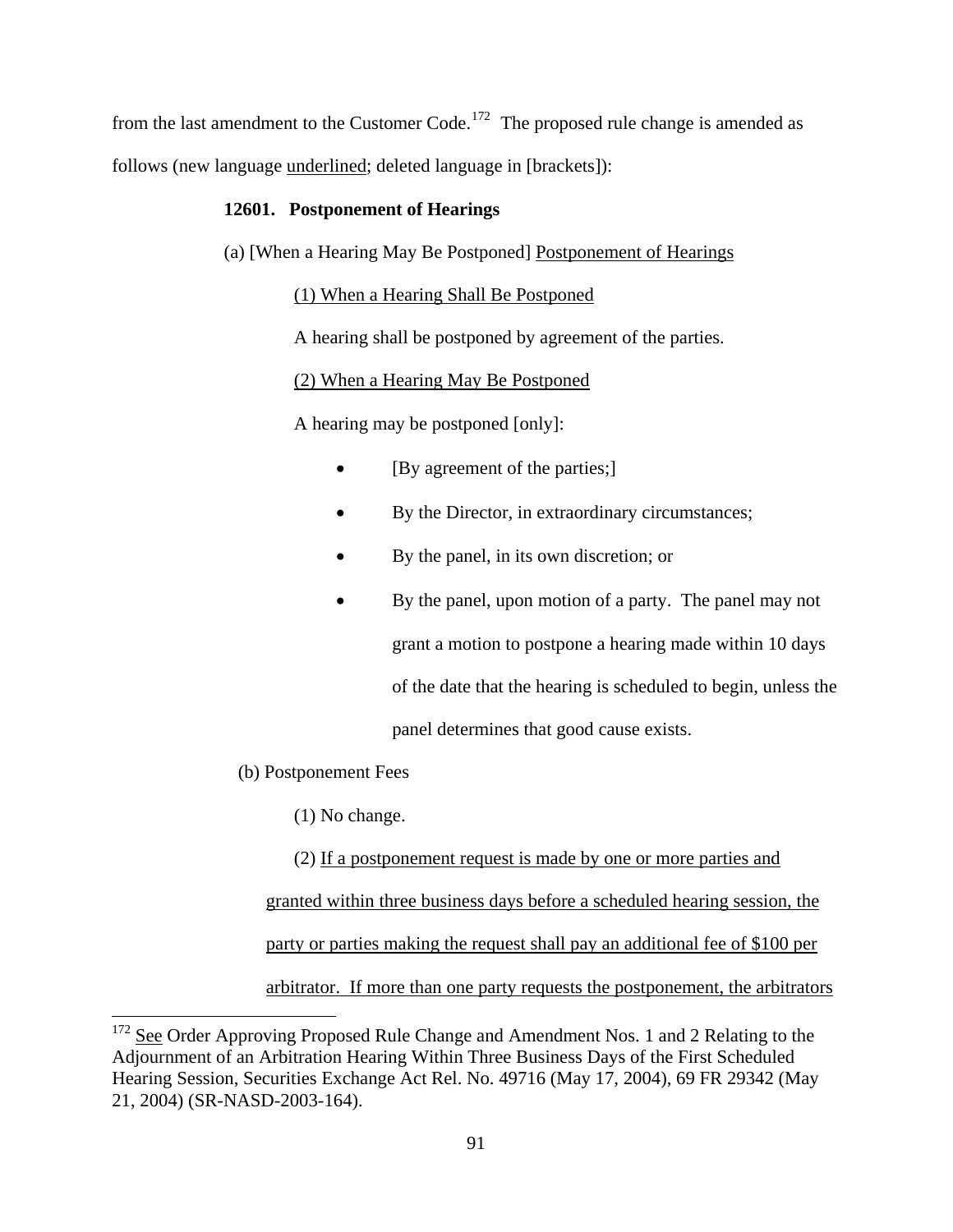shall allocate the \$100 per arbitrator fee among the requesting parties. The arbitrators may allocate all or a portion of the \$100 per arbitrator fee to the non-requesting party or parties, if the arbitrators determine that the nonrequesting party or parties caused or contributed to the need for the postponement. In the event that a request results in the postponement of consecutively scheduled hearing sessions, the additional fee will be assessed only for the first of the consecutively scheduled hearing sessions. In the event that an extraordinary circumstance prevents a party or parties from making a timely postponement request, the arbitrators may use their discretion to waive the fee, provided verification of such circumstance is received.

(3) No change.

(c) No change.

\* \* \* \* \*

One commenter asked whether a motion for postponement outside of the 10-day window under Proposed Rule 12601(a) would require a "good cause" explanation.<sup>[173](#page-91-0)</sup> In Amendment 5, NASD explained that if a party requests to postpone a hearing more than 10 days from the date the hearing is scheduled to begin, it would not need to demonstrate good cause. Rather, a panel may grant a party's request based solely on the request, and the party would be required to pay any applicable fees.

## **TT. Proposed Rule 12602 -- Attendance at Hearings**

<span id="page-91-0"></span> $\overline{a}$  $173$  Ryder.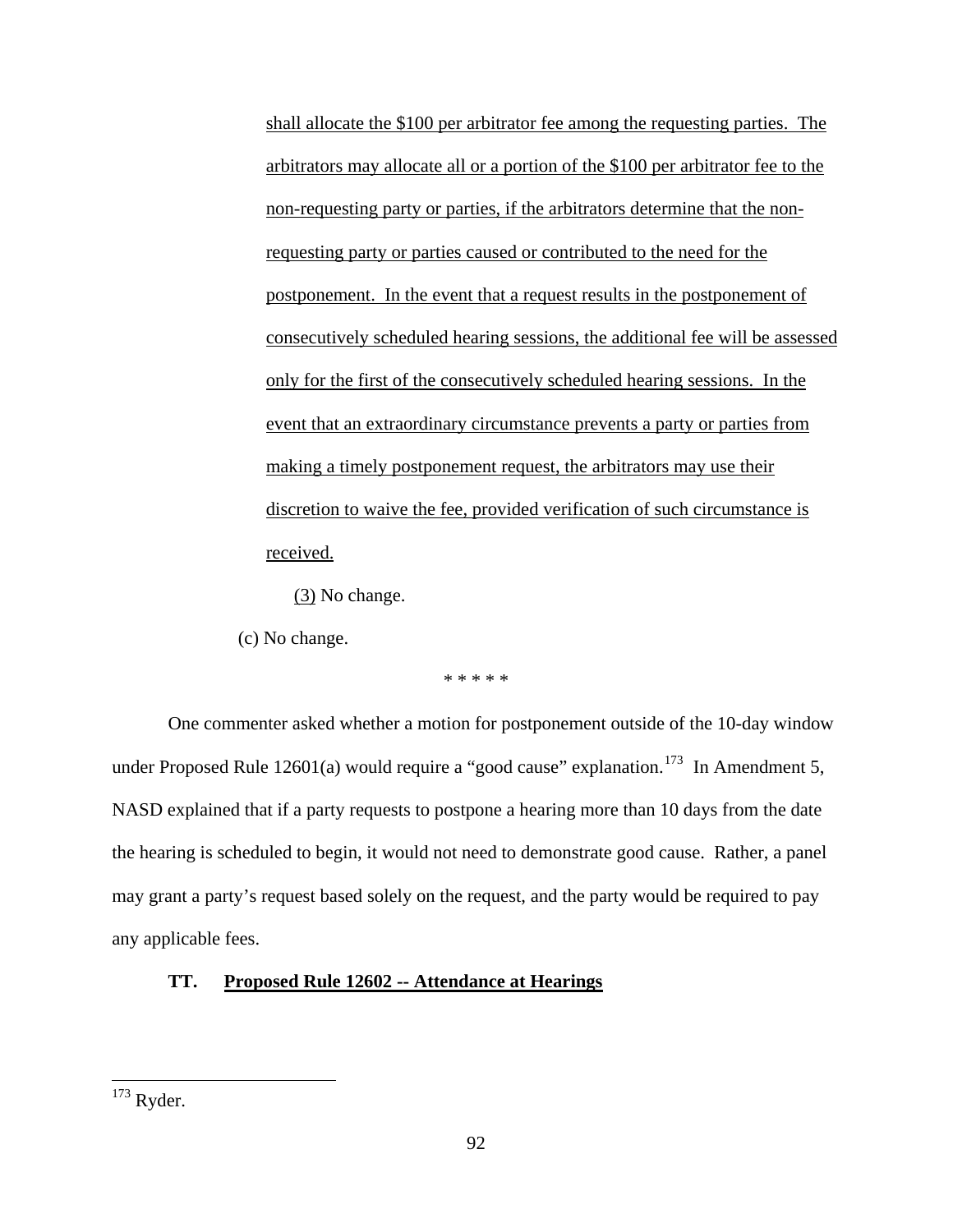Proposed Rule 12602 provides that the parties and their representatives are entitled to attend all hearings, and the panel will decide who else may attend any or all of the hearings. Several commenters viewed Proposed Rule 12602 as inconsistent with directions given in the Securities Industry Conference on Arbitration Manual, which creates a presumption for the attendance of expert witnesses and an investor's representative.<sup>[174](#page-92-0)</sup> They suggested that the proposed rule should expressly allow expert and other fact witnesses to attend hearings.

In Amendment 5, NASD agreed that expert witnesses should be allowed to attend all hearings, but stated that the panel should have the discretion to allow other persons to attend hearings (e.g., an individual assisting an elderly or disabled party) or to bar someone who may be disruptive to the proceeding.

In response to comments, the proposed rule change is amended as follows (new language underlined):

#### **12602. Attendance at Hearings**

 $\overline{a}$ 

The parties and their representatives are entitled to attend all hearings. Absent persuasive reasons to the contrary, expert witnesses should be permitted to attend all hearings. The panel will decide who else may attend any or all of the hearings.

\* \* \* \* \*

#### **UU. Proposed Rule 12607 -- Order of Presentation of Evidence and Arguments**

Proposed Rule 12607 provides that while the claimant generally will present its case, followed by the respondent's defense, the panel may vary the order in which the hearing is conducted, as long as each party is given a fair opportunity to present its case. Three commenters noted that no other proposed rule addresses the order of the presentation of

<span id="page-92-0"></span><sup>&</sup>lt;sup>174</sup> Boliver, Canning, Evans, Ilgenfritz, Josel, Komninos, Lapidus, Lea, Lipner, Lopez, Magary, Page, PIABA, Pounds, Rosenfield, Shewan, Stoltmann, and Sutherland.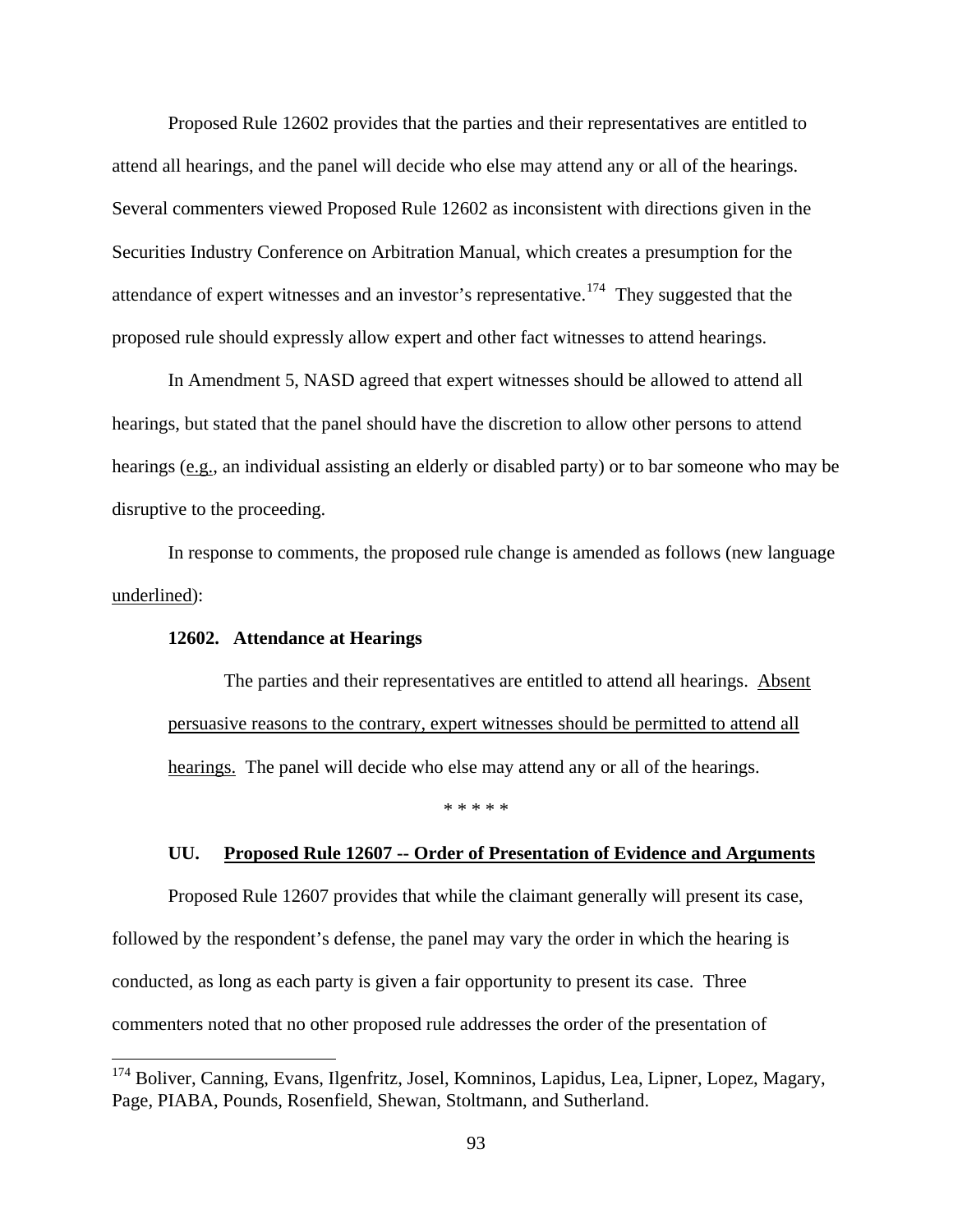evidence.<sup>[175](#page-93-0)</sup> They recommended that Proposed Rule 12607 should expressly address opening statements and closing arguments, and clarify that rebuttal testimony is allowed. Several commenters suggested that Proposed Rule 12607 should give claimants the right to reserve any or all of their closing argument for rebuttal, some noting that this would be consistent with current practice and IM-10317 under the current Code.<sup>[176](#page-93-1)</sup>

NASD responded that it believes the panel has the authority to control a hearing, which includes determining the order in which the hearing is conducted. Consistent with that principle, Proposed Rule 12607 is intended to provide the panel with discretion to vary the order in which the hearing is conducted, provided each party is given a fair opportunity to present its case. For these reasons, NASD is not proposing to amend this rule at this time.

## **VV. Proposed Rule 12700 -- Dismissal of Proceedings Prior to Award**

Proposed Rule 12700 lists the circumstances in which a panel may or must dismiss an arbitration or claim prior to award. One commenter stated that dismissals under Proposed Rule 12700(b) should be classified as an award and put into writing pursuant to Proposed Rule 12904  $(Awards)$ .<sup>[177](#page-93-2)</sup> In this commenter's opinion, because dismissal orders require a dispositive determination of the arbitrators and are subject to vacatur challenges in court, they are legally "awards."

In Amendment 5, NASD responded that it believes its proposed definition of "award" under Proposed Rule 12100 addresses this commenter's concern.<sup>[178](#page-93-3)</sup> Moreover, NASD explained that panels issue awards under current practice if they determine that cases should be dismissed,

<span id="page-93-0"></span><sup>&</sup>lt;sup>175</sup> Canning, Feinberg, and Stoltmann.

<span id="page-93-1"></span><sup>&</sup>lt;sup>176</sup> Boliver, Canning, Evans, Feinberg, Ilgenfritz, Josel, Komninos, Lapidus, Lea, Lipner, Lopez, Magary, Page, PIABA, Pounds, Rosenfield, Shewan, Stoltmann, Sutherland, and Willner.  $177$  Ryder.

<span id="page-93-3"></span><span id="page-93-2"></span> $178$  See discussion in Section III.B, Proposed Rule 12100(b) (Definition of Award), above.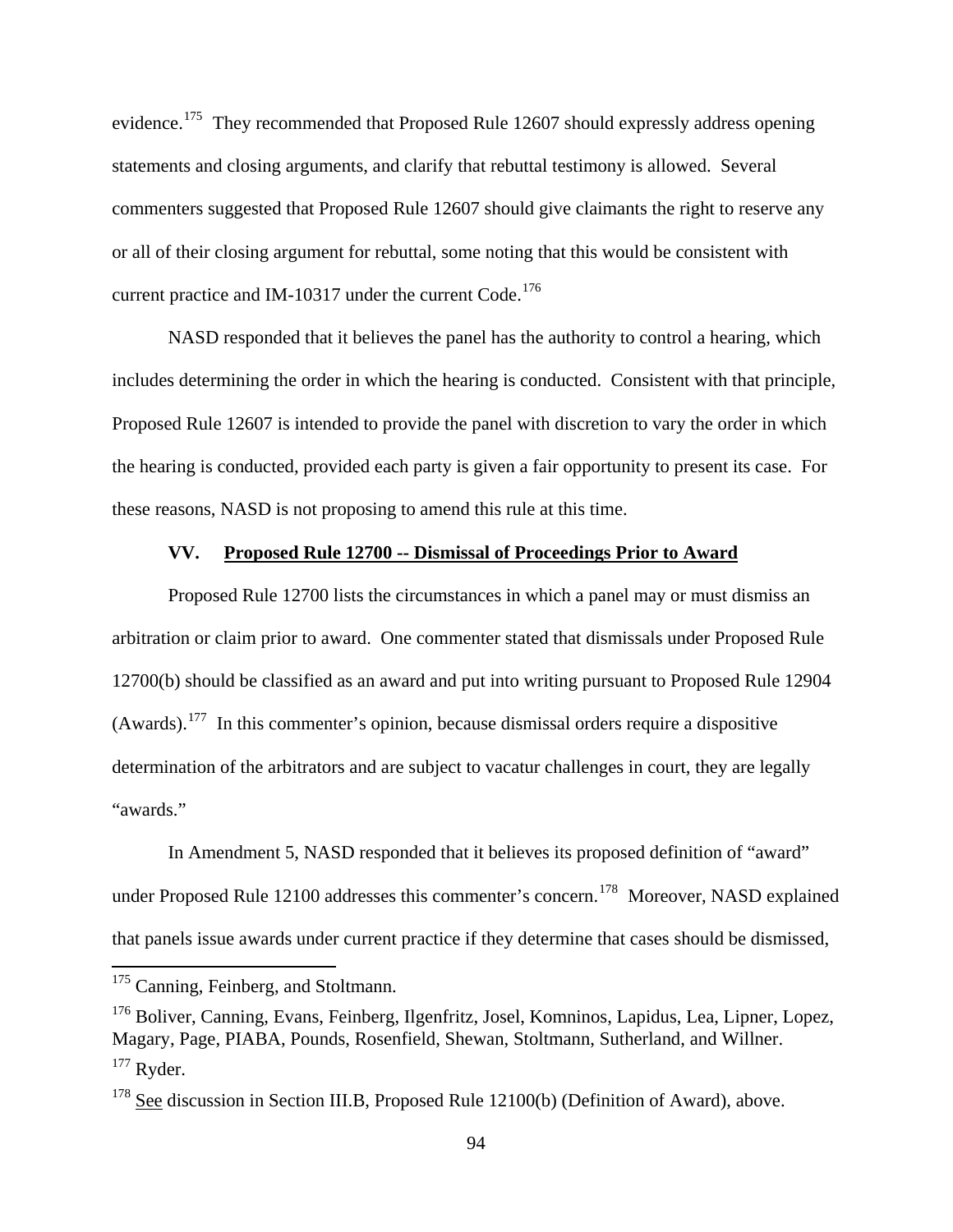with or without prejudice. For these reasons, NASD is not proposing to amend Proposed Rule 12700(b) at this time.

## **WW. Proposed Rule 12702 -- Withdrawal of Claims**

Proposed Rule 12702(a) provides that before a claim has been answered by a party, the claimant may withdraw the claim against that party with or without prejudice. Proposed Rule 12702(b) provides that after a claim has been answered by a party, the claimant may only withdraw the claim against that party with prejudice unless the panel decides, or the parties agree, otherwise. In the Customer Code Notice, the Commission asked whether Proposed Rule 12702(b) appropriately addresses the concern of allowing claimants to withdraw claims without prejudice, while protecting respondents from expending significant resources to respond to a claim that is later withdrawn or having to respond to the same claim multiple times.

Several commenters opposed Proposed Rule 12702(b), contending that, in their collective experiences, there are few instances in which a claim had to be withdrawn after an answer was filed.<sup>[179](#page-94-0)</sup> These commenters argued that, at the very least, the proposed rule should provide arbitrators with the authority to decide whether a claim, if withdrawn after an answer is filed, should be withdrawn with or without prejudice.

In Amendment 5, NASD responded that Proposed Rule 12702(b) is intended to deter claimants' gamesmanship in withdrawing and refiling claims in order to select a new panel. NASD noted that under Proposed Rule 12702, if claimants have legitimate reasons to withdraw claims without prejudice after the answer is filed, they may ask the arbitrators to allow them to do so. NASD believes that this provision is a reasonable accommodation of the competing interests in the forum and declined to amend Proposed Rule 12702(b) at this time.

<span id="page-94-0"></span><sup>&</sup>lt;sup>179</sup> Boliver, Canning, Evans, Ilgenfritz, Josel, Komninos, Lapidus, Lea, Lipner, Lopez, Magary, PIABA, Pounds, Rosenfield, Shewan, Stoltmann, Sutherland, and Willner.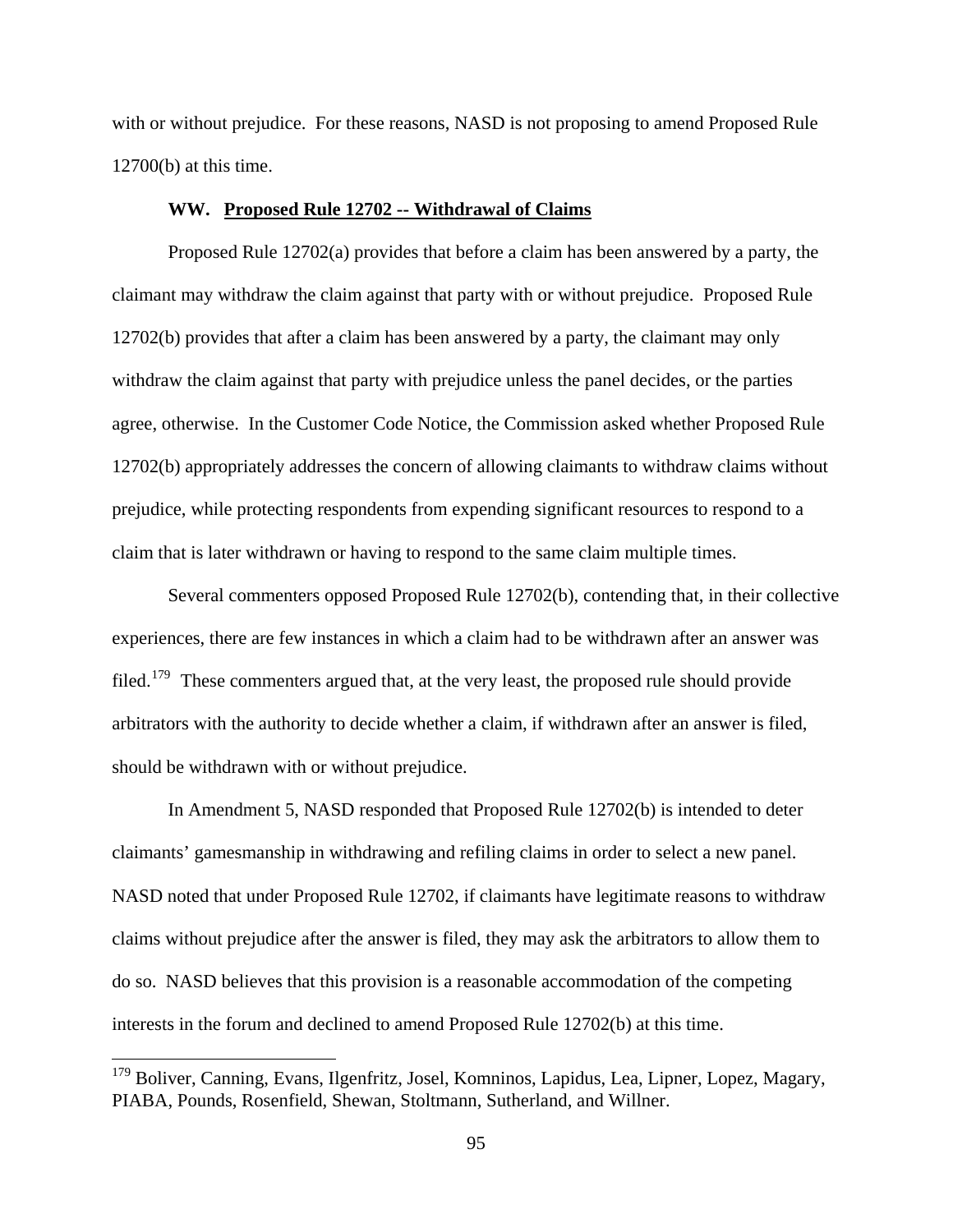#### **XX. Proposed Rule 12800 -- Simplified Arbitration**

Proposed Rule 12800 establishes procedures for simplified arbitration, which are claims of \$25,000 or less. While respondents have only 20 days to answer a simplified arbitration claim under the current Code, they would have 45 days to do so under the Customer Code, consistent with cases submitted under regular arbitration. In the Customer Code Notice, the Commission asked whether the proposed 45-day deadline should be shortened in simplified cases to reflect the fact that they are meant to take place more expeditiously than regular cases.

Several commenters opposed the proposed 45-day deadline, contending that firms should be able to respond more quickly to small, uncomplicated claims.<sup>[180](#page-95-0)</sup> Moreover, these commenters believe that the longer deadline would diminish the benefits of simplified arbitrations as a quick, inexpensive option for small investors. As an alternative, several commenters suggested a 30 day deadline, similar to the requirements in most state courts for the filing of an answer. $^{181}$  $^{181}$  $^{181}$ 

In Amendment 5, NASD responded that it is sensitive to the commenters' concerns, but noted that the 45-day deadline reflects current practice in the forum. NASD stated that frequent users of the forum and NASD staff report that parties routinely extend the deadlines in simplified arbitration that are provided under Rule 10302 of the current Code. Because parties so often extend existing deadlines, NASD believes that Proposed Rule 12800 would simplify and streamline the administration of simplified arbitrations without resulting in additional delay.

<span id="page-95-0"></span><sup>&</sup>lt;sup>180</sup> Boliver, Canning, Evans, Ilgenfritz, Josel, Komninos, Lapidus, Lea, Lipner, Lopez, Magary, PACE, PIABA, Pounds, Rosenfield, Shewan, Stoltmann, Sutherland, and Willner.

<span id="page-95-1"></span><sup>&</sup>lt;sup>181</sup> Boliver, Canning, Evans, Ilgenfritz, Josel, Komninos, Lapidus, Lea, Lipner, Lopez, Magary, PIABA, Pounds, Rosenfield, Shewan, Stoltmann, Sutherland, and Willner.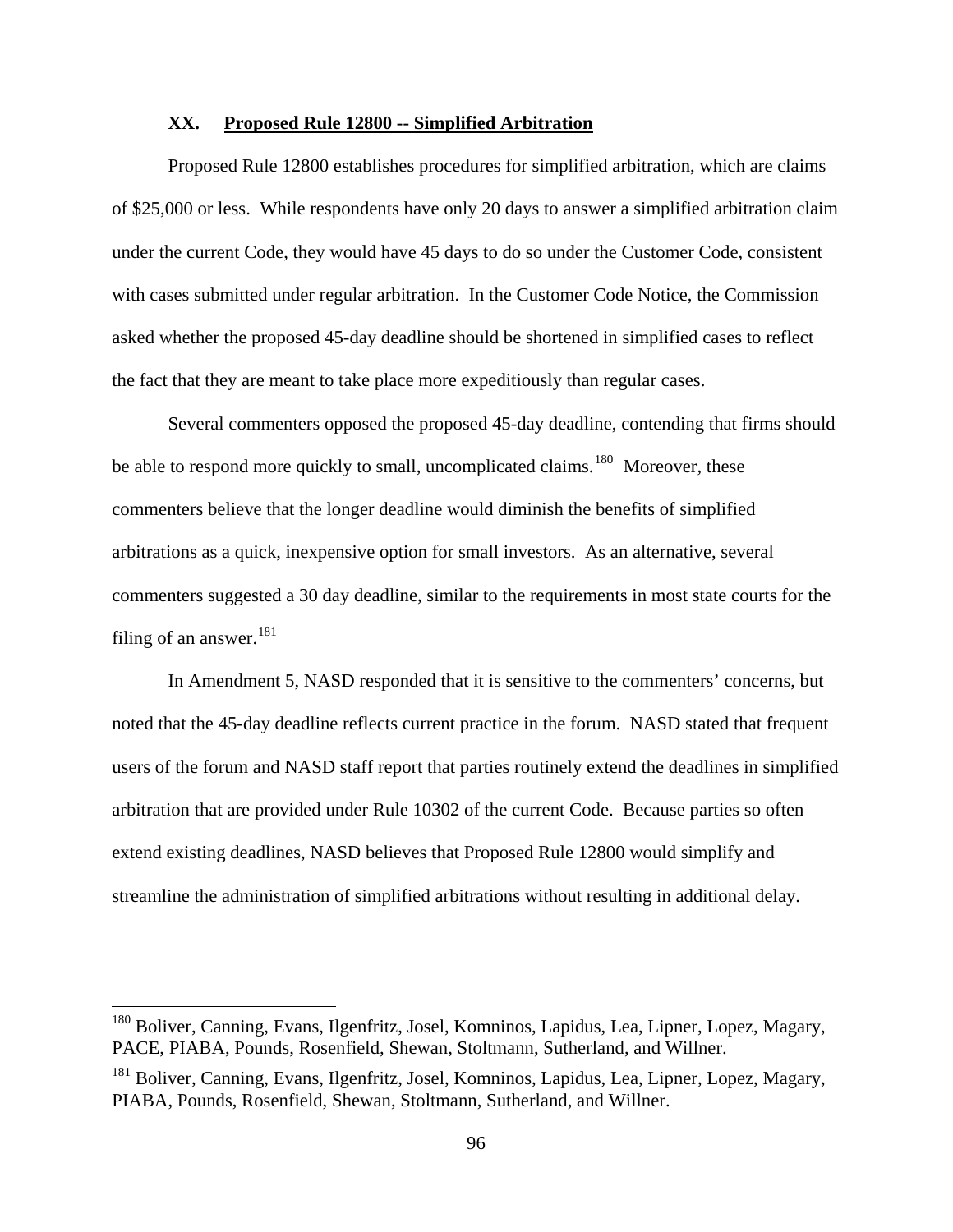One commenter contended that, while the current Code permits a claimant to reply to the respondent's answer, the Customer Code does not explicitly authorize this practice.<sup>[182](#page-96-0)</sup> In this commenter's view, because many claimants filing simplified arbitration claims are pro se, the procedures controlling these arbitrations should be expressly stated. This commenter suggested defining "pleadings" to clarify that replies can be filed to respondents' answers in simplified arbitration. This commenter also suggested providing that claimants have 10 days to file such replies following the close of the discovery period.

In Amendment 5, NASD responded that although it agrees that a definition of "pleadings" should be included in the Customer Code, (see Section [III.B,](#page-12-0) above) it does not agree with the suggestion that claimants be given 10 days to file a reply following the close of the discovery period. NASD explained that, because time limits under the Customer Code are meant to be standardized, the proposed rule does not include the special time limits or deadlines for simplified cases from the current Code.

One commenter objected that the only arbitrators eligible to hear simplified arbitration cases are those included on the chairperson-eligible arbitrator roster.<sup>[183](#page-96-1)</sup> In Amendment 5, NASD responded that, because simplified arbitration cases are decided by only one arbitrator, it believes the arbitrator should have had the experience of sitting on prior cases. Proposed Rule 12800, however, would give parties the option to select an arbitrator from a different roster if they mutually agree.

For these reasons, NASD is not proposing to amend Proposed Rule 12800 at this time.

### **YY. Proposed Rule 12801 -- Default Proceedings**

<span id="page-96-0"></span> $182$  PACE.

<span id="page-96-1"></span><sup>183</sup> Caruso.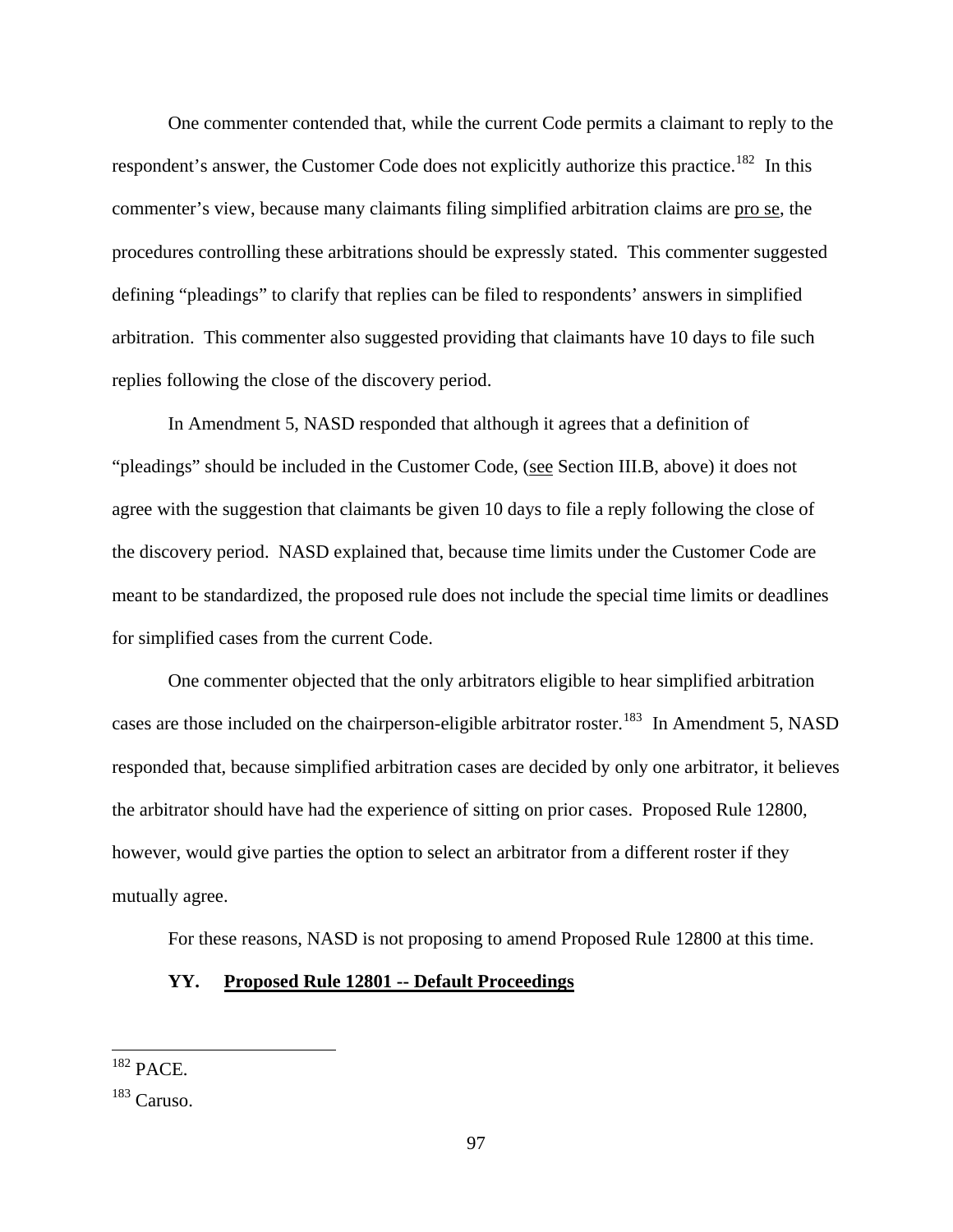Proposed Rule 12801 addresses the applicability of, and procedures involved in, default proceedings. One commenter noted that default proceedings under Rule 10314(e) of the current Code apply to defunct firms only, and asserted that the reference to default proceedings in Proposed Rule 12308, concerning failure to answer claims, would expand the use of default proceedings to all respondents who fail to answer, whether active or defunct.<sup>[184](#page-97-0)</sup> NASD explained that, like Rule 10314(e) of the current Code, Proposed Rule 12801 would apply only to a respondent within one of the following four categories: (1) a member whose membership has been terminated, suspended, canceled, or revoked; (2) a member that has been expelled from the NASD; (3) a member that is otherwise defunct; or (4) or an associated person whose registration is terminated, revoked, or suspended. Therefore, Proposed Rule 12801 would not apply to active firms and would not change the substantive requirements of the default procedures under the current Code.

Two commenters suggested that Proposed Rule 12801 should: (1) permit default proceedings when a respondent (including current members and associated persons with active registrations) has failed to file both an answer and a uniform submission agreement; (2) limit the time a party has to file the answer and uniform submission agreement; (3) provide that, under the proposed default process, determinations should be dispositive only in favor of the claimant; and (4) give movants the opportunity to present the case in evidentiary hearing on any issues not favorably ruled on.<sup>[185](#page-97-1)</sup>

In Amendment 5, NASD responded that Proposed Rule 12801 has not changed the substantive requirements concerning default procedures in Rule 10314(e) of the current Code,

<span id="page-97-0"></span> $184$  Ryder.

<span id="page-97-1"></span><sup>&</sup>lt;sup>185</sup> Canning and Feinberg.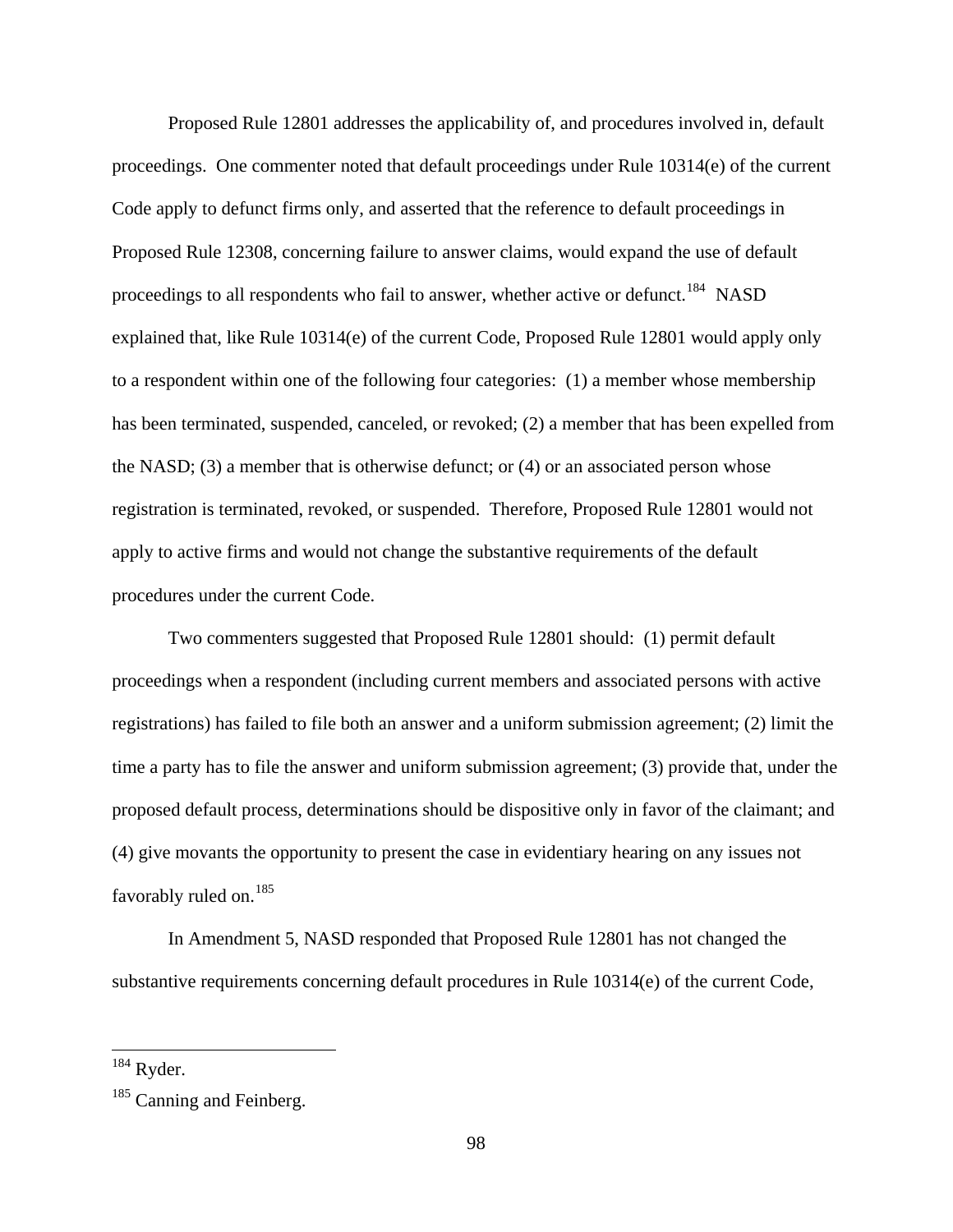which requires claimants to present a sufficient basis to support the granting of an award. It therefore stated that this comment is outside the scope of the rule filing.

## **ZZ. Proposed Rule 12900 -- Fees Due When a Claim Is Filed**

Proposed Rule 12900 establishes filing fees due from each party based on the amount in controversy. Several commenters contended that industry members should pay the majority of the customer filing fee, suggesting that the filing fee for public customers should be limited to \$200.<sup>[186](#page-98-0)</sup> In their view, while public customers should be subject to the panel's allocation of fees in the award, they should not have to incur undue expense at the outset to file a claim.

Another commenter suggested that the lack of an increase in fees for claims above one million dollars seems to favor wealthier claimants.<sup>[187](#page-98-1)</sup> This commenter indicated that the fee schedules could be perceived as unfair because mid-level claimants appear to be shouldering a disproportionate percentage of the forum fees. To shift the cost burden to those who stand to benefit the most, while eliminating the perception that the fee changes impact the middle-class investor the most, this commenter suggested that NASD should amend Proposed Rule 12900 to charge a fixed percentage as an additional fee for any amounts claimed over one million dollars.

In Amendment 5, NASD responded that Proposed Rule 12900 made very minimal changes to the fee schedules in Rule 10332 of the current Code, and that the proposed changes would not result in an increase in the total amount of fees paid by customers or associated persons when filing a claim. As NASD explained, for claims of \$30,000 to \$50,000, the customer's overall filing fees would decrease by \$50, and for claims of \$1 million to \$3 million, the customer's overall filing fees would decrease by \$100. NASD also stated that its fee

<span id="page-98-1"></span><span id="page-98-0"></span><sup>&</sup>lt;sup>186</sup> Boliver, Canning, Evans, Ilgenfritz, Josel, Komninos, Lapidus, Lea, Lipner, Lopez, Magary, Page, PIABA, Pounds, Rosenfield, Shewan, Stoltmann, Sutherland, and Willner.  $187$  Ryder.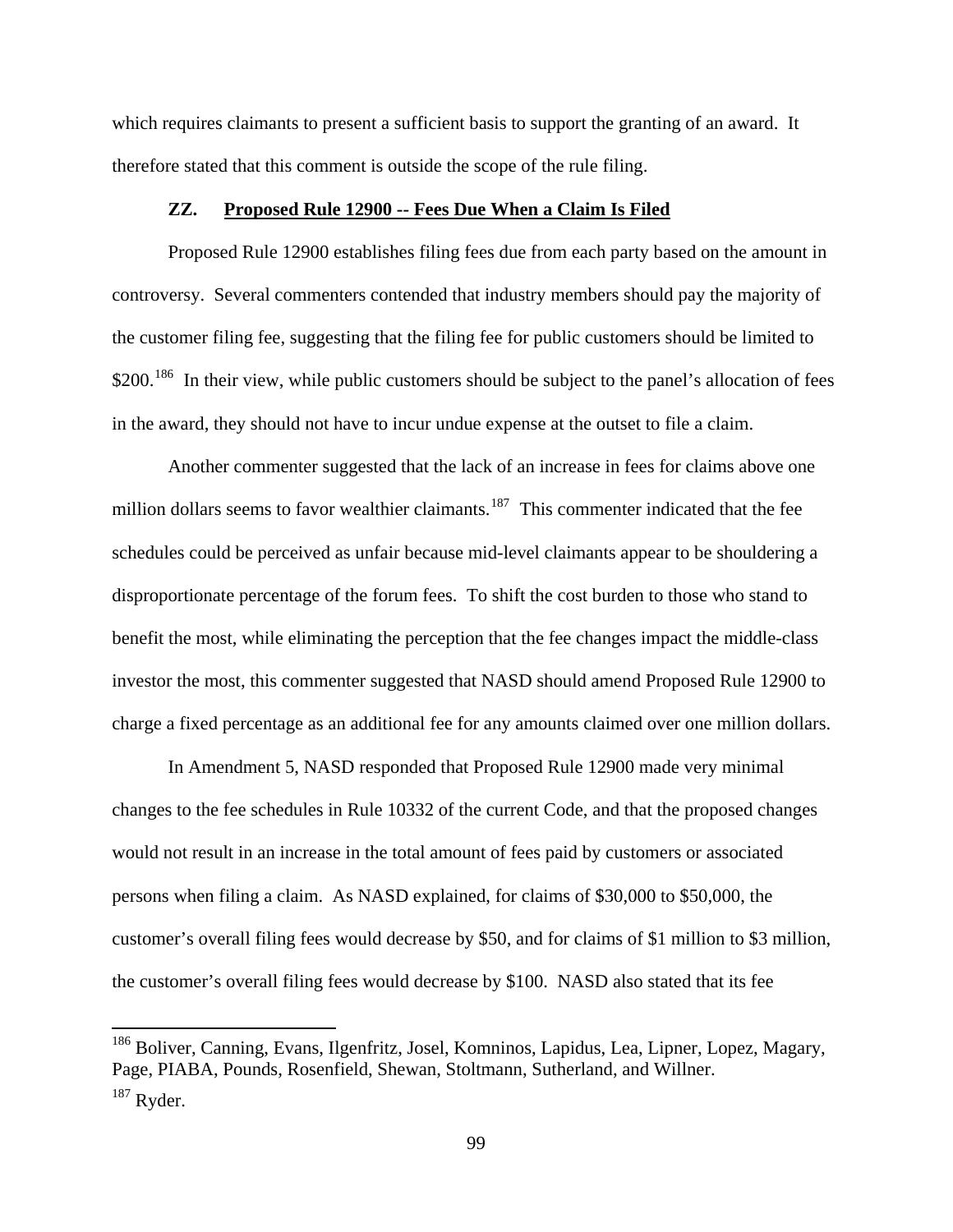schedules are commensurate with the dollar amount of the claims filed and damages requested. In its view, the proposed, simplified fee schedules would make it easier for parties to understand the total amount due upon filing. For these reasons, NASD is not proposing to amend Proposed 12900 at this time.

One commenter expressed concern that the expense of arbitration (i.e., filing fees) may prevent access to the forum and suggested that NASD amend Proposed Rule 12900(d) to expressly disclose that fee waivers may be granted to parties who can demonstrate financial hardship.<sup>[188](#page-99-0)</sup> This commenter also stated that the proposed rule should explain the practice and procedure for applying for fee waivers and NASD's criteria for granting them. In Amendment 5, NASD responded that, although this comment is beyond the scope of the rule filing, it would consider the comment in considering whether future amendments are warranted. In Amendment 7, NASD noted that the procedures to request a filing fee waiver already are located on NASD's Web site in the Uniform Forms Guide, at:

[http://www.nasd.com/web/groups/med\\_arb/documents/mediation\\_arbitration/nasdw\\_007954.pdf.](http://www.nasd.com/web/groups/med_arb/documents/mediation_arbitration/nasdw_007954.pdf)

### **AAA. Proposed Rule 12902 -- Hearing Session Fees, and Other Costs and Expenses**

Proposed Rule 12902 establishes hearing session fees due from the parties based on the amount in controversy. Several commenters noted that, although Proposed Rule 12902 would require a party to pay one fee, which includes the filing fee and the hearing session deposit fee, it does not provide that any of the fee will be applied to any hearing fees incurred.<sup>[189](#page-99-1)</sup> These commenters contended that a claimant would pay for the first hearing session twice – once through the filing fee and then again when the hearing session fees are assessed.

<span id="page-99-0"></span> $188$  PACE.

<span id="page-99-1"></span><sup>&</sup>lt;sup>189</sup> Boliver, Canning, Evans, Ilgenfritz, Josel, Komninos, Lapidus, Lea, Lipner, Lopez, Magary, PIABA, Pounds, Rosenfield, Shewan, Stoltmann, Sutherland, and Willner.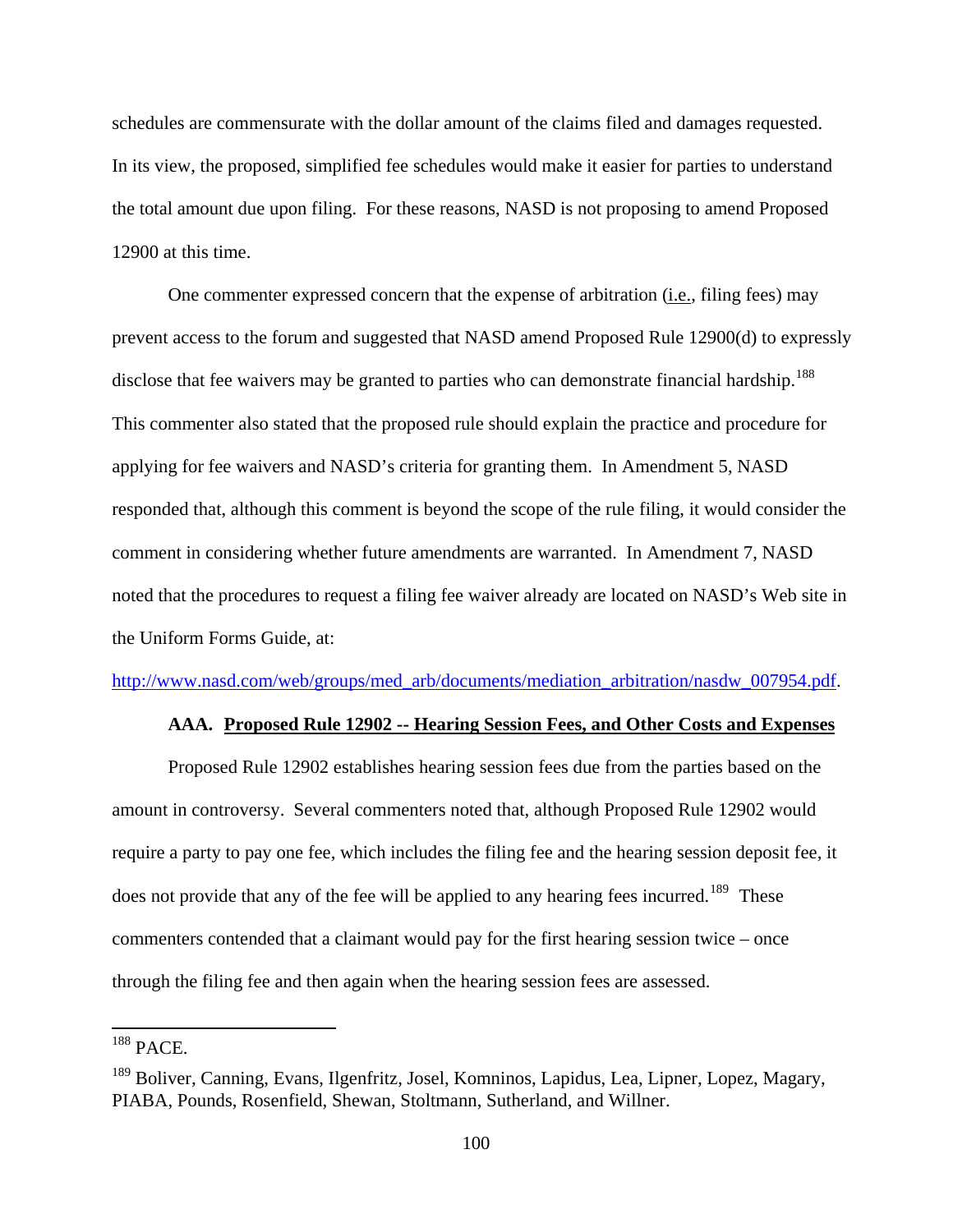NASD responded that it did not intend to increase the fee for submitting a claim to arbitration under the Customer Code and agreed that clarification is needed. Thus, NASD proposed to amend Proposed Rule 12902(b) to provide that an amount equal to one hearing session fee would be deducted from the total amount of the hearing session fees assessed against the party who paid the filing fee. The proposed rule change is amended as follows (new language underlined):

#### **12902. Hearing Session Fees, and Other Costs and Expenses**

(a) No change.

(b) Payment of Hearing Session Fees

(1) No change.

(2) No change.

(3) In the award, the amount of one hearing session fee will be deducted from the total amount of hearing session fees assessed against the party who paid the filing fee. If this amount is more than any fees, costs, and expenses assessed against this party under the Code, the balance will be refunded to the party.

(c) No change.

(d) No change.

\* \* \* \* \*

In Amendment 5, NASD also proposed to amend Proposed Rule 12902 to address the issue of refund payments. NASD stated that it receives numerous requests from non-parties to make refunds payable to the attorneys or other non-parties that may have made payment on behalf of named parties. Currently, when any money remains in a party's account after all fees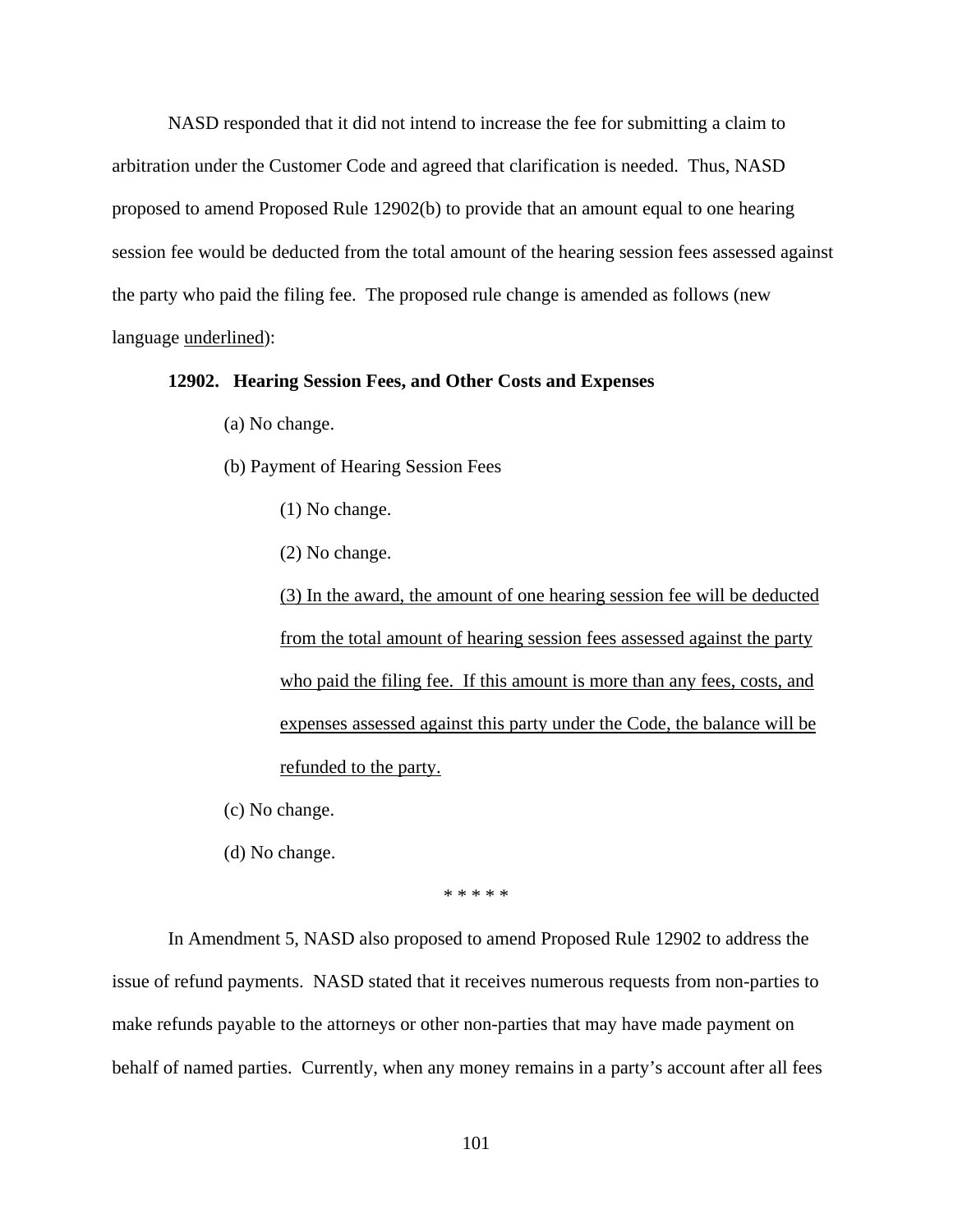and charges are assessed, NASD's practice is to refund the money directly to the party. Because parties themselves sign the uniform submission agreement and are liable for any fees or costs incurred under the current Code, NASD believes it is inappropriate to issue refunds to anyone other than a party. Therefore, NASD is proposing to codify its practice by adding a new provision to Proposed Rule 12902. The proposed rule change is amended as follows (new language underlined):

#### **12902. Hearing Session Fees, and Other Costs and Expenses**

\* \* \* \* \*

#### (e) Refund Payments

Any refunds of fees or costs incurred under the Code will be paid directly to the named parties, even if a non-party made a payment on behalf of the named parties.

\* \* \* \* \*

### **BBB. Proposed Rule 12904 – Awards**

Proposed Rule 12904, in pertinent part, establishes the required content of awards. One commenter suggested defining the term "award" under the Customer Code.<sup>[190](#page-101-0)</sup> In Amendment 5, NASD agreed with this comment and included a definition of "award."[191](#page-101-1)

 The same commenter also stated that dismissal of an entire claim should be considered an award. In Amendment 5, NASD agreed and stated that the proposed definition of "award" under Proposed Rule 12100 addresses this issue.

Finally, this commenter noted that although Rule 10330 requires all awards to be in writing and signed by a majority of the arbitrators, parties nonetheless may agree to permit one arbitrator to sign a stipulated award that directs expungement relief on behalf of the whole panel.

<span id="page-101-0"></span> $190$  Ryder.

<span id="page-101-1"></span> $191$  See Section III.B, Proposed Rule 12100 (Definitions), above.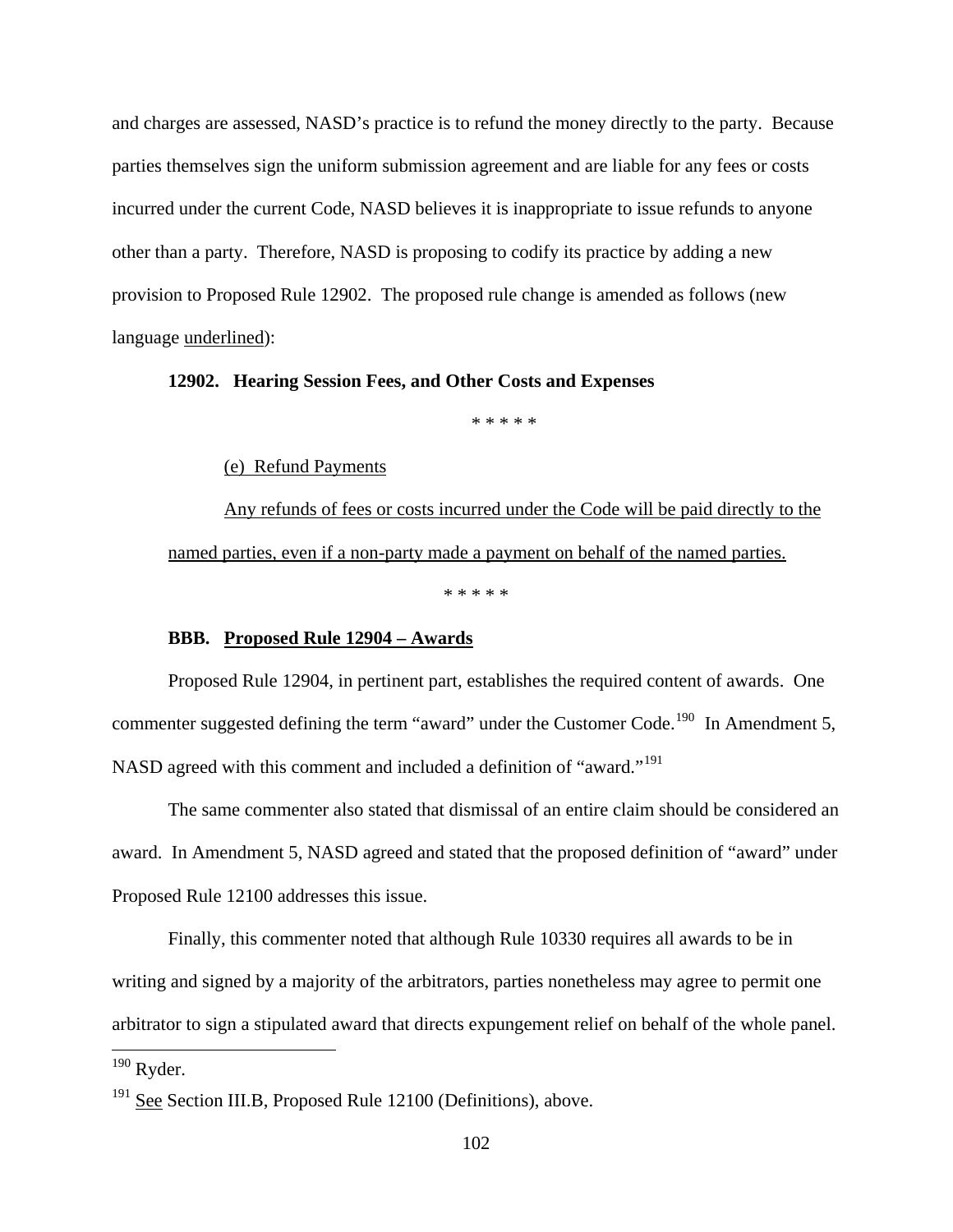In this commenter's view, parties should not be allowed to have one arbitrator sign a stipulated award on behalf of the entire panel, even if the parties mutually agree.

In Amendment 7, NASD explained that under current practice, which would continue under the Customer Code, parties are not permitted to agree to the appointment of selected arbitrators for the sole purpose of entering a stipulated award**.** [192](#page-102-0) Moreover, parties may not agree to having only one arbitrator of a three-member panel sign the stipulated award. Stipulated awards, like awards issued after a hearing on the merits, must be signed by a majority of the panel. $^{193}$  $^{193}$  $^{193}$ 

# **IV. Summary of Comments on the Industry Code as Amended by Amendments 1, 2, 3, and 4 and Description of Amendments 5, 6, and 7 to the Industry Code**

# **A. Summary of Comments on the Industry Code as Amended by Amendments 1, 2, 3, and 4**

NASD filed Amendment 5 to the Industry Code with the Commission on May 4, 2005. Only one commenter specifically addressed the Industry Code Notice.<sup>[194](#page-102-2)</sup> This commenter noted that Proposed Rule 13601(a) appears to give the parties the unfettered right to postpone the hearing whenever they agree to do so, which the commenter viewed as contradicting an arbitrator's duty to keep the cases moving toward resolution. The commenter suggested incorporating some provisions from current Rule 10319(c) (Adjournments) to give the panel some express control over the number of times a case may be postponed and to eliminate repeat postponements. NASD's response to the commenter's concerns is discussed above in Section

<span id="page-102-0"></span><sup>&</sup>lt;sup>192</sup>Telephone conversation between Mignon McLemore, Assistant Chief Counsel, NASD Dispute Resolution, and Gena Lai, Special Counsel, Division of Market Regulation, SEC (Sept. 15, 2006). In Amendment 5, NASD responded that, under the current Code and Customer Code, if the parties mutually agree for one arbitrator to sign a stipulated award on behalf of the panel, the request should be honored.

<span id="page-102-1"></span> $193$  See Proposed Rule 12904(a).

<span id="page-102-2"></span> $194$  See Elster, supra note 5.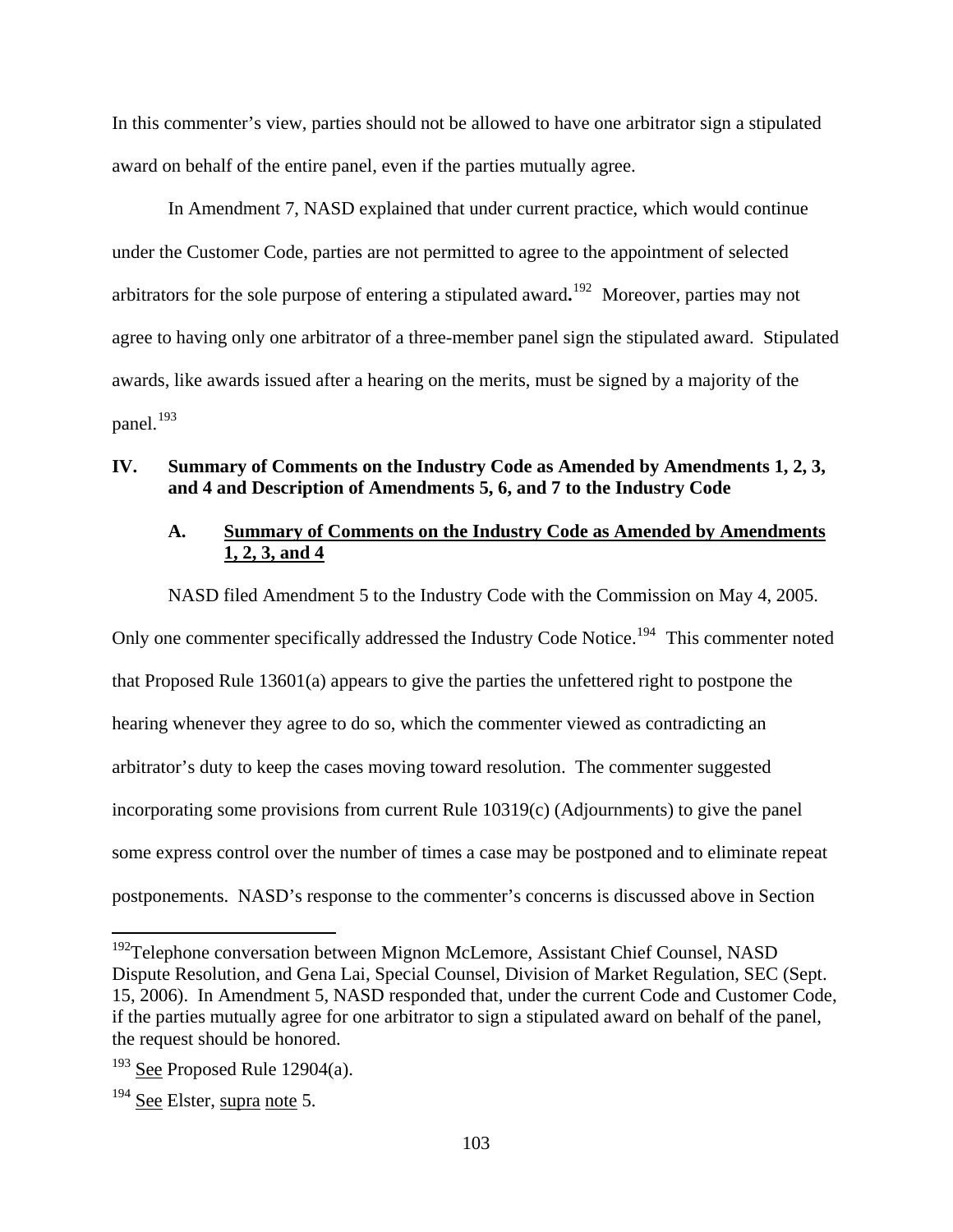[III.SS](#page-88-3), Proposed Rule 12601 (Postponement of Hearings). NASD amended Proposed Rule 13601 of the Industry Code consistent with Proposed Rule 12601 of the Customer Code.

### **B. Amendment 5 to the Industry Code**

As noted above, the Commission received 51 comments on the Customer Code. While none of these comments specifically addressed the Industry Code, because the two codes contain similar rules and procedures, comments on the Customer Code were also relevant to the Industry Code. Thus, NASD made corresponding amendments to both the Customer Code and the Industry Code. Amendment 5 to the Industry Code also corrects typographical, grammatical, and other technical errors. NASD requested accelerated approval for the amendments to the Industry Code that were not yet published. As with the Customer Code, this request applies to the amendments filed after the Customer Code Notice.

The table below shows which Industry Code and Customer Code rules were similarly amended in Amendments 5 to each proposed code.

| <b>Customer Code</b>                     | <b>Industry Code</b>                     |
|------------------------------------------|------------------------------------------|
| $12100 -$ Definitions                    | $13100 -$ Definitions                    |
| 12203 – Denial of NASD Forum             | 13203 - Denial of NASD Forum             |
| 12204 – Class Action Claims              | 13204 – Class Action Claims              |
| 12213 – Hearing Locations                | 13213 – Hearing Locations                |
| 12214 – Payment of Arbitrators           | 13214 - Payment of Arbitrators           |
| 12301 – Service on Associated Persons    | 13301 – Service on Associated Persons    |
| 12309 – Amending Pleadings               | 13309 – Amending Pleadings               |
| 12312 – Multiple Claimants               | 13312 – Multiple Claimants               |
| 12313 – Multiple Respondents             | 13313 – Multiple Respondents             |
| $12400(b)$ – Arbitrator Rosters          | 13400(b) - Arbitrator Rosters            |
| 12403 - Generating and Sending Lists to  | 13403 – Generating and Sending Lists to  |
| Parties                                  | Parties                                  |
| 12404 – Striking and Ranking Arbitrators | 13404 – Striking and Ranking Arbitrators |
| 12501 - Other Prehearing Conferences     | 13501 - Other Prehearing Conferences     |
| 12505 – Cooperation of Parties in        | 13505 – Cooperation of Parties in        |
| Discovery                                | Discovery                                |

# **CHANGES TO CUSTOMER & INDUSTRY CODES AS A RESULT OF COMMENT LETTERS**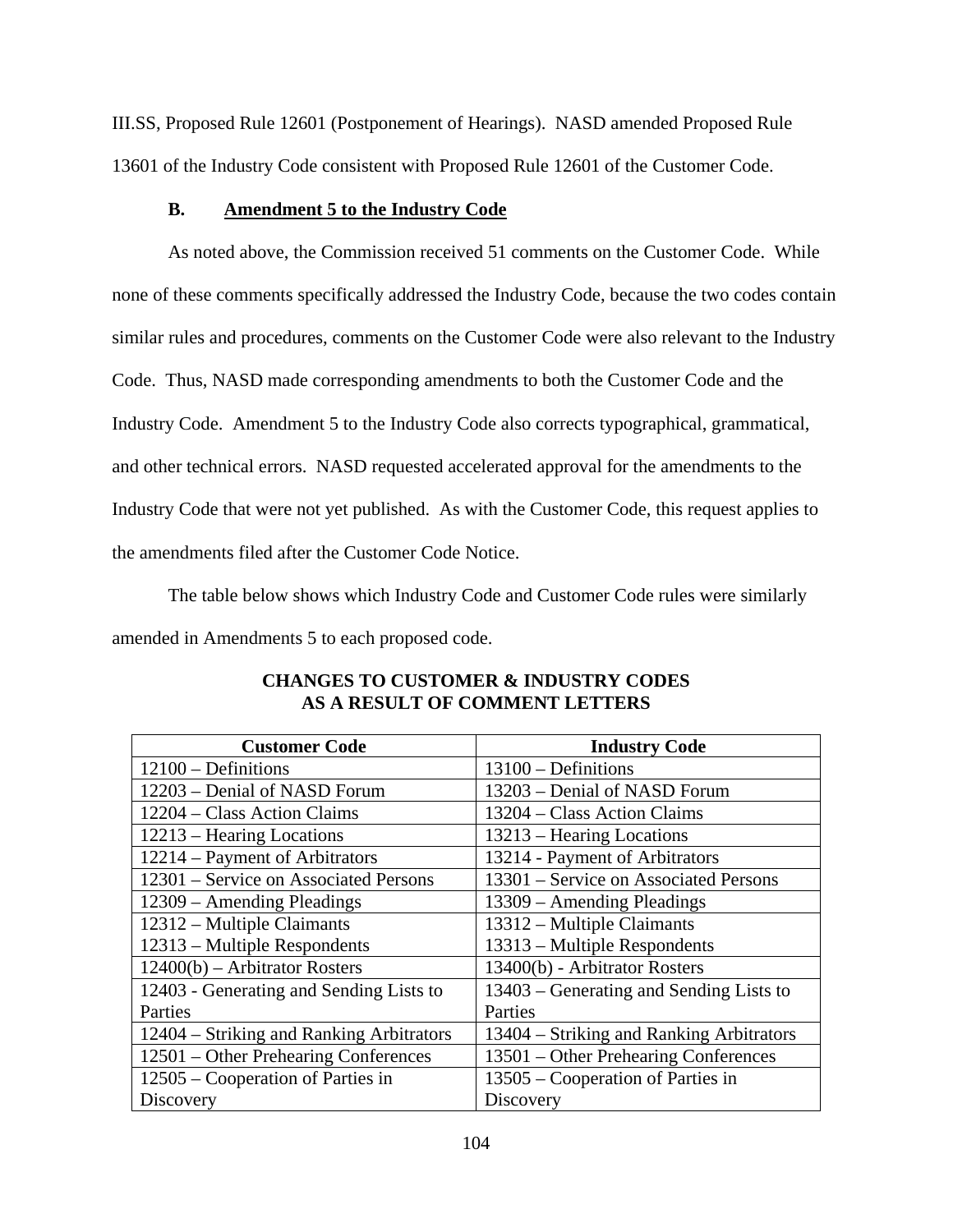| $12506(b)$ – Time for Responding to        |                                        |
|--------------------------------------------|----------------------------------------|
| <b>Documents Production Lists</b>          |                                        |
|                                            |                                        |
| $12507(b)$ – Responding to Other Discovery | $13507(b)$ – Responding to Discovery   |
| Requests                                   | Requests                               |
| $12507(a)$ – Making Other Discovery        | $13506(a)$ – Discovery Requests        |
| Requests                                   |                                        |
| $12514(c)$ – Exclusions of Documents or    | $13514(c)$ – Exclusion of Documents or |
| Witnesses                                  | Witness                                |
| 12600 – Required Hearings                  | 13600 – Required Hearings              |
| 12601 – Postponement of Hearings           | 13601 – Postponement of Hearings       |
| $12602$ – Attendance at Hearings           | 13602 – Attendance at Hearings         |
| $12902(b)$ – Payment of Hearing Session    | 13902(b) - Payment of Hearing Session  |
| Fees                                       | Fees                                   |
| $12902(e)$ – Refund Payments               | $13902(e)$ – Refund Payments           |

# **C. Amendment 6 to the Industry Code**

In Amendment 6 to the Industry Code, in response to commenters' concerns regarding Proposed Rule 12504 (Motions to Decide Claims Before a Hearing on the Merits) of the Customer Code, NASD withdrew Proposed Rule 13504 (Motions to Decide Claims Before a Hearing on the Merits) and all references to that rule.<sup>[195](#page-104-0)</sup>

### **D. Amendment 7 to the Industry Code**

 $\overline{a}$ 

In Amendment 7 to the Industry Code, NASD made changes that correspond to those in Amendment 7 to the Customer Code.<sup>[196](#page-104-1)</sup> NASD also amended Proposed Rule 13800(c) (Simplified Arbitration) to provide that no hearing will be held in simplified arbitrations of industry cases unless the claimant requests a hearing. Previously, the rule inaccurately provided that a customer could request a hearing under the rule, although Proposed Rule 13800(c) does

<span id="page-104-0"></span><sup>&</sup>lt;sup>195</sup> See Section III.GG, Proposed Rule 12504 (Motions to Decide Claims Before a Hearing on the Merits), above.

<span id="page-104-1"></span> $196$  There were no changes corresponding to those for Proposed Rule 12200 (concerning insurance business activities of a member), however, because there is no corollary in the Industry Code.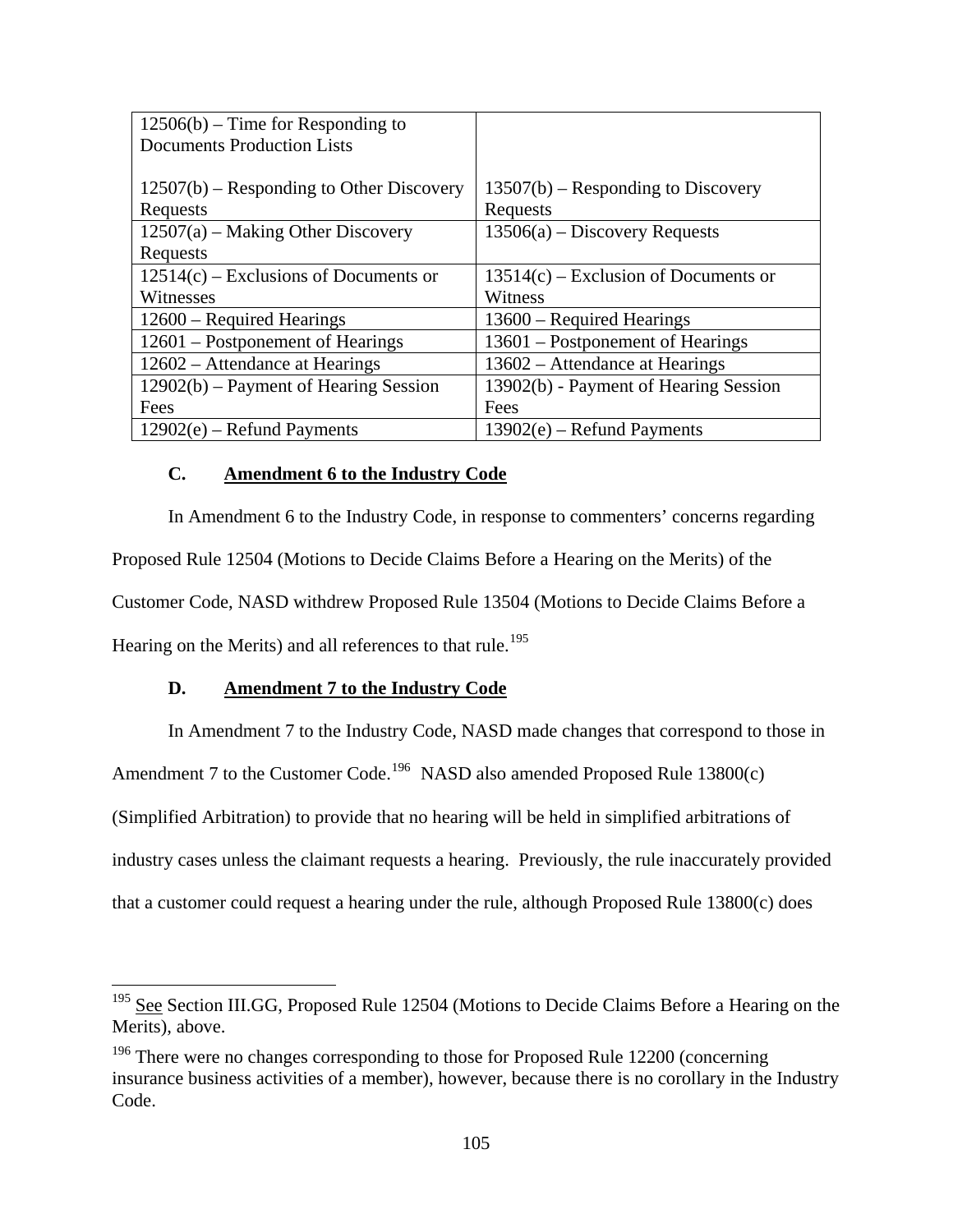not apply to customer cases. Proposed Rule 13800(c) is amended as follows (new language underlined; deleted language in [brackets]):

#### **13800. Simplified Arbitration**

 $(a) - (b)$  No change.

### **(c) Hearings**

(1) No hearing will be held in arbitrations administered under this rule unless the [customer] claimant requests a hearing.

(2) No change.

**(d) – (f)** No change.

\* \* \* \* \*

For the text of Amendments 5, 6, and 7 to the Industry Code, including amendments to the narrative portion and exhibits of the Industry Code filing, please see NASD's Web site at the following URL:

### http://www.nasd.com/RulesRegulation/RuleFilings/2004RuleFilings/NASDW\_009295.

# **V. Discussion**

After careful review, the Commission finds that the proposed rule changes (SR-NASD-

2003-158 and SR-NASD-2004-011), as amended, are consistent with the requirements of the Act and the rules and regulations thereunder applicable to a national securities association.<sup>[197](#page-105-0)</sup> In particular, the Commission finds that the proposals, as amended, are consistent with the

<span id="page-105-0"></span><sup>197</sup> In approving this proposal, the Commission has considered the proposed rules' impact on efficiency, competition, and capital formation. 15 U.S.C. 78c(f).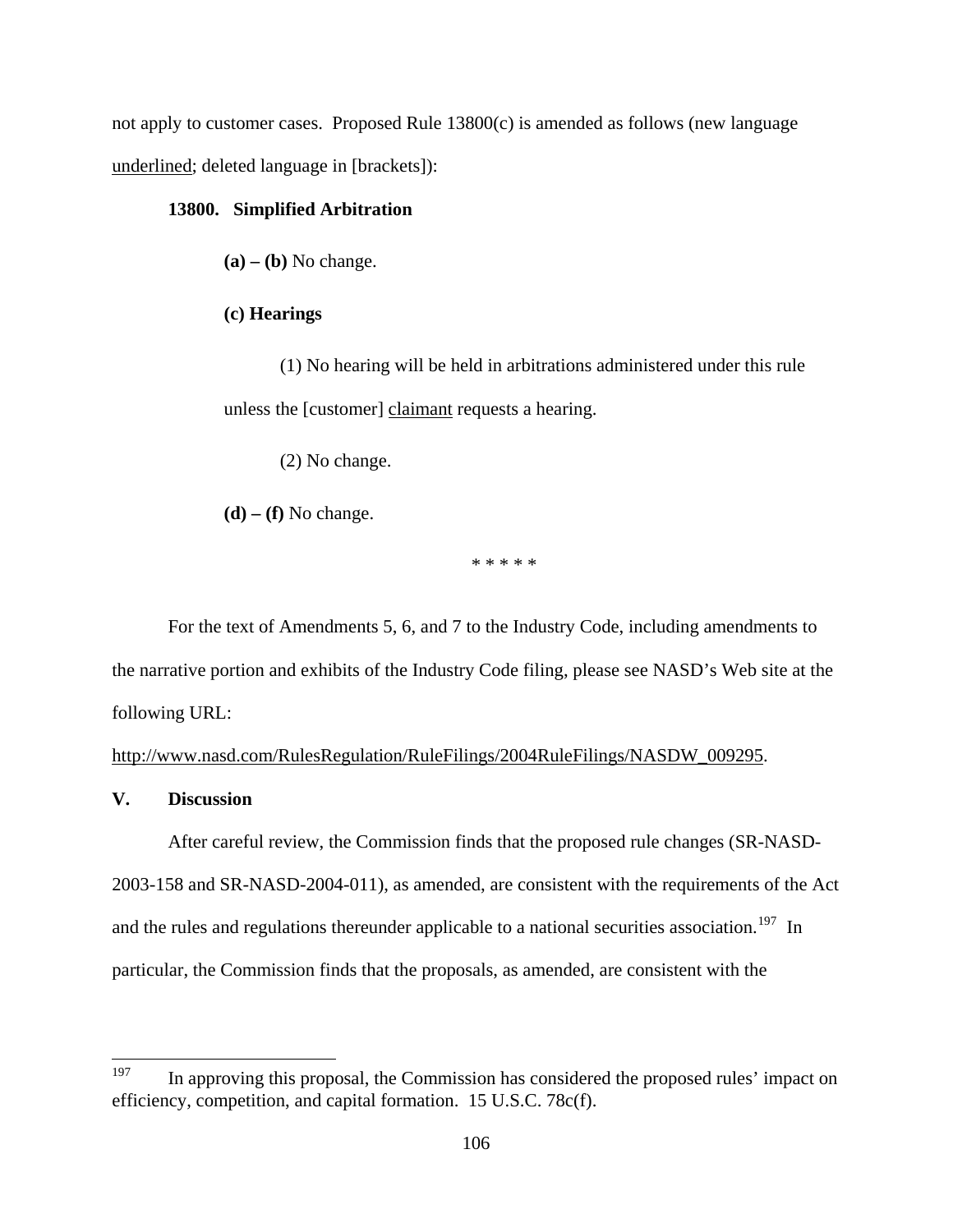provisions of Section 15A(b)(6) of the Act,<sup>[198](#page-106-0)</sup> which requires, among other things, that the rules of a national securities association be designed to prevent fraudulent and manipulative acts and practices, to promote just and equitable principles of trade, and, in general, to protect investors and the public interest. The Commission finds that NASD's proposals, as amended, are designed to protect investors and the public interest by providing an accessible and clearly organized set of rules to facilitate the resolution of disputes by users and administrators of the arbitration forum. The revision of the current NASD rules into plain English will make the process of arbitration more transparent and more accessible to users of the forum, including those who may file arbitration claims pro se. Moreover, the reorganization of the current Code into three separate codes should minimize confusion as to which rules apply to customer cases or industry cases and further improve the transparency of the arbitration process, thereby improving the efficiency with which cases are processed in the NASD dispute resolution forum.<sup>[199](#page-106-1)</sup>

Particular provisions of the Customer Code and Industry Code that vary substantively from the current Code are discussed below.

#### **A. Proposed Rules 12105 and 13105 -- Agreement of the Parties**

The current Code does not specifically address the parties' modification of a provision of the current Code or a decision of the Director or the panel by written agreement. Proposed Rules 12105(a) and 13105(a) of the Customer Code and Industry Code, respectively, generally allow these modifications. Furthermore, Proposed Rules 12105(b) and 13105(b) provide that if the Director or the panel determines that a named party is inactive in the arbitration or has failed to respond after adequate notice has been given, the Director or the panel may determine that the written agreement of that party is not required while the party is inactive or not responsive.

<span id="page-106-0"></span>198 15 U.S.C. 78o-3(b)(6).

<span id="page-106-1"></span><sup>199</sup> The Commission already has approved the Mediation Code. See supra note 8.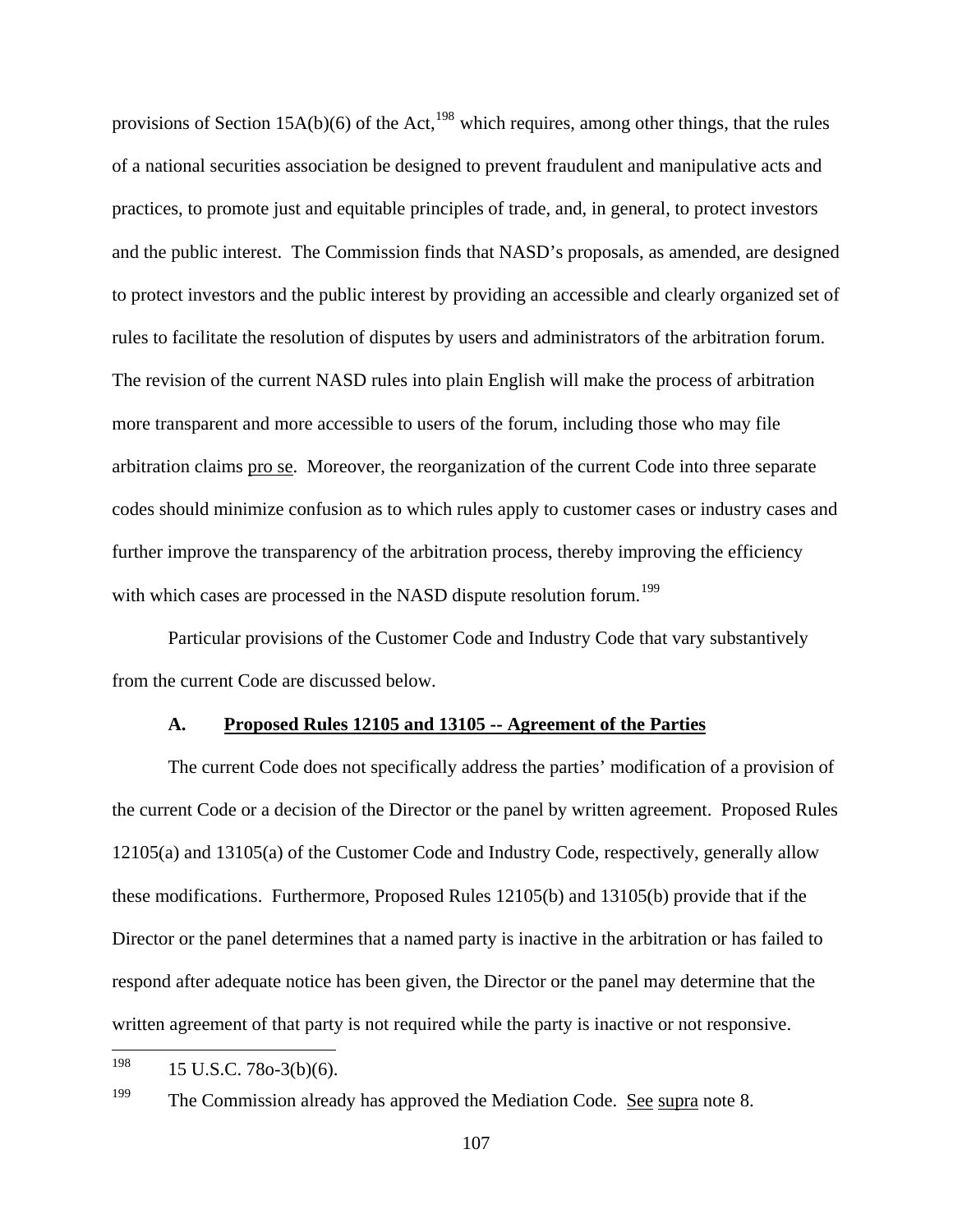Proposed Rules 12105(b) and 13105(b) are designed to allow the active parties in an arbitration to continue to exercise the control intended by Proposed Rules 12105(a) and 13105(a), in the event that a party whose agreement is needed is not participating in the arbitration or is otherwise unresponsive. The Commission notes that NASD has clarified the meaning of "inactive party" by amending Proposed Rules 12105(b) and 13105(b) to provide examples of who an inactive party is in the rule text. As amended, these proposed rules should improve the efficacy and efficiency with which arbitration cases can proceed.

#### **B. Proposed Rules 12203 and 13203 -- Use of the Forum**

Rule 10301(b) of the current Code allows the Director of Arbitration to decline the use of the NASD arbitration forum only if the "dispute, claim, or controversy is not a proper subject matter for arbitration," and only upon approval of the NAMC or its Executive Committee. Proposed Rules 12203(a) and 13203(a) of the Customer Code and Industry Code, respectively, provide that the Director "may decline to permit the use of the NASD arbitration forum if the Director determines that, given the purposes of NASD and the intent of the Code, the subject matter of the dispute is inappropriate, or that accepting the matter would pose a risk to the health or safety of arbitrators, staff, or parties or their representatives." Proposed Rules 12203 and 13203 are intended to give the Director the flexibility needed in emergency situations. The proposed rules also would provide that this authority may be exercised only by the Director or the President of NASD Dispute Resolution and cannot be delegated.

The Commission believes that the proposed rules should facilitate excluding cases from the NASD arbitration forum that are beyond its mandate, allowing it to focus on the cases that are appropriately in the forum. This, in turn, should promote the efficacy and efficiency of the arbitration forum in processing its claims. The Commission agrees that in emergency situations,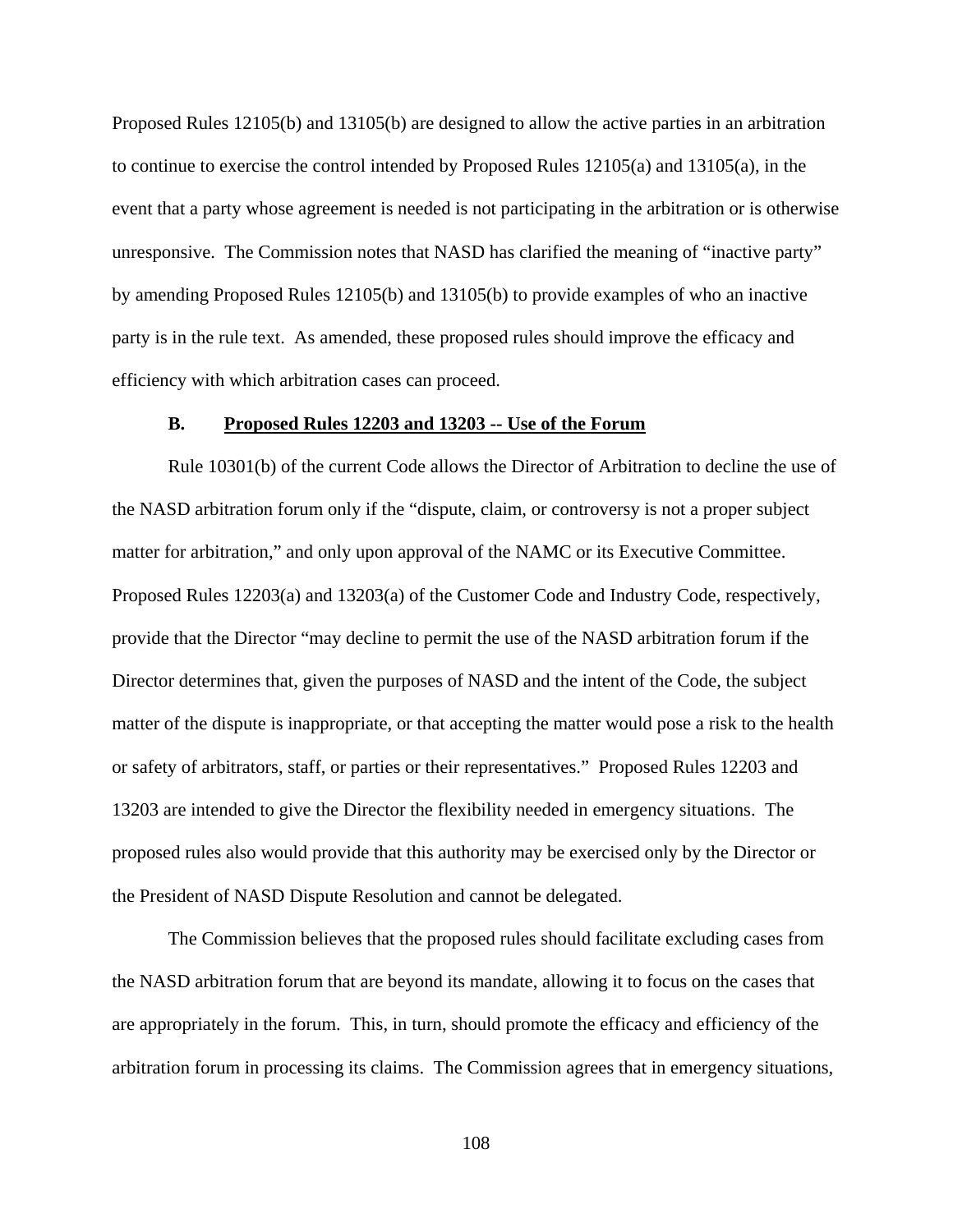it is reasonable for the Director to have the authority and flexibility to act quickly to protect the health and safety of users and administrators of the forum. We note that this authority, which cannot be delegated by the Director or President of NASD Dispute Resolution, should be limited by application in only a very narrow range of unusual circumstances.

# **C. Proposed Rules 12205 and 13205 -- Shareholder Derivative Actions**

 The current Code does not specifically address whether shareholder derivative actions may be arbitrated at NASD. NASD has stated that such claims are not eligible for arbitration in it is forum because, by definition, they involve corporate governance disputes that do not arise out of, or in connection with, the business of a member firm or an associated person. Nonetheless, the question arises from time to time, occasionally after a claimant has filed a statement of claim. Proposed Rules 12205 and 13205 of the Customer Code and Industry Code, respectively, would provide that shareholder derivative actions are not eligible for arbitration at NASD.

 The Commission believes that the inclusion of these proposed rules should provide guidance to parties and obviate the need for parties to expend resources in an attempt to arbitrate shareholder derivative claims at NASD, thereby improving the efficiency of the arbitration forum. Clarifying which cases may be heard in the Customer Code and Industry Code is consistent with the purposes of the proposed rule changes.

## **D. Proposed Rules 12207 and 13207 -- Extensions of Deadlines**

Rule 10314(b)(5) of the current Code provides that deadlines established by the Code for filing or serving pleadings may be extended by the Director, or with the consent of the initial claimant. It further provides that extensions for filing an answer are disfavored and will only be granted in extraordinary circumstances, but does not provide guidance with respect to the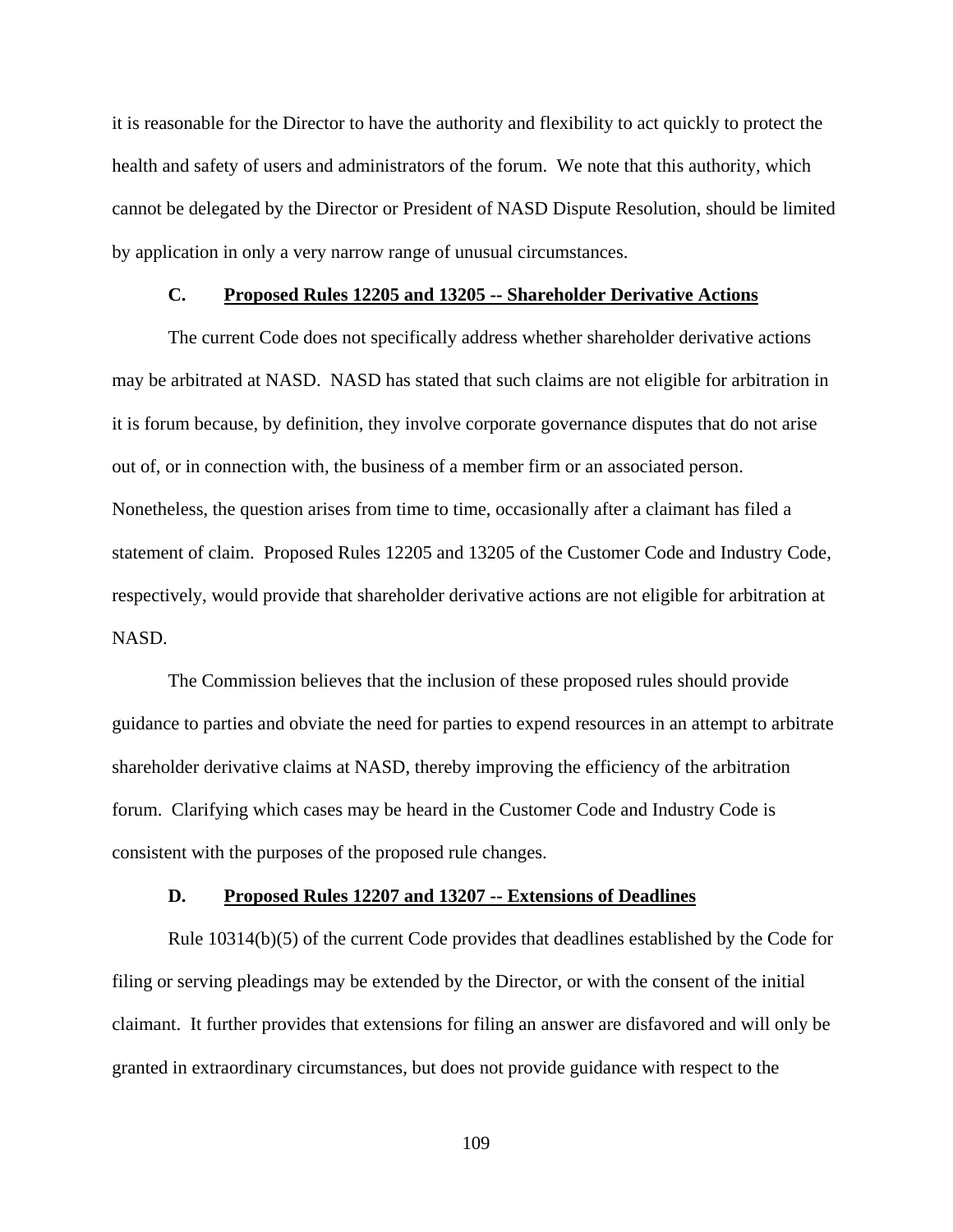extensions of other deadlines established by the Code, the panel, or the Director. Proposed Rules 12207(a) and 13207(a) of the Customer Code and Industry Code, respectively, provide that the parties, with written notification to the Director, may agree in writing to extend or modify any deadline for serving an answer, returning arbitrator or chairperson lists, responding to motions, or exchanging documents or witness lists. Proposed Rules 12207(b) and 13207(b) provide that the panel also may extend or modify any of the specified deadlines, or any other deadline set by the panel, either on its own initiative or upon motion of a party. Finally, Proposed Rules 12207(c) and 13207(c) provide that the Director may extend or modify any deadline set by the Customer Code or Industry Code, respectively, for good cause, or by the panel in extraordinary circumstances.

The Commission believes that Proposed Rules 12207 and 13207 should give parties more control over various aspects of the arbitration process, subject to their mutual agreement. The proposed rules also would give arbitrators and the Director more authority to manage the arbitration process. We note that under Proposed Rules 12207(c) and 13207(c), respectively, the Director must satisfy a good cause standard to extend a deadline established by the Customer Code or Industry Code, or find that extraordinary circumstances exist to extend a deadline established by the panel. By introducing more flexibility into the arbitration process and providing parties, arbitrators, and the Director with more authority to control the process, the proposed rules should promote the efficacy and efficiency of the arbitration process and forum.

#### **E. Proposed Rules 12210 and 13210 -- Ex Parte Communications**

The current Code does not explicitly address ex parte communications. Proposed Rules 12210 and 13210 in the Customer Code and Industry Code, respectively, are intended to provide additional guidance to arbitrators and parties and to further ensure the integrity of the NASD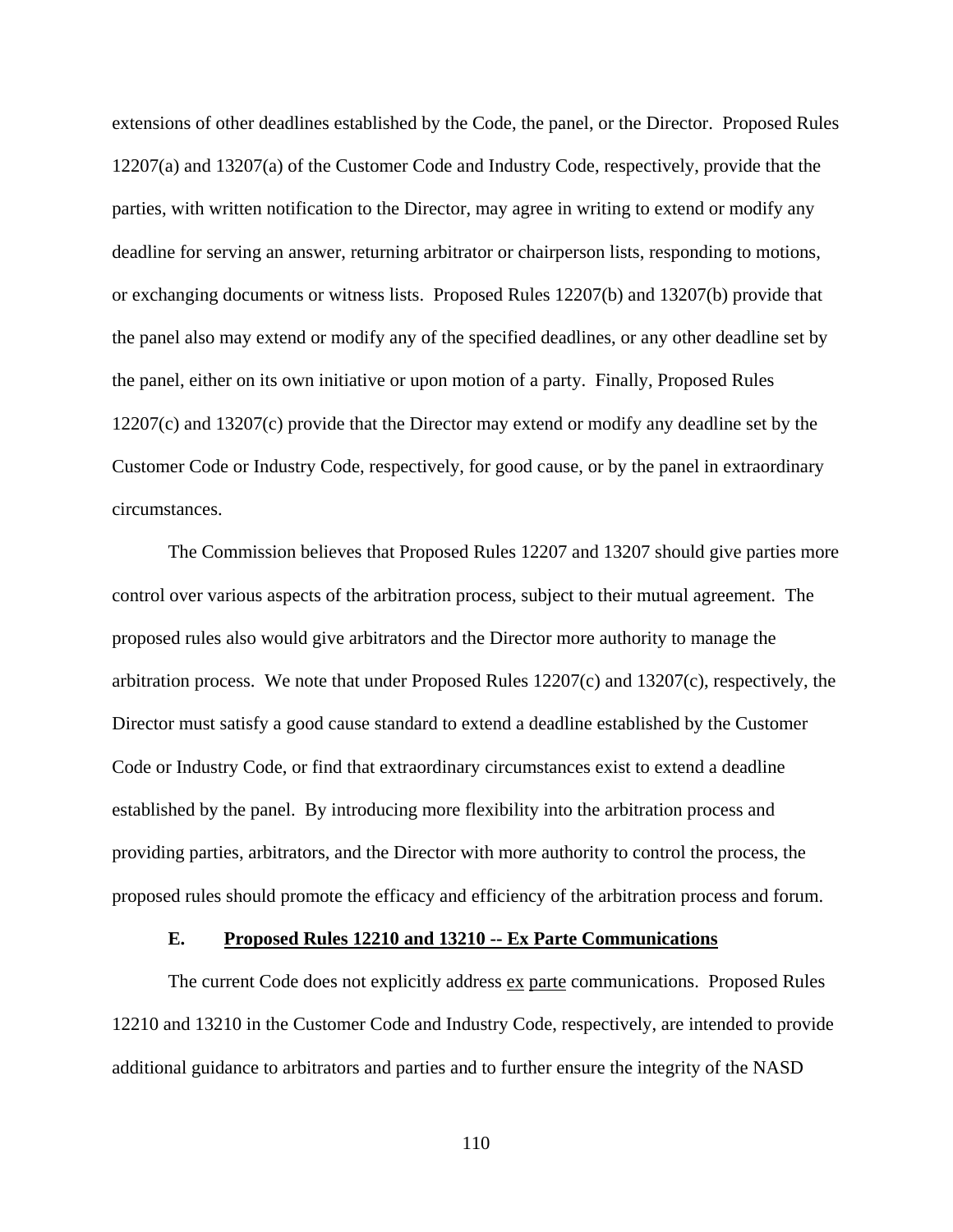arbitration process. Proposed Rules 12210 and 13210 would expressly prohibit ex parte communications between parties and arbitrators, except in accordance with Proposed Rules 12211 and 13211, respectively.<sup>[200](#page-110-0)</sup> NASD stated that Proposed Rules 12210 and 13210 are based on general ex parte rules applicable in court proceedings, and current NASD practice, as reflected in the NASD Arbitrators' Manual, other NASD arbitrator training materials, and materials provided to parties, all of which advise against ex parte communications.

The Commission believes that the proposed rules should aid arbitrators in maintaining neutrality and avoiding the appearance of impropriety, thereby promoting the fairness of the arbitration process and forum.

### **F. Proposed Rules 12212 and 13212 – Sanctions**

Rule 10305(b) of the current Code, governing the dismissal of proceedings, provides that the "arbitrators may dismiss a claim, defense, or proceeding with prejudice as a sanction for willful and intentional material failure to comply with an order of the arbitrator(s) if lesser sanctions have proven ineffective." In addition, the current Discovery Guide states that "[t]he panel has wide discretion to address noncompliance with discovery orders." For example, the panel may make an adverse inference against a party or assess adjournment fees, forum fees, costs and expenses, and/or attorneys' fees caused by noncompliance."

Proposed Rules 12212 and 13212 of the Customer Code and Industry Code, respectively, would codify the sanctions available to arbitrators that are described in the current Discovery Guide, and extend them beyond the discovery context to apply to non-compliance with any

<span id="page-110-0"></span><sup>200</sup> Proposed Rules 12211 and 13211 (Rule 10334 in the current Code) allow direct communication between parties and arbitrators subject to certain conditions. These conditions include the representation of parties by counsel, an agreement to use direct communication by all arbitrators and parties, an agreement regarding the scope of the direct communication, and facsimile or e-mail capability by all arbitrators and parties.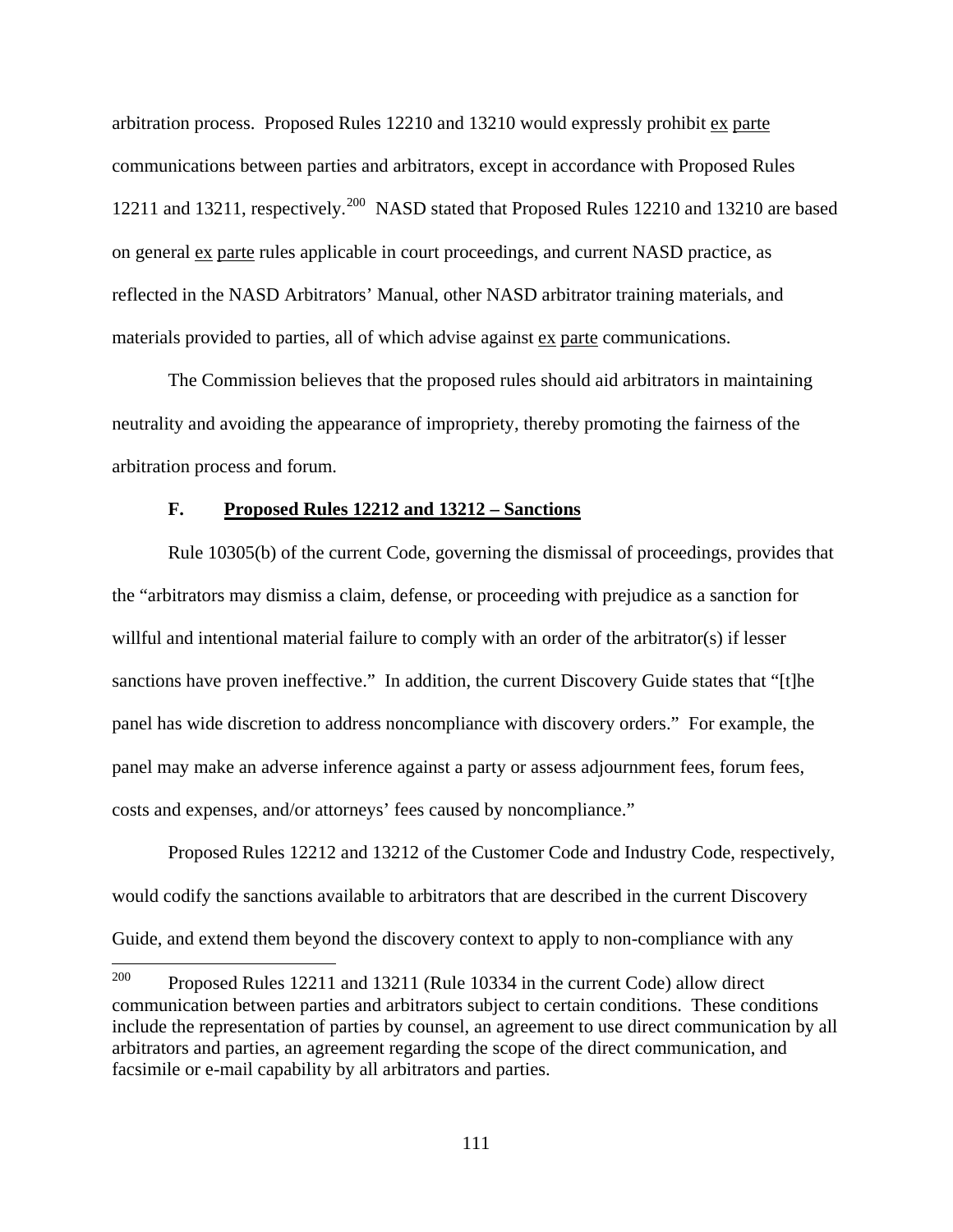provision of the Customer Code or Industry Code, respectively, or order of the panel or a single arbitrator authorized to act on behalf of the panel. The rules also would allow a panel to dismiss a claim, defense, or arbitration under the same conditions as they may currently, although it would use the term "prior," rather than "lesser," sanctions, in order to avoid potential confusion regarding whether a prior sanction was "lesser" or "greater."

The Commission notes the authority of NASD arbitrators to impose sanctions for violations of any provision of the Customer Code or the Industry Code, rather than only for violations of orders of the panel, as under the current Code. The Commission believes that this expanded authority should help to promote just and equitable principles of trade, and in general, to protect investors and the public interest by deterring conduct that seeks to generate frivolous additional disputes or hinder dispute resolution, and by clarifying that arbitrators have the authority to ensure the fair and efficient administration of arbitration proceedings when parties fail to comply with the Customer Code or Industry Code or orders of the panel. The Commission also notes that under the Customer Code and Industry Code, arbitrators would continue to have the authority to make disciplinary referrals at the end of arbitrations in connection with potential violations of NASD rules.

#### **G. Proposed Rules 12213 and 13213 -- Hearing Locations**

In relevant part, Rule 10315 of the current Code provides that the Director shall determine the time and place of the first meeting of the arbitration panel and the parties, whether that meeting is a pre-hearing conference or a hearing, and shall notify the parties of the time and place at least 15 business days before the meeting. The arbitrators determine the time and place for all subsequent meetings, whether the meetings are pre-hearing conferences, hearings, or any other type of meetings, and give notice as the arbitrators may determine. Proposed Rule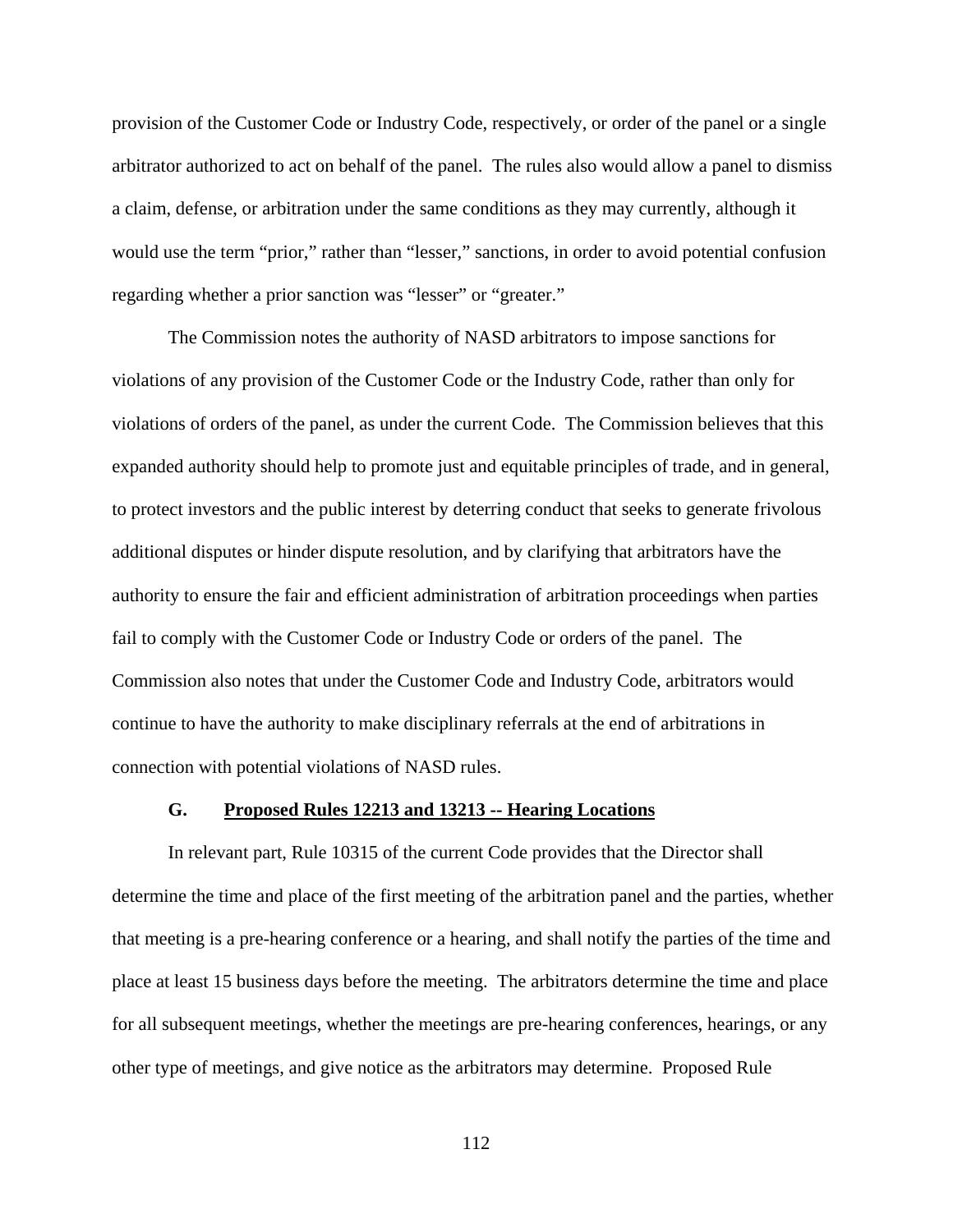12213(a)(1) of the Customer Code provides that the Director will select the hearing location for the arbitration, and that generally, this selection will be the hearing location closest to the customer's residence at the time of the events giving rise to the dispute. Proposed Rule 13213(a)(1) of the Industry Code provides that the Director generally will select the hearing location closest to where the associated person was employed at the time the dispute arose.<sup>[201](#page-112-0)</sup> Proposed Rules 12213(a)(2) and 13213(a)(2) also provide, however, that before arbitrator lists are sent to the parties, the parties may agree in writing to a hearing location other than the one selected by the Director, and that the Director or panel may change the hearing location upon a party's motion.

NASD stated that Proposed Rules 12213 and 13213 codify current practice and are intended to make the arbitration process more transparent. The proposed rules also would give the Director discretion to select another location that would be more appropriate or less burdensome to the parties given the specific facts of the case.

The Commission believes that the proposed rules should provide useful guidance to the parties and thereby facilitate and improve the transparency of the arbitration process. We also note that NASD clarified in Amendments 5 to the Customer Code and Industry Code that parties may appeal the Director's selection of hearing location to the arbitration panel, once it is assembled.

# **H. Proposed Rules 12304, 12305, 13304 and 13305 -- Time to Answer Counterclaims and Cross Claims**

<span id="page-112-0"></span> $201$  This standard would be interpreted to refer to the time of the events giving rise to the dispute. Telephone conversation among Jean Feeney, Vice President, NASD; Mignon McLemore, Assistant Chief Counsel, NASD Dispute Resolution; and Gena Lai, Special Counsel, Division of Market Regulation, SEC (Dec. 19, 2006).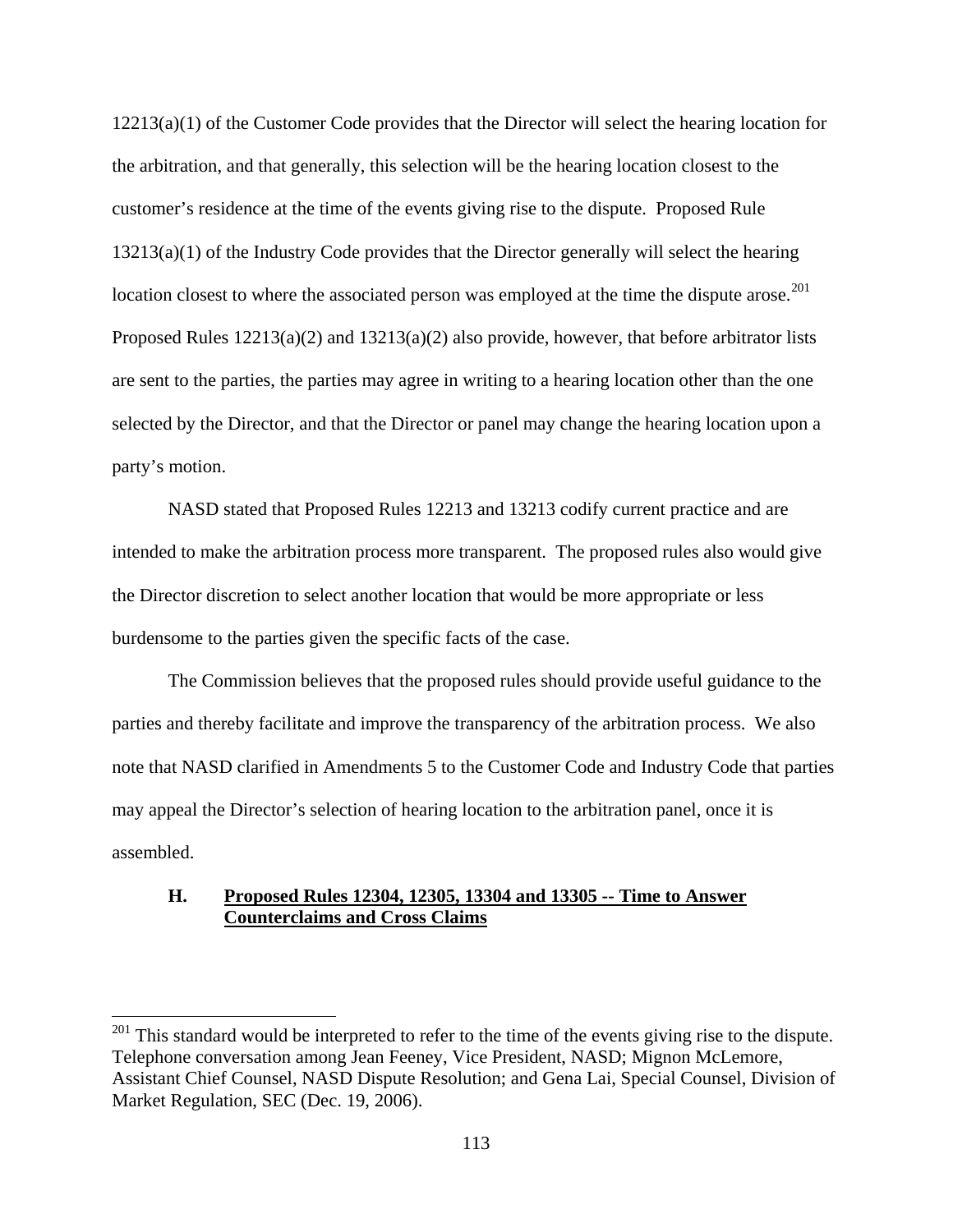Rule 10314 of the current Code provides that claimants have 10 days to answer a counterclaim, and respondents have 45 days to answer a cross claim. Proposed Rules 12304 and 13304 of the Customer Code and Industry Code, respectively, would extend the time that a claimant has to answer a counterclaim from 10 to 20 days from receipt of the counterclaim. In addition, Proposed Rules 12305 and 13305 of the Customer Code and Industry Code, respectively, would shorten the time that a respondent has to answer a cross claim from 45 days to 20 days from the date that the respondent's answer to the statement of claim is due, or from the receipt of the cross claim.

NASD stated that standardizing these time frames would give parties who have already filed or served a pleading the same amount of time to respond to subsequent pleadings, and would reduce unnecessary delay in the proceeding.

The Commission believes that standardizing the time frames within which parties may answer counterclaims and cross claims is consistent with the purpose of maintaining a transparent, efficient, and fair arbitration forum.

# **I. Proposed Rules 12307 and 13307 -- Deficient Claims**

Under current NASD practice, if a claimant files a deficient, or incomplete, claim, NASD will notify the claimant, and the claimant has 30 days to correct the deficiency. If the deficiency is not corrected within that time, the claim is dismissed without prejudice. NASD stated that this practice is consistent with SICA's published Arbitration Procedures. The current Code, however, does not expressly address what constitutes a deficiency, or explain the process for identifying and correcting deficiencies.

Proposed Rules 12307 and 13307 of the Customer Code and Industry Code, respectively, would codify NASD's deficiency practice and provide that the Director will not serve a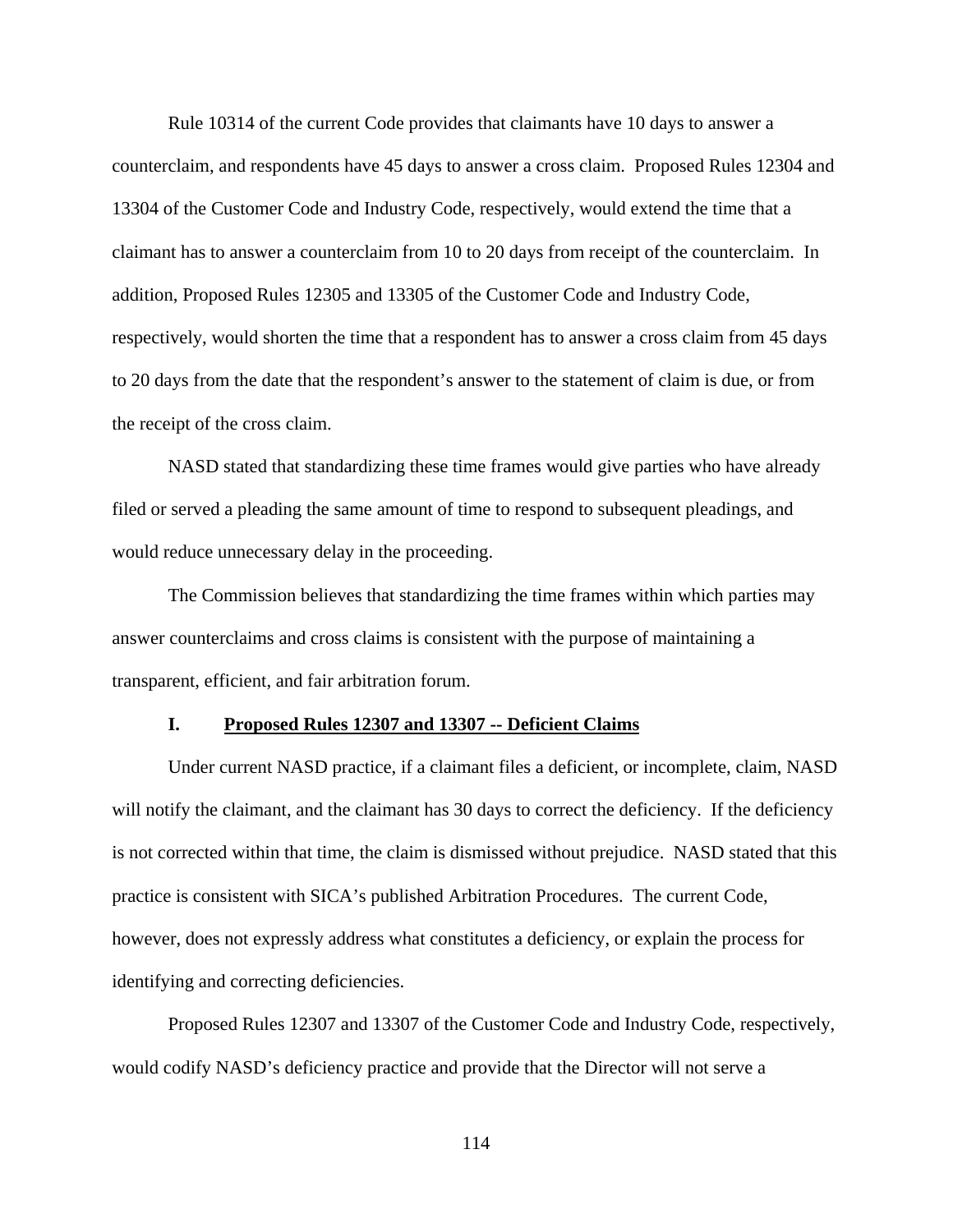deficient, or incomplete, claim. They also would enumerate the most common types of deficiencies. The proposed rules also would make clear that the same standards apply to deficient counterclaims, cross claims, and third-party claims served directly by parties, and would prohibit arbitrators from considering such claims unless the deficiencies were corrected within the time allowed.

The Commission believes that, by including deficiency standards and procedures in the Customer Code and Industry Code and clarifying the information required in an initial statement of claim, the proposed rules should help to reduce delay in NASD arbitrations by reducing the number of deficient claims. They thus should improve the efficacy and efficiency of the arbitration process and of the forum generally. We note that NASD stated it would consider comments raised regarding Proposed Rule 12307 when considering whether future amendments are made.

### **J. Proposed Rules 12309 and 13309 -- Amending Pleadings to Add Parties**

Under Rule 10328 of the current Code, parties may amend their pleadings at any time prior to the appointment of the arbitration panel but must obtain approval of the arbitrators before amending a pleading after panel appointment. If a party is added to an arbitration proceeding before the Director has consolidated the other parties' arbitrator rankings, the newlyadded party may participate in the arbitrator selection process. However, if a party amends a pleading to add a new party to the proceeding between the time that the Director consolidates the arbitrator rankings and the time the panel is appointed, the newly-added party is not able to participate in the arbitrator selection process, or to object to being added to the arbitration.

Proposed Rules 12309 and 13309 of the Customer Code and Industry Code, respectively, would provide that no party may amend a pleading to add a party between the time that ranked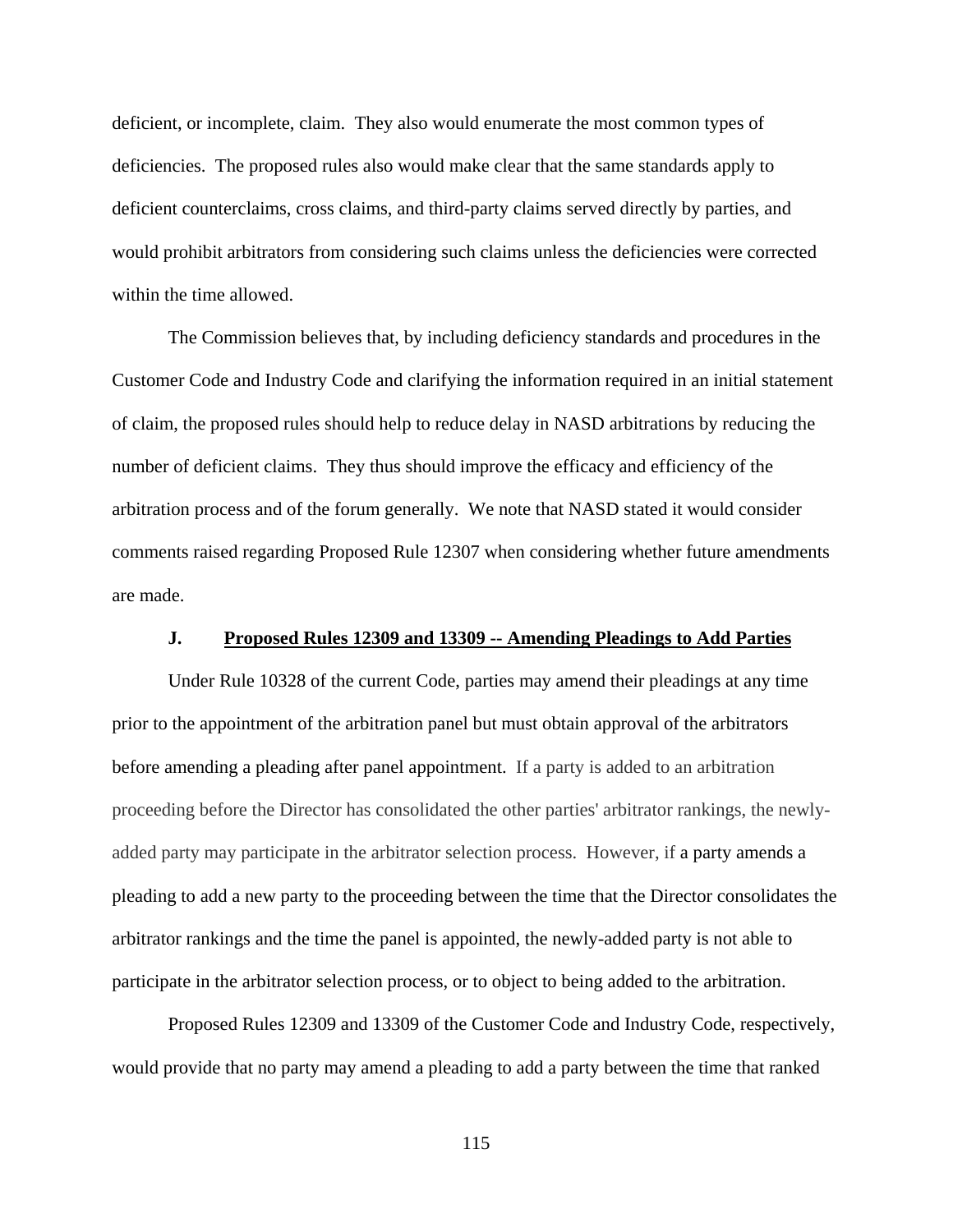arbitrator lists are due to the Director and the time the panel is appointed. Proposed Rules 12309(c) and 13309(c) would provide that the party to be added after panel appointment must be given an opportunity to be heard before the panel decides the motion to amend. This is intended to ensure that a party added to an arbitration by amendment either will be able to participate in the arbitrator selection process, or will have the opportunity to object to being added to the proceeding.

The Commission believes that the proposed rules should promote the efficacy and efficiency of the arbitration process and of the forum generally. We also note that the proposed rules explain the rights of a party added to an NASD arbitration proceeding with respect to arbitrator selection.

#### **K. Proposed Rules 12310 and 13310 -- Time to Answer Amended Pleadings**

 Rule 10328 of the current Code provides that parties have 10 business days to answer an amended pleading. Other rules in the current Code refer to calendar days. In the interest of uniformity, Proposed Rules 12100(j) and 13100(j) of the Customer Code and Industry Code, respectively, define the term "day" to mean calendar day. To reflect these definitions, Proposed Rules 12310 and 13310 would give parties 20 calendar days, rather than 10 business days, to respond to amended pleadings. NASD stated that, although this represents a slight extension of time, it is consistent with the time to respond to counterclaims and cross claims under Proposed Rules 12304 and 12305 under the Customer Code and Proposed Rules 13304 and 13305 under the Industry Code. NASD further stated that standardizing time frames is part of NASD's plain English initiative, and 20 calendar days is an appropriate time period for responding to amended pleadings.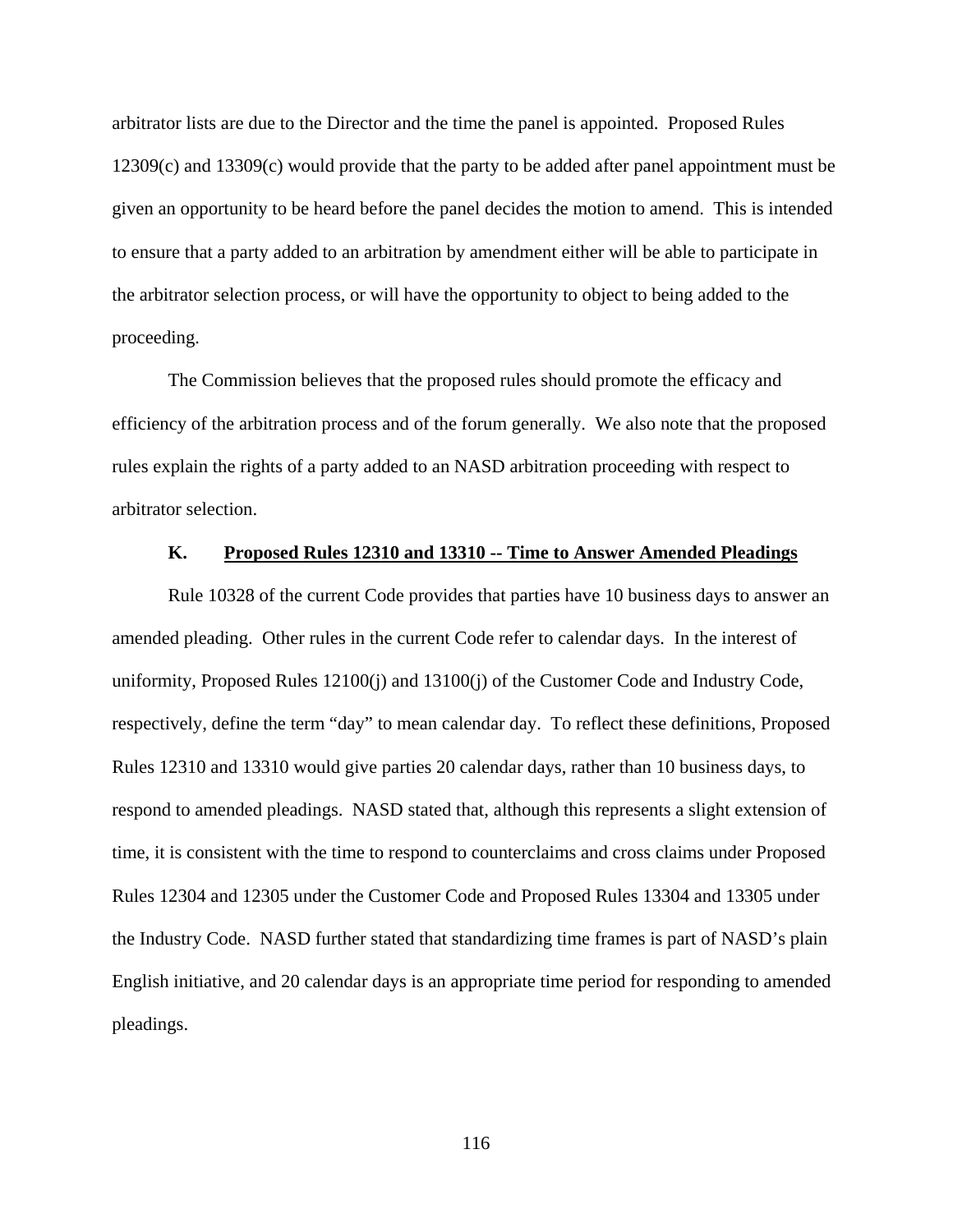The Commission believes that standardizing the time frames for answering amended pleadings is consistent with the purpose of maintaining a transparent, efficient, and fair arbitration forum.

# **L. Proposed Rules 12400 and 13400 -- Neutral List Selection System and Arbitrator Rosters**

 Under the current Code, NASD maintains a roster of public and non-public arbitrators. Whether a panel consists of public or non-public arbitrators, and in what combination, depends on the amount in dispute, and, in industry cases, the nature of the dispute. Once the panel is appointed, the parties jointly select the chairperson from the panel, or, if the parties do not agree, the Director appoints the highest-ranked arbitrator on the panel to serve as chairperson.<sup>[202](#page-116-0)</sup> Although NASD provides voluntary chairperson training to its arbitrators, arbitrators who serve as chairpersons are not currently required to have chairperson training, to have any particular experience, or to meet any other specific criteria beyond the requirements for serving as an arbitrator. NASD stated that, over the years, one of the most frequent suggestions for improving the quality and efficiency of NASD arbitrations is to ensure that chairpersons, who play a vital role in the administration of cases, have some degree of arbitrator experience and training.

Both the Customer Code and Industry Code would require NASD to create and maintain a third roster of arbitrators who are qualified to serve as chairpersons. Proposed Rule 12400 would provide that, to be chair-qualified, an arbitrator would need to be a public arbitrator and complete the NASD training program or have "substantially equivalent training or experience,"

<span id="page-116-0"></span><sup>&</sup>lt;sup>202</sup> NASD estimates that parties agree on a chairperson only about 20% of the time. <u>See supra</u> note 3, Notice of Filing of Proposed Rule Change and Amendment Nos. 1, 2, 3, and 4 Thereto to Amend NASD Arbitration Rules for Customer Disputes, Securities Exchange Act Rel. No. 51856, at n. 6, and Notice of Filing of Proposed Rule Change and Amendment Nos. 1, 2, 3, and 4 Thereto to Amend NASD Arbitration Rules for Industry Disputes, Securities Exchange Act Rel. No. 51857, at n. 8.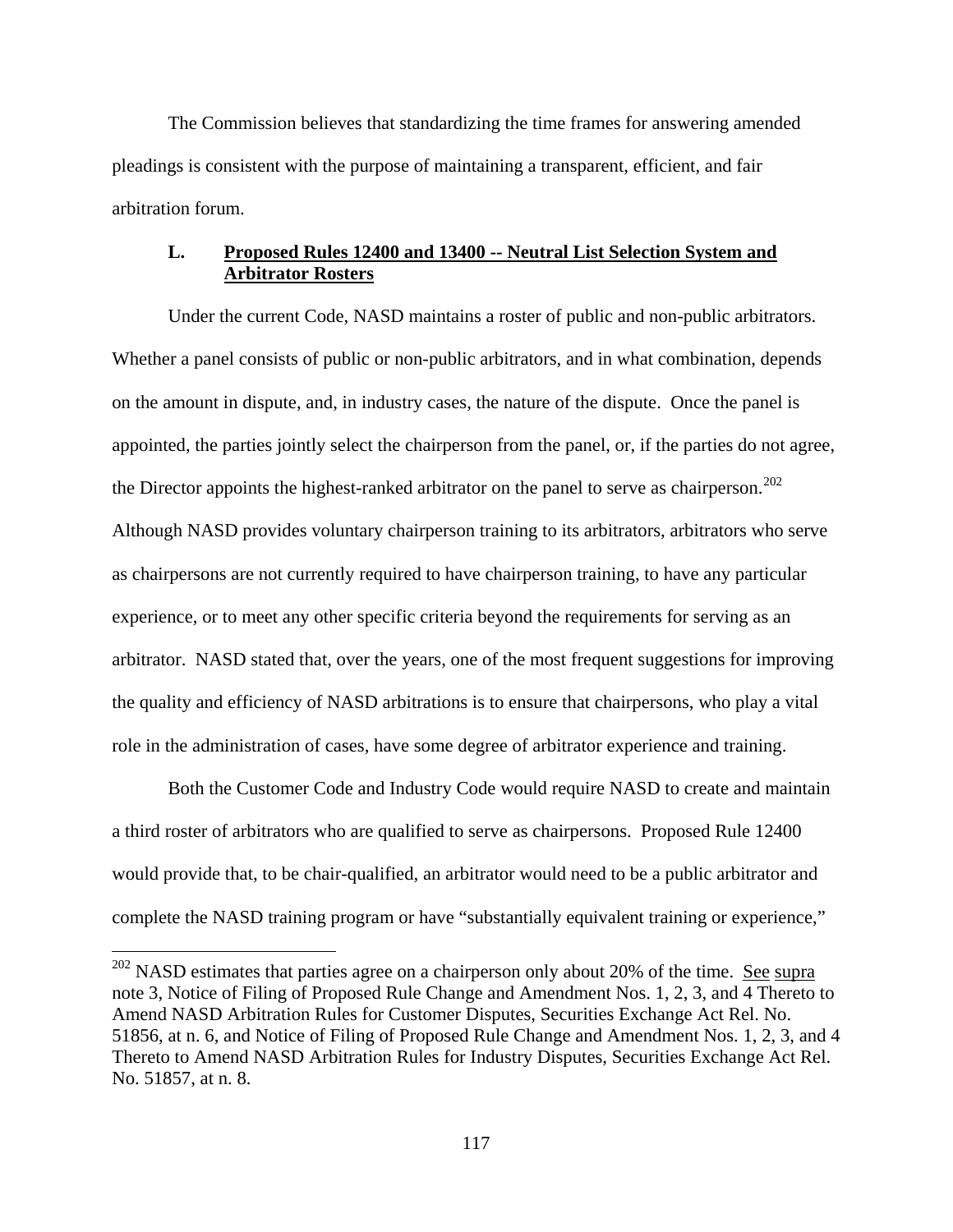and be either: (1) an attorney who has sat through two SRO arbitration cases through the award stage; or (2) a non-attorney who has sat through at least three such cases. Chairperson eligibility requirements under Proposed Rule 13400 of the Industry Code are the same as under the Proposed Rule 12400, except that chairpersons in industry cases could be public or non-public, depending on the nature of the claim.

The Commission believes that these specified criteria balance the need to have qualified and experienced chairpersons administer NASD arbitration cases with the goal of allowing arbitrators of all professional backgrounds to qualify as chairpersons. The proposed rules should help to ensure that chairpersons, who play a vital role in the administration of cases, have some degree of arbitrator experience and training, which in turn should improve the administration of cases in NASD's forum.

#### **M. Proposed Rules 12401 and 13401 -- Number of Arbitrators**

Rule 10308(b) of the current Code provides that if the amount of a claim is \$25,000 or less, the arbitration panel consists of one arbitrator, unless that arbitrator requests a threearbitrator panel. If the claim is more than \$25,000 but not more than \$50,000, the panel consists of one arbitrator, unless either that arbitrator, or any party in its initial pleading, requests a threearbitrator panel. A claim of more than \$50,000 is heard by a three-arbitrator panel.

Proposed Rules 12401 and 13401 of the Customer Code and Industry Code, respectively, would eliminate the ability of a single arbitrator to request a three-arbitrator panel for any claim of \$50,000 or less. Parties, however, could still request a three-arbitrator panel in cases involving more than \$25,000, but not more than \$50,000. NASD stated that the proposed change is intended to streamline the administration of smaller claims and minimize the cost of pursuing small claims.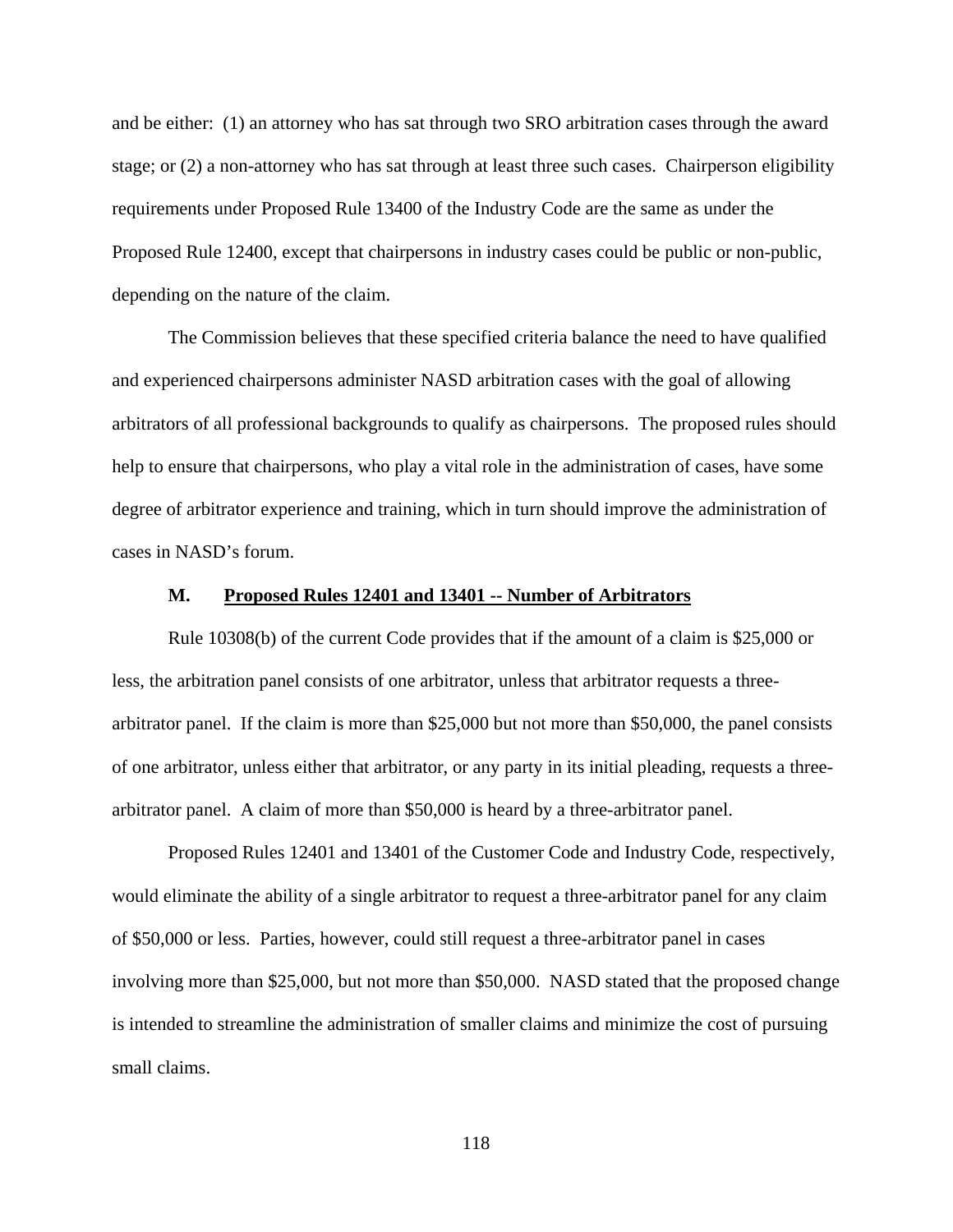The Commission believes that allowing only the parties to decide whether additional arbitrators are needed in these smaller claims should give the parties more control over the costs of this aspect of arbitration. This, in turn, should improve the efficacy of the arbitration process.

# **N. Proposed Rules 12403 and 13403 -- Generating and Sending Lists to the Parties**

 Rule 10308 of the current Code provides that if the panel will consist of one arbitrator, NASD will send the parties one list of public arbitrators, unless the parties agree otherwise. If the panel will consist of three arbitrators, NASD will send the parties two lists, one with the names of public arbitrators and one with the names of non-public arbitrators. The lists of public and non-public arbitrators are provided in a ratio of approximately two to one, respectively, to the extent possible, based on the roster of available arbitrators. The parties have an unlimited number of strikes. In addition, parties may request that the lists include arbitrators with particular, designated expertise.

 Proposed Rules 12403 and 13403 of the Customer Code and Industry Code, respectively, would expand the number of arbitrators named on each list, but limit the number of strikes that each party may exercise. In addition, the proposed rules would eliminate the ability of parties to unilaterally request arbitrators with particular expertise, which NASD stated is an ongoing source of controversy, and burdensome for NASD staff to administer.

 The Commission believes that expanding the lists, but limiting the number of strikes each party may exercise, should expedite panel appointment and reduce the likelihood that the Director will have to appoint an arbitrator who was not on the original lists sent to parties. The Commission notes that in Amendments 5 to the Customer Code and Industry Code, NASD proposed additional changes to the list selection procedures to further reduce the likelihood that extended lists would be needed. NASD also explained changes in the list selection software that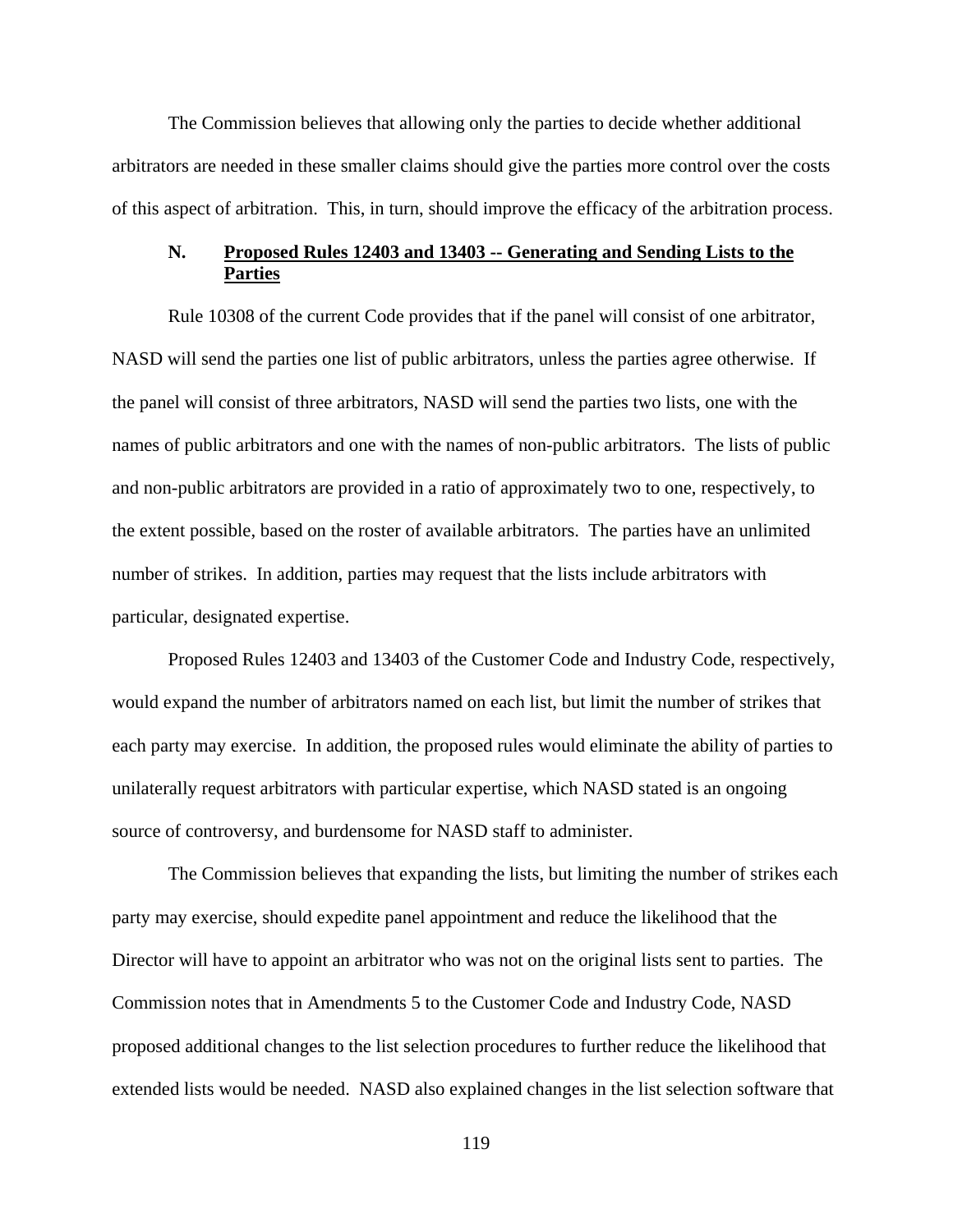would check for certain arbitrator conflicts before lists are sent to parties.<sup>[203](#page-119-0)</sup> Taken as a whole, these changes should improve the efficacy and efficiency of the arbitration process and of the forum generally.

#### **O. Proposed Rules 12406 and 13406 -- Appointment of Arbitrators**

While the current Code is silent on when arbitrators are appointed, it can be the subject of questions. NASD stated that Proposed Rules 12406(d) and 13406(d) under the Customer Code and Industry Code, respectively, would clarify that the appointment of arbitrators occurs when the Director sends notice to the parties of the names of the arbitrators on the panel. In addition, consistent with the purpose of reorganizing the current Code, the arbitrator oath requirement that is in Rule 10327 of the current Code would be included in Proposed Rules 12406 and 13406.

The Commission believes that these proposed rules should improve the clarity of the arbitration rules and promote the efficacy and efficiency of the arbitration process and forum generally.

## **P. Proposed Rules 12409 and 13409 -- Arbitrator Recusal**

The current Code does not address arbitrator recusal. To provide guidance to parties, Proposed Rules 12409 and 13409 of the Customer Code and Industry Code, respectively, would provide that any party may ask an arbitrator to recuse himself or herself from the panel for good cause. The proposed rule would also clarify procedures for seeking an arbitrator's recusal.

The Commission believes that, in clarifying the procedures for seeking an arbitrator's recusal, the proposed rules promote the efficacy and efficiency of the arbitration process and forum.

<span id="page-119-0"></span> $203$  For example, MATRICS would exclude from the lists sent to the parties arbitrators who are family members, employees, clients, or shareholders of a party, or have an account with, have initiated legal action against, or performed legal services for a party.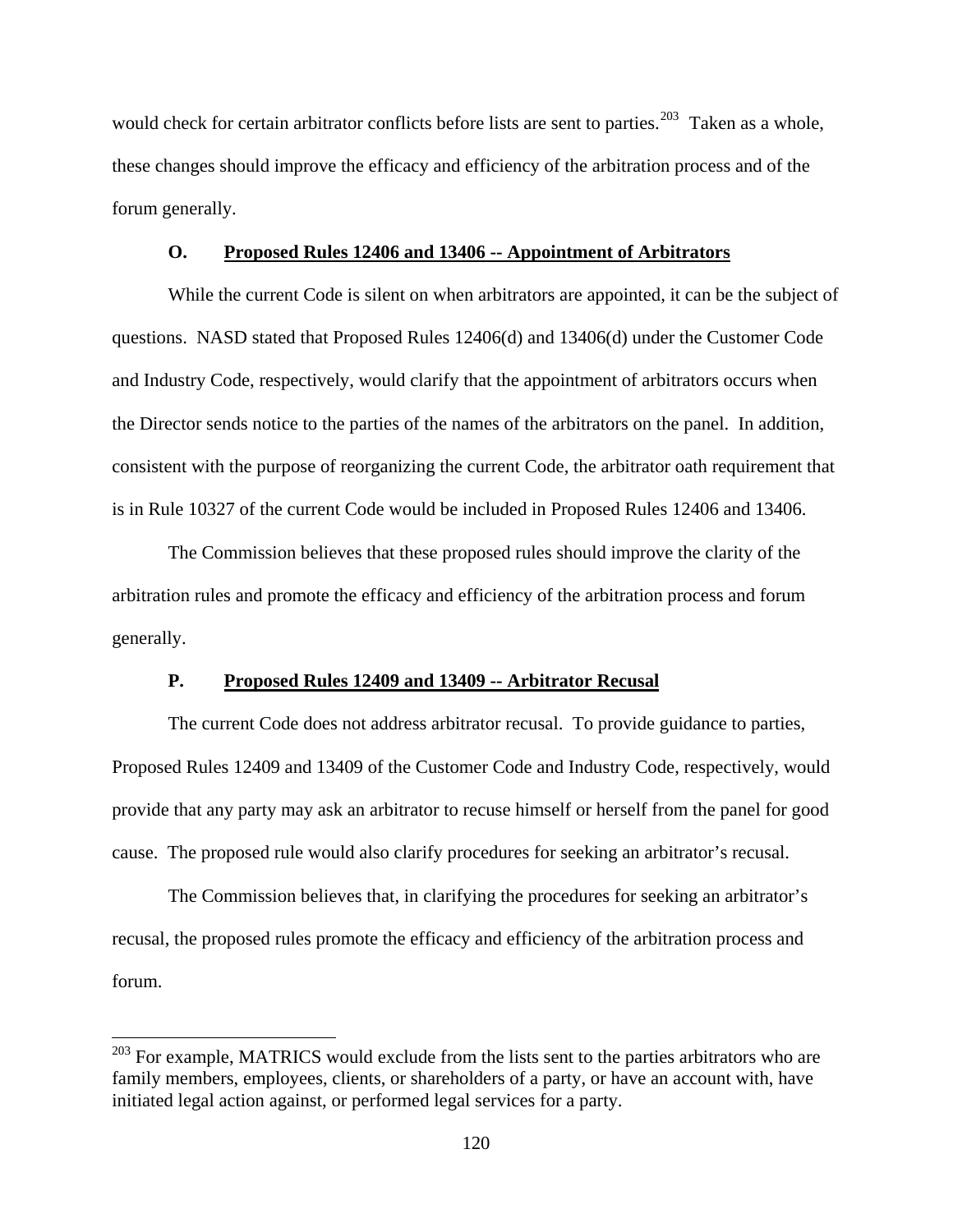#### **Q. Proposed Rules 12411 and 13411 -- Replacement of Arbitrators**

Under the current Code, the provisions regarding the replacement of arbitrators are contained in several different sections, and contain numerous cross-references to other rules. Proposed Rules 12411 and 13411 of the Customer Code and Industry Code, respectively, consolidate the various current rules, but contain no substantive changes, with two exceptions. Under Rule 10313 of the current Code, if an arbitrator is disqualified or becomes otherwise unable or unwilling to serve after the first pre-hearing conference or the first hearing begins, whichever is earlier, but before the award is issued, the parties may elect to proceed with the remaining arbitrators by notifying the Director within five business days of their being notified of the vacancy. Under Proposed Rules 12411 and 13411 of the Customer Code and Industry Code, respectively, the parties may agree to proceed with only the remaining arbitrators regardless of when the vacancy occurs.[204](#page-120-0)

The Commission believes that, by allowing for more flexibility in the arbitration process and giving parties more control in arbitrator selection, the proposed rules should improve the efficacy and efficiency of the arbitration process and of the forum generally. We also note that NASD has explained that parties would be informed of the vacancy and their options simultaneously.

### **R. Proposed Rules 12414 and 13414 -- Determinations of Arbitration Panel**

Rule 10325 of the current Code provides that all rulings and determinations of the panel must be made by a majority of the arbitrators. Proposed Rules 12414 and 13414 of the Customer Code and Industry Code, respectively, provide that all rulings and determinations of the panel

<span id="page-120-0"></span> $204$  In addition, parties may stipulate to the removal of an arbitrator, including a replacement arbitrator, at any time. Telephone conversation among Jean Feeney, Vice President, NASD; Mignon McLemore, Assistant Chief Counsel, NASD Dispute Resolution; and Gena Lai, Special Counsel, Division of Market Regulation, SEC (Dec. 19, 2006).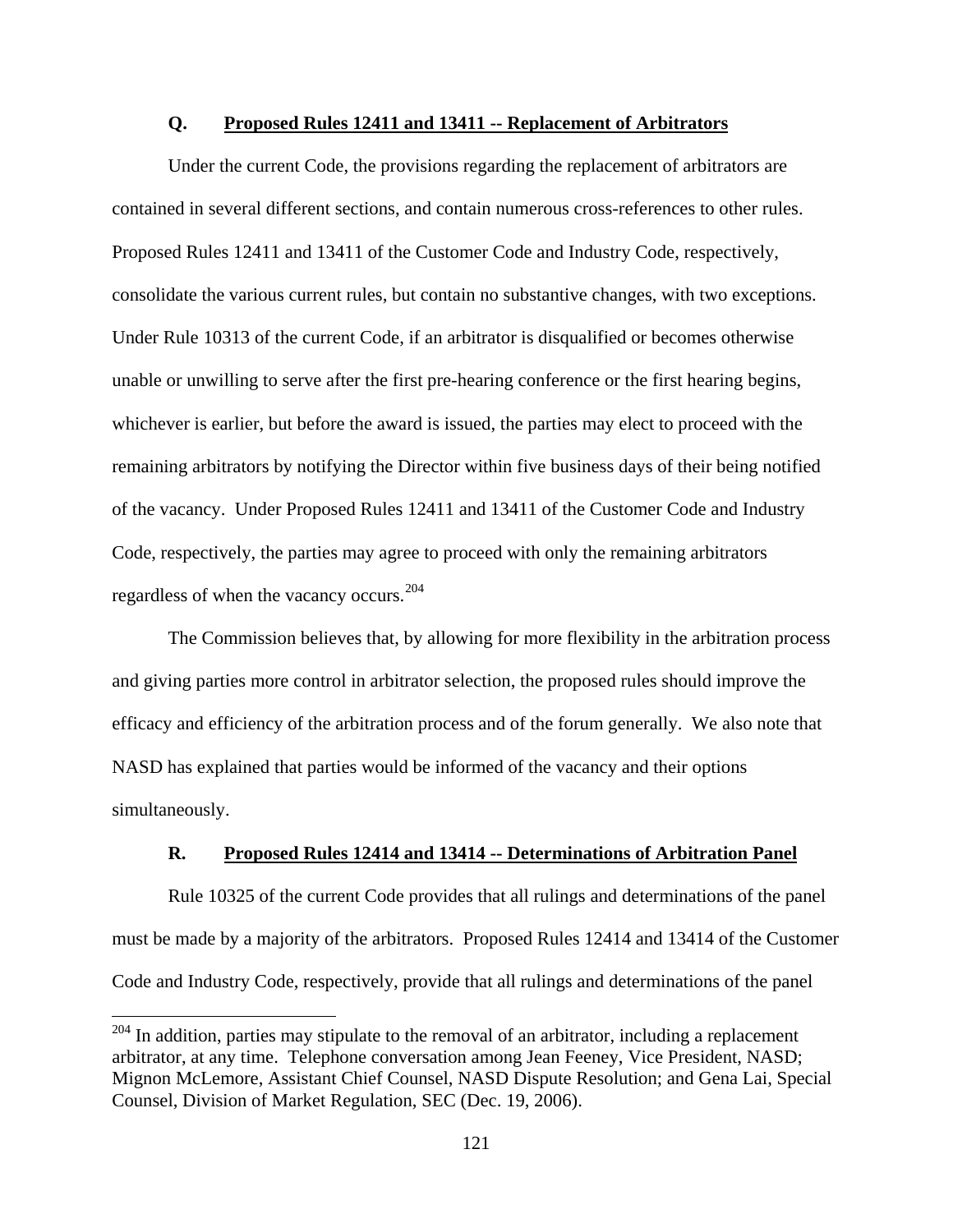must be made by a majority of the arbitrators, unless the parties agree, or unless the Customer Code or Industry Code, respectively, or applicable law, provides otherwise. The proposed rules reflect that under the Customer Code or Industry Code, and applicable law, some decisions of the panel may be made by a single member of a three-arbitrator panel.<sup>[205](#page-121-0)</sup> Also, applicable law may permit a single arbitrator to issue a subpoena. The Commission notes, however, that an award must contain the signature of a majority of the panel, notwithstanding the agreement of the parties.<sup>[206](#page-121-1)</sup>

The Commission believes that, by allowing for more flexibility in the arbitration process and by clarifying that arbitrators must make determinations in accordance with applicable law, the proposed rules promotes the efficacy and efficiency of the arbitration process and of the forum generally.

#### **S. Proposed Rules 12500 and 13500 -- Initial Prehearing Conferences**

Since the adoption of the current Discovery Guide in 1999, IPHCs have become standard practice in NASD arbitrations. The IPHC gives the panel and the parties an opportunity to organize the management of the case, set a discovery cut-off date, identify and establish a schedule for potential motions, schedule hearing dates, determine whether mediation is desirable, and resolve many other preliminary issues. NASD stated that users of the forum have found the IPHC to be a valuable tool in managing the administration of arbitrations. Proposed Rules 12500 and 13500 of the Customer Code and Industry Code, respectively, would codify the portion of the current Discovery Guide relating to IPHCs.

<span id="page-121-0"></span> $205$  For example, Proposed Rules 12503 and 13503 provide that some motions may be decided by a single arbitrator.

<span id="page-121-1"></span> $206$  See Section III.BBB, Proposed Rule 12904 (Awards).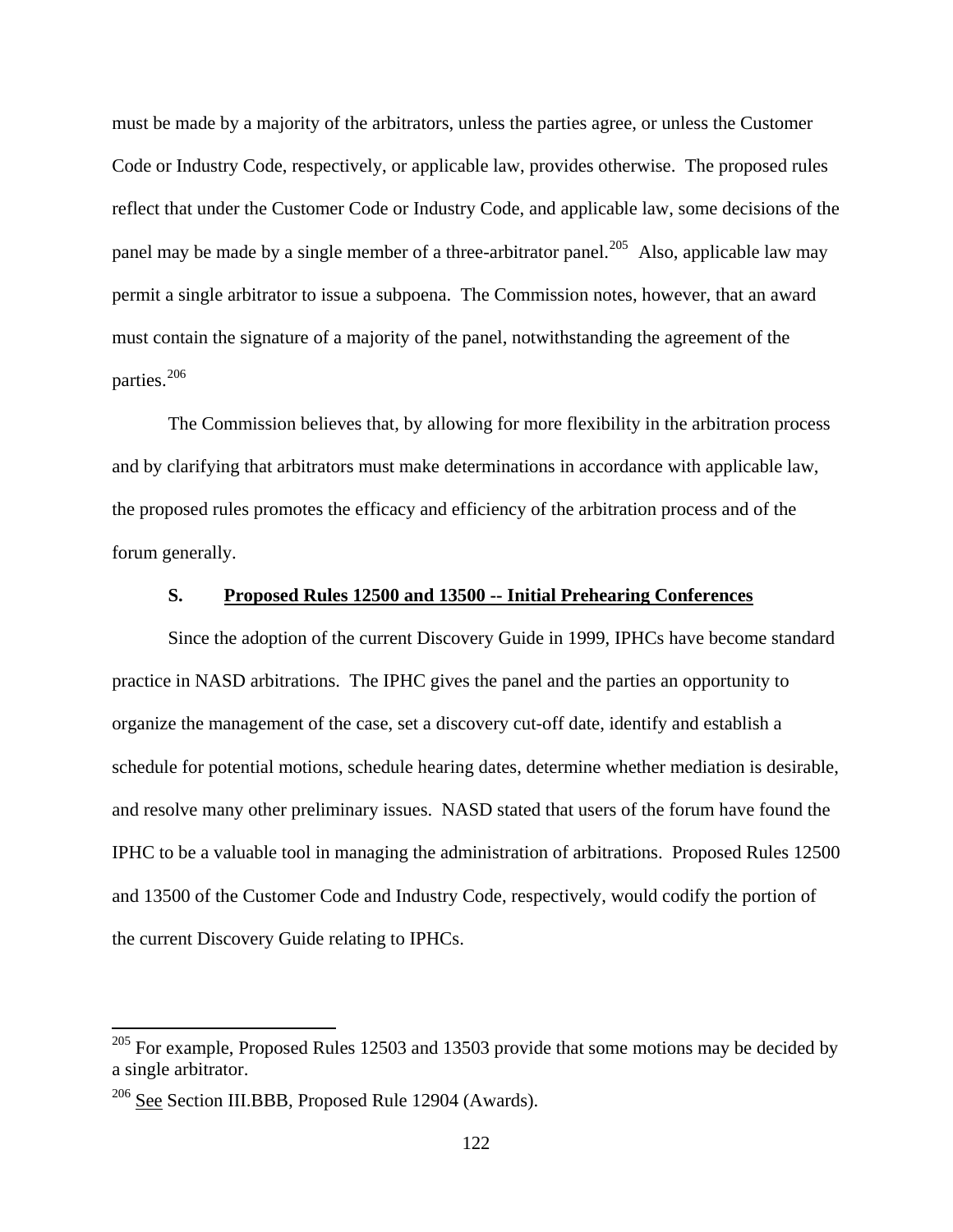The Commission believes that codifying the provisions in the current Discovery Guide concerning IPHCs should streamline the administration of arbitrations and clarify the purposes and procedures of IPHCs. Thus, the proposed rules should promote the efficacy and efficiency of arbitration proceedings and of the forum generally.

#### **T. Proposed Rules 12502 and 13502 -- Recording Prehearing Conferences**

The current Code is silent with respect to whether and under what circumstances a prehearing conference will be tape-recorded. Proposed Rules 12502 and 13502 of the Customer Code and Industry Code, respectively, would provide that prehearing conferences are generally not tape-recorded as a matter of course, but that a panel may decide to tape-record a prehearing conference on its own initiative, or at the request of a party.

The Commission believes that the proposed rules would inform parties that the option to tape-record a prehearing conference is available and provide useful guidance to parties and arbitrators regarding when and under what circumstances prehearing conferences may be taperecorded. Thus, the proposed rules should promote the efficacy and efficiency of arbitration proceedings and of the forum generally.

#### **U. Proposed Rules 12503 and 13503 – Motions**

Although motions are increasingly common in arbitration, the current Code does not refer to motions or provide any guidance with respect to motions practice. As a result, NASD stated that motions practice lacks uniformity, and that both parties and arbitrators are often unsure how motions should be made, responded to, or decided. Proposed Rules 12503 and 13503 of the Customer Code and Industry Code, respectively, would establish procedures and deadlines for making, responding to, and deciding motions.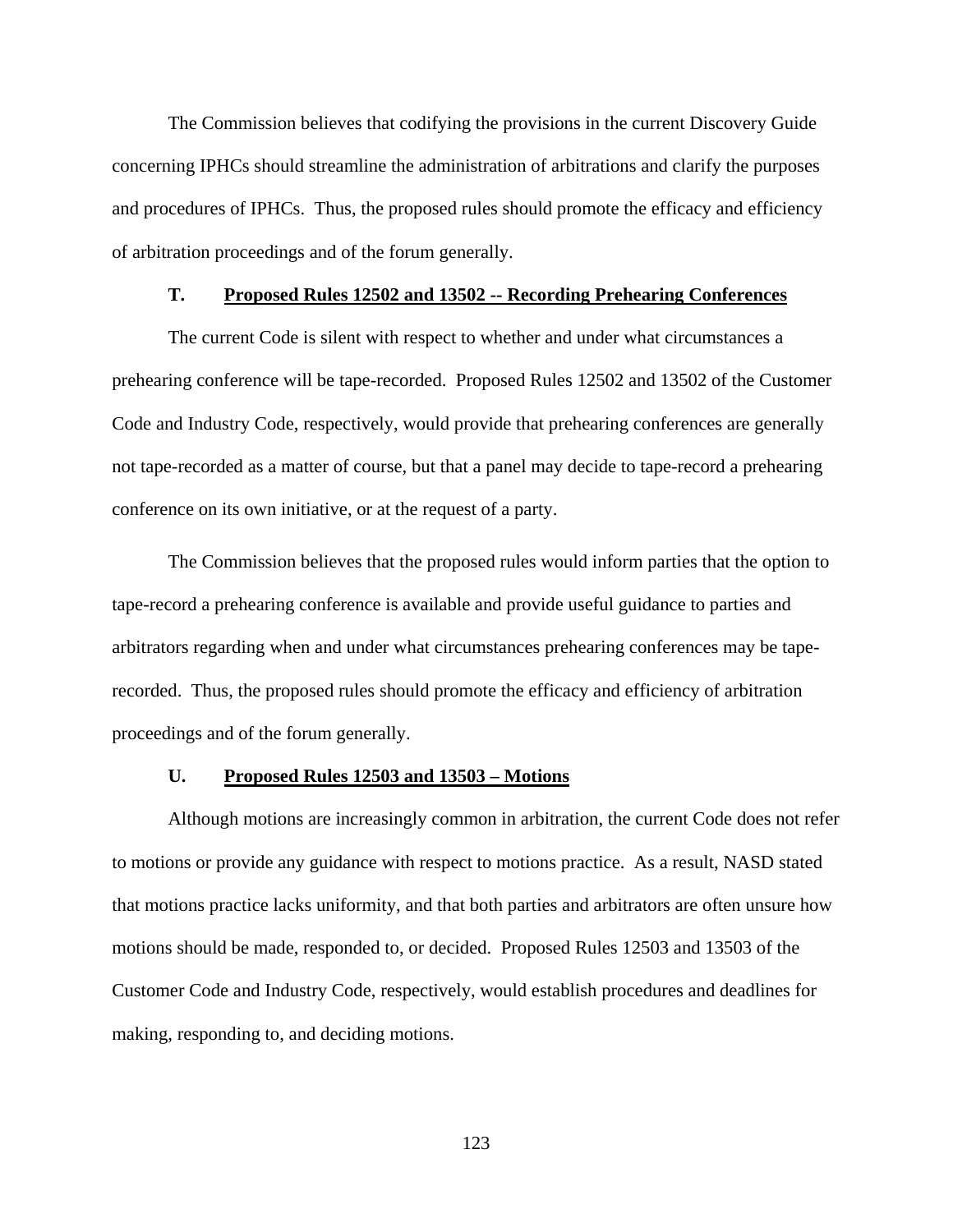The Commission believes that the proposed rules would provide standardized guidance to parties concerning a frequent practice in arbitration, while balancing the goal of maintaining the informal nature of arbitration. This is consistent with the purpose of providing an accessible, user-friendly set of rules to users and administrators of the arbitration forum and of improving the efficacy and efficiency of the arbitration forum. Infrequent users of the arbitration forum in particular should benefit from being informed that motions practice may be a part of arbitration, and what procedures may be involved.

 In light of concerns expressed by commenters, the Commission expects NASD to monitor the effects of these rules on the efficacy and efficiency of the arbitration forum, including any increases in hearings scheduled as a result of motions, the length of time in which cases are resolved, or costs to the customer, in an ongoing effort to determine whether future amendments may be warranted.

## **V. Proposed Rules 12505 – 12511 and 13505 – 13511 – Discovery**

 The current Discovery Guide establishes guidelines for discovery, rather than mandatory procedures. As a result, NASD stated that a frequent comment made by users of the NASD forum, particularly with respect to customer cases, is that discovery procedures are routinely ignored, resulting in significant delay and the frequent need for arbitrator intervention in the discovery process.

 Proposed Rules 12505-12511 of the Customer Code would codify the discovery procedures outlined in the current Discovery Guide, with some changes designed to minimize the number of discovery disputes in NASD arbitrations. The Customer Code would not contain the Document Production Lists, which would remain in the Discovery Guide, but would make clear that either producing or objecting to documents on applicable lists, as well as other documents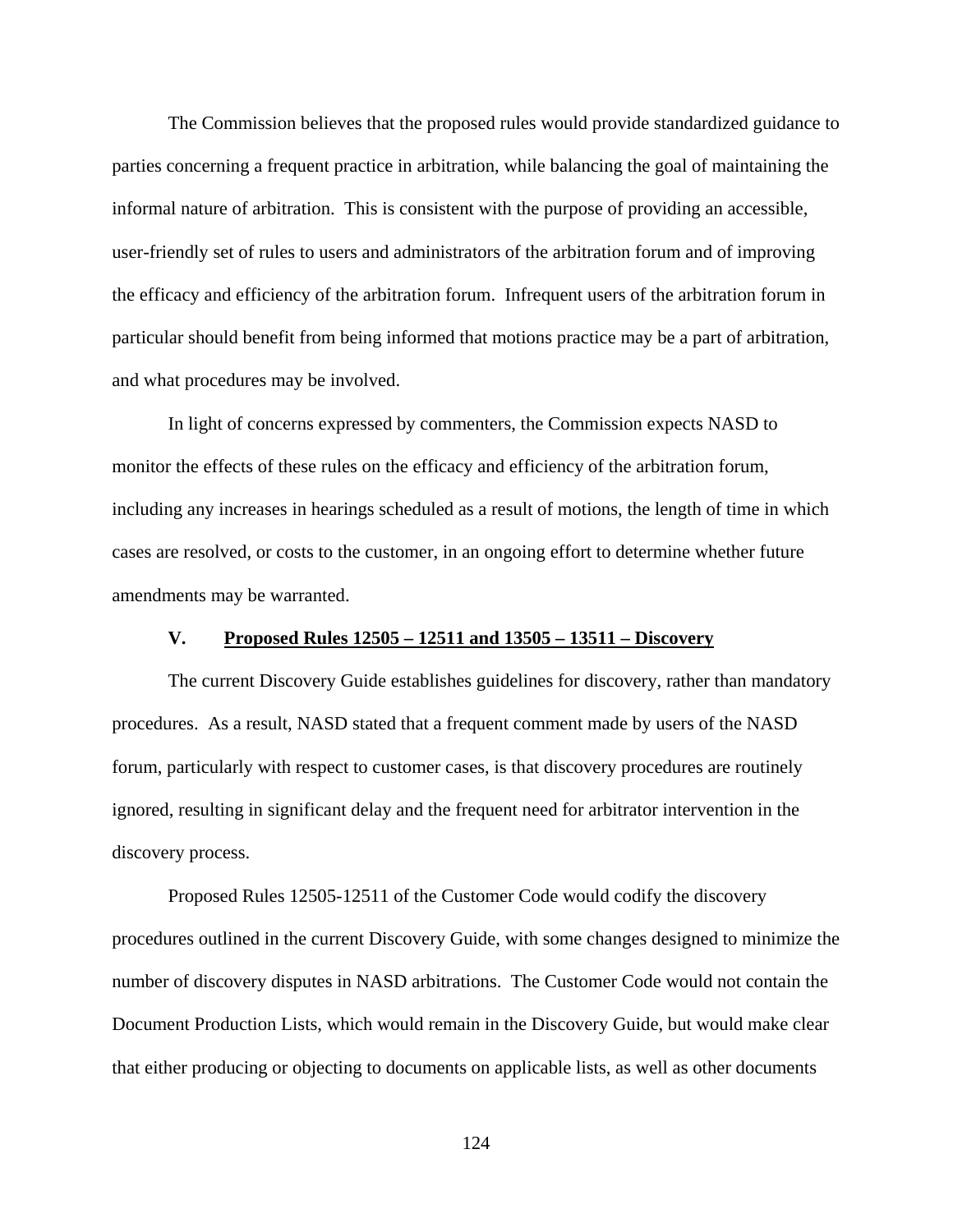requested by parties, is mandatory. Proposed Rules 13505-13511 of the Industry Code would contain similar changes, providing specific guidance about how to make and respond to discovery requests, and clarifying that compliance with the discovery provisions of the Industry Code is mandatory.

 The proposed rules would also extend the time that parties have to respond from 30 to 60 days. In addition, Proposed Rules 12512 and 13512 would codify the sanctions provisions of the Discovery Guide, and clarify the authority of arbitrators to sanction parties for non-compliance with discovery rules or orders of the panel.

 The Commission believes that codifying the discovery procedures outlined in the Discovery Guide and the authority of arbitrators to impose sanctions for violating those procedures should encourage parties to comply with their discovery obligations, thereby minimizing discovery disputes and allowing cases to proceed as expeditiously as possible. Thus, the proposed rules should improve the efficacy and efficiency of the arbitration process and of the forum generally.

#### **W. Proposed Rules 12512 and 13512 – Subpoenas**

Rule 10322 of the current Code provides that arbitrators and any counsel of record to a proceeding shall have the power of the subpoena process as provided by law, and that all parties must be given a copy of a subpoena upon its issuance. The rule also provides that parties shall produce documents and make witnesses available to each other to the fullest extent possible without resort to the subpoena process.

Proposed Rules 12512 and 13512 of the Customer Code and Industry Code, respectively, are substantially similar to Rule 10322, but also would require a party issuing a subpoena to send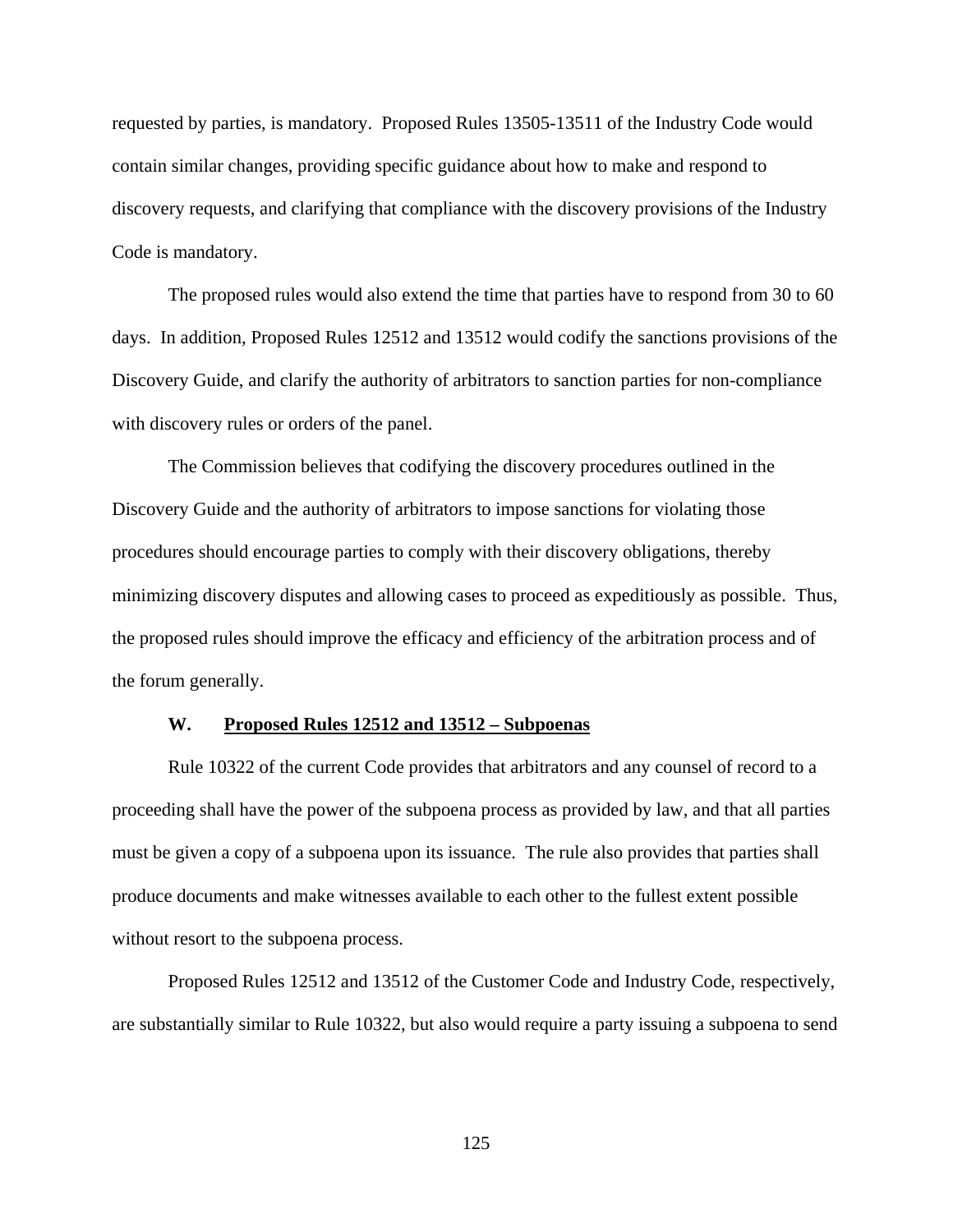copies to all other parties at the same time and in the same manner as the party that was issued the subpoena.

The Commission believes that the proposed rules should help ensure that all parties receive notice of a subpoena in a timely manner. Thus, they should improve the efficacy and efficiency of the arbitration process and of the forum generally. We note that NASD acknowledged commenters' concerns and noted that a separate rule filing, recently approved by the Commission, addresses additional changes to the subpoena process.<sup>[207](#page-125-0)</sup>

# **X. Proposed Rules 12514 and 13514 -- Exchange of Documents and Witness Lists**

Rule 10321 of the current Code provides that, at least 20 calendar days before the first scheduled hearing date, all parties must serve on each other copies of the documents in their possession and identify the witnesses that they intend to present at the hearing. The arbitrators may exclude from the arbitration any documents not exchanged or witnesses not identified as part of this exchange. Parties need not exchange copies of documents or identify witnesses that may be used for cross-examination or rebuttal, however.

Proposed Rules 12514 and 13514 would provide that parties would only need to exchange the documents or identify the witnesses that they intend to present at the hearing that were not already exchanged or identified, e.g., through the discovery process. The proposed rules would create a presumption that parties could not present any documents not exchanged or call any witnesses not identified within the time provided by the rules, unless the panel determines that good cause exists. The proposed rules specifically provide that good cause

<span id="page-125-0"></span> $207$  See Order Approving Proposed Rule Change and Amendment Nos. 1, 2, and 3 Thereto and Notice of Filing and Order Granting Accelerated Approval to Amendment No. 4 to Revise Rule 10322 of the NASD Code of Arbitration Procedure Pertaining to Subpoenas and the Power to Direct Appearances, supra note 152.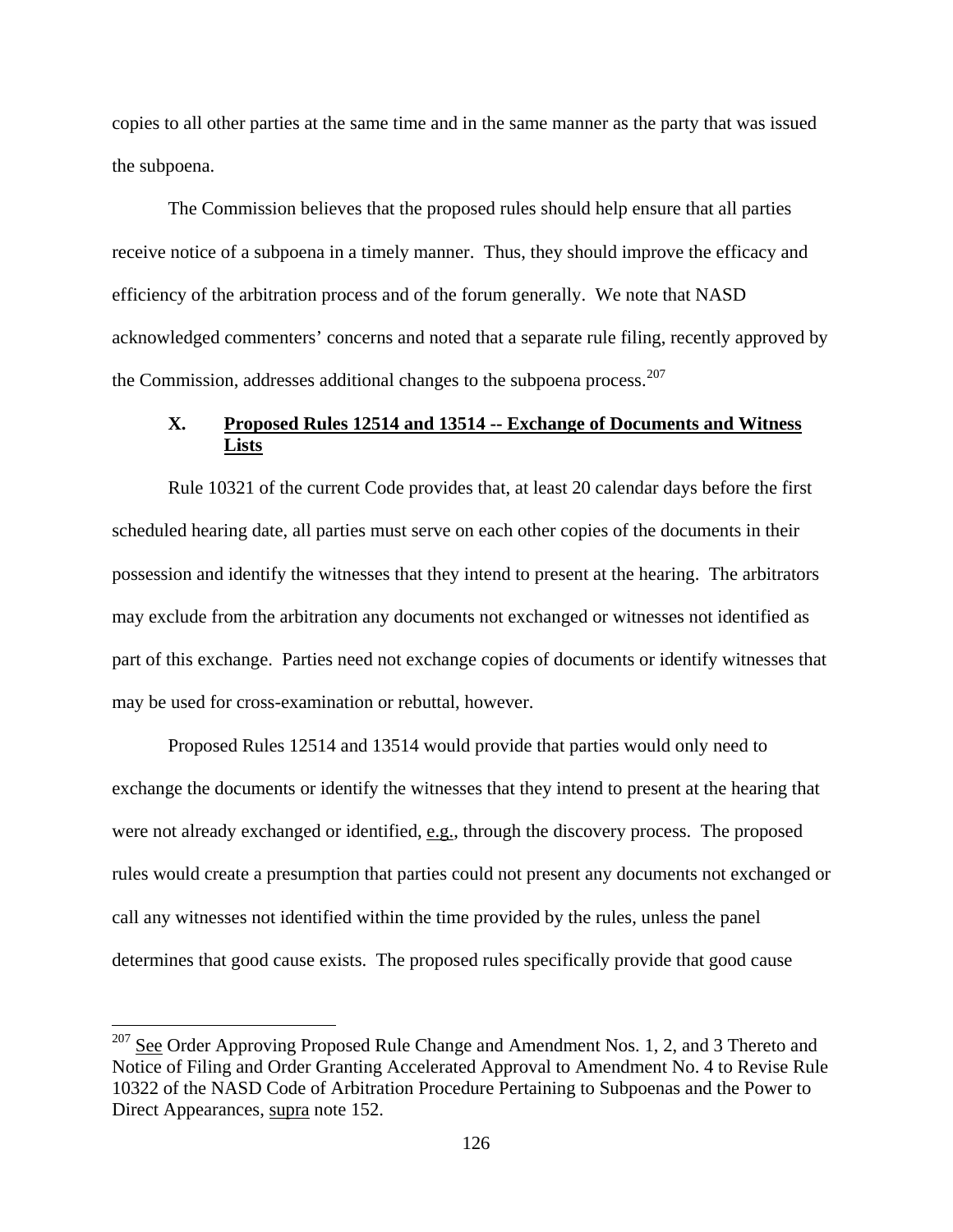includes the need to use documents or call witnesses for rebuttal or impeachment purposes based on developments at the hearing.

The Commission believes that the proposed rules, by minimizing the volume of documents and amount of information that parties must exchange before a hearing, should improve the efficiency of the arbitration process. We particularly note that in Amendments 5 to the Customer Code and Industry Code, NASD clarified the meaning of "rebuttal or impeachment purposes."

### **Y. Proposed Rules 12601 and 13601 -- Postponements**

Rule 10319 of the current Code provides that the arbitrator(s) may, in their discretion, adjourn any hearing either upon their own initiative or upon the request of any party to the arbitration. Proposed Rules 12601 and 13601 of the Customer Code and Industry Code, respectively, would provide that a panel may not grant requests to postpone a hearing that are made within 10 days of a scheduled hearing session unless the panel determines that good cause exists. NASD stated that these provisions are intended to reduce the number of last-minute requests for postponements, a practice that many users of the forum believe results in unnecessary delay and unfairness to parties. The proposed rules also would codify applicable postponement fees. Under the Proposed Rule 12601(b), however, the postponement fee would no longer double for a subsequent postponement request by the same party, as under the current Code. According to NASD, this change is intended to avoid the confusion that may result when one party requesting a postponement has made a previous request, but another party requesting the same postponement has not. Instead, parties would pay the same amount per postponement request.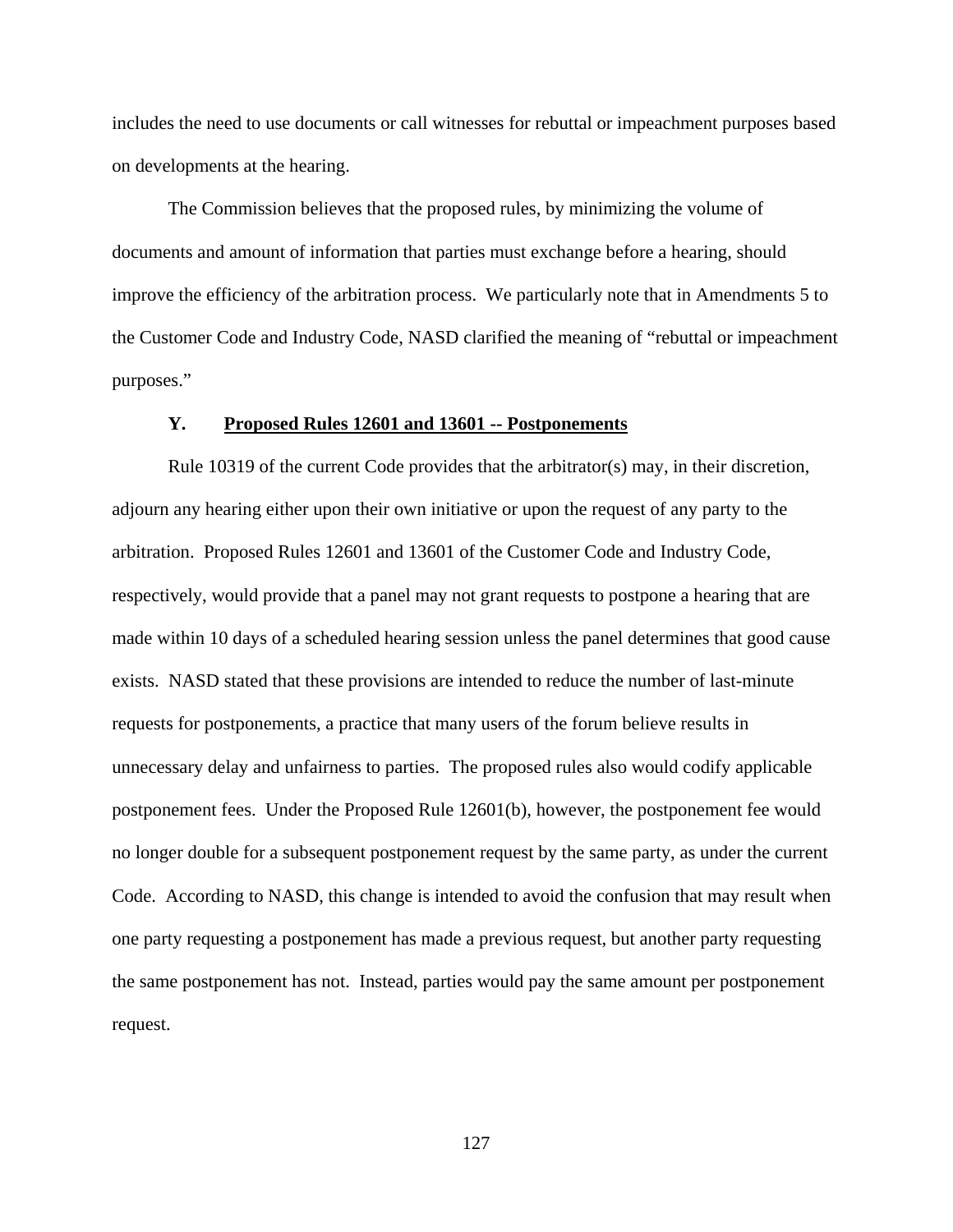The Commission believes that the proposed rules strike a balance between providing parties with the flexibility to postpone hearings, while discouraging parties from abusing this flexibility by requiring good cause for last-minute postponements. The proposed rules also reasonably address potential confusion in the way postponement fees are imposed and respond to the unnecessary delay and potential unfairness that last-minute postponements may cause.

# **Z. Proposed Rules 12702 and 13702 -- Withdrawal of Claims**

 The current Code does not contain any guidance with respect to withdrawing claims. According to NASD, this occasionally causes confusion, particularly with respect to the consequences of withdrawing a claim at a particular stage in an arbitration. To provide guidance to parties, Proposed Rules 12702 and 13702 of the Customer Code and Industry Code, respectively, would provide that before a claim has been answered by a party, a claimant may withdraw the claim against that party with or without prejudice. However, after a claim has been answered by a party, a claimant may only withdraw its claim against that party with prejudice, unless the panel decides, or the claimant and that party agree, otherwise.

In the Customer Code Notice and Industry Code Notice, the Commission solicited comment on whether Proposed Rules 12702 and 13702 of the Customer Code and Industry Code, respectively, appropriately address the concern of allowing claimants to withdraw claims without prejudice, while protecting respondents from expending significant resources to respond to a claim that is later withdrawn or having to respond to the same claim multiple times. Several commenters stated that Proposed Rule 12702(b) has no corollary in any court's civil procedure rules.[208](#page-127-0) These commenters suggested that Proposed Rule 12702 should give arbitrators the

<span id="page-127-0"></span><sup>&</sup>lt;sup>208</sup> Boliver, Canning, Evans, Ilgenfritz, Josel, Komninos, Lapidus, Lea, Lipner, Lopez, Magary, PIABA, Pounds, Rosenfield, Shewan, Stoltmann, Sutherland, and Willner.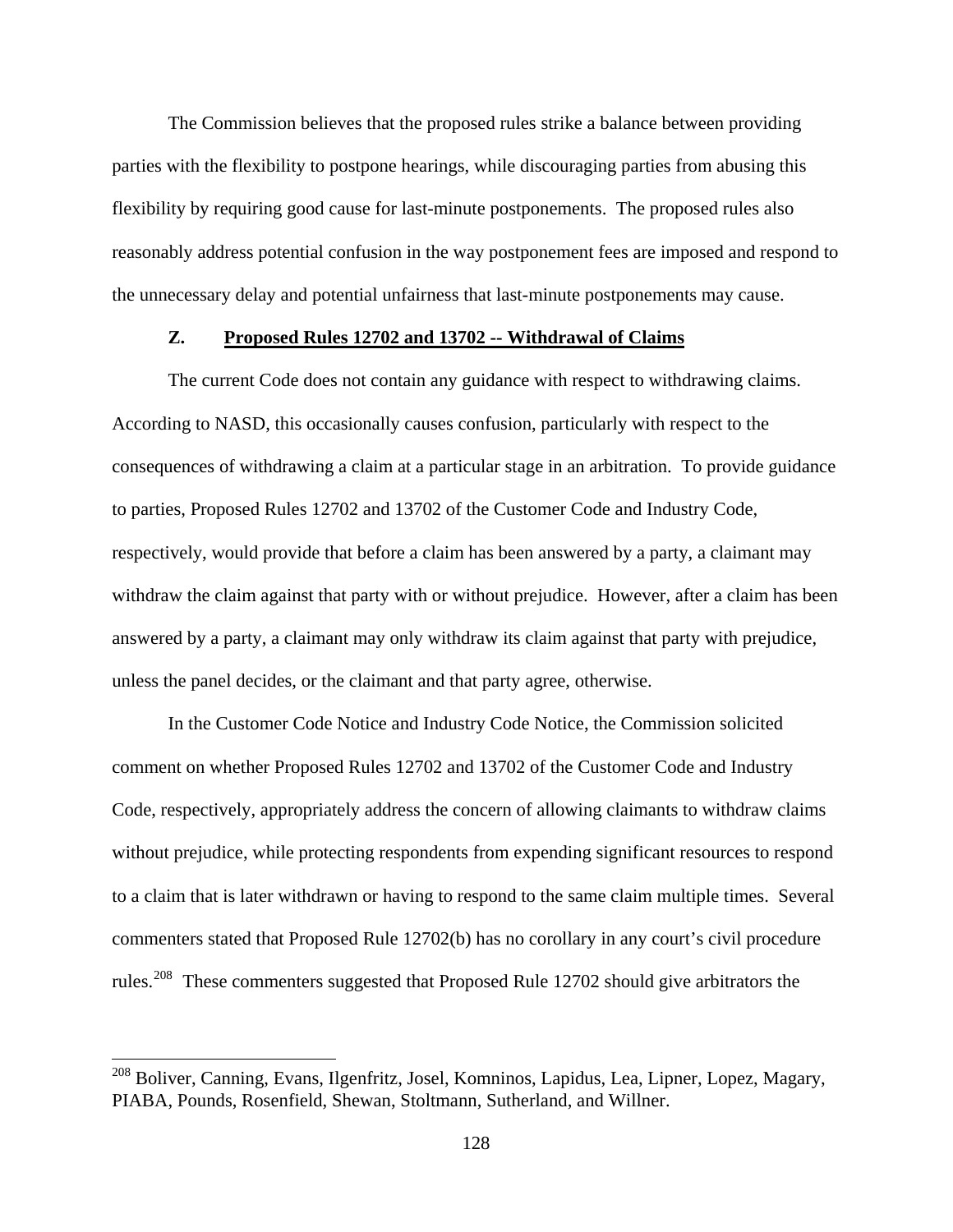authority to decide whether a claim, if withdrawn after an answer is filed, should be withdrawn with or without prejudice.

The Commission notes that Proposed Rules 12702(b) and 13702(b) would provide arbitrators with the authority suggested by the commenters and also allow a claim to be withdrawn without prejudice after an answer is filed if the parties mutually agree. The Commission believes that the rationale for the proposed rules would deter the withdrawal and refiling of claims in order to select a new panel, and are a reasonable accommodation of the competing interests in the forum.

#### **AA. Proposed Rules 12800 and 13800 -- Simplified Arbitration**

Rule 10302 of the current Code includes the provisions that apply to simplified arbitrations. Some of these provisions repeat procedures that also apply to regular cases, while others, such as deadlines for pleadings, are particular to simplified cases. Proposed Rules 12800 and 13800 of the Customer Code and Industry Code, respectively would be streamlined, by including only those provisions that are unique to simplified cases. The proposed rules also would harmonize the deadlines for pleadings in simplified cases with those in regular cases. NASD stated that frequent users of the forum report that the deadlines in simplified cases are routinely extended under the current rule. To provide better guidance to parties, NASD stated that the Customer and Industry Codes should reflect that, in practice, the time to answer in simplified cases is typically the same as it is in regular cases. Therefore, as in regular cases, requests for extensions would now be governed by Proposed Rules 12207 or 13207 (Extension of Deadlines), as appropriate, which would provide that deadlines set by the Customer Code or Industry Code, as appropriate, may be extended by the Director for good cause. In simplified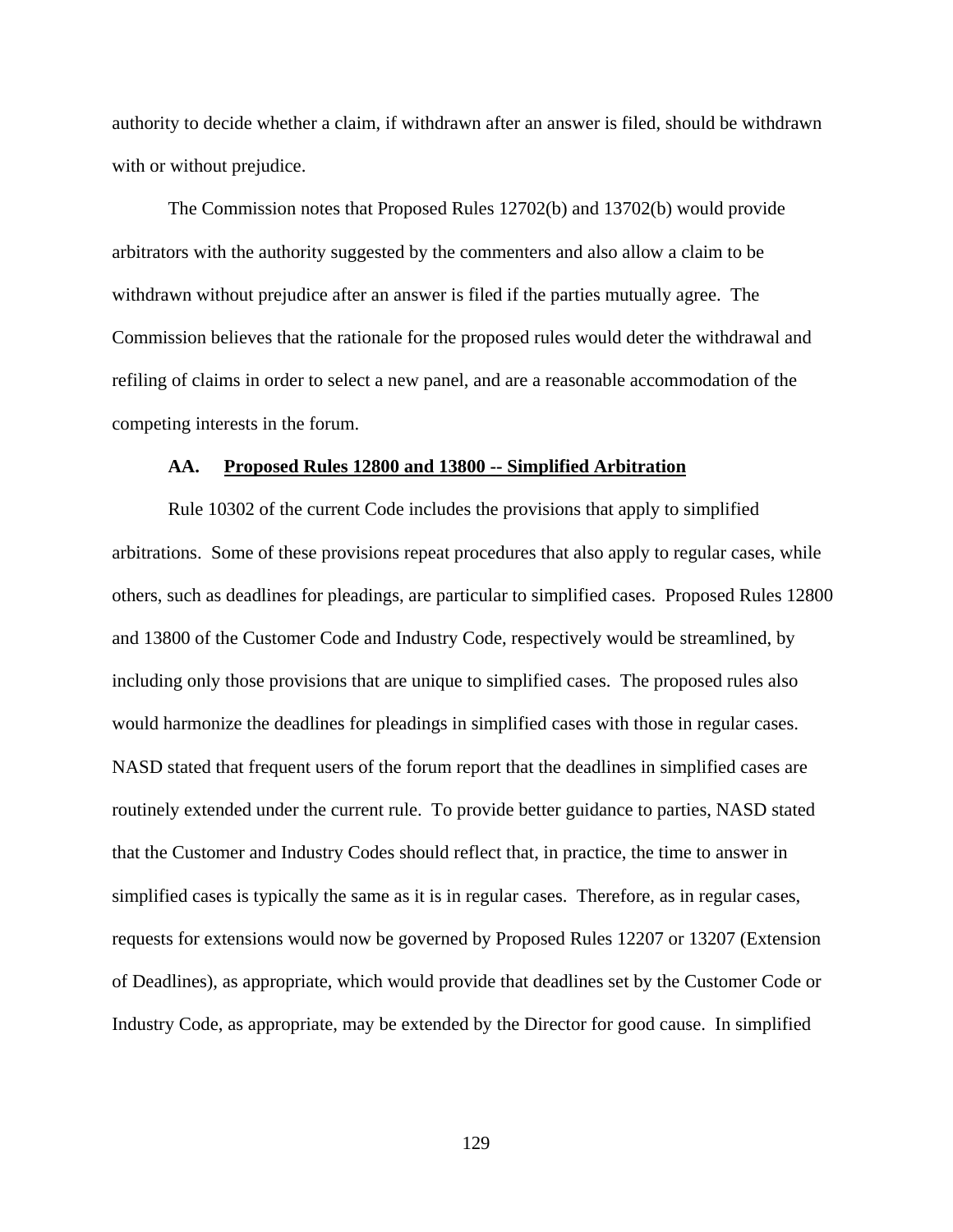cases, the Director would consider the expedited nature of simplified cases in determining whether good cause existed.

In addition, Proposed Rules 12800 and 13800 would address the selection and use of a single arbitrator and when a three-arbitrator panel would be required, and would eliminate the ability of the single arbitrator to require a hearing, but still allow the customer to request a hearing. Furthermore, the arbitrator would no longer have the option of dismissing without prejudice a counterclaim or other responsive pleading that increased the amount in dispute above the simplified case threshold. If a pleading increased the amount in dispute above the threshold, the case would be administered under the regular provisions of the Code.

The Commission believes that these changes should make the simplified arbitration process easier for parties to understand, and should streamline and simplify the administration of small claims in the NASD forum. The proposed rules thus should promote the efficacy and efficiency of the arbitration process and of the forum generally, for simplified cases.

#### **BB. Proposed Rules 12900-12903 and 13900-13903 -- Fees**

NASD stated that a frequent criticism of the current Code is that the fee schedules are difficult to understand, particularly with respect to what claimants must pay at the time of filing. To address this issue, and to make the fee schedules easier to read, the fee schedules in Proposed Rules 12900-12903 and Proposed Rules 13900-13903 of the Customer Code and Industry Code, respectively, vary from those of the current Code in two significant ways.

First, the filing fee and the hearing session deposit – two separate fees due at filing – have been combined into one single fee that is paid when a claim is filed. With two exceptions, described below, the amounts paid by claimants would not change. Although what is now the refundable hearing session deposit would no longer be paid separately, an amount equal to the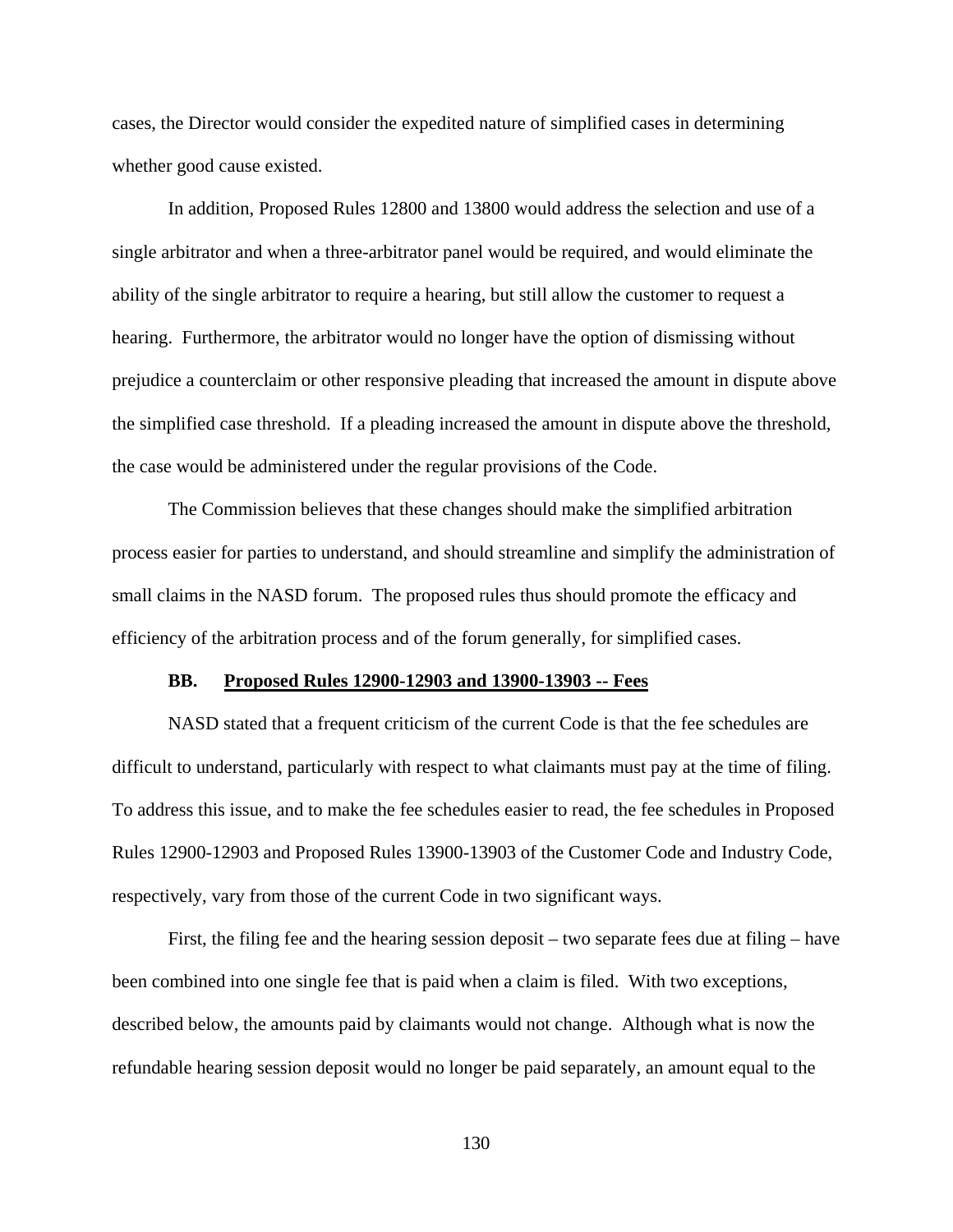current hearing session deposit or a portion thereof may be refunded if NASD receives notice that the case has been settled more than 10 calendar days prior to the hearing on the merits. The consolidation of the filing fee and the hearing session deposit is intended to make it easier for claimants to understand how much they have to pay when they file a claim and what, if any, portion of that fee may be refunded.

Second, the filing fee schedule has been simplified. Currently, there are 14 separate fee brackets in the filing fee schedule for claimants. The proposed changes would result in little change to the total amount of fees paid by claimants when filing a claim. In particular, a claimant's overall filing fees would decrease by \$50 for claims of \$30,000 to \$50,000, and would increase by \$100 for claims of \$1 million to \$3 million. The member filing fee schedule includes corresponding changes.

The Commission believes that the proposed changes will simplify the fee schedule, eliminate three repetitive high-end brackets, and align the brackets in the filing fee schedule with the brackets in the member filing fee and surcharge schedules. Taken as a whole, the proposed rules should make the fee schedules easier to understand and therefore make the arbitration process more transparent. The Commission finds that these proposed changes are consistent with Section  $15A(b)(5)^{209}$  $15A(b)(5)^{209}$  $15A(b)(5)^{209}$  of the Act, which requires that a national securities association have rules that provide for the equitable allocation of reasonable dues, fees, and other charges among its members and other persons using its facilities. In addition, the Commission finds that these proposed changes are consistent with Section  $15A(b)(6)$ ,<sup>[210](#page-130-1)</sup> which provide, among other things, that the rules of a national securities association may not be designed to permit unfair discrimination between customers, issuers, brokers or dealers, to fix minimum profits, or to

<span id="page-130-0"></span> $209$  15 U.S.C. 78o-3(b)(5).

<span id="page-130-1"></span> $^{210}$  15 U.S.C. 78o-3(b)(6).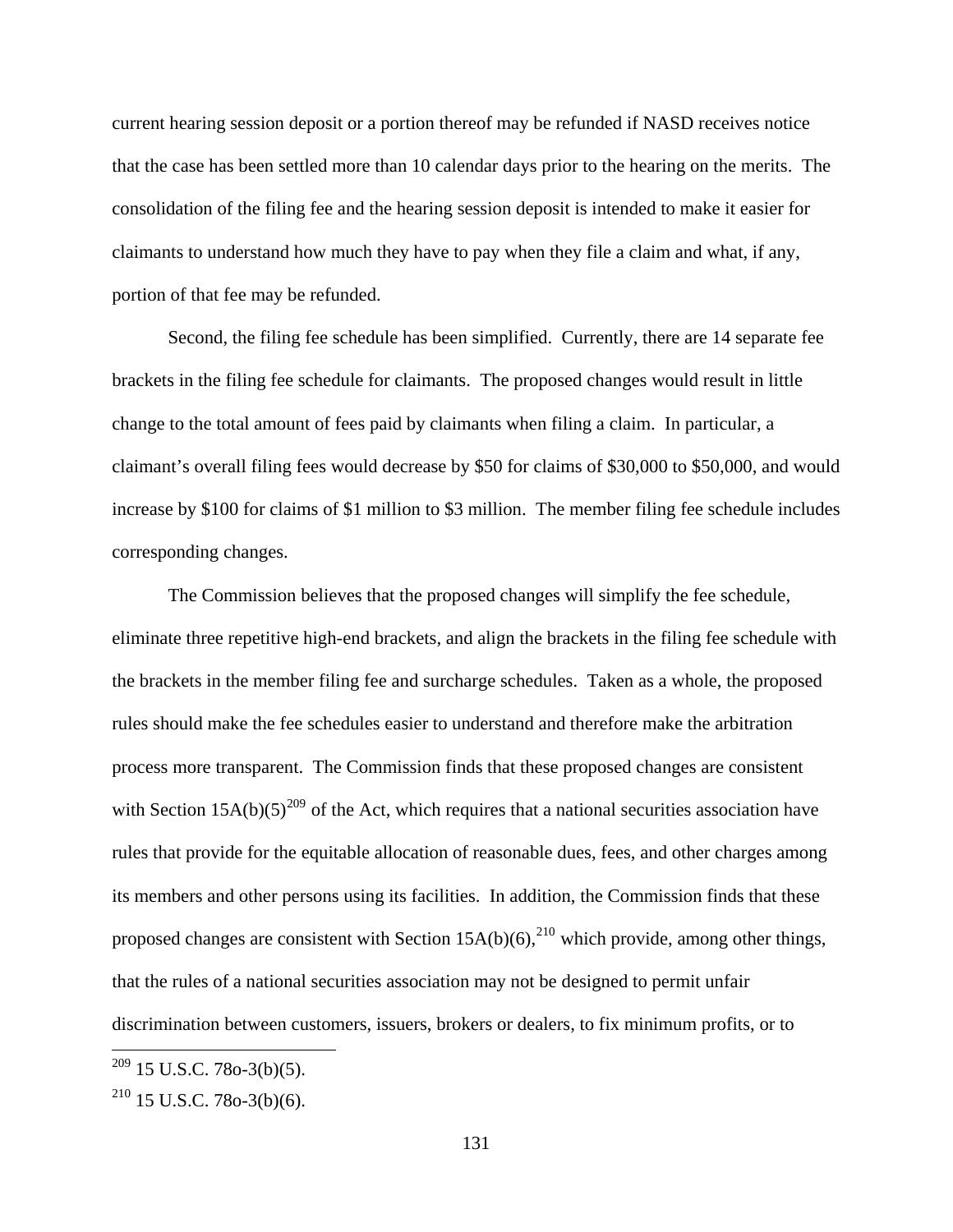impose any schedule or fix rates of commissions, allowances, discounts, or other fees to be charged by its members.

# **VI. Amendments 5, 6, and 7 to the Customer Code and Amendments 5, 6, and 7 to the Industry Code**

The Commission finds that the proposed changes in Amendments 5, 6, and 7 to the Customer Code and Amendments 5, 6, and 7 to the Industry Code are consistent with the Act and, in particular, are designed to prevent fraudulent and manipulative acts and practices, to promote just and equitable principles of trade, and, in general, to protect investors and the public interest. The Commission finds that the proposed changes are designed to accomplish these ends by providing a user-friendly, reorganized set of rules that make the arbitration process more transparent and by clarifying certain aspects and procedures of arbitration in the NASD forum.<sup>[211](#page-131-0)</sup>

# **A. Amendment 5 to the Customer Code and Amendment 5 to the Industry Code**

The Commission finds good cause for approving Amendment 5 to the Customer Code and Amendment 5 to the Industry Code prior to the thirtieth day after the date of publication of notice thereof in the Federal Register. The Commission believes that NASD's responses and proposed changes in Amendment 5 to the Customer Code and Amendment 5 to the Industry Code, as summarized in Sections [III](#page-10-0) and [IV](#page-102-0), above, reasonably address concerns expressed in comments submitted in connection with the Customer Code and Industry Code. The changes proposed in Amendment 5 to the Customer Code and Amendment 5 to the Industry Code provide clarification and do not significantly alter the Customer Code and Industry Code, as amended by Amendments 1, 2, 3, and 4 of each respective code, which were subject to a full notice and comment period.

<span id="page-131-0"></span> $2^{11}$  In approving these amendments, the Commission has considered the amendments' impact on efficiency, competition, and capital formation. 15 U.S.C. 78c(f).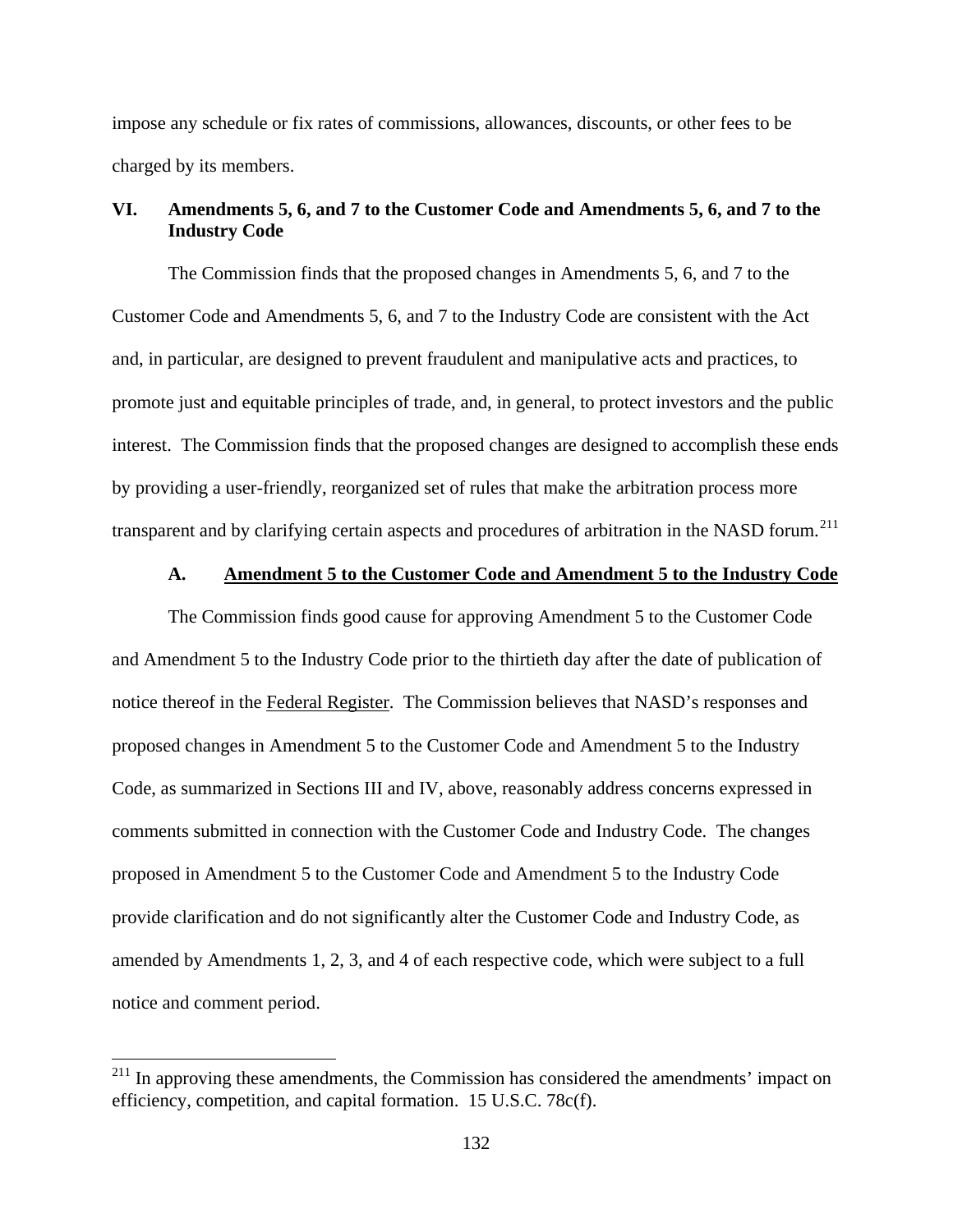In connection with the Customer Code, commenters suggested various substantive changes relative to current practices or policies established under the current Code. NASD stated that many of these comments were beyond the scope of the rule filing, the principal purposes of which were stated in the Customer Code Notice as: (1) revising the current Code into plain English; (2) reorganizing the current Code into more logical, user-friendly sections, including creating separate codes for customer and industry arbitrations and for mediations; and (3) implementing specific substantive rule changes, including codifying several common practices to provide more guidance to parties and arbitrators, and streamlining the administration of arbitrations in the NASD forum.<sup>[212](#page-132-0)</sup> The Commission finds NASD's determination that these comments are beyond the scope of the rule filing to be reasonable because they suggest substantive changes from the current Code that were not intended to be addressed by this rule filing. Thus, the Commission finds NASD's determination not to amend the proposed rule changes in connection with these comments at this time also to be reasonable. We note that NASD has committed to consider some of these comments in determining whether future amendments are warranted, as indicated in Section [III.](#page-10-0)

<span id="page-132-0"></span><sup>&</sup>lt;sup>212</sup> See comments relating to Proposed Rule  $12100(n)$  – Definition of Public Arbitrator/Proposed Rule 12100(r) – Definition of Non-Public Arbitrator (Section III.B.3); Proposed Rule 12200 – Arbitration Under an Arbitration Agreement or the Rules of NASD (Section III.G.2); Proposed Rule 12101 – Elective Arbitration (Section III.H.2); Proposed Rule 12206 – Time Limits (Section III.K); Proposed Rule 12300 – Filing and Serving Documents/Proposed Rule 12302 – Filing an Initial Statement of Claim (Section III.O); Proposed Rule 12307 – Deficient Claims/Proposed Rule 12308 – Loss of Defenses Due to Untimely or Incomplete Answer (Section III.Q); Proposed Rule 12312 – Multiple Claimants/Proposed Rule 12313 Multiple Respondents (Section III.U); Proposed Rule 12401 – Number of Arbitrators (Section III.X); Proposed Rule 12406 – Appointment of Arbitrators; Discretion to Appoint Arbitrators Not on List (Section III.Z); Proposed Rule 12408 – Disclosures Required of Arbitrators (Section III.AA); Proposed Rule 12410 – Removal of Arbitrator by Director (Section III.CC); Proposed Rule 12506 – Document Production Lists (Sections III.II.4, III.II.5); Proposed Rule 12514 – Exchange of Documents and Witness Lists Before Hearing (Section III.QQ.4); Proposed Rule 12801 – Default Proceedings (Section III.YY); Proposed Rule 12900 – Fees Due When a Claim is Filed (Section III.ZZ).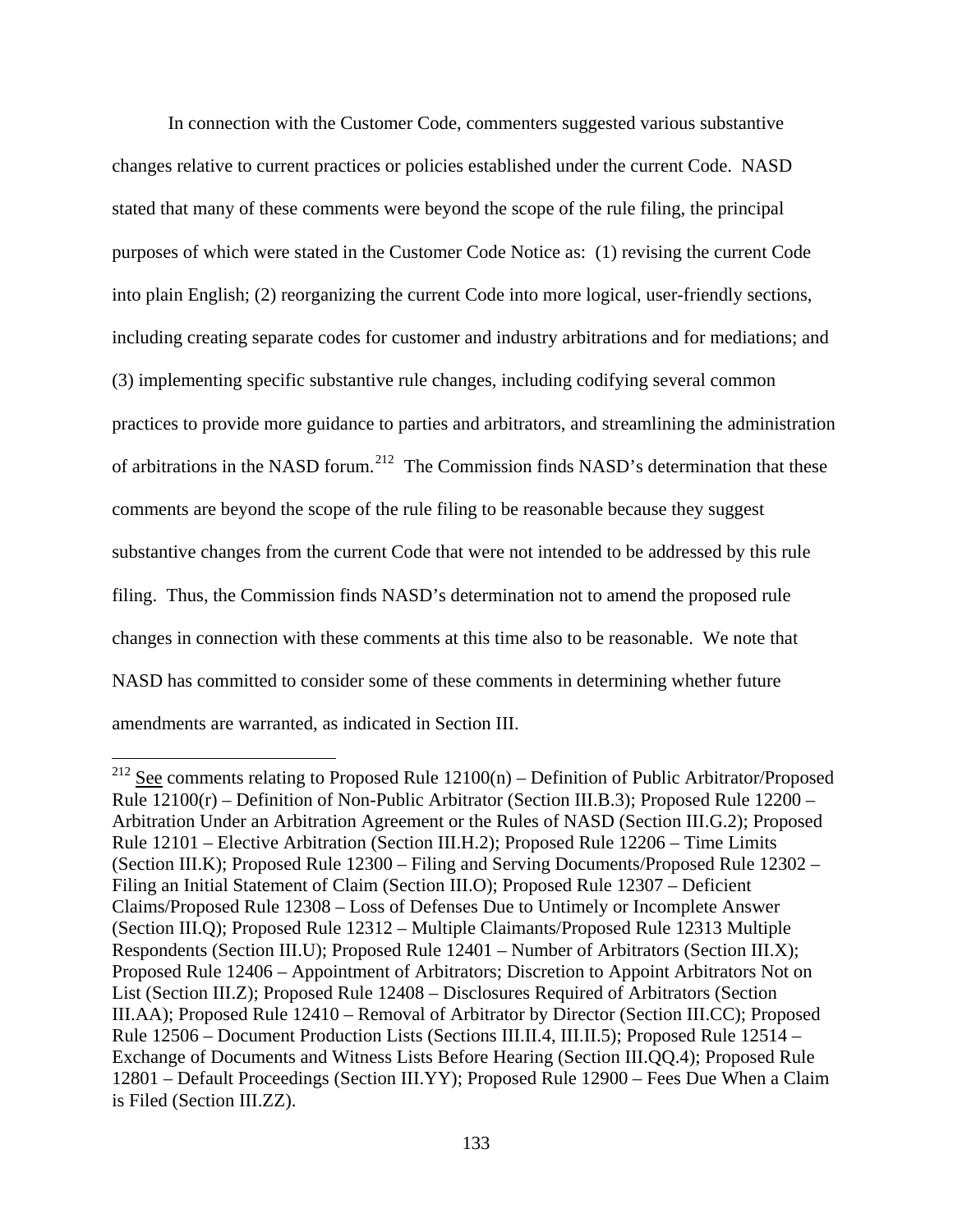For all the foregoing reasons and the overall importance of the proposed rules, the Commission finds good cause for granting accelerated approval to Amendments 5 to the Customer Code and Industry Code, and finds that these amendments are consistent with Section 19(b)(2) of the Act.

## **B. Amendment 6 to the Customer Code and Amendment 6 to the Industry Code**

The Commission finds good cause for approving Amendment 6 to the Customer Code and Amendment 6 to the Industry Code prior to the thirtieth day after the date of publication of notice thereof in the Federal Register. In these amendments, NASD responded to concerns raised by commenters in connection with Amendment 5 to the Customer Code, which has not previously been published by the Commission for public comment but nonetheless was the subject of 125 comments after it was made public by NASD. These commenters' concerns centered on Proposed Rule 12504, summarized in Section [III,](#page-10-0) above. In Amendment 6 to the Customer Code and Amendment 6 to the Industry Code, respectively, NASD withdrew Proposed Rule 12504 and all references thereto from the Customer Code, and withdrew Proposed Rule 13504 and all references thereto from the Industry Code.<sup>[213](#page-133-0)</sup>

The Commission finds that NASD's withdrawal of Proposed Rules 12504 and 13504 from the proposed rule changes is a reasonable response to commenters' concerns that will allow the present proposed rule changes to proceed while providing NASD with time to consider concerns relating to dispositive motions separately. For all the foregoing reasons and the overall importance of the proposed rules, the Commission finds good cause for granting accelerated approval to Amendment 6 to the Customer Code and Amendment 6 to the Industry Code, and finds that they are consistent with Section 19(b)(2) of the Act.

<span id="page-133-0"></span> $2^{13}$  Proposed Rule 12504 has been re-filed as a separate proposed rule change and published for public comment. See supra note 23.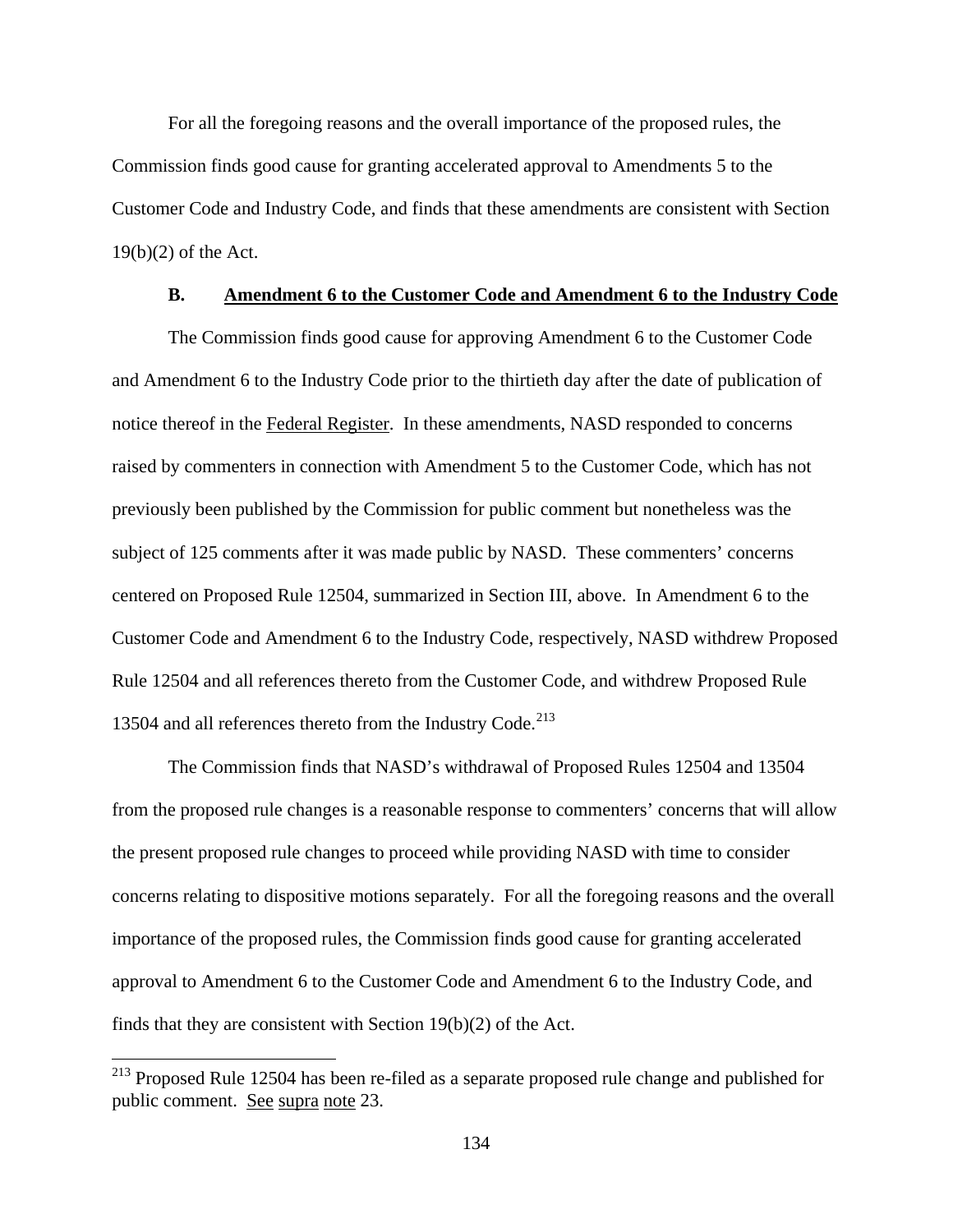## **C. Amendment 7 to the Customer Code and Amendment 7 to the Industry Code**

The Commission finds good cause for approving Amendment 7 to the Customer Code and Amendment 7 to the Industry Code prior to the thirtieth day after the date of publication of notice thereof in the Federal Register. In these amendments, NASD makes further clarifications to the proposed rule changes and responds to certain comments, as described in Sections [III](#page-10-0) and [IV,](#page-102-0) above. The Commission believes that NASD's responses and proposed changes in these amendments reasonably address commenters' concerns. The Commission believes the changes proposed in Amendment 7 to the Customer Code and Amendment 7 to the Industry Code provide clarification and do not significantly alter the Customer Code and Industry Code, as amended by Amendments 1, 2, 3, and 4 of each code, which were subject to a full notice and comment period. For all the foregoing reasons and the overall importance of the proposed rules, the Commission finds good cause for granting accelerated approval to Amendment 7 to the Customer Code and Amendment 7 to the Industry Code, and finds that they are consistent with Section 19(b)(2) of the Act.

## **VII. Text of Amendments 5, 6, and 7 to the Customer Code**

For the text of Amendment 5, 6, and 7 to the Customer Code, as well as amendments to the narrative portion and the exhibits of the Customer Code filing, please see NASD's Web site at the following URL:.

[http://www.nasd.com/RulesRegulation/RuleFilings/2003RuleFilings/NASDW\\_009306?=802.](http://www.nasd.com/RulesRegulation/RuleFilings/2003RuleFilings/NASDW_009306?=802)

## **VIII. Text of Amendments 5, 6, and 7 to the Industry Code**

For the text of Amendments 5, 6, and 7 to the Industry Code, as well as amendments to the narrative portion and exhibits of the Industry Code filing, please see NASD's Web site at the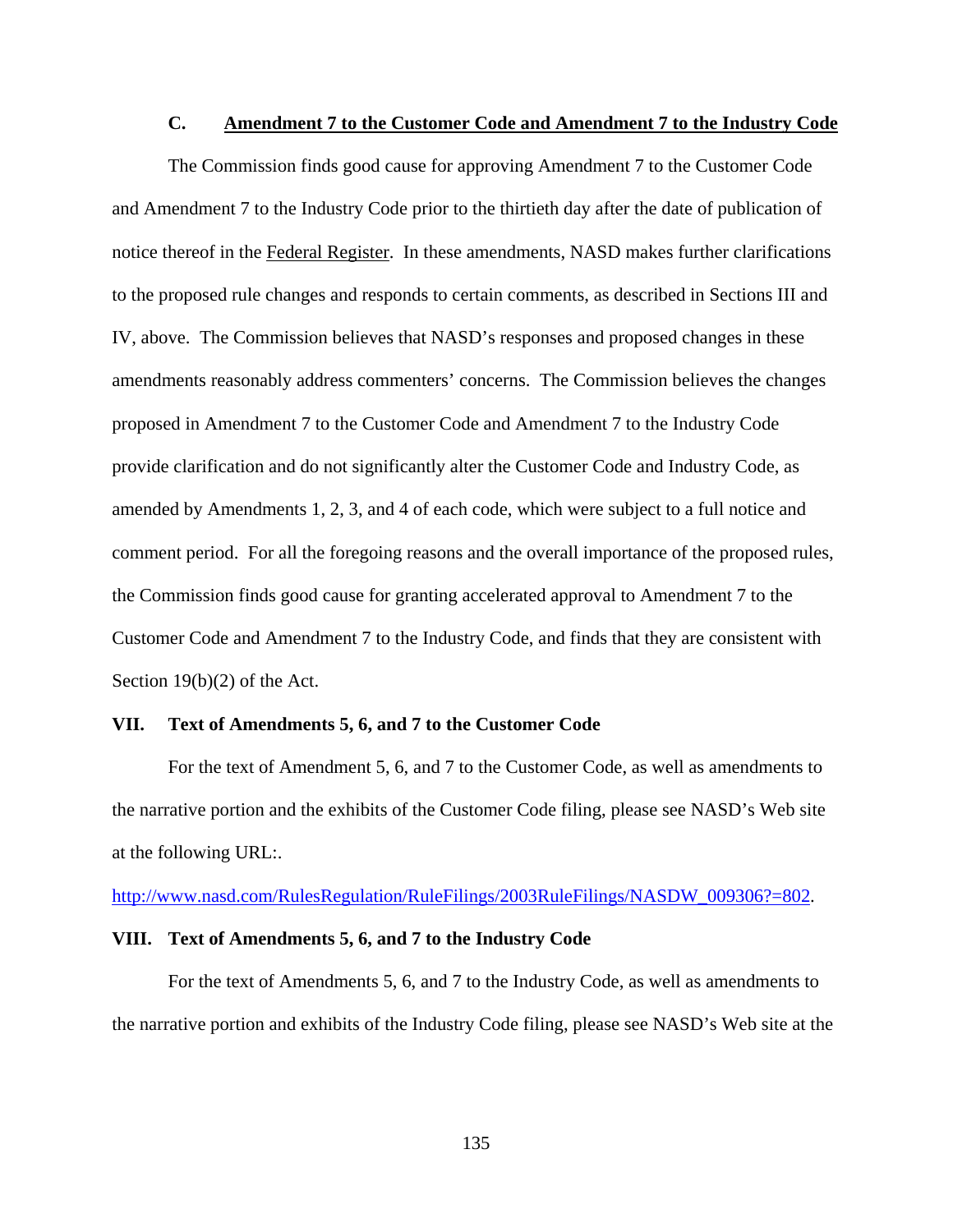following URL:

## http://www.nasd.com/RulesRegulation/RuleFilings/2004RuleFilings/NASDW\_009295.

## **IX. Solicitation of Comments**

Interested persons are invited to submit written data, views, and arguments concerning the foregoing, including whether Amendments 5, 6, and 7 to the Customer Code and Amendments 5, 6, and 7 to the Industry Code are consistent with the Act. Comments may be submitted by any of the following methods:

#### Electronic Comments:

- Use the Commission's Internet comment form (http://www.sec.gov/rules/sro.shtml); or
- Send an e-mail to rule-comments@sec.gov. Please include File Number SR-NASD-2003-158 or SR-NASD-2004-011, as appropriate, on the subject line.

## Paper Comments:

• Send paper comments in triplicate to Nancy M. Morris, Secretary, Securities and Exchange Commission, 100 F Street, NE, Washington, DC 20549-1090.

All submissions should refer to File Number SR-NASD-2003-158 or SR-NASD-2004-011, as appropriate. The file number should be included on the subject line if e-mail is used. To help the Commission process and review your comments more efficiently, please use only one method. The Commission will post all comments on the Commission's Internet Web site (http://www.sec.gov/rules/sro.shtml). Copies of the submission, all subsequent amendments, all written statements with respect to the proposed rule changes that are filed with the Commission, and all written communications relating to the proposed rule changes between the Commission and any person, other than those that may be withheld from the public in accordance with the provisions of 5 U.S.C. 552, will be available for inspection and copying in the Commission's